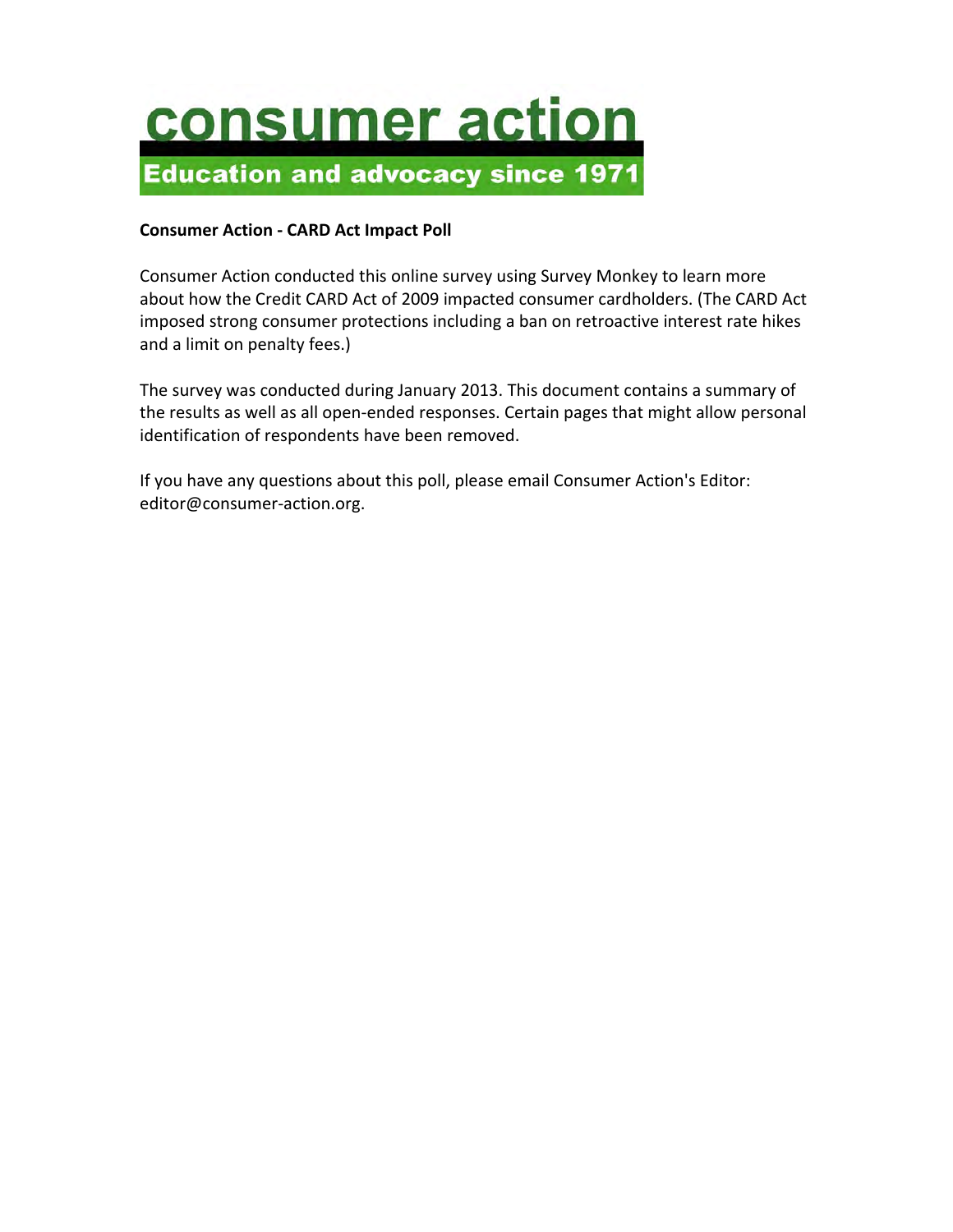

#### **1. Please provide your city and state.**



#### **2. Do you have one or more credit cards?**

| Response<br><b>Percent</b> | <b>Response</b><br>Count |
|----------------------------|--------------------------|
| Yes<br>90.8%               | 641                      |
| No<br>9.2%                 | 65                       |
| answered question          | 706                      |
| skipped question           | $\bf{0}$                 |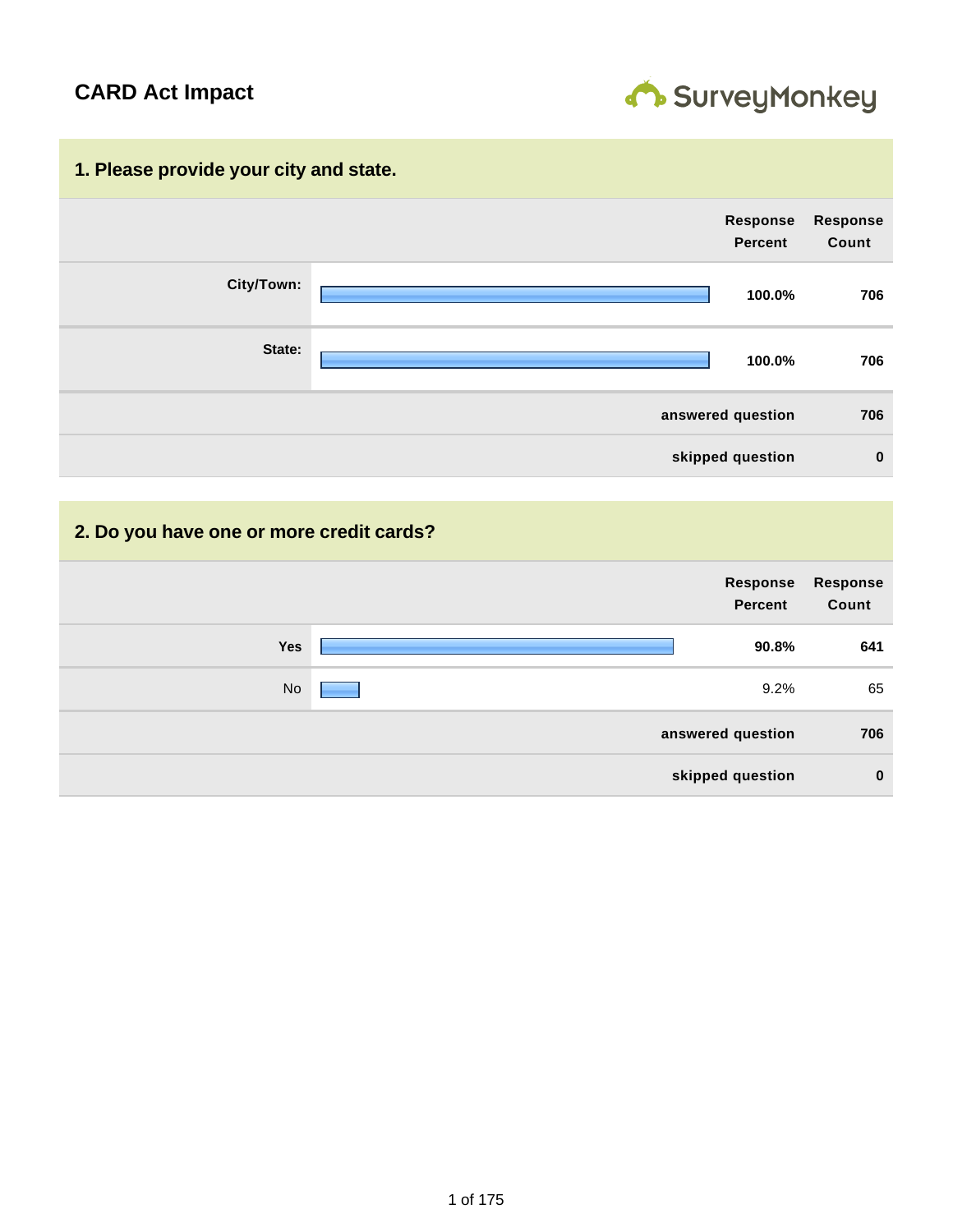|                                     | <b>Response</b><br><b>Percent</b>                                                                   | <b>Response</b><br>Count |
|-------------------------------------|-----------------------------------------------------------------------------------------------------|--------------------------|
| <b>No</b>                           | 66.0%                                                                                               | 308                      |
| Yes                                 | 23.1%                                                                                               | 108                      |
| Yes, my introductory rate expired.  | 7.5%                                                                                                | 35                       |
| Yes, my variable rate went up.<br>E | 3.4%                                                                                                | 16                       |
|                                     | If Yes, specify card name (such as "Citibank Visa") AND the increase (i.e. "Rose from 7% to 21.9%") | 117                      |
|                                     | answered question                                                                                   | 467                      |
|                                     | skipped question                                                                                    | 239                      |

# **4. Did you receive (45 day) advance notice of the change in rates?**

|            | Response<br><b>Percent</b> | <b>Response</b><br>Count |
|------------|----------------------------|--------------------------|
| <b>No</b>  | 27.5%                      | 103                      |
| Yes        | 20.8%                      | 78                       |
| Don't know | 51.7%                      | 194                      |
|            | answered question          | 375                      |
|            | skipped question           | 331                      |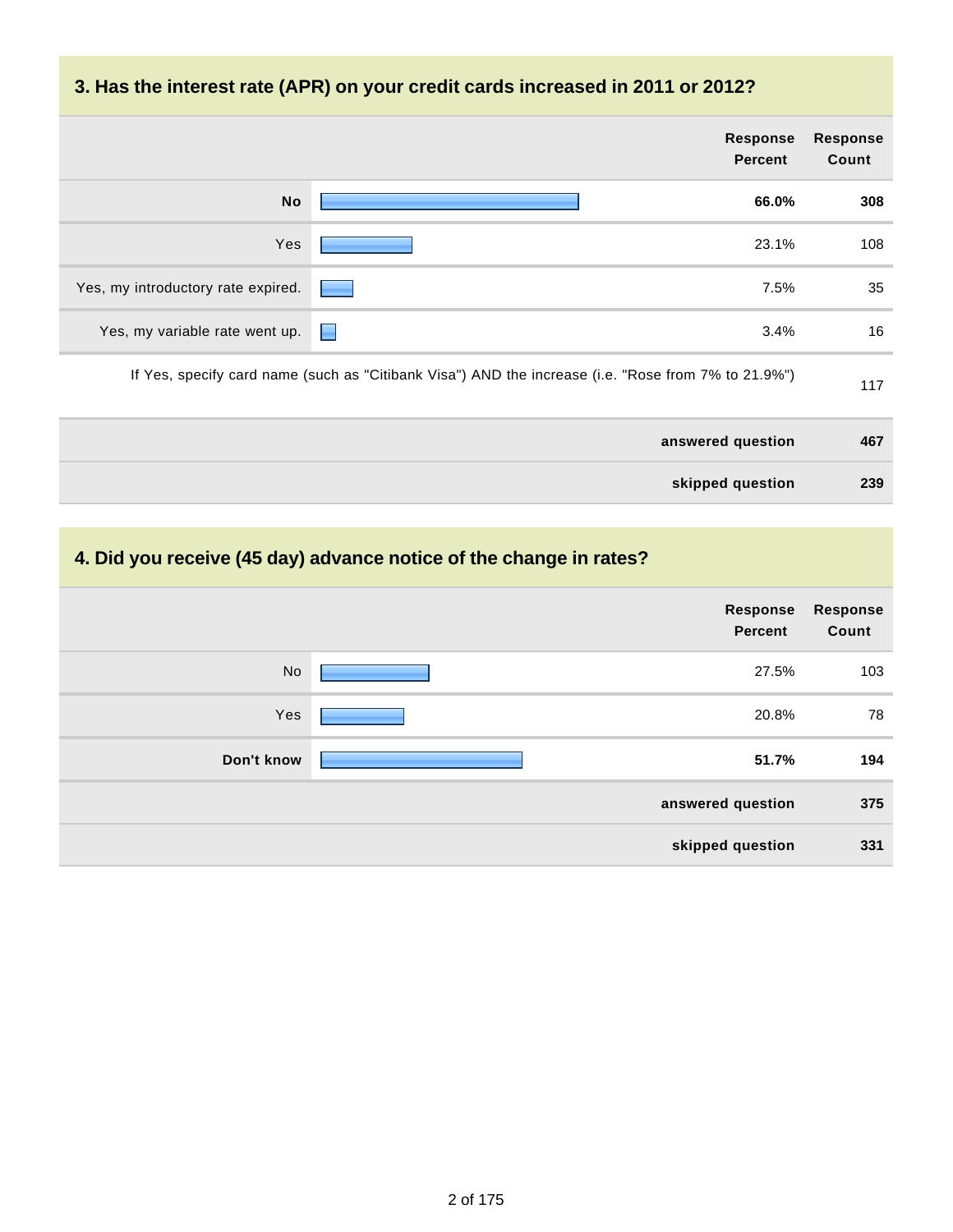### **5. Why did the interest rate rise? (Check all that apply.)**

|                                                                                 | Response<br><b>Percent</b> | <b>Response</b><br>Count |
|---------------------------------------------------------------------------------|----------------------------|--------------------------|
| I paid the bill late (if you select this<br>button, answer question Question 6) | 16.9%                      | 44                       |
| The 'teaser rate' expired                                                       | 20.0%                      | 52                       |
| The index (Libor, prime rate) the<br>rate is tied to rose                       | 12.7%                      | 33                       |
| Other (please specify)                                                          | 50.4%                      | 131                      |
|                                                                                 | answered question          | 260                      |
|                                                                                 | skipped question           | 446                      |

## **6. If you paid a credit card bill (60 days) late and your interest rate rose, was the rate reduced, assuming you made all subsequent payments on time, six months or more later?**

|              | Response<br>Percent    | <b>Response</b><br>Count |
|--------------|------------------------|--------------------------|
| <b>No</b>    | 39.1%                  | 108                      |
| Yes          | $\blacksquare$<br>2.5% | $\overline{7}$           |
| I don't know | 58.3%                  | 161                      |
|              | answered question      | 276                      |
|              | skipped question       | 430                      |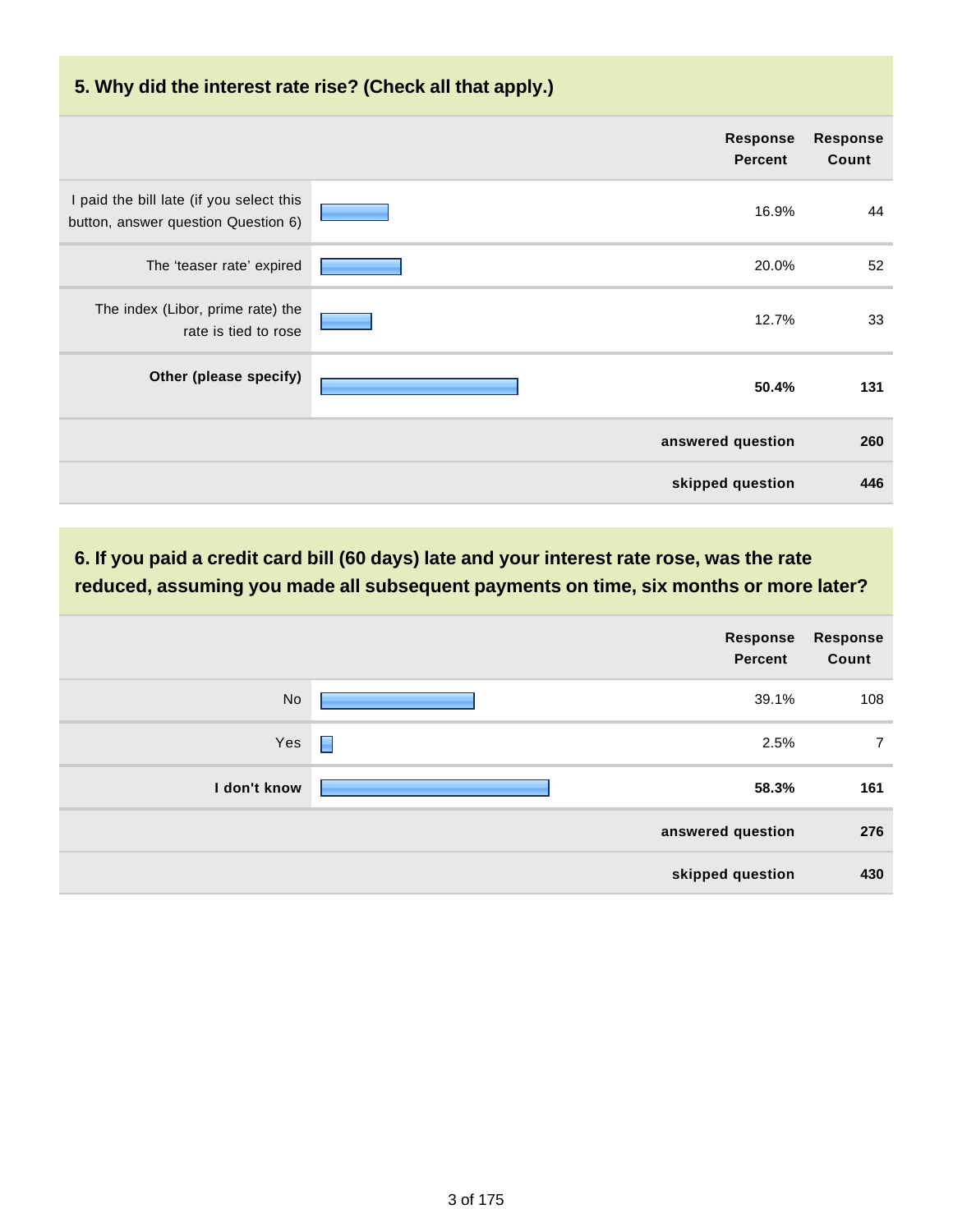| 7. Do you pay your balance in full every month? |                                   |                          |
|-------------------------------------------------|-----------------------------------|--------------------------|
|                                                 | <b>Response</b><br><b>Percent</b> | <b>Response</b><br>Count |
| Yes                                             | 40.6%                             | 187                      |
| No - I revolve a balance every<br>month         | 43.6%                             | 201                      |
| No - I revolve a balance<br>occasionally        | 15.8%                             | 73                       |
|                                                 | answered question                 | 461                      |
|                                                 | skipped question                  | 245                      |

|                                                           | <b>Response</b><br><b>Percent</b>                        | <b>Response</b><br>Count |
|-----------------------------------------------------------|----------------------------------------------------------|--------------------------|
| Haven't paid more than the<br>minimum                     | 5.0%                                                     | 21                       |
| Only have one interest rate on my<br>entire balance (APR) | 29.7%                                                    | 124                      |
| Don't know                                                | 38.1%                                                    | 159                      |
| Yes                                                       | 15.8%                                                    | 66                       |
| No                                                        | 11.3%                                                    | 47                       |
|                                                           | If you answered Yes or No, please explain what happened: | 59                       |
|                                                           | answered question                                        | 417                      |
|                                                           | skipped question                                         | 289                      |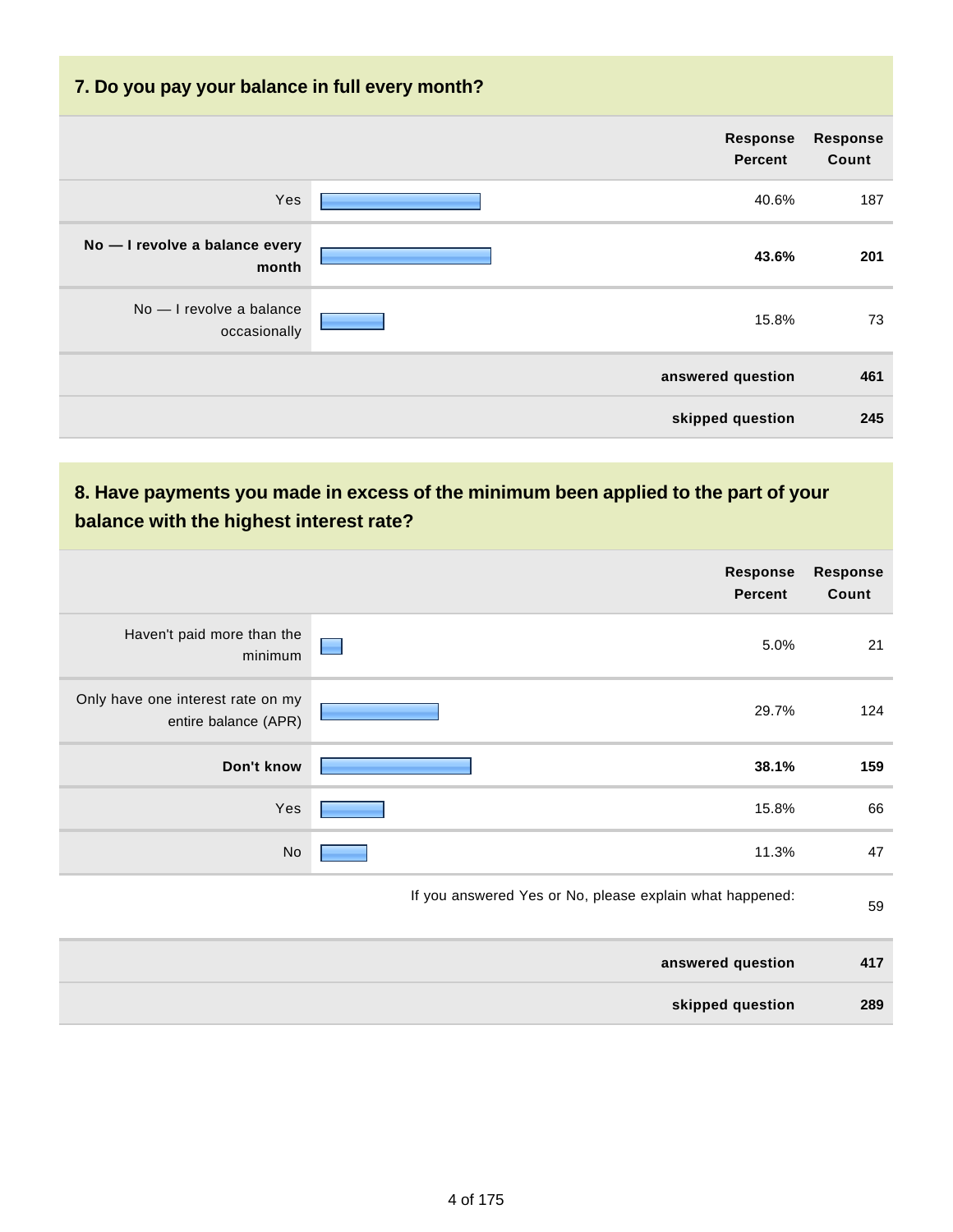| <b>Response</b><br>Count | Response<br><b>Percent</b>                         |           |
|--------------------------|----------------------------------------------------|-----------|
| 292                      | 72.8%                                              | <b>No</b> |
| 109                      | 27.2%                                              | Yes       |
| 89                       | If Yes, specify how much your minimum payment rose |           |
| 401                      | answered question                                  |           |

**skipped question 305**

|                                              |   | Response<br><b>Percent</b> | <b>Response</b><br>Count |
|----------------------------------------------|---|----------------------------|--------------------------|
| I pay more every month                       |   | 45.5%                      | 193                      |
| I pay more sometimes                         |   | 15.1%                      | 64                       |
| I pay the minimum required                   | ▉ | 3.1%                       | 13                       |
| The warning statement has no<br>impact on me |   | 26.4%                      | 112                      |
| I did not notice the warning<br>statement    |   | 16.5%                      | 70                       |
|                                              |   | Add a comment if you wish: | 62                       |
|                                              |   | answered question          | 424                      |
|                                              |   | skipped question           | 282                      |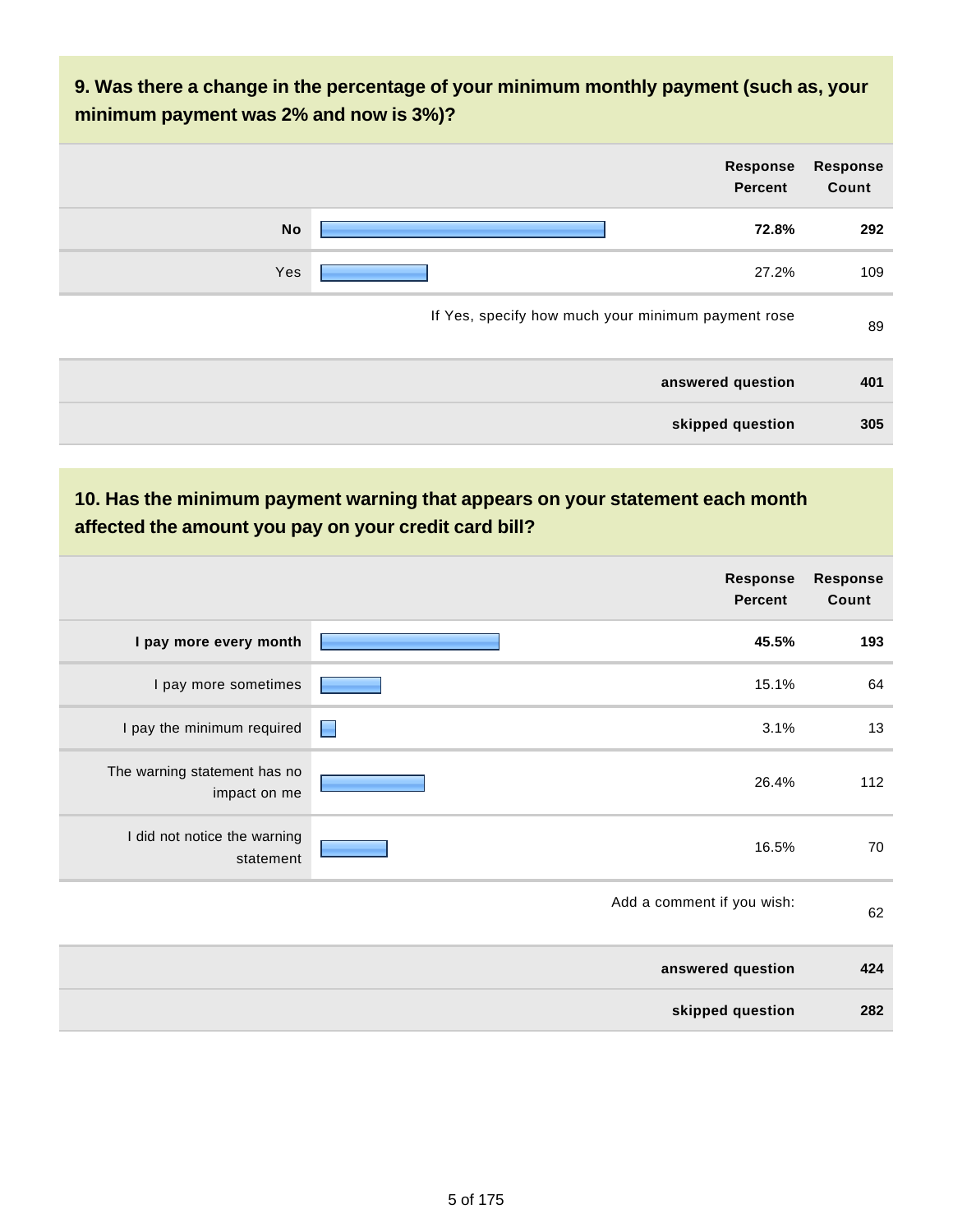### **11. Did your credit card fees rise in the last two years? (Fill in all that apply, if any.)**

|                                | Response<br><b>Percent</b> | <b>Response</b><br>Count |
|--------------------------------|----------------------------|--------------------------|
| Late fees rose to:             | 58.1%                      | 86                       |
| Balance transfer fees rose to: | 32.4%                      | 48                       |
| Over-the-limit fees rose to:   | 34.5%                      | 51                       |
| Other:                         | 41.9%                      | 62                       |
|                                | answered question          | 148                      |
|                                | skipped question           | 558                      |

**12. In the last two years, have you found monthly statements or online communications from card issuers to be:**

|                                  | Response<br><b>Percent</b>      | <b>Response</b><br>Count |
|----------------------------------|---------------------------------|--------------------------|
| Improved                         | 48.3%                           | 196                      |
| Same as before the change in law | 41.1%                           | 167                      |
| Worse                            | 10.6%                           | 43                       |
|                                  | Please describe your experience | 68                       |
|                                  | answered question               | 406                      |
|                                  | skipped question                | 300                      |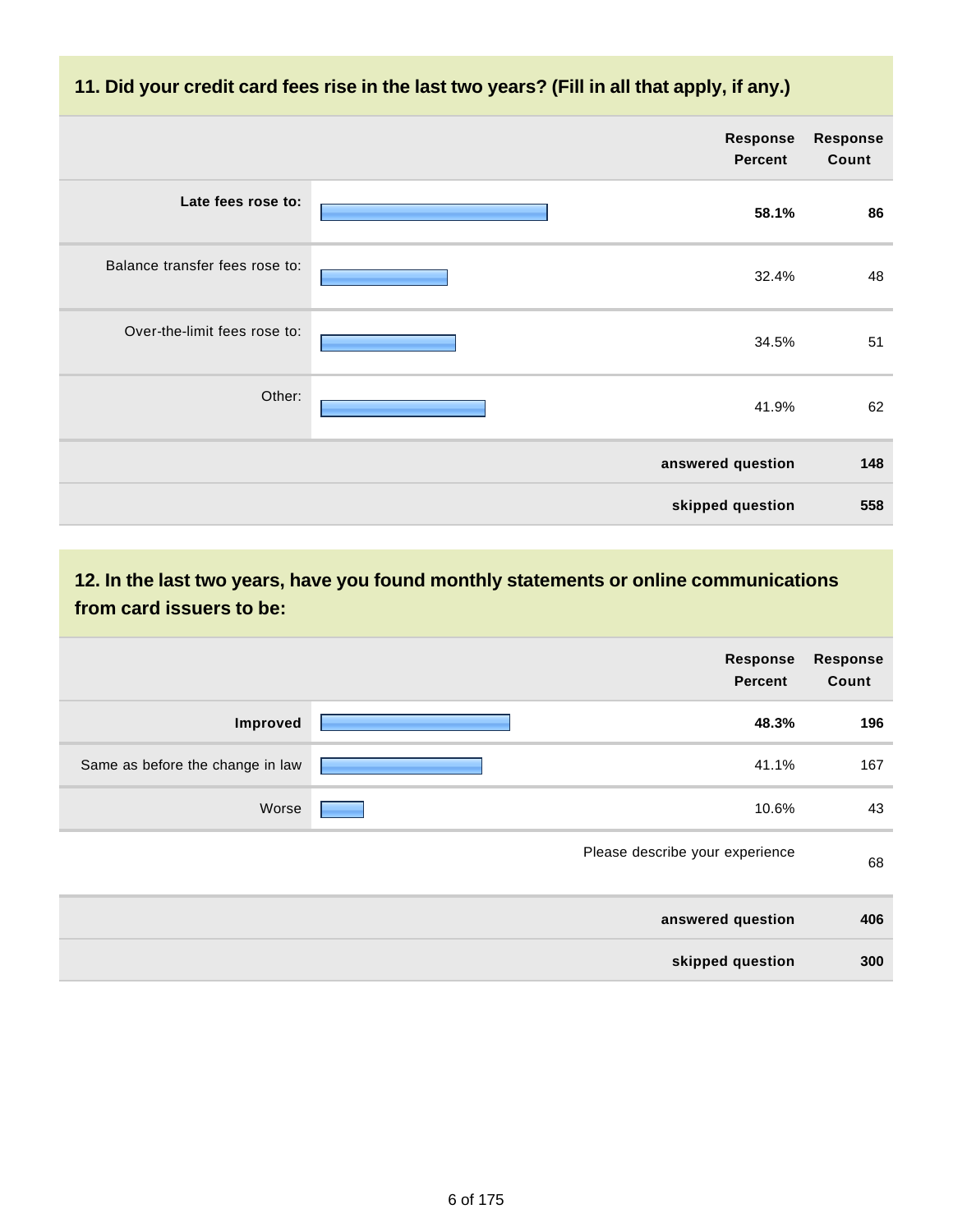**13. In the last two years, have you found phone or customer service communication with card issuers to be:**

| <b>Response</b><br>Count | <b>Response</b><br><b>Percent</b> |                                     |
|--------------------------|-----------------------------------|-------------------------------------|
| 102                      | 25.8%                             | Improved                            |
| 233                      | 59.0%                             | Same as before the change in<br>law |
| 60                       | 15.2%                             | Worse                               |
| 62                       | Please describe your experience   |                                     |
| 395                      | answered question                 |                                     |
| 311                      | skipped question                  |                                     |

# **14. Have credit card billing errors that you've brought to the card issuer's attention been corrected?**

|                        | <b>Response</b><br><b>Percent</b>                                                                         | <b>Response</b><br>Count |
|------------------------|-----------------------------------------------------------------------------------------------------------|--------------------------|
| Haven't had any errors | 61.2%                                                                                                     | 248                      |
| Yes                    | 33.1%                                                                                                     | 134                      |
| <b>No</b>              | 5.7%                                                                                                      | 23                       |
|                        | If you answered Yes or No, please explain what happened, and if the issue was resolved, how long it took: | 48                       |
|                        | answered question                                                                                         | 405                      |
|                        | skipped question                                                                                          | 301                      |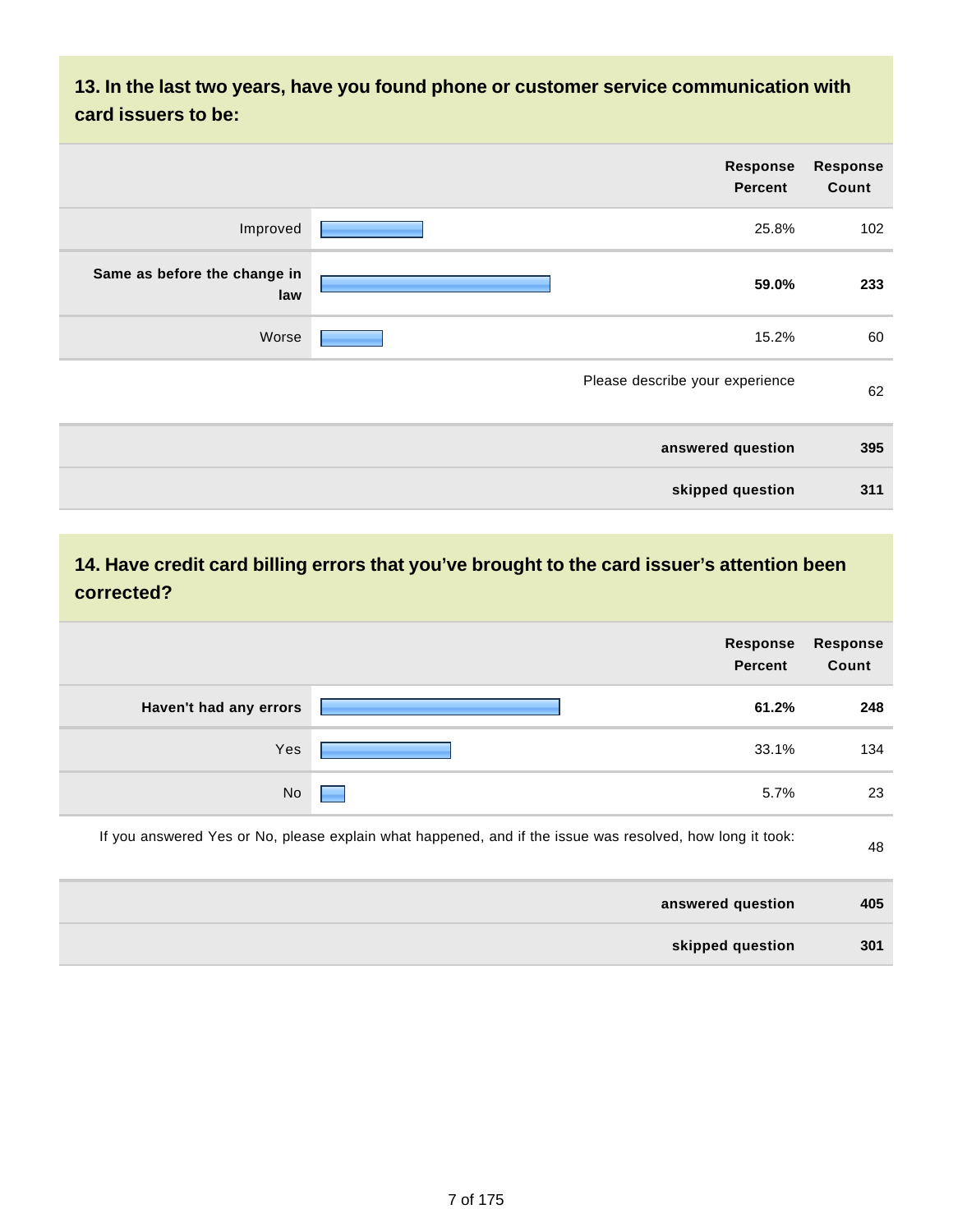## **15. Have your payments been posted to your account(s) on time?**

| <b>Response</b><br>Count | Response<br><b>Percent</b> |     |
|--------------------------|----------------------------|-----|
| 375                      | 90.8%                      | Yes |
| 38                       | 9.2%                       | No  |
| 33                       | If "No," please explain:   |     |
| 413                      | answered question          |     |
| 293                      | skipped question           |     |

# **16. Since the CARD Act, have your card issuers treated you:**

|             | Response<br>Percent | <b>Response</b><br>Count |
|-------------|---------------------|--------------------------|
| More fairly | 15.5%               | 63                       |
| Less fairly | 9.1%                | 37                       |
| The same    | 75.4%               | 307                      |
|             | Please explain:     | 53                       |
|             | answered question   | 407                      |
|             | skipped question    | 299                      |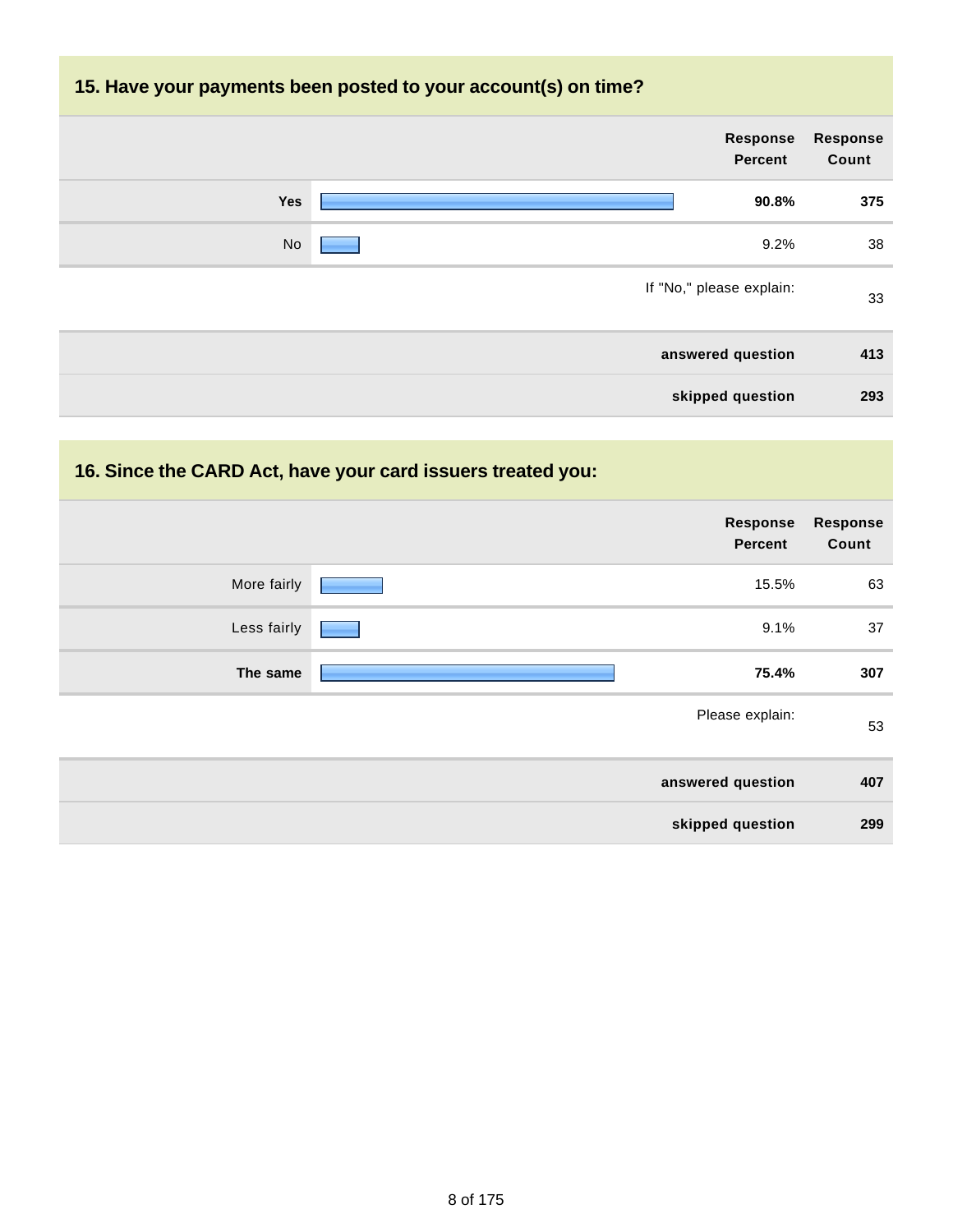## **17. Have you had any experiences with your credit card, in the last two years, that you believe were unfair, misleading or deceptive?**

| <b>Response</b><br>Count | Response<br>Percent     |           |
|--------------------------|-------------------------|-----------|
| 309                      | 75.2%                   | <b>No</b> |
| 102                      | 24.8%                   | Yes       |
| 96                       | If Yes, please explain: |           |
| 411                      | answered question       |           |
| 295                      | skipped question        |           |

## **18. If you applied for a credit card in the last two years, were you**

|                                                             | Response<br><b>Percent</b> | <b>Response</b><br>Count |
|-------------------------------------------------------------|----------------------------|--------------------------|
| <b>Accepted</b>                                             | 53.4%                      | 163                      |
| Rejected                                                    | 20.3%                      | 62                       |
| Accepted, but with a smaller credit<br>line than I expected | 13.1%                      | 40                       |
| Other outcome (please describe):                            | 13.1%                      | 40                       |
|                                                             | answered question          | 305                      |
|                                                             | skipped question           | 401                      |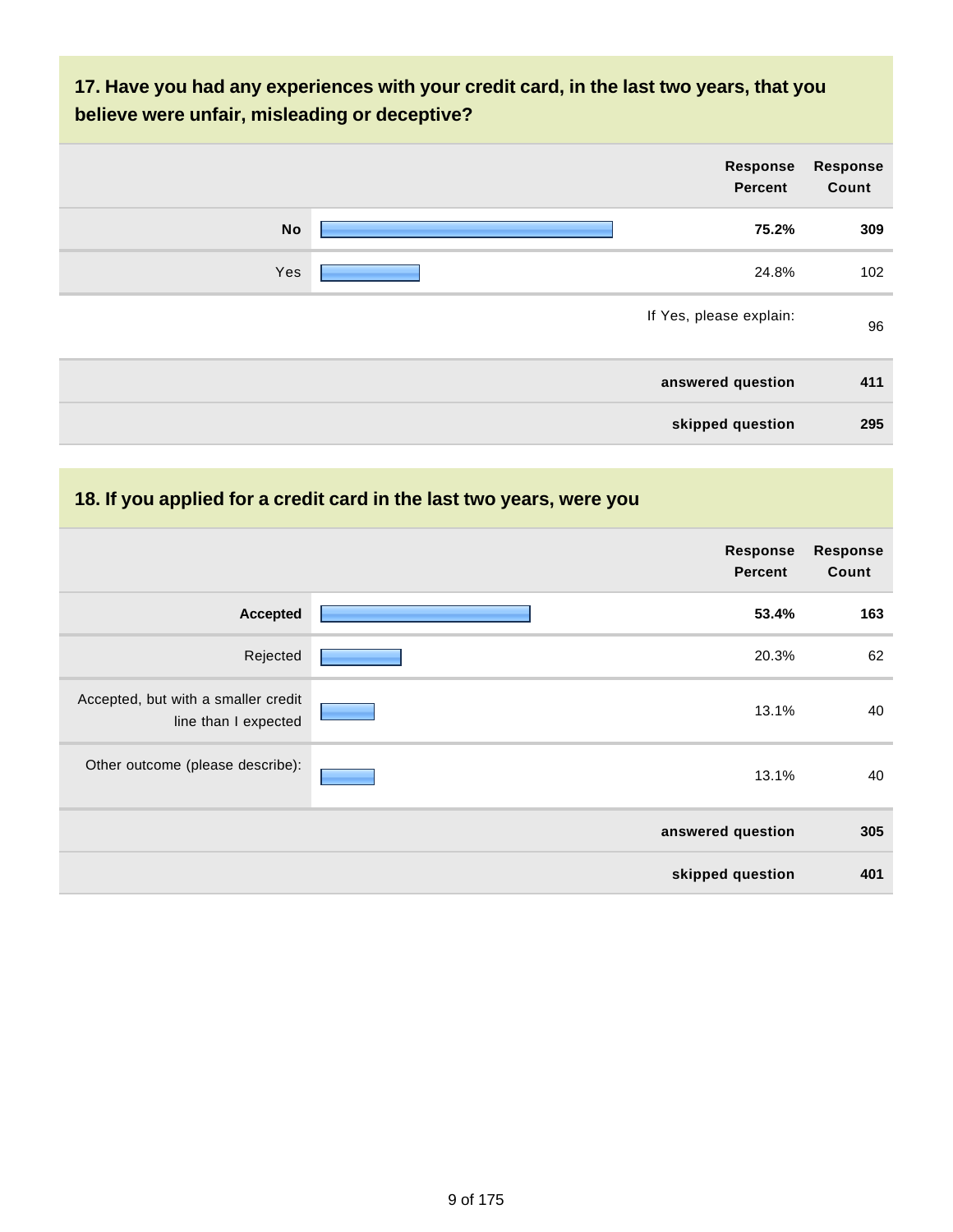| 19. Has qualifying for credit changed in your opinion? |                                   |                          |  |
|--------------------------------------------------------|-----------------------------------|--------------------------|--|
|                                                        | <b>Response</b><br><b>Percent</b> | <b>Response</b><br>Count |  |
| It's easier to qualify                                 | 5.4%                              | 21                       |  |
| It's harder to qualify                                 | 36.9%                             | 143                      |  |
| It's the same                                          | 22.7%                             | 88                       |  |
| Don't know                                             | 29.4%                             | 114                      |  |
| Other (please specify)                                 | 5.7%                              | 22                       |  |
|                                                        | answered question                 | 388                      |  |
|                                                        | skipped question                  | 318                      |  |

**20. If you or someone you know is under 21, has being required to have the ability to pay the bill made it difficult get a credit card?**

|           | Response<br><b>Percent</b> | Response<br>Count |
|-----------|----------------------------|-------------------|
| <b>No</b> | 77.4%                      | 182               |
| Yes       | 22.6%                      | 53                |
|           | If "Yes," please explain:  | 46                |
|           | answered question          | 235               |
|           | skipped question           | 471               |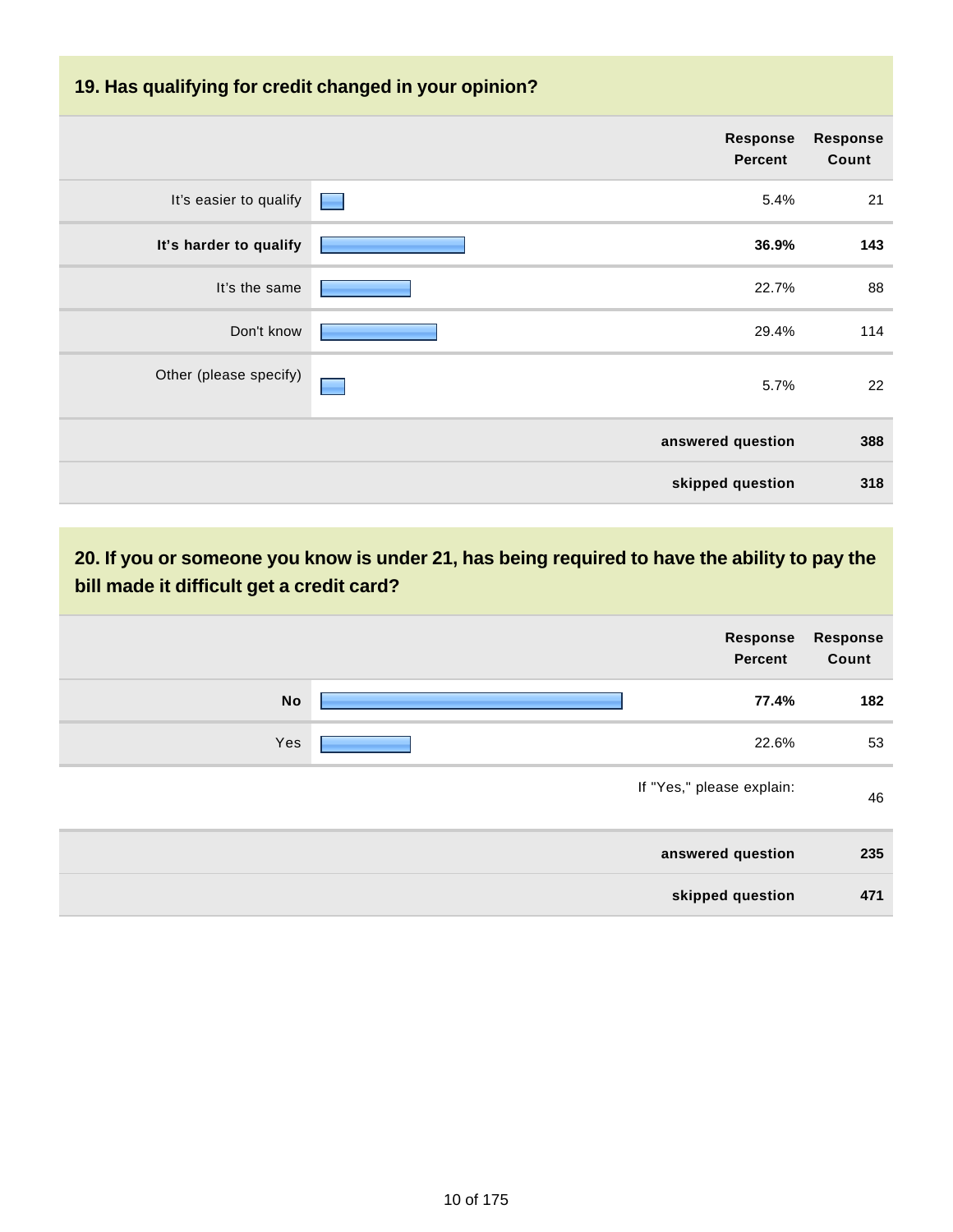**21. If you would be willing to have us contact you for further information, include your email address below.**

|                   | Response<br>Count |
|-------------------|-------------------|
|                   | 103               |
| answered question | 103               |
| skipped question  | 603               |

# **22. Please identify your first language. (Optional)**

|                        | <b>Response</b><br><b>Percent</b> | <b>Response</b><br>Count |
|------------------------|-----------------------------------|--------------------------|
| English                | 94.1%                             | 382                      |
| Spanish                | 3.9%<br>Н                         | 16                       |
| Chinese                | $\mathbf I$<br>0.5%               | $\overline{2}$           |
| Other (please specify) | $\blacksquare$<br>1.5%            | $\,6$                    |
|                        | My first language is:             | 22                       |
|                        | answered question                 | 406                      |
|                        | skipped question                  | 300                      |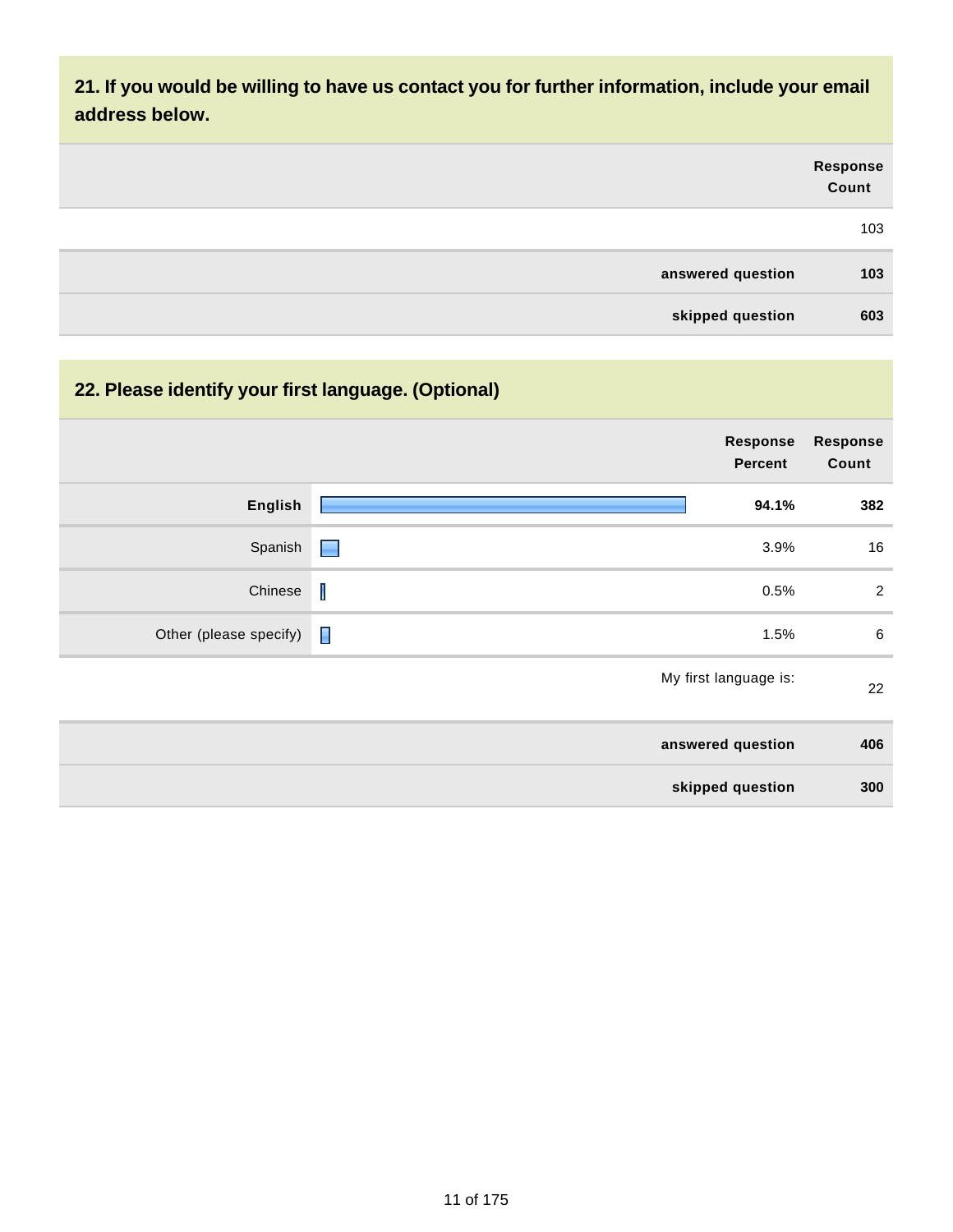**Page 2, Q3. Has the interest rate (APR) on your credit cards increased in 2011 or 2012?**

| 1              | I am not sure how much though.                                                                                                                                                                     | Jan 21, 2013 5:56 PM  |
|----------------|----------------------------------------------------------------------------------------------------------------------------------------------------------------------------------------------------|-----------------------|
| $\overline{2}$ | navy federal credit union american express                                                                                                                                                         | Jan 19, 2013 2:56 AM  |
| 3              | 18%                                                                                                                                                                                                | Jan 16, 2013 10:16 PM |
| 4              | capital one                                                                                                                                                                                        | Jan 15, 2013 1:49 PM  |
| 5              | Interest rates increased abruptly in 2009 on two (or three) of the four credit cards<br>I have $-$ - despite that I have consistently maintained a $\sim$ 800 credit score since<br>at least 2002. | Jan 15, 2013 1:12 PM  |
| 6              | Discover went from 5.9% to 21.9% and others did as well, but I froze or closed<br>them so as to keep them at current rates                                                                         | Jan 14, 2013 8:51 AM  |
| $\overline{7}$ | Don't borrow from credit card companies! Just pay for what you charge each<br>month. Then the companies can charge any rate they want!                                                             | Jan 11, 2013 10:14 PM |
| 8              | All of them                                                                                                                                                                                        | Jan 11, 2013 9:50 PM  |
| $9\,$          | Not sure. TARGET                                                                                                                                                                                   | Jan 10, 2013 9:18 PM  |
| 10             | I pay the total owed each month                                                                                                                                                                    | Jan 10, 2013 6:05 PM  |
| 11             | No idea; I cannot foresee not paying off the card every month. I only checked<br>yes to be able to comment.                                                                                        | Jan 9, 2013 12:11 PM  |
| 12             | Citibank visa                                                                                                                                                                                      | Jan 9, 2013 6:44 AM   |
| 13             | Capital One, 4.5 to 13 Not sure how long it was before I gort the letter, I was on<br>the road at the time and the increase went into effect before I had a chance to<br>lock the rate.            | Jan 9, 2013 4:27 AM   |
| 14             | barclay 1st premier hsn                                                                                                                                                                            | Jan 8, 2013 10:53 PM  |
| 15             | CareCredit from 21% to 29% Citibank (Sears) 11% to 29.9%                                                                                                                                           | Jan 8, 2013 9:02 PM   |
| 16             | Discover 12% to 16.99% Chase Amazon to 12% to 16.24% Capital One from<br>14% to 18% US Bank 9.24 % to 15%                                                                                          | Jan 8, 2013 7:41 PM   |
| 17             | Bank of America 21% to 24% (I have paid it off, but that was the last in<br>$mid=2012$                                                                                                             | Jan 8, 2013 6:27 PM   |
| 18             | <b>Bank of America Business Card</b>                                                                                                                                                               | Jan 8, 2013 6:16 PM   |
| 19             | USAA Rose from 0% to 15.89%                                                                                                                                                                        | Jan 8, 2013 4:28 PM   |
| 20             | i pay in full and do not notice                                                                                                                                                                    | Jan 8, 2013 4:24 PM   |
| 21             | I was looking for an I don't know option or multiple options. I pay off my balance<br>every month so I am unsure what the interest rate really is on one card. Another<br>card the rate did go up. | Jan 8, 2013 3:59 PM   |
| 22             | I use a Credit Card from the Credit Union - Once in a while on a personal basis I                                                                                                                  | Jan 8, 2013 3:45 PM   |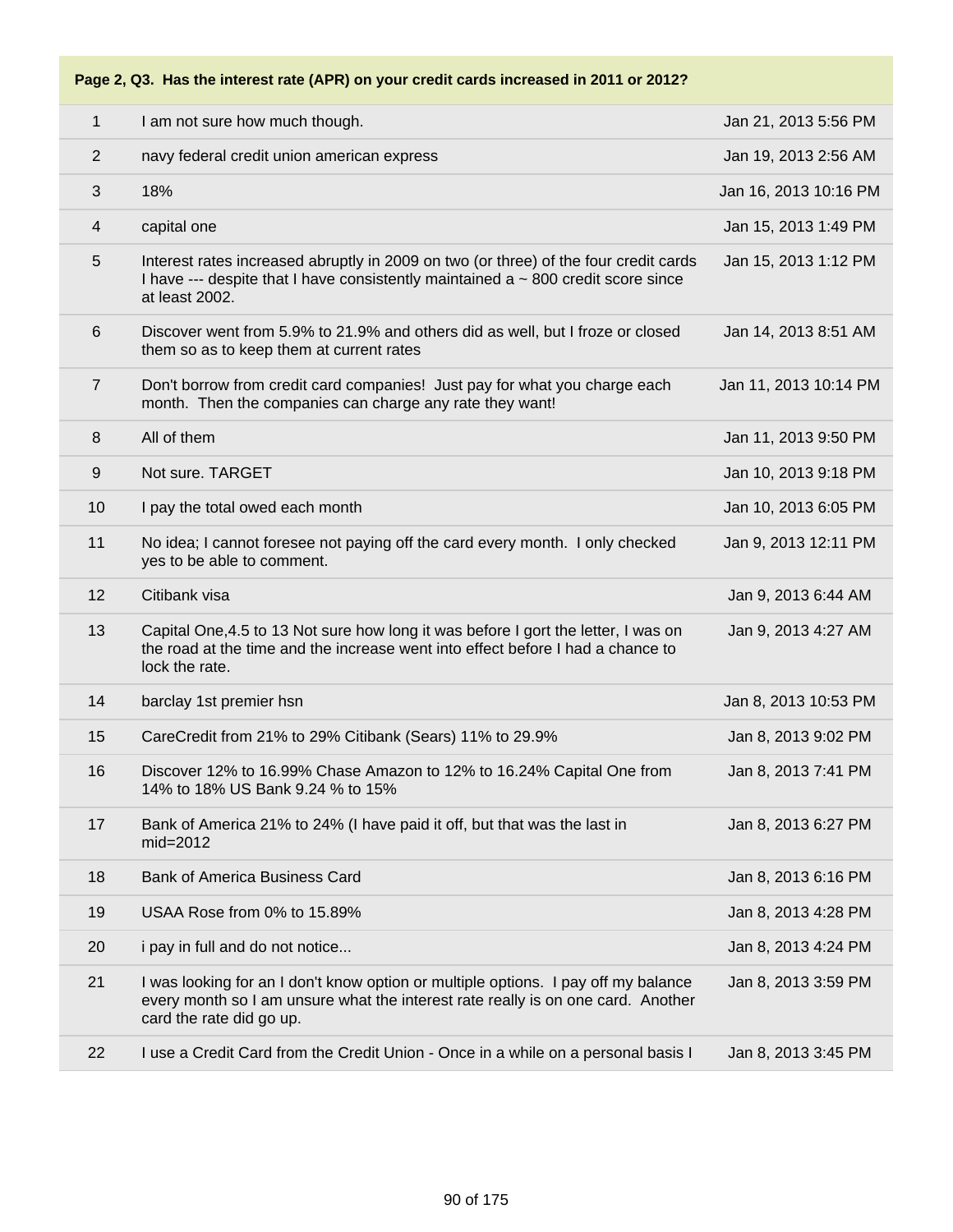use a bank card - visa. The business uses a bank visa - but it is paid off every months.

| 23 | <b>BANK OF AMERICA</b>                                                                                                                                                                                                                                                                      | Jan 8, 2013 3:21 PM  |
|----|---------------------------------------------------------------------------------------------------------------------------------------------------------------------------------------------------------------------------------------------------------------------------------------------|----------------------|
| 24 | <b>Capital One</b>                                                                                                                                                                                                                                                                          | Jan 8, 2013 3:17 PM  |
| 25 | Citibank SEARS 14% to 29% I had a leak in my roof the sales people led me to<br>be believe I has a loan instead it was a credit card and payments are higher from<br>I was told and interest super high. I am stuck with this until I get on my feet.                                       | Jan 8, 2013 3:15 PM  |
| 26 | CAPITAL ONE 12.9% to 18%                                                                                                                                                                                                                                                                    | Jan 8, 2013 2:47 PM  |
| 27 | Old Navy 22% t0 24% and i have never misses a payment and not even at 25%<br>of my credit limit                                                                                                                                                                                             | Jan 8, 2013 2:43 PM  |
| 28 | Wells Fargo Visa - Increase from 9.9 to 12.9                                                                                                                                                                                                                                                | Jan 8, 2013 1:50 PM  |
| 29 | Capital One from 12% to 25% or more, HSBC not sure!,                                                                                                                                                                                                                                        | Jan 8, 2013 1:19 PM  |
| 30 | Yes, Capitol 1, don't have the specifics.                                                                                                                                                                                                                                                   | Jan 8, 2013 1:08 PM  |
| 31 | Householdbank Mastercard                                                                                                                                                                                                                                                                    | Jan 8, 2013 12:54 PM |
| 32 | wells, fargo not sure of rate                                                                                                                                                                                                                                                               | Jan 8, 2013 12:44 PM |
| 33 | Barns & Noble, Juniper, The Shack (radio Shack), Home Depot 27% & 29%                                                                                                                                                                                                                       | Jan 8, 2013 12:41 PM |
| 34 | Capital one                                                                                                                                                                                                                                                                                 | Jan 8, 2013 12:34 PM |
| 35 | optima/amx, from 15% to 25%                                                                                                                                                                                                                                                                 | Jan 8, 2013 12:17 PM |
| 36 | Not sure as I pay balance off every month                                                                                                                                                                                                                                                   | Jan 8, 2013 12:13 PM |
| 37 | Not sure as I pay off my credit card every month.                                                                                                                                                                                                                                           | Jan 8, 2013 11:17 AM |
| 38 | Citibank, AMEX                                                                                                                                                                                                                                                                              | Jan 8, 2013 11:04 AM |
| 39 | Chase Bank. Introductory rate was 0%. I do not know the current rate. My<br>husband pays the bill.                                                                                                                                                                                          | Jan 8, 2013 10:57 AM |
| 40 | Chase Visa Rose from 14% to 23%                                                                                                                                                                                                                                                             | Jan 8, 2013 10:55 AM |
| 41 | Not sure though for cards like Sears they are just too much with interest rates,<br>plus they do not try to work when a client explains hardships. Every other<br>company has                                                                                                               | Jan 8, 2013 10:40 AM |
| 42 | giving one and one half years for credit card rates to adjust to the change,<br>approved by congress is where they raised the interest rates. they all raised the<br>rates before the deadline in 2009 and 2010. that deadline is where they got us.<br>rates should have been frozen then. | Jan 8, 2013 10:38 AM |
| 43 | Chase increased one and then closed acct. increases to rate and drastic<br>reductions to credit lines occurred prior to in anticipation of restrictions. Chase                                                                                                                              | Jan 8, 2013 10:27 AM |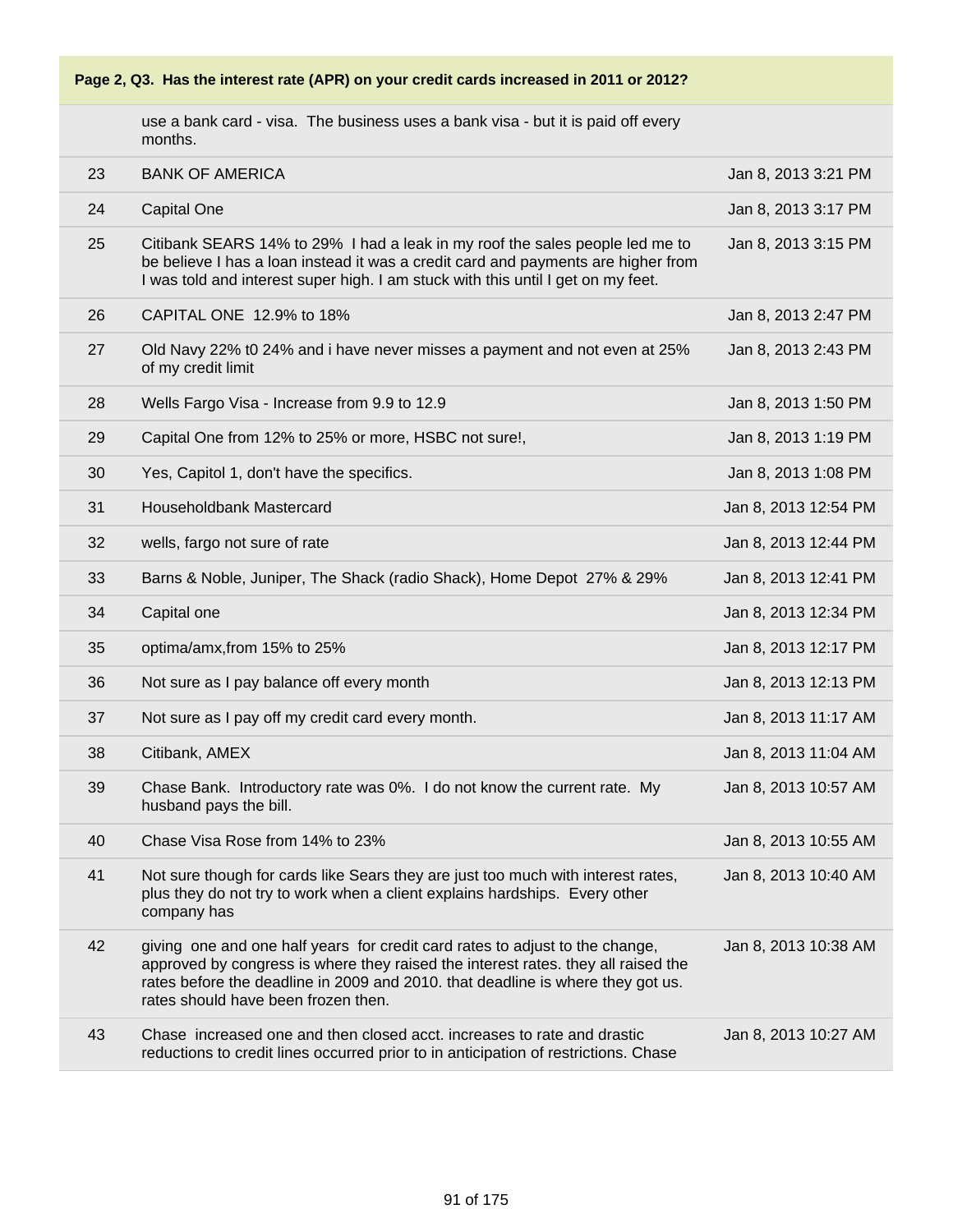also tripled min payments (supposedly for my benefit) Home depot , sears, Reduced credit lines to just above what I owed, which has had an extremely negative effect on my credit score over the last few years. Reduced my score almost 200 points. Score still below 700 because of debt, even though all paid on time. Sears reduced from 7700 to 700. Chase reduced from 22500 to 10,500,

| 44 | <b>BANK OF AMERICA.</b>                                                                                                                                                                                                                                                                                                                              | Jan 8, 2013 10:20 AM |
|----|------------------------------------------------------------------------------------------------------------------------------------------------------------------------------------------------------------------------------------------------------------------------------------------------------------------------------------------------------|----------------------|
| 45 | CitiBank Visa                                                                                                                                                                                                                                                                                                                                        | Jan 8, 2013 10:20 AM |
| 46 | All of them, mainly Capital One                                                                                                                                                                                                                                                                                                                      | Jan 8, 2013 10:19 AM |
| 47 | Capital one MasterCard rose 7% to 19.99                                                                                                                                                                                                                                                                                                              | Jan 8, 2013 10:19 AM |
| 48 | Bank of America visa                                                                                                                                                                                                                                                                                                                                 | Jan 8, 2013 10:18 AM |
| 49 | Citibank Visa                                                                                                                                                                                                                                                                                                                                        | Jan 8, 2013 10:05 AM |
| 50 | BOA Visa's went from 8% to 14%                                                                                                                                                                                                                                                                                                                       | Jan 8, 2013 10:04 AM |
| 51 | Discover, VISa                                                                                                                                                                                                                                                                                                                                       | Jan 8, 2013 9:58 AM  |
| 52 | I pay balance in full each month so really pay no attention to interest rate.                                                                                                                                                                                                                                                                        | Jan 8, 2013 9:56 AM  |
| 53 | don't have info handy right now                                                                                                                                                                                                                                                                                                                      | Jan 8, 2013 9:56 AM  |
| 54 | mastercard                                                                                                                                                                                                                                                                                                                                           | Jan 7, 2013 3:38 PM  |
| 55 | hsbc                                                                                                                                                                                                                                                                                                                                                 | Jan 7, 2013 9:25 AM  |
| 56 | capital one rose from 12% to 21%                                                                                                                                                                                                                                                                                                                     | Jan 7, 2013 5:58 AM  |
| 57 | Rates on some did not change, others went from fixed to variable, the fixed<br>being lower. Some dropped me as a card holder and others change my amount<br>of credit available to a lesser amount. This is true on a card or two that i have<br>had a high credit worthiness for well over ten yearsno real explanation as to<br>why this happened. | Jan 6, 2013 9:27 AM  |
| 58 | I don't know, but these come from major banks.                                                                                                                                                                                                                                                                                                       | Jan 5, 2013 1:37 PM  |
| 59 | <b>Capital One</b>                                                                                                                                                                                                                                                                                                                                   | Jan 5, 2013 10:43 AM |
| 60 | Premier First MasterCard to 21.9% and a monthly fee of \$12.99                                                                                                                                                                                                                                                                                       | Jan 4, 2013 9:32 PM  |
| 61 | <b>Bank of America visa</b>                                                                                                                                                                                                                                                                                                                          | Jan 4, 2013 5:33 PM  |
| 62 | Citi                                                                                                                                                                                                                                                                                                                                                 | Jan 4, 2013 3:00 PM  |
| 63 | Chase Visa, 4.9% to 14.99%                                                                                                                                                                                                                                                                                                                           | Jan 4, 2013 2:57 PM  |
| 64 | Target Visa Rose from 14% to 20%, JC Penney Rose from 18% to 26.99, Macy's<br>Credit Card Rose from 12% to 26%                                                                                                                                                                                                                                       | Jan 4, 2013 2:13 PM  |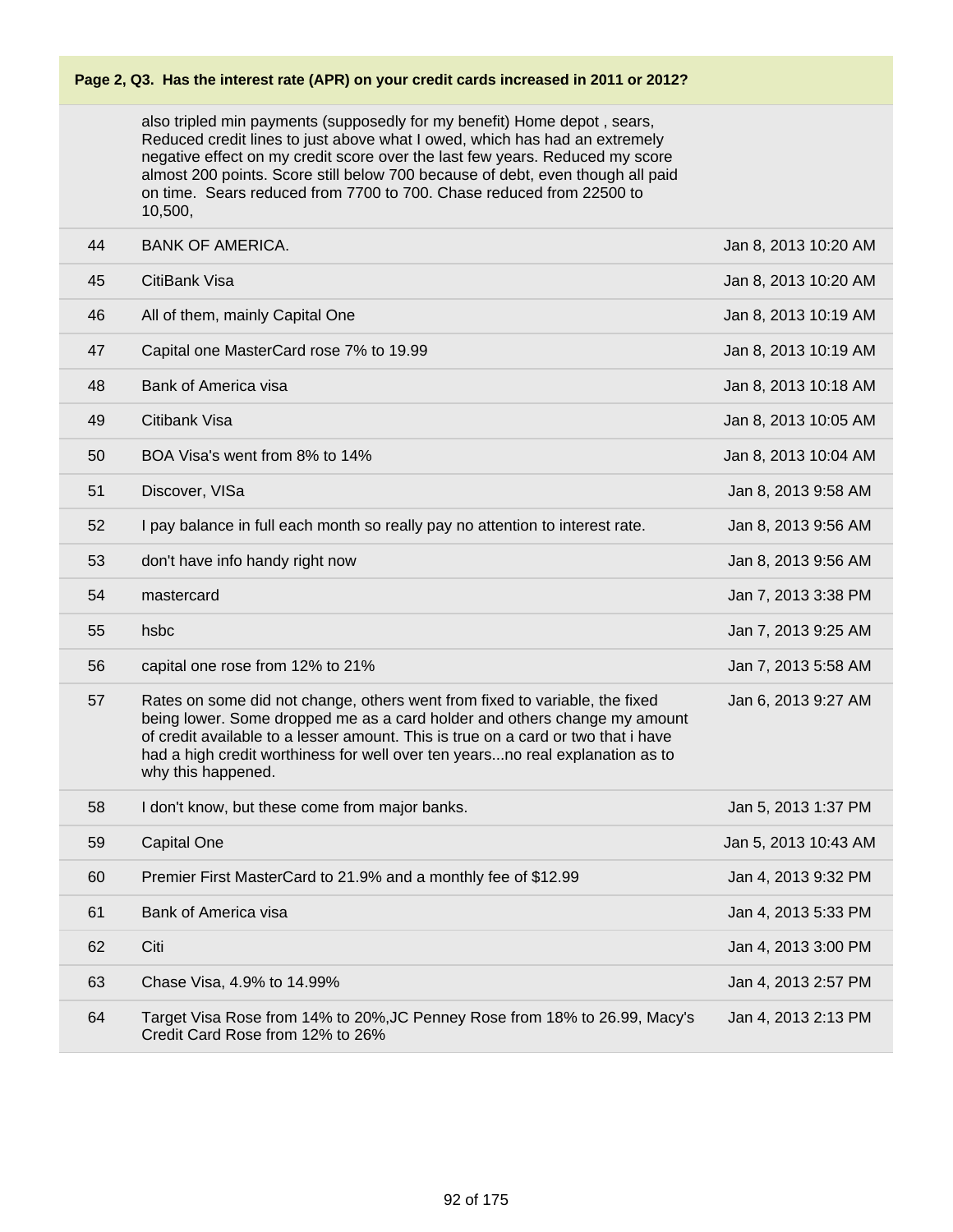| 65 | Bank of America: Rate increased from 9 percent to 21 percent. Discover: Rate<br>increased from 12% to 22%                                                                                                                                                                                                                                                                                                                                                                                                                                                                                                 | Jan 4, 2013 10:53 AM |
|----|-----------------------------------------------------------------------------------------------------------------------------------------------------------------------------------------------------------------------------------------------------------------------------------------------------------------------------------------------------------------------------------------------------------------------------------------------------------------------------------------------------------------------------------------------------------------------------------------------------------|----------------------|
| 66 | Went from 0% for 6 months to prime plus 10.99.                                                                                                                                                                                                                                                                                                                                                                                                                                                                                                                                                            | Jan 4, 2013 10:20 AM |
| 67 | Citibank MasterCard increase from 0% to 14.99%                                                                                                                                                                                                                                                                                                                                                                                                                                                                                                                                                            | Jan 4, 2013 10:03 AM |
| 68 | Park Bank Visa 12 to 21                                                                                                                                                                                                                                                                                                                                                                                                                                                                                                                                                                                   | Jan 4, 2013 9:47 AM  |
| 69 | chase bank visa master29.99per cent                                                                                                                                                                                                                                                                                                                                                                                                                                                                                                                                                                       | Jan 4, 2013 9:15 AM  |
| 70 | New York Life --sponsored card went from 9.9% to 11.9% shortly after legislation<br>past.                                                                                                                                                                                                                                                                                                                                                                                                                                                                                                                 | Jan 4, 2013 8:42 AM  |
| 71 | G E Money Bank Has Caused Me A Problem With My Credit Cards I Was Billed<br>In The Wrong Name The Intrest Rates Went Up I Was Never issued A Credit<br>Card By Care Credit But Was Reported By The Company As A Bad Creditor I<br>Disputed The Debt I Sent Many Letters About The So Called Card That I Never<br>Signed Or Received An Address Was Given That Was Also In Dispute I Never<br>Lived At The Address That Was Given I Would Like To See A Class Action<br>Brought Against The Credit Card Companies My Story Is Not The Only One I<br>Know Of I Know Of Others That Has Had The Same Problem | Jan 4, 2013 8:42 AM  |
| 72 | <b>HSBC</b>                                                                                                                                                                                                                                                                                                                                                                                                                                                                                                                                                                                               | Jan 4, 2013 7:31 AM  |
| 73 | citbank mc rose from 9.9% to 14.9%                                                                                                                                                                                                                                                                                                                                                                                                                                                                                                                                                                        | Jan 4, 2013 7:26 AM  |
| 74 | Chase Visa, rose from 9% to 16%.                                                                                                                                                                                                                                                                                                                                                                                                                                                                                                                                                                          | Jan 4, 2013 6:51 AM  |
| 75 | Visa-Rose to 22.5 from 16.9%                                                                                                                                                                                                                                                                                                                                                                                                                                                                                                                                                                              | Jan 4, 2013 6:43 AM  |
| 76 | Citibank Mastercard from 1.0% intro rate to 20.99%                                                                                                                                                                                                                                                                                                                                                                                                                                                                                                                                                        | Jan 4, 2013 6:36 AM  |
| 77 | citizens bank mastercard 10.99% to 13.9%. Never a late payment and always<br>pay more than minimum due.                                                                                                                                                                                                                                                                                                                                                                                                                                                                                                   | Jan 4, 2013 6:14 AM  |
| 78 | <b>US Bank Visa</b>                                                                                                                                                                                                                                                                                                                                                                                                                                                                                                                                                                                       | Jan 4, 2013 6:04 AM  |
| 79 | Amex Rose from 11% to 21.9%                                                                                                                                                                                                                                                                                                                                                                                                                                                                                                                                                                               | Jan 4, 2013 5:41 AM  |
| 80 | <b>American Express</b>                                                                                                                                                                                                                                                                                                                                                                                                                                                                                                                                                                                   | Jan 4, 2013 1:13 AM  |
| 81 | Coast Hills FCU. From 11.9% to 15.9% (starts I think mid-Jan.) This follows on<br>a 1% in 2011 Or earl 2012.                                                                                                                                                                                                                                                                                                                                                                                                                                                                                              | Jan 3, 2013 7:57 PM  |
| 82 | VISA bank of america FROM 4% TO 15%                                                                                                                                                                                                                                                                                                                                                                                                                                                                                                                                                                       | Jan 3, 2013 7:52 PM  |
| 83 | Wells Fargo, Chase, ATT Universal                                                                                                                                                                                                                                                                                                                                                                                                                                                                                                                                                                         | Jan 3, 2013 7:27 PM  |
| 84 | I do not carry balances                                                                                                                                                                                                                                                                                                                                                                                                                                                                                                                                                                                   | Jan 3, 2013 6:59 PM  |
| 85 | I think so                                                                                                                                                                                                                                                                                                                                                                                                                                                                                                                                                                                                | Jan 3, 2013 6:27 PM  |
| 86 | Citibank from 24.99% - 34.99% unfortunately this is a business account, (small                                                                                                                                                                                                                                                                                                                                                                                                                                                                                                                            | Jan 3, 2013 6:12 PM  |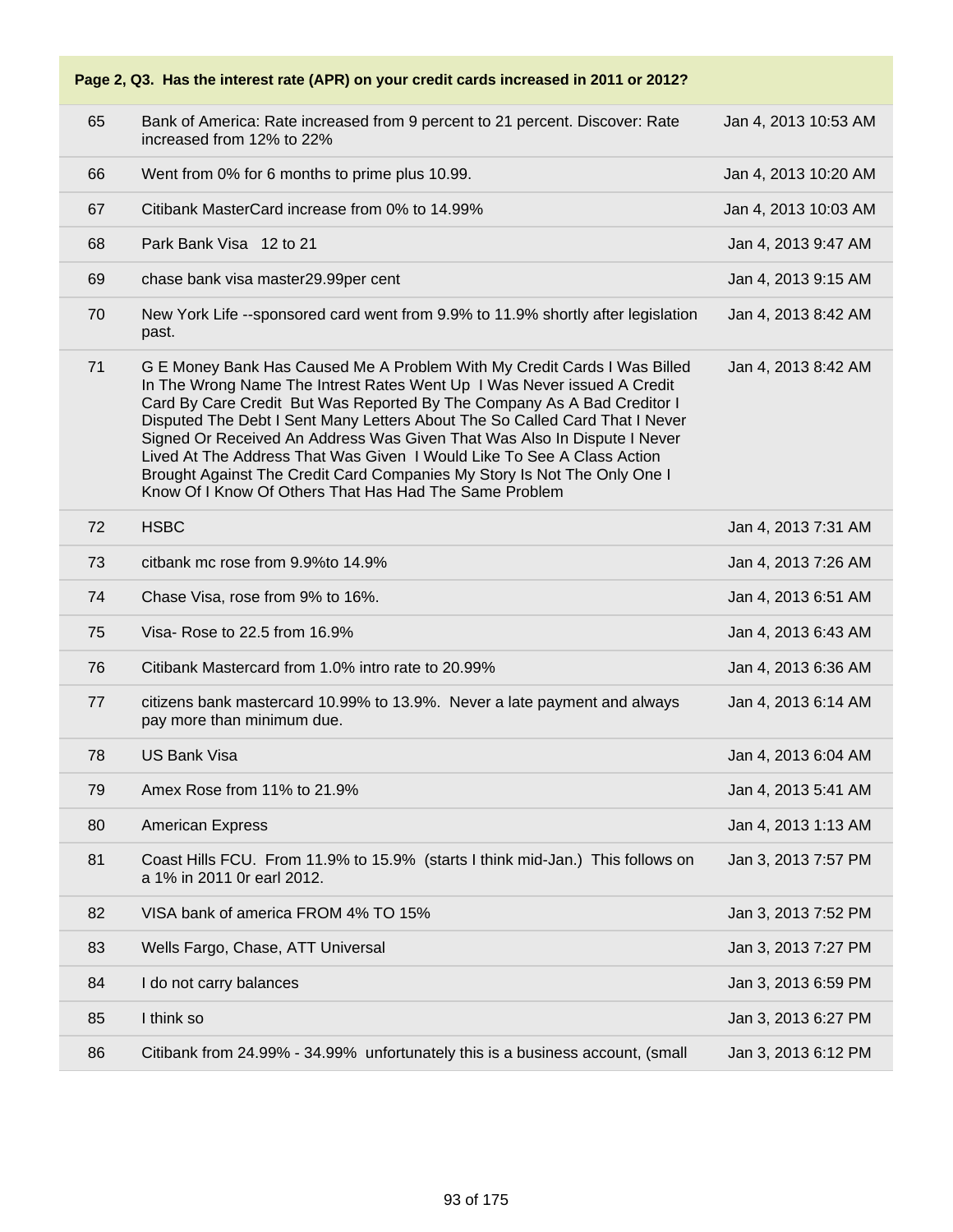

|     | Business)                                                                                                                                                                                                            |                     |
|-----|----------------------------------------------------------------------------------------------------------------------------------------------------------------------------------------------------------------------|---------------------|
| 87  | Not by much and I forget which card                                                                                                                                                                                  | Jan 3, 2013 6:06 PM |
| 88  | <b>Premier Visa and Mastercard</b>                                                                                                                                                                                   | Jan 3, 2013 5:42 PM |
| 89  | Citibank 9 to 17                                                                                                                                                                                                     | Jan 3, 2013 5:38 PM |
| 90  | citibank                                                                                                                                                                                                             | Jan 3, 2013 5:21 PM |
| 91  | Capitol one 26%                                                                                                                                                                                                      | Jan 3, 2013 5:10 PM |
| 92  | Bank of America, Chase, Wells Fargo and Bank of Texas.                                                                                                                                                               | Jan 3, 2013 5:07 PM |
| 93  | <b>Discover</b>                                                                                                                                                                                                      | Jan 3, 2013 5:00 PM |
| 94  | Capital One Visa 0% to 21.9%                                                                                                                                                                                         | Jan 3, 2013 4:14 PM |
| 95  | I don;t pay any attention to this. Your work has made it worse for me because<br>you are interfering with the market, particularly for higher cashback cards. You<br>should withdraw from interfering in the market. | Jan 3, 2013 4:11 PM |
| 96  | Chase - rose from 21% to 28%                                                                                                                                                                                         | Jan 3, 2013 3:35 PM |
| 97  | Chase                                                                                                                                                                                                                | Jan 3, 2013 3:27 PM |
| 98  | Mastercard went from 0% to 17.99%                                                                                                                                                                                    | Jan 3, 2013 3:26 PM |
| 99  | <b>B</b> of A Visa                                                                                                                                                                                                   | Jan 3, 2013 3:23 PM |
| 100 | <b>VISA</b>                                                                                                                                                                                                          | Jan 3, 2013 3:23 PM |
| 101 | Chase<br>16.24% to 29.99%                                                                                                                                                                                            | Jan 3, 2013 3:22 PM |
| 102 | Kohl's                                                                                                                                                                                                               | Jan 3, 2013 3:15 PM |
| 103 | Citiban Visaform about 10% to approx. 14%                                                                                                                                                                            | Jan 3, 2013 3:09 PM |
| 104 | Discover Card when from 19.9% to 39.9%, Citibank Visa & MC both went up<br>from 12.9% to 29.9%                                                                                                                       | Jan 3, 2013 3:03 PM |
| 105 | Citibank Visa rose from 11% to 21%                                                                                                                                                                                   | Jan 3, 2013 2:59 PM |
| 106 | Wellsfargo, Citibank Visa, chase                                                                                                                                                                                     | Jan 3, 2013 2:56 PM |
| 107 | I don't remember which one exactly, but remember did receive notice                                                                                                                                                  | Jan 3, 2013 2:42 PM |
| 108 | I am not sure what my rate is                                                                                                                                                                                        | Jan 3, 2013 2:31 PM |
| 109 | Capital One increased from 10% to 17%highest card I have and now do not<br>use                                                                                                                                       | Jan 3, 2013 2:29 PM |
| 110 | Don't know, pay entire balance, do not pay interest,                                                                                                                                                                 | Jan 3, 2013 2:28 PM |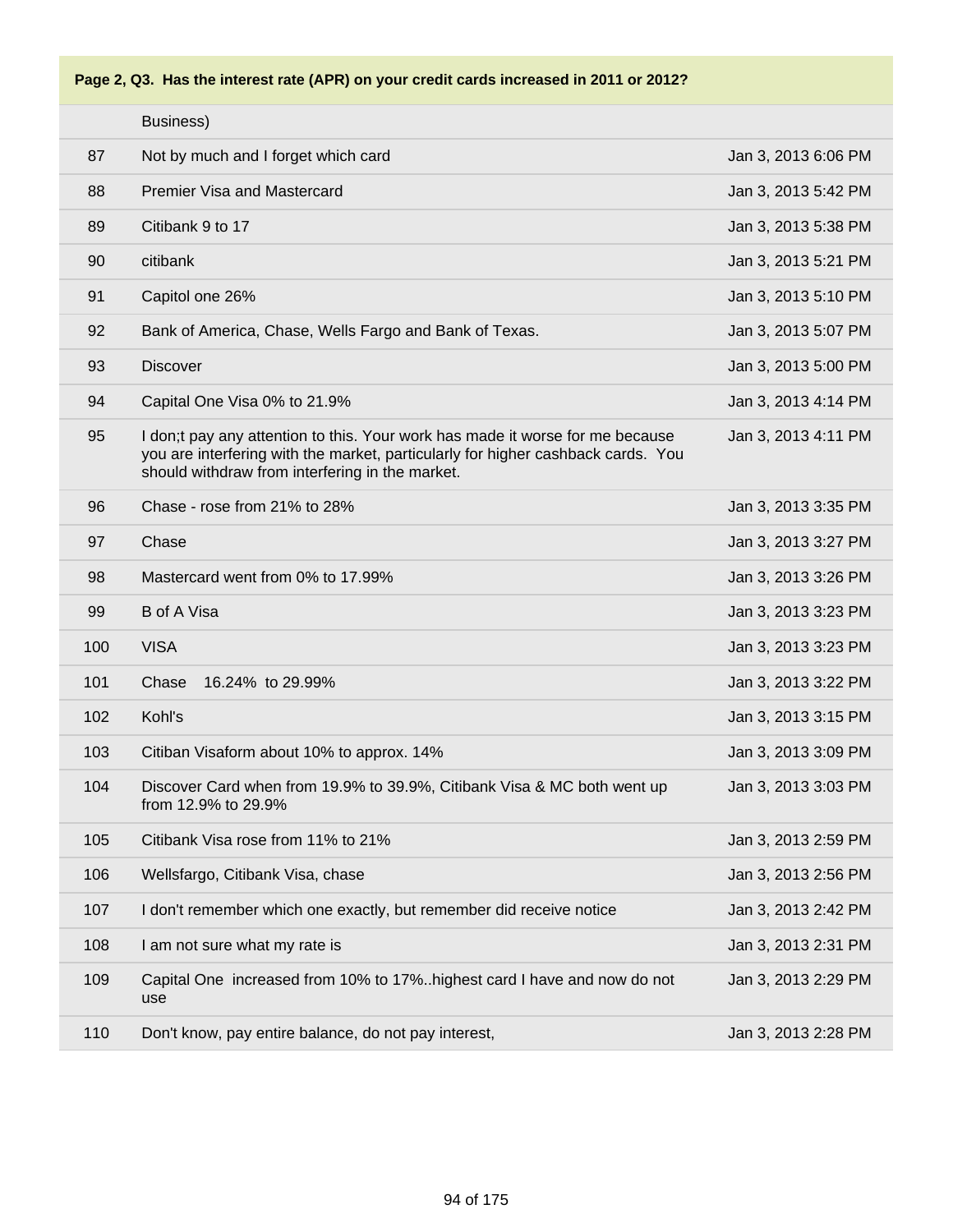| 111 | I didn't keep track but I do know rates have increased on many of my cards.                                                                                                                                                                                                           | Jan 3, 2013 2:24 PM |
|-----|---------------------------------------------------------------------------------------------------------------------------------------------------------------------------------------------------------------------------------------------------------------------------------------|---------------------|
| 112 | Bank of America 8% to 10%,                                                                                                                                                                                                                                                            | Jan 3, 2013 2:12 PM |
| 113 | AT&T Universal - up 4 % & Chase Master Card up 2% in 2012but both went<br>up 2% or so after the CARD passed- cannot remember how much total. US<br>Bank Card went up 5% - and I was supposed to have a "fixed" rate!                                                                  | Jan 3, 2013 2:10 PM |
| 114 | I pay each month in full so I do not know or care.                                                                                                                                                                                                                                    | Jan 3, 2013 2:07 PM |
| 115 | Well, I thijnk it was shortky after the law was passed. My caitpal One card went<br>from a low rate to 17.99%. I have never been late on the card. I was told to pay<br>the balance off within a month or go to new rate. I was told that they can do that<br>because of the new law. | Jan 3, 2013 2:07 PM |
| 116 | merrick bank, household, care credit all to 29%                                                                                                                                                                                                                                       | Jan 3, 2013 2:05 PM |
| 117 | My Bank of America card went from 4.5% to 12.9%.                                                                                                                                                                                                                                      | Jan 3, 2013 1:24 PM |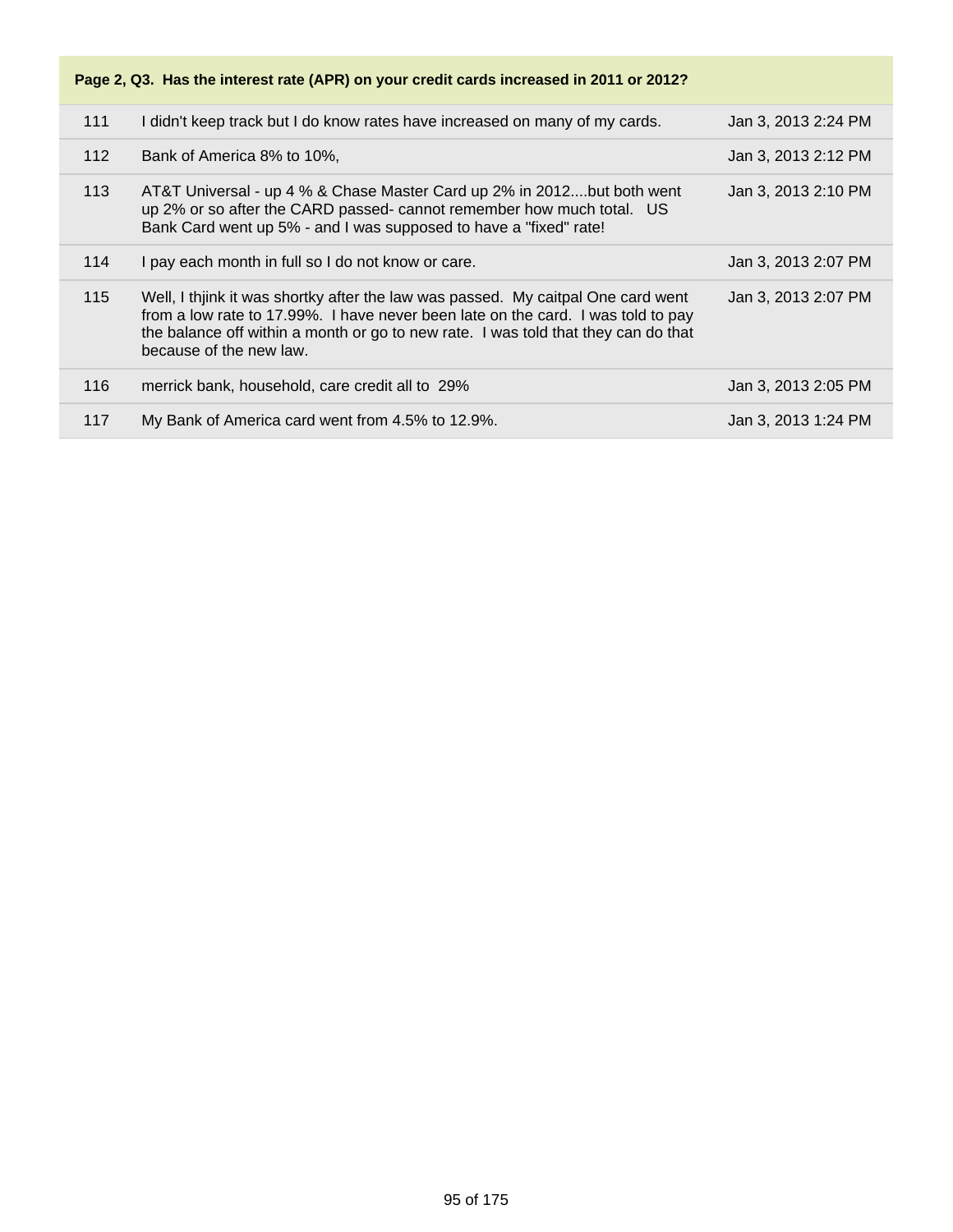|  |  |  | Page 2, Q5. Why did the interest rate rise? (Check all that apply.) |
|--|--|--|---------------------------------------------------------------------|
|--|--|--|---------------------------------------------------------------------|

| $\mathbf{1}$            | The initial rate has expired.                                                                                                                | Jan 22, 2013 5:09 PM  |
|-------------------------|----------------------------------------------------------------------------------------------------------------------------------------------|-----------------------|
| $\overline{2}$          | I pay on time in full                                                                                                                        | Jan 20, 2013 7:31 PM  |
| 3                       | Do not carry balance                                                                                                                         | Jan 18, 2013 4:48 PM  |
| $\overline{\mathbf{4}}$ | n/a                                                                                                                                          | Jan 18, 2013 4:28 PM  |
| 5                       | <b>DNA</b>                                                                                                                                   | Jan 17, 2013 4:24 AM  |
| 6                       | I always make a pmt on time and was never notified about increase                                                                            | Jan 15, 2013 1:49 PM  |
| $\overline{7}$          | Consequence of legislation enacted or, having been anticipated at the time to be<br>enacted, to protect all consumers who have credit cards. | Jan 15, 2013 1:12 PM  |
| 8                       | didnt rise                                                                                                                                   | Jan 15, 2013 11:50 AM |
| 9                       | it didn't rise it has been really high for a while                                                                                           | Jan 15, 2013 6:45 AM  |
| 10                      | I pay no interest as I pay in full each month                                                                                                | Jan 14, 2013 6:59 PM  |
| 11                      | Reduced credit line and ratio went higher and therefore they felt I was a bigger<br>risk.                                                    | Jan 14, 2013 8:51 AM  |
| 12                      | It'a a private business and companies should do as they have in their<br>agreement.                                                          | Jan 11, 2013 10:14 PM |
| 13                      | I am not aware as to why my the interest rate on my card may have increased.                                                                 | Jan 10, 2013 8:44 PM  |
| 14                      | N/A                                                                                                                                          | Jan 10, 2013 6:05 PM  |
| 15                      | Didn't increase                                                                                                                              | Jan 9, 2013 6:36 PM   |
| 16                      | Not sure                                                                                                                                     | Jan 9, 2013 3:29 PM   |
| 17                      | I pay my credit card balance in full each month. Do not pay attention to interest<br>rates.                                                  | Jan 9, 2013 3:26 PM   |
| 18                      | My rate has stayed the same.                                                                                                                 | Jan 9, 2013 2:57 PM   |
| 19                      | n/a; no idea.                                                                                                                                | Jan 9, 2013 12:11 PM  |
| 20                      | didnt                                                                                                                                        | Jan 9, 2013 8:28 AM   |
| 21                      | <b>DID NOT RISE!</b>                                                                                                                         | Jan 9, 2013 7:44 AM   |
| 22                      | I don't know if my interest increased.                                                                                                       | Jan 9, 2013 7:20 AM   |
| 23                      | N/A                                                                                                                                          | Jan 9, 2013 7:10 AM   |
| 24                      | tehy did not give me any reason                                                                                                              | Jan 9, 2013 6:44 AM   |
| 25                      | did not rise                                                                                                                                 | Jan 9, 2013 4:30 AM   |
|                         |                                                                                                                                              |                       |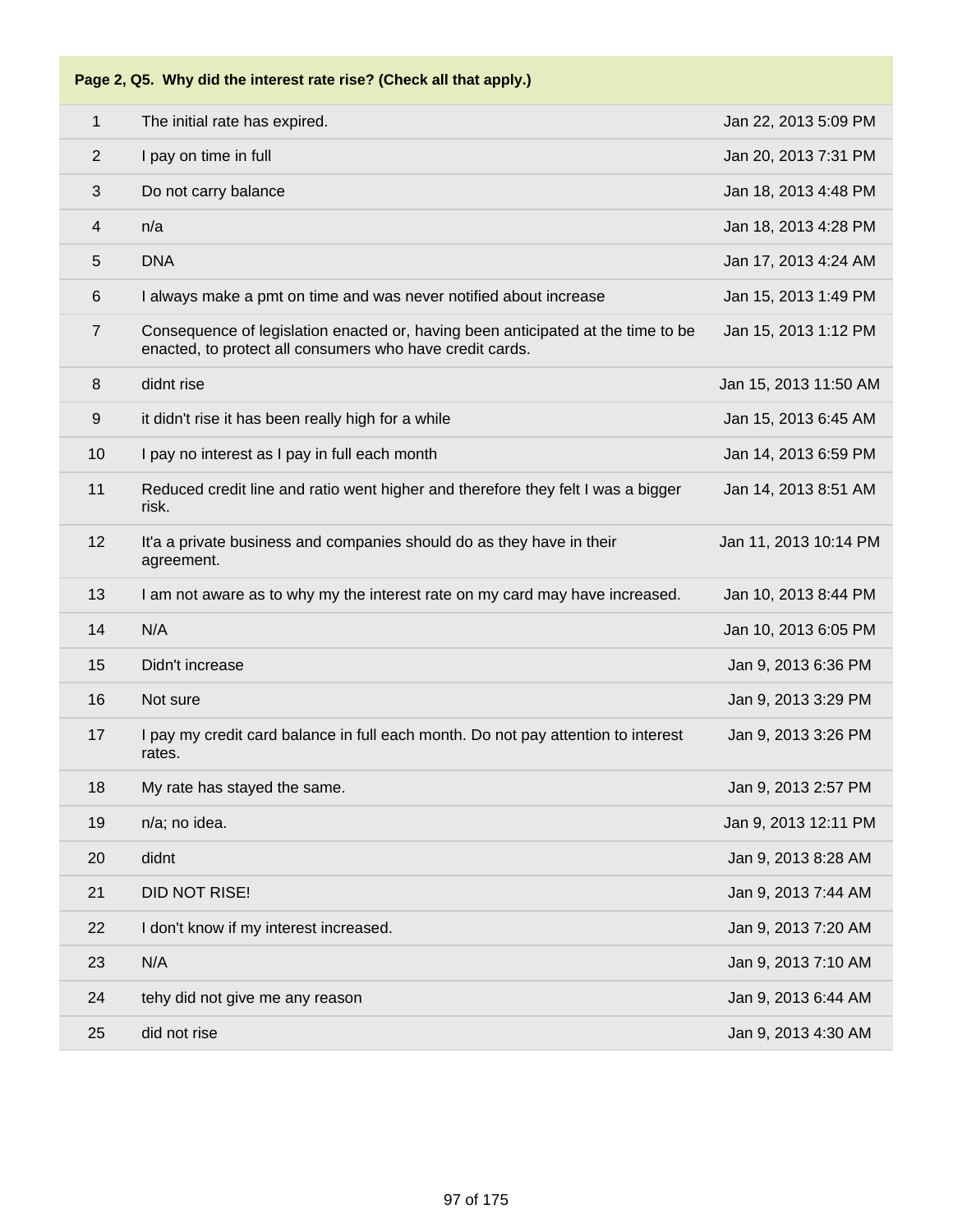| Page 2, Q5. Why did the interest rate rise? (Check all that apply.) |                                                                                                                                                                                                                                                           |                      |  |  |
|---------------------------------------------------------------------|-----------------------------------------------------------------------------------------------------------------------------------------------------------------------------------------------------------------------------------------------------------|----------------------|--|--|
| 26                                                                  | No idea they just raised the rate.                                                                                                                                                                                                                        | Jan 9, 2013 4:27 AM  |  |  |
| 27                                                                  | stayed the same                                                                                                                                                                                                                                           | Jan 8, 2013 9:51 PM  |  |  |
| 28                                                                  | Did not change                                                                                                                                                                                                                                            | Jan 8, 2013 7:48 PM  |  |  |
| 29                                                                  | my credit score is 760, all bill are paid on time, alwayscombo of index rise and<br>them trying to recap lossesso the only stuff on there was locked in at fixed<br>promo rates and had to cancelled oldest card USBank because of the rediculous<br>jump | Jan 8, 2013 7:41 PM  |  |  |
| 30                                                                  | no change in rate.                                                                                                                                                                                                                                        | Jan 8, 2013 6:41 PM  |  |  |
| 31                                                                  | Bank of America is charging it's customers as much as possible.                                                                                                                                                                                           | Jan 8, 2013 6:27 PM  |  |  |
| 32                                                                  | did not rise                                                                                                                                                                                                                                              | Jan 8, 2013 5:06 PM  |  |  |
| 33                                                                  | i have had experience with the "teaser rate" expiringactually, this may occur in<br>Aug., 2013.                                                                                                                                                           | Jan 8, 2013 4:24 PM  |  |  |
| 34                                                                  | don't know                                                                                                                                                                                                                                                | Jan 8, 2013 3:59 PM  |  |  |
| 35                                                                  | Bank policies - not consumer oriented - do not affect us as don't keep balances<br>to not pay such outrageous rates.                                                                                                                                      | Jan 8, 2013 3:45 PM  |  |  |
| 36                                                                  | payments where double the amount I wast told frim the sales people.                                                                                                                                                                                       | Jan 8, 2013 3:15 PM  |  |  |
| 37                                                                  | na                                                                                                                                                                                                                                                        | Jan 8, 2013 3:01 PM  |  |  |
| 38                                                                  | N/A                                                                                                                                                                                                                                                       | Jan 8, 2013 2:55 PM  |  |  |
| 39                                                                  | Not sure, but I know it wasn't because of credit issues or missing a payment.                                                                                                                                                                             | Jan 8, 2013 2:50 PM  |  |  |
| 40                                                                  | have no idea                                                                                                                                                                                                                                              | Jan 8, 2013 2:43 PM  |  |  |
| 41                                                                  | They claimed it was due to changes in how they did things and referenced<br>changes in legislation.                                                                                                                                                       | Jan 8, 2013 1:50 PM  |  |  |
| 42                                                                  | Don't know                                                                                                                                                                                                                                                | Jan 8, 2013 1:32 PM  |  |  |
| 43                                                                  | they didn't go up.                                                                                                                                                                                                                                        | Jan 8, 2013 1:23 PM  |  |  |
| 44                                                                  | Have no idea. Make all my payments on time.                                                                                                                                                                                                               | Jan 8, 2013 1:08 PM  |  |  |
| 45                                                                  | change from fixed to prime?                                                                                                                                                                                                                               | Jan 8, 2013 12:54 PM |  |  |
| 46                                                                  | Not sure                                                                                                                                                                                                                                                  | Jan 8, 2013 12:13 PM |  |  |
| 47                                                                  | It did not rise                                                                                                                                                                                                                                           | Jan 8, 2013 12:01 PM |  |  |
| 48                                                                  | N/A                                                                                                                                                                                                                                                       | Jan 8, 2013 11:43 AM |  |  |
| 49                                                                  | introductory                                                                                                                                                                                                                                              | Jan 8, 2013 11:29 AM |  |  |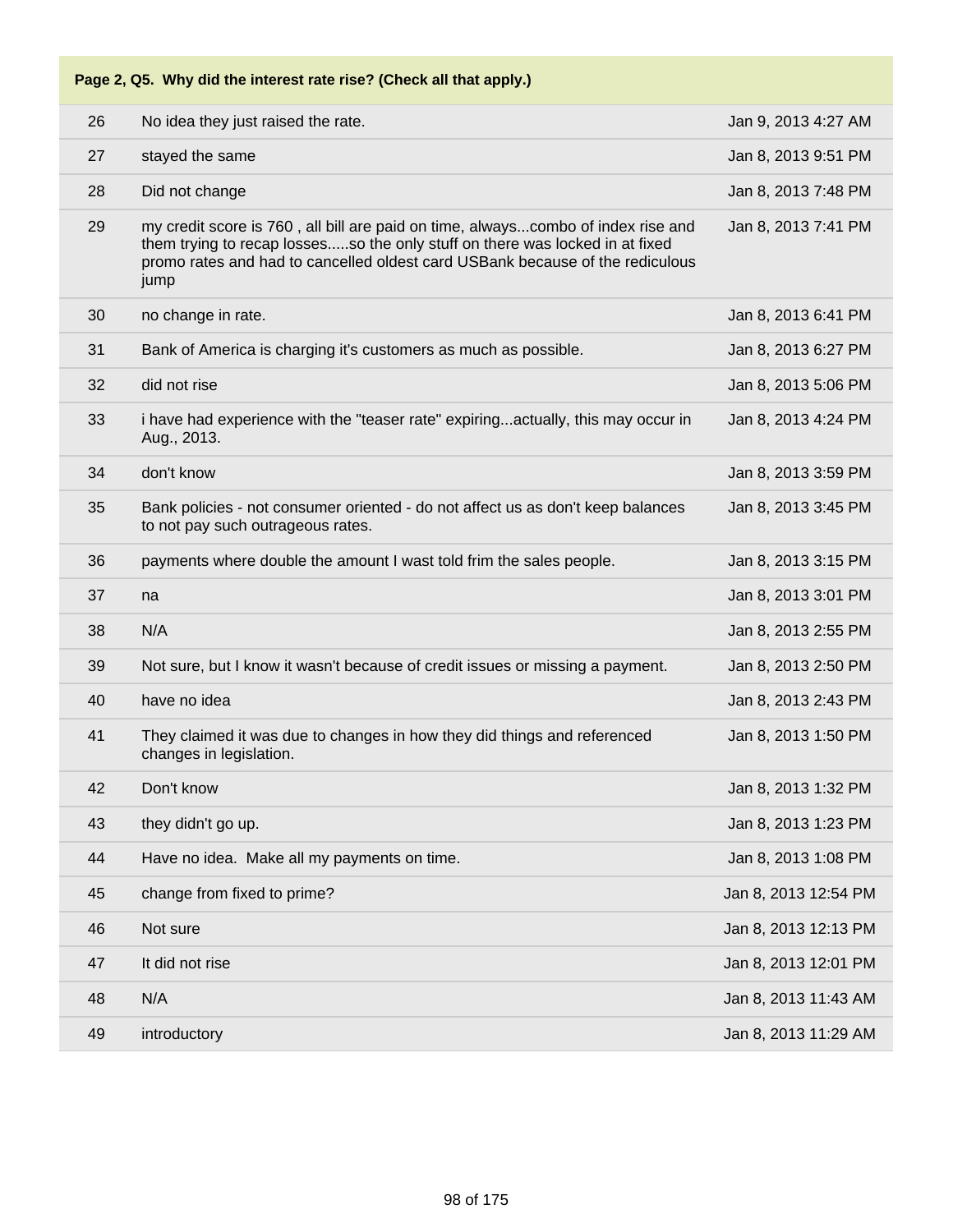|  | Page 2, Q5. Why did the interest rate rise? (Check all that apply.) |  |
|--|---------------------------------------------------------------------|--|
|--|---------------------------------------------------------------------|--|

| 50 | Did not recive reason as to why                                                                                                                                                                                                                                                                                                                                                                                      | Jan 8, 2013 10:55 AM |
|----|----------------------------------------------------------------------------------------------------------------------------------------------------------------------------------------------------------------------------------------------------------------------------------------------------------------------------------------------------------------------------------------------------------------------|----------------------|
| 51 | n/a                                                                                                                                                                                                                                                                                                                                                                                                                  | Jan 8, 2013 10:49 AM |
| 52 | n/a                                                                                                                                                                                                                                                                                                                                                                                                                  | Jan 8, 2013 10:40 AM |
| 53 | credit card act. before it became law.                                                                                                                                                                                                                                                                                                                                                                               | Jan 8, 2013 10:38 AM |
| 54 | Chase card paid each month. Dispute over a payment in oct 2011. Rate<br>increased to 29%, they were to reduce if continued to pay on time, they did not.<br>Was not 60 days late, not even 30 days late.                                                                                                                                                                                                             | Jan 8, 2013 10:27 AM |
| 55 | <b>I DONT KNOW</b>                                                                                                                                                                                                                                                                                                                                                                                                   | Jan 8, 2013 10:25 AM |
| 56 | <b>NOT SURE</b>                                                                                                                                                                                                                                                                                                                                                                                                      | Jan 8, 2013 10:20 AM |
| 57 | Did not change                                                                                                                                                                                                                                                                                                                                                                                                       | Jan 8, 2013 10:15 AM |
| 58 | N/A                                                                                                                                                                                                                                                                                                                                                                                                                  | Jan 8, 2013 10:06 AM |
| 59 | I am not sure if it did                                                                                                                                                                                                                                                                                                                                                                                              | Jan 8, 2013 10:05 AM |
| 60 | I guess the credit card company want to make more profits on customers.                                                                                                                                                                                                                                                                                                                                              | Jan 8, 2013 10:05 AM |
| 61 | No reason I can think of always pay before in fact never carry balance.                                                                                                                                                                                                                                                                                                                                              | Jan 8, 2013 10:04 AM |
| 62 | did not rise                                                                                                                                                                                                                                                                                                                                                                                                         | Jan 8, 2013 10:01 AM |
| 63 | I wish I know                                                                                                                                                                                                                                                                                                                                                                                                        | Jan 8, 2013 9:58 AM  |
| 64 | I did not increase.                                                                                                                                                                                                                                                                                                                                                                                                  | Jan 8, 2013 9:55 AM  |
| 65 | unknown                                                                                                                                                                                                                                                                                                                                                                                                              | Jan 7, 2013 3:38 PM  |
| 66 | I don't know                                                                                                                                                                                                                                                                                                                                                                                                         | Jan 7, 2013 12:26 PM |
| 67 | not applicable                                                                                                                                                                                                                                                                                                                                                                                                       | Jan 7, 2013 6:34 AM  |
| 68 | Do not know, they just stated upon review. I have never been late on a<br>payment. I have asked since for them to review and they stated they cannot.                                                                                                                                                                                                                                                                | Jan 7, 2013 5:58 AM  |
| 69 | Not applicable                                                                                                                                                                                                                                                                                                                                                                                                       | Jan 6, 2013 12:16 PM |
| 70 | Some have flipped from fixed to variable rates regardless of long time customer,<br>carries no balance, didn't matter. I was notified this would take place and my<br>only choice was to cancel the card if I disagreed with the decision.                                                                                                                                                                           | Jan 6, 2013 9:27 AM  |
| 71 | not yet                                                                                                                                                                                                                                                                                                                                                                                                              | Jan 6, 2013 9:16 AM  |
| 72 | all rates have increased since you have made the changes for those people who<br>do not pay their bills therefore those who do pay their bills timely are suffering<br>because of those who do not. this has caused a punishment o people who pay<br>their bills and thanks to the government who got involved in ankin as a whole i<br>also now have o pay a monthly fee for my checking account as well gee thanks | Jan 6, 2013 8:21 AM  |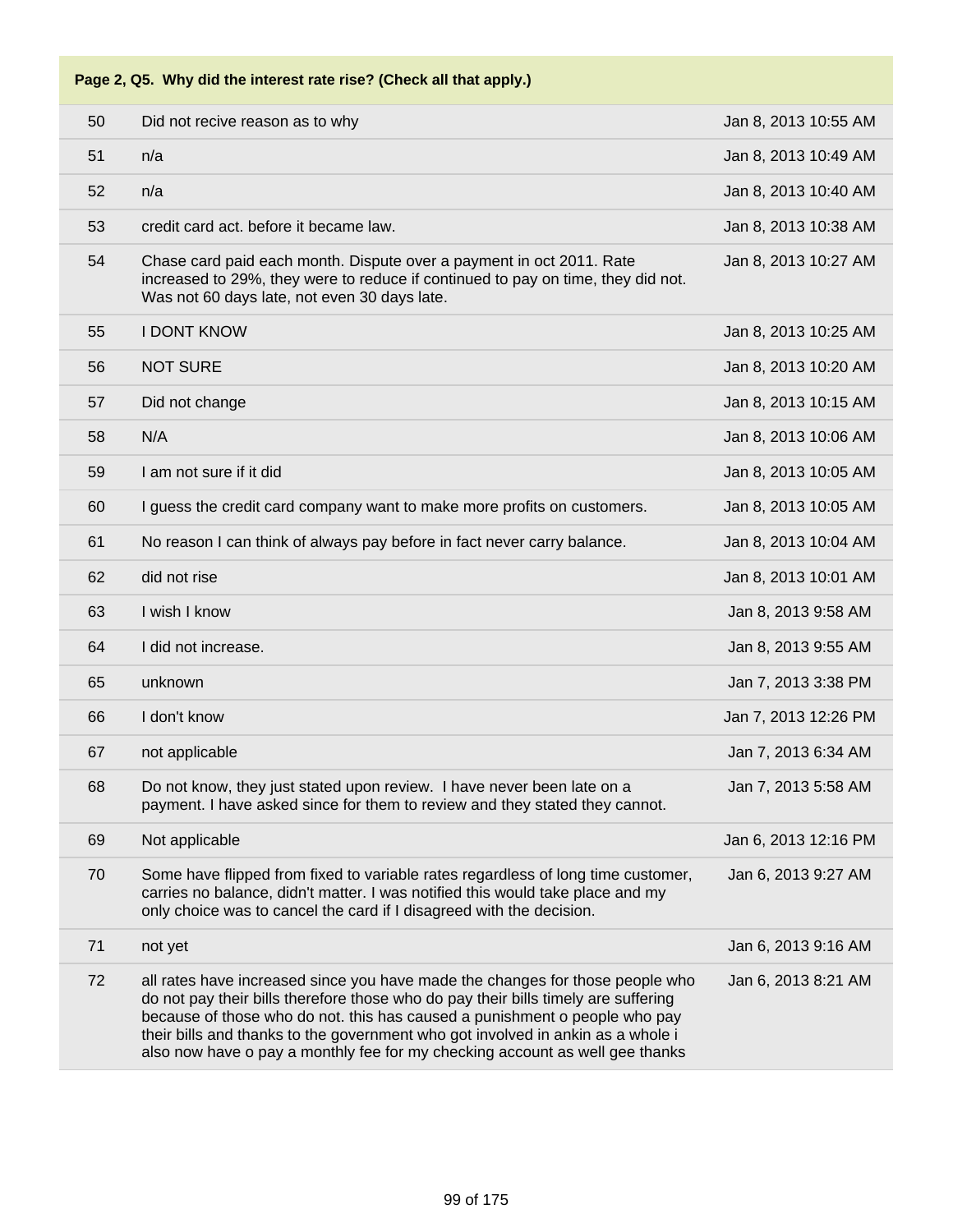**Page 2, Q5. Why did the interest rate rise? (Check all that apply.)**

| 73 | It didn't                                                                                                                                                                                                                       | Jan 5, 2013 1:52 PM  |
|----|---------------------------------------------------------------------------------------------------------------------------------------------------------------------------------------------------------------------------------|----------------------|
| 74 | my identify that my identity. Was stolen from me                                                                                                                                                                                | Jan 5, 2013 10:11 AM |
| 75 | na                                                                                                                                                                                                                              | Jan 4, 2013 3:36 PM  |
| 76 | I don't know, was told every one had a rate increase                                                                                                                                                                            | Jan 4, 2013 3:00 PM  |
| 77 | n/a                                                                                                                                                                                                                             | Jan 4, 2013 2:51 PM  |
| 78 | I pay my balance in full every month, so I don't pay attention to the rates.                                                                                                                                                    | Jan 4, 2013 2:22 PM  |
| 79 | I think they were upset about the new Bill passed. I wasn't late on those<br>accounts, I always overpaid & early payments too.                                                                                                  | Jan 4, 2013 2:13 PM  |
| 80 | N/A                                                                                                                                                                                                                             | Jan 4, 2013 11:31 AM |
| 81 | Card issuer chose to raise the rate.                                                                                                                                                                                            | Jan 4, 2013 10:53 AM |
| 82 | No explanation                                                                                                                                                                                                                  | Jan 4, 2013 9:47 AM  |
| 83 | it did not and i allways pay on time                                                                                                                                                                                            | Jan 4, 2013 9:25 AM  |
| 84 | has been this way                                                                                                                                                                                                               | Jan 4, 2013 9:15 AM  |
| 85 | I don't remember now why the interest was raised it wasn't because of late<br>payments or teaser rate expiration--suspect business reason or libor but don't<br>recall. I was paying the account down and not making purchases. | Jan 4, 2013 8:42 AM  |
| 86 | I was Never Late With Any Credit Card Payment                                                                                                                                                                                   | Jan 4, 2013 8:42 AM  |
| 87 | the interest rate has not increased                                                                                                                                                                                             | Jan 4, 2013 7:03 AM  |
| 88 | Claimed my history of credit, even though I never made a payment late nor did I<br>miss one.                                                                                                                                    | Jan 4, 2013 6:43 AM  |
| 89 | i dont know                                                                                                                                                                                                                     | Jan 4, 2013 6:14 AM  |
| 90 | Not sure                                                                                                                                                                                                                        | Jan 4, 2013 6:04 AM  |
| 91 | n/a                                                                                                                                                                                                                             | Jan 4, 2013 5:54 AM  |
| 92 | it hasn't                                                                                                                                                                                                                       | Jan 4, 2013 5:42 AM  |
| 93 | i doint know                                                                                                                                                                                                                    | Jan 4, 2013 1:20 AM  |
| 94 | They said due to increased costs or something like that.                                                                                                                                                                        | Jan 3, 2013 7:57 PM  |
| 95 | rate same                                                                                                                                                                                                                       | Jan 3, 2013 7:44 PM  |
| 96 | Not sure, they just raised them.                                                                                                                                                                                                | Jan 3, 2013 7:32 PM  |
| 97 | various                                                                                                                                                                                                                         | Jan 3, 2013 7:27 PM  |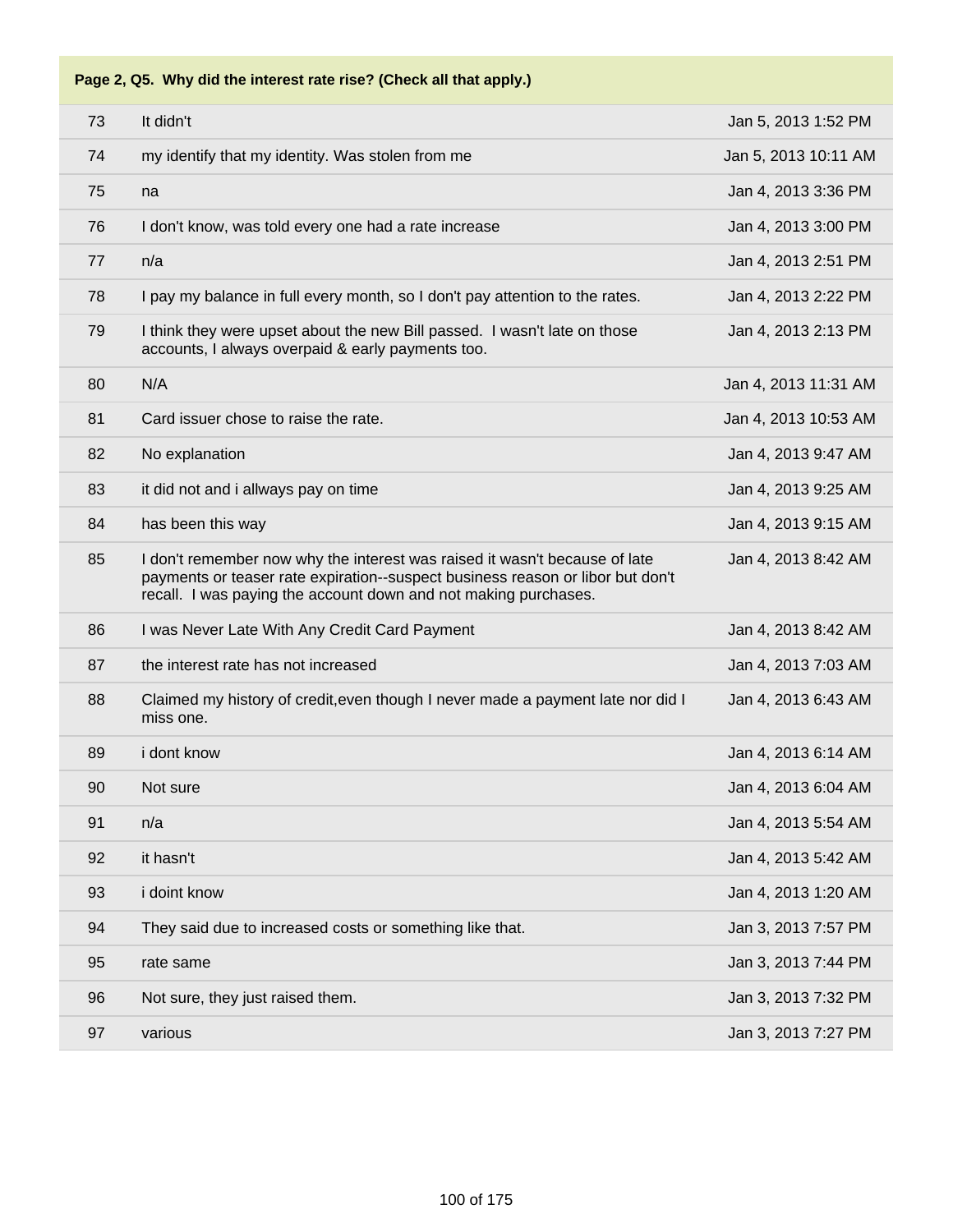**Page 2, Q5. Why did the interest rate rise? (Check all that apply.)**

| 98<br>?????????<br>99<br>Never paid Cr. Card Interest<br>100<br>I don't believe my rate has changed<br>101<br>greed<br>102<br>they claim it was late even if the recvd date on the bill prior shows it was on time,<br>apparently, I'm on an instant rise rate and late fee automatically.<br><b>Risk</b><br>103<br>104<br>with 780+ credit score credit offers are at higher rates then offered before<br>starting at 19% cheap credit not availble<br>105<br>n/a<br>106<br>hasn't changed<br>107<br><b>XXX</b><br>108<br>Pay in Full each month.<br>I have no idea!<br>109<br>110<br>rates still the same [ high ]<br>111<br>DON"T<br>, REMEMBER<br>112<br>no change<br>113<br>I was told my payment was late but it was mailed in time.<br>114<br>I'm unsure about reason for rate increase. The rate was supposed to be fixed. I<br>did pay late from a couple of hours up to 2 days. \$-5 time since I opened the<br>account about 4-5 years ago.<br>115<br>Stated that I did not use the card each month.<br>116<br>117<br>? |     |                                                                        |                     |
|------------------------------------------------------------------------------------------------------------------------------------------------------------------------------------------------------------------------------------------------------------------------------------------------------------------------------------------------------------------------------------------------------------------------------------------------------------------------------------------------------------------------------------------------------------------------------------------------------------------------------------------------------------------------------------------------------------------------------------------------------------------------------------------------------------------------------------------------------------------------------------------------------------------------------------------------------------------------------------------------------------------------------------|-----|------------------------------------------------------------------------|---------------------|
|                                                                                                                                                                                                                                                                                                                                                                                                                                                                                                                                                                                                                                                                                                                                                                                                                                                                                                                                                                                                                                    |     |                                                                        | Jan 3, 2013 7:25 PM |
|                                                                                                                                                                                                                                                                                                                                                                                                                                                                                                                                                                                                                                                                                                                                                                                                                                                                                                                                                                                                                                    |     |                                                                        | Jan 3, 2013 6:59 PM |
|                                                                                                                                                                                                                                                                                                                                                                                                                                                                                                                                                                                                                                                                                                                                                                                                                                                                                                                                                                                                                                    |     |                                                                        | Jan 3, 2013 6:34 PM |
|                                                                                                                                                                                                                                                                                                                                                                                                                                                                                                                                                                                                                                                                                                                                                                                                                                                                                                                                                                                                                                    |     |                                                                        | Jan 3, 2013 6:13 PM |
|                                                                                                                                                                                                                                                                                                                                                                                                                                                                                                                                                                                                                                                                                                                                                                                                                                                                                                                                                                                                                                    |     |                                                                        | Jan 3, 2013 6:12 PM |
|                                                                                                                                                                                                                                                                                                                                                                                                                                                                                                                                                                                                                                                                                                                                                                                                                                                                                                                                                                                                                                    |     |                                                                        | Jan 3, 2013 5:38 PM |
|                                                                                                                                                                                                                                                                                                                                                                                                                                                                                                                                                                                                                                                                                                                                                                                                                                                                                                                                                                                                                                    |     |                                                                        | Jan 3, 2013 4:33 PM |
|                                                                                                                                                                                                                                                                                                                                                                                                                                                                                                                                                                                                                                                                                                                                                                                                                                                                                                                                                                                                                                    |     |                                                                        | Jan 3, 2013 4:11 PM |
|                                                                                                                                                                                                                                                                                                                                                                                                                                                                                                                                                                                                                                                                                                                                                                                                                                                                                                                                                                                                                                    |     |                                                                        | Jan 3, 2013 4:07 PM |
|                                                                                                                                                                                                                                                                                                                                                                                                                                                                                                                                                                                                                                                                                                                                                                                                                                                                                                                                                                                                                                    |     |                                                                        | Jan 3, 2013 3:58 PM |
|                                                                                                                                                                                                                                                                                                                                                                                                                                                                                                                                                                                                                                                                                                                                                                                                                                                                                                                                                                                                                                    |     |                                                                        | Jan 3, 2013 3:50 PM |
|                                                                                                                                                                                                                                                                                                                                                                                                                                                                                                                                                                                                                                                                                                                                                                                                                                                                                                                                                                                                                                    |     |                                                                        | Jan 3, 2013 3:35 PM |
|                                                                                                                                                                                                                                                                                                                                                                                                                                                                                                                                                                                                                                                                                                                                                                                                                                                                                                                                                                                                                                    |     |                                                                        | Jan 3, 2013 3:31 PM |
|                                                                                                                                                                                                                                                                                                                                                                                                                                                                                                                                                                                                                                                                                                                                                                                                                                                                                                                                                                                                                                    |     |                                                                        | Jan 3, 2013 3:23 PM |
|                                                                                                                                                                                                                                                                                                                                                                                                                                                                                                                                                                                                                                                                                                                                                                                                                                                                                                                                                                                                                                    |     |                                                                        | Jan 3, 2013 3:22 PM |
|                                                                                                                                                                                                                                                                                                                                                                                                                                                                                                                                                                                                                                                                                                                                                                                                                                                                                                                                                                                                                                    |     |                                                                        | Jan 3, 2013 3:15 PM |
|                                                                                                                                                                                                                                                                                                                                                                                                                                                                                                                                                                                                                                                                                                                                                                                                                                                                                                                                                                                                                                    |     |                                                                        | Jan 3, 2013 3:09 PM |
|                                                                                                                                                                                                                                                                                                                                                                                                                                                                                                                                                                                                                                                                                                                                                                                                                                                                                                                                                                                                                                    |     |                                                                        | Jan 3, 2013 2:59 PM |
|                                                                                                                                                                                                                                                                                                                                                                                                                                                                                                                                                                                                                                                                                                                                                                                                                                                                                                                                                                                                                                    |     |                                                                        | Jan 3, 2013 2:51 PM |
|                                                                                                                                                                                                                                                                                                                                                                                                                                                                                                                                                                                                                                                                                                                                                                                                                                                                                                                                                                                                                                    |     |                                                                        | Jan 3, 2013 2:45 PM |
|                                                                                                                                                                                                                                                                                                                                                                                                                                                                                                                                                                                                                                                                                                                                                                                                                                                                                                                                                                                                                                    | 118 | bad credit report scores                                               | Jan 3, 2013 2:37 PM |
| 119<br>I'm not sure if it increased or not                                                                                                                                                                                                                                                                                                                                                                                                                                                                                                                                                                                                                                                                                                                                                                                                                                                                                                                                                                                         |     |                                                                        | Jan 3, 2013 2:31 PM |
| 120<br>Congress                                                                                                                                                                                                                                                                                                                                                                                                                                                                                                                                                                                                                                                                                                                                                                                                                                                                                                                                                                                                                    |     |                                                                        | Jan 3, 2013 2:28 PM |
|                                                                                                                                                                                                                                                                                                                                                                                                                                                                                                                                                                                                                                                                                                                                                                                                                                                                                                                                                                                                                                    | 121 | I believed they were purchased by anther bank which held a gigher rate | Jan 3, 2013 2:27 PM |
|                                                                                                                                                                                                                                                                                                                                                                                                                                                                                                                                                                                                                                                                                                                                                                                                                                                                                                                                                                                                                                    | 122 | no explanation given                                                   | Jan 3, 2013 2:22 PM |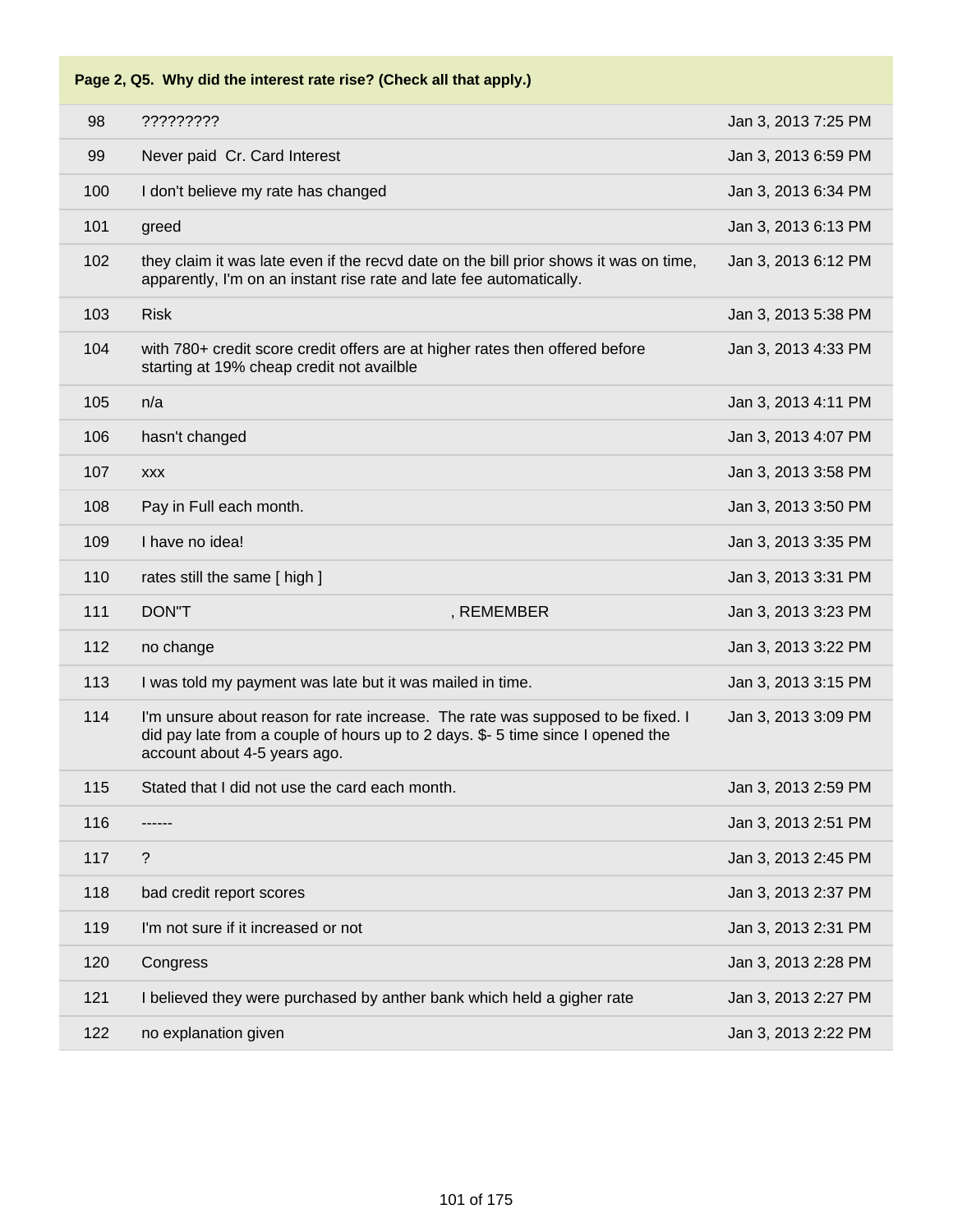|     | Page 2, Q5. Why did the interest rate rise? (Check all that apply.)         |                     |  |  |
|-----|-----------------------------------------------------------------------------|---------------------|--|--|
| 123 | Did not increase                                                            | Jan 3, 2013 2:20 PM |  |  |
| 124 | don't know                                                                  | Jan 3, 2013 2:16 PM |  |  |
| 125 | it didn't go up                                                             | Jan 3, 2013 2:15 PM |  |  |
| 126 | I don't know                                                                | Jan 3, 2013 2:12 PM |  |  |
| 127 | I'm not sure why- was not late in paying - I guess due to the prime rate??? | Jan 3, 2013 2:10 PM |  |  |
| 128 | I don't pay interest.                                                       | Jan 3, 2013 2:07 PM |  |  |
| 129 | Was told that they can do that.                                             | Jan 3, 2013 2:07 PM |  |  |
| 130 | late and rates increased                                                    | Jan 3, 2013 2:05 PM |  |  |
| 131 | not applicable                                                              | Jan 3, 2013 1:35 PM |  |  |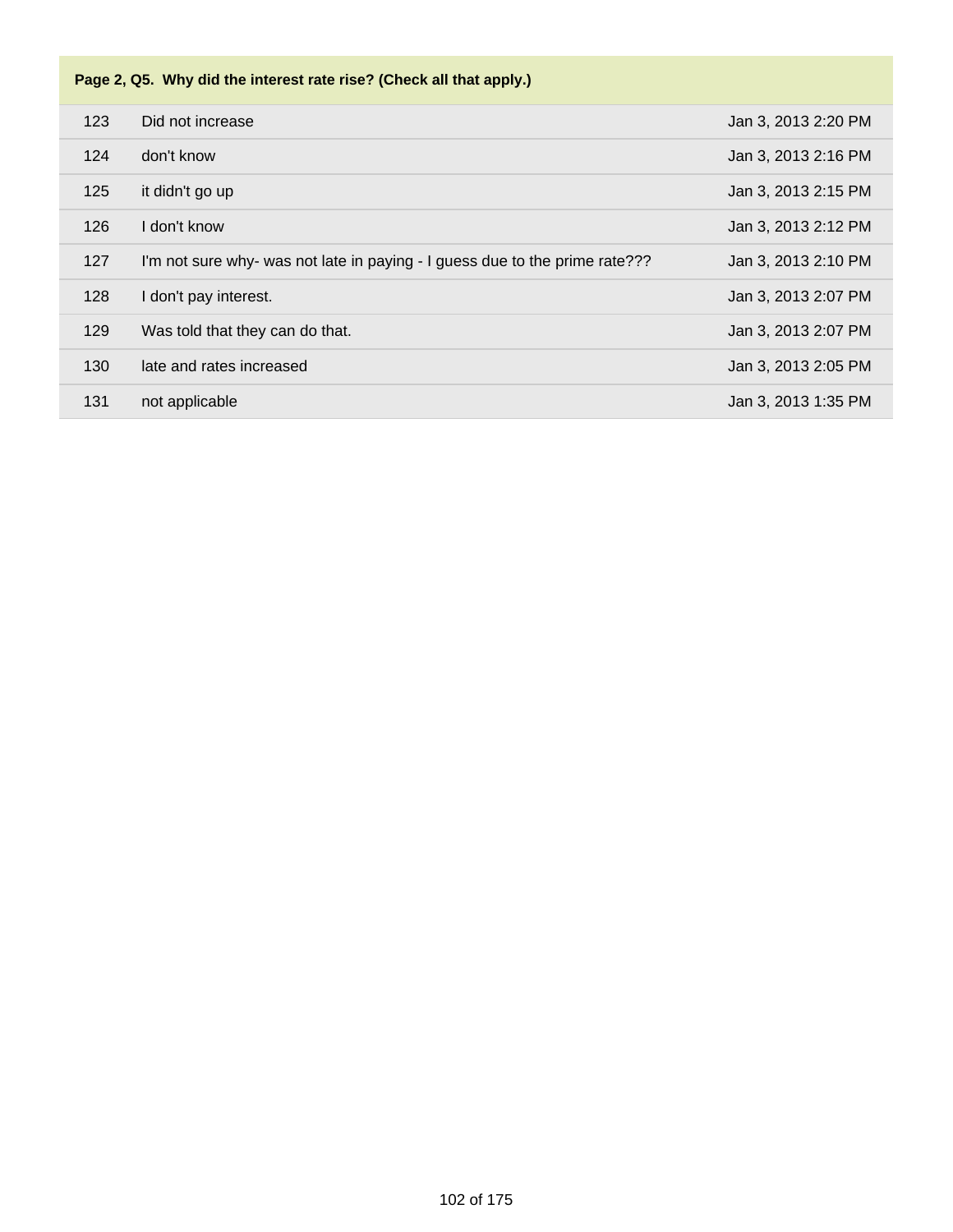| 1              | I usually pay twice a month and rarely have a balance.                                                                                                                                                                                                                                                                                                                                                                                                                                                                                                                                                                                                                                                                                                                                                                                                                                                                                                                                                                                                                                                                                                                                                                                                                                                                                                                                                                                | Jan 22, 2013 5:09 PM |
|----------------|---------------------------------------------------------------------------------------------------------------------------------------------------------------------------------------------------------------------------------------------------------------------------------------------------------------------------------------------------------------------------------------------------------------------------------------------------------------------------------------------------------------------------------------------------------------------------------------------------------------------------------------------------------------------------------------------------------------------------------------------------------------------------------------------------------------------------------------------------------------------------------------------------------------------------------------------------------------------------------------------------------------------------------------------------------------------------------------------------------------------------------------------------------------------------------------------------------------------------------------------------------------------------------------------------------------------------------------------------------------------------------------------------------------------------------------|----------------------|
| $\overline{2}$ | Paid in full so I don't know.                                                                                                                                                                                                                                                                                                                                                                                                                                                                                                                                                                                                                                                                                                                                                                                                                                                                                                                                                                                                                                                                                                                                                                                                                                                                                                                                                                                                         | Jan 21, 2013 5:56 PM |
| 3              | Excess has been applied to following month charges.                                                                                                                                                                                                                                                                                                                                                                                                                                                                                                                                                                                                                                                                                                                                                                                                                                                                                                                                                                                                                                                                                                                                                                                                                                                                                                                                                                                   | Jan 9, 2013 6:36 PM  |
| $\overline{4}$ | Not applicable -- pay in full                                                                                                                                                                                                                                                                                                                                                                                                                                                                                                                                                                                                                                                                                                                                                                                                                                                                                                                                                                                                                                                                                                                                                                                                                                                                                                                                                                                                         | Jan 9, 2013 12:11 PM |
| $5\,$          | sometimes pay the smallest balance to get rid of one balance                                                                                                                                                                                                                                                                                                                                                                                                                                                                                                                                                                                                                                                                                                                                                                                                                                                                                                                                                                                                                                                                                                                                                                                                                                                                                                                                                                          | Jan 9, 2013 8:28 AM  |
| 6              | I am struggling to get out debt and have not pay too much attention to the intrest<br>rate. I am in a special interest rate program to pay off my balances.                                                                                                                                                                                                                                                                                                                                                                                                                                                                                                                                                                                                                                                                                                                                                                                                                                                                                                                                                                                                                                                                                                                                                                                                                                                                           | Jan 9, 2013 7:20 AM  |
| $\overline{7}$ | nothing                                                                                                                                                                                                                                                                                                                                                                                                                                                                                                                                                                                                                                                                                                                                                                                                                                                                                                                                                                                                                                                                                                                                                                                                                                                                                                                                                                                                                               | Jan 8, 2013 10:53 PM |
| 8              | c/c company applied all of the payment to the lowest interest rate first any<br>remainder went to the higher rate.                                                                                                                                                                                                                                                                                                                                                                                                                                                                                                                                                                                                                                                                                                                                                                                                                                                                                                                                                                                                                                                                                                                                                                                                                                                                                                                    | Jan 8, 2013 6:41 PM  |
| 9              | I was in an ER hospital in MAYGot staph, and my bank did not honor my<br>mother's check (I support her, and had left an ER fund - which she spent, etc.<br>and from COMCAST (who was hard on me, but not as bad as ATT for being<br>late)' therefore, when I came out I sold some shares of stock to pay off my bills<br>(BTW - my job "folded" into their headquarters in CHICAGO - but, I didn't go and<br>due to health, have had trouble getting a job)THE GOOD COMPANY IS<br>CAPITOL ONE, who also bought out HBSC (Household Bank), now - and I held<br>cards in both. They were SO GOOD, and forgone all late fees on all cards; yet, I<br>paid all balances off, as well as all "interest" but ALL LATE FEES were waived<br>as well as any others. BofA went VERY HARD on me, has since; so, after 22<br>years, I am with WFB and very happy. Still have a little w/BofA - but, they treat<br>me terrible (all kinds of dedeuctions - new mgr at branch, etc.) since they found I<br>now have WFB and a good balance due to the sale of the CHEVRON STOCK. I<br>didn't realize how many fees they impose after ONE BAD MONTH and 22 good<br>years, when WFB is not only good in the CS dept., but - they don't charge for<br>every little thing. Bank of America (BofA) is THE WORST bank, the least<br>Customer Friendly - of any. I have talked with others, and it seems WFB and<br>Chase seem to be the MOST CS oriented. | Jan 8, 2013 6:27 PM  |
| 10             | I was 2-3 days late in paying my account on time. They tripled my interest rate,<br>even though it was the 2nd or 3rd time I had made this mistake in over 5 years!<br>It was just an OVERSITE on my part for I had the money to pay on time! I got so<br>angry with them, that I just closed down my account and that's when they socked<br>it to me! Talk about NASTY Representatives, they must have paid them extra to<br>be this nasty to customer's whom have a good payment history. Once I closed<br>my account, there was NO MORE negotiation with them! My interest rate is<br>almost 28%!                                                                                                                                                                                                                                                                                                                                                                                                                                                                                                                                                                                                                                                                                                                                                                                                                                  | Jan 8, 2013 6:16 PM  |
| 11             | APR for Bank of America cash advance is currently being billed eventhough I<br>paid the card below the advance. Using the card again seemed to have started<br>the process over again. I feel I have to pay off the entire balance in order to get<br>rid of the cash advance.                                                                                                                                                                                                                                                                                                                                                                                                                                                                                                                                                                                                                                                                                                                                                                                                                                                                                                                                                                                                                                                                                                                                                        | Jan 8, 2013 4:28 PM  |
| 12             | Paid in full                                                                                                                                                                                                                                                                                                                                                                                                                                                                                                                                                                                                                                                                                                                                                                                                                                                                                                                                                                                                                                                                                                                                                                                                                                                                                                                                                                                                                          | Jan 8, 2013 3:59 PM  |
|                |                                                                                                                                                                                                                                                                                                                                                                                                                                                                                                                                                                                                                                                                                                                                                                                                                                                                                                                                                                                                                                                                                                                                                                                                                                                                                                                                                                                                                                       |                      |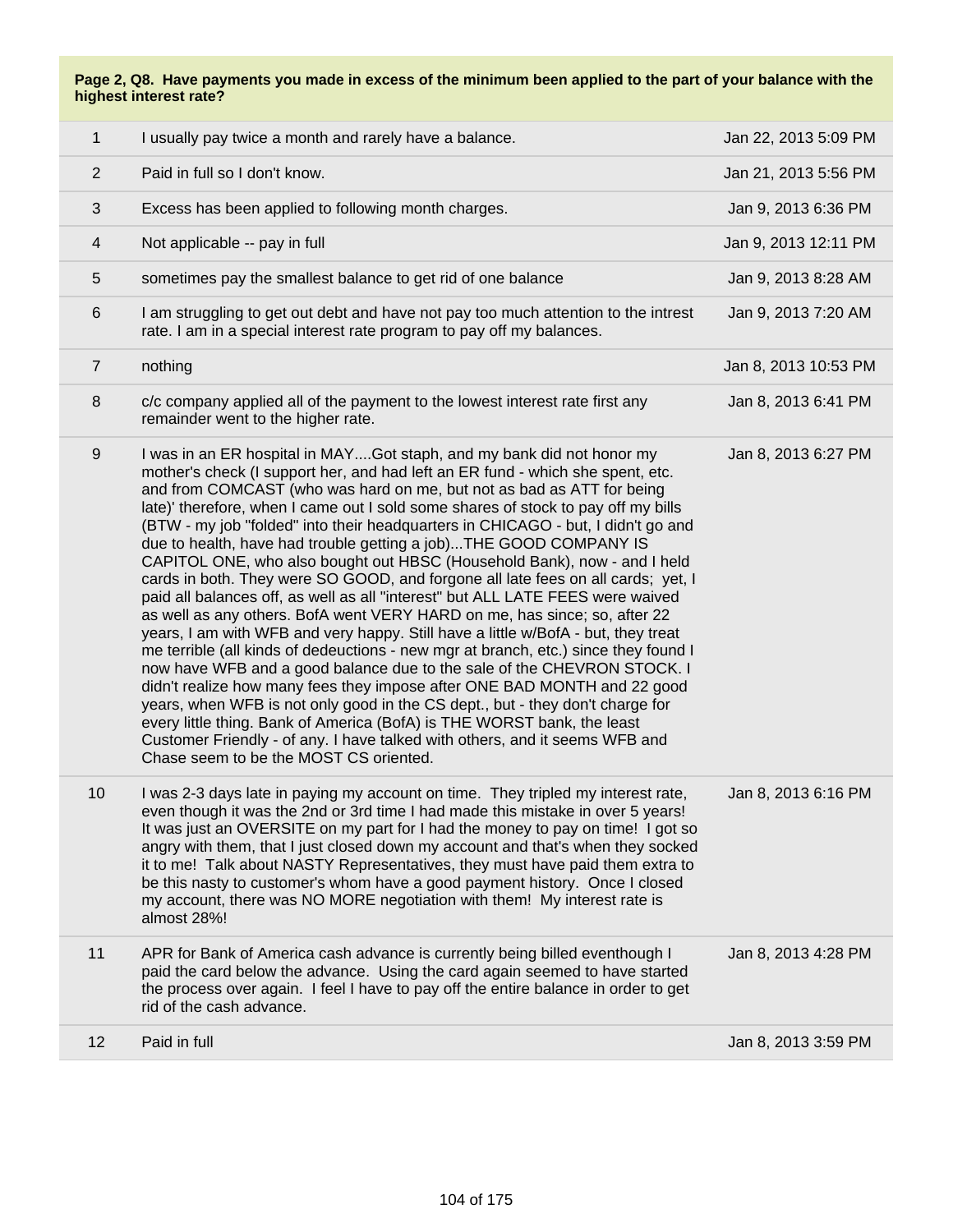| 13 | I don't keep balances normally.                                                                                                                                                                                                                                                                                                          | Jan 8, 2013 3:45 PM  |
|----|------------------------------------------------------------------------------------------------------------------------------------------------------------------------------------------------------------------------------------------------------------------------------------------------------------------------------------------|----------------------|
| 14 | Is overwhelming when I was told is a credit card and my interest will increase I<br>feel the whole world caved on me. I can only pay some portion of it I can't<br>believe I was swindled.                                                                                                                                               | Jan 8, 2013 3:15 PM  |
| 15 | Paid to the balance with the lowest rate.                                                                                                                                                                                                                                                                                                | Jan 8, 2013 1:08 PM  |
| 16 | But I hope so.                                                                                                                                                                                                                                                                                                                           | Jan 8, 2013 11:56 AM |
| 17 | I had a credit card with a revolving balance but there was also a no interest<br>balance transfer on the card as well                                                                                                                                                                                                                    | Jan 8, 2013 11:38 AM |
| 18 | I always pay in full                                                                                                                                                                                                                                                                                                                     | Jan 8, 2013 11:12 AM |
| 19 | It was applied to the lower interest rate first                                                                                                                                                                                                                                                                                          | Jan 8, 2013 11:04 AM |
| 20 | n/a                                                                                                                                                                                                                                                                                                                                      | Jan 8, 2013 10:49 AM |
| 21 | Chase, and other cards, payments applied went to lower and special finance<br>rate. Had a rate that was to be 6.9 until paid. Believe that is why the entire card<br>was effected and rate increased to 29%                                                                                                                              | Jan 8, 2013 10:27 AM |
| 22 | I make double the payments each month sometimes triple the payments                                                                                                                                                                                                                                                                      | Jan 8, 2013 10:19 AM |
| 23 | I requested on the phone that payments be applied to the highest interest rate<br>first, but was told that request had to be made separately in writing.                                                                                                                                                                                 | Jan 8, 2013 10:12 AM |
| 24 | My credit card informed me they would take any excess payment and apply it to<br>the lowest interest rate available on my card.                                                                                                                                                                                                          | Jan 8, 2013 10:10 AM |
| 25 | My cards are broken out into Purchases and Cash advance charges. My<br>creditors apply the excess over minimum to the cash advance portion since it<br>normally has a higher interest rate. In the case where the rates are the same my<br>credits apply the excess over minimum to the higher balance of purchases vs<br>cash advances. | Jan 8, 2013 10:06 AM |
| 26 | I pay it off each month                                                                                                                                                                                                                                                                                                                  | Jan 8, 2013 10:05 AM |
| 27 | Always pay in full.                                                                                                                                                                                                                                                                                                                      | Jan 8, 2013 10:05 AM |
| 28 | Need to look at my statement                                                                                                                                                                                                                                                                                                             | Jan 7, 2013 11:58 AM |
| 29 | I had a balance on an HH Gregg card for two charges, each with a 12 month 0%.<br>The one charge that was on the card the longest paid off first but the amount<br>paid oddly was applied to both 0% items regardless of expiration.                                                                                                      | Jan 6, 2013 9:27 AM  |
| 30 | Pay in full                                                                                                                                                                                                                                                                                                                              | Jan 5, 2013 1:52 PM  |
| 31 | I try to pay on time every time I can.                                                                                                                                                                                                                                                                                                   | Jan 5, 2013 10:11 AM |
| 32 | Nothey paid a percentage to the higher rate and a percentage to the lower<br>rate. The lower rate got the higher percentage.                                                                                                                                                                                                             | Jan 4, 2013 2:57 PM  |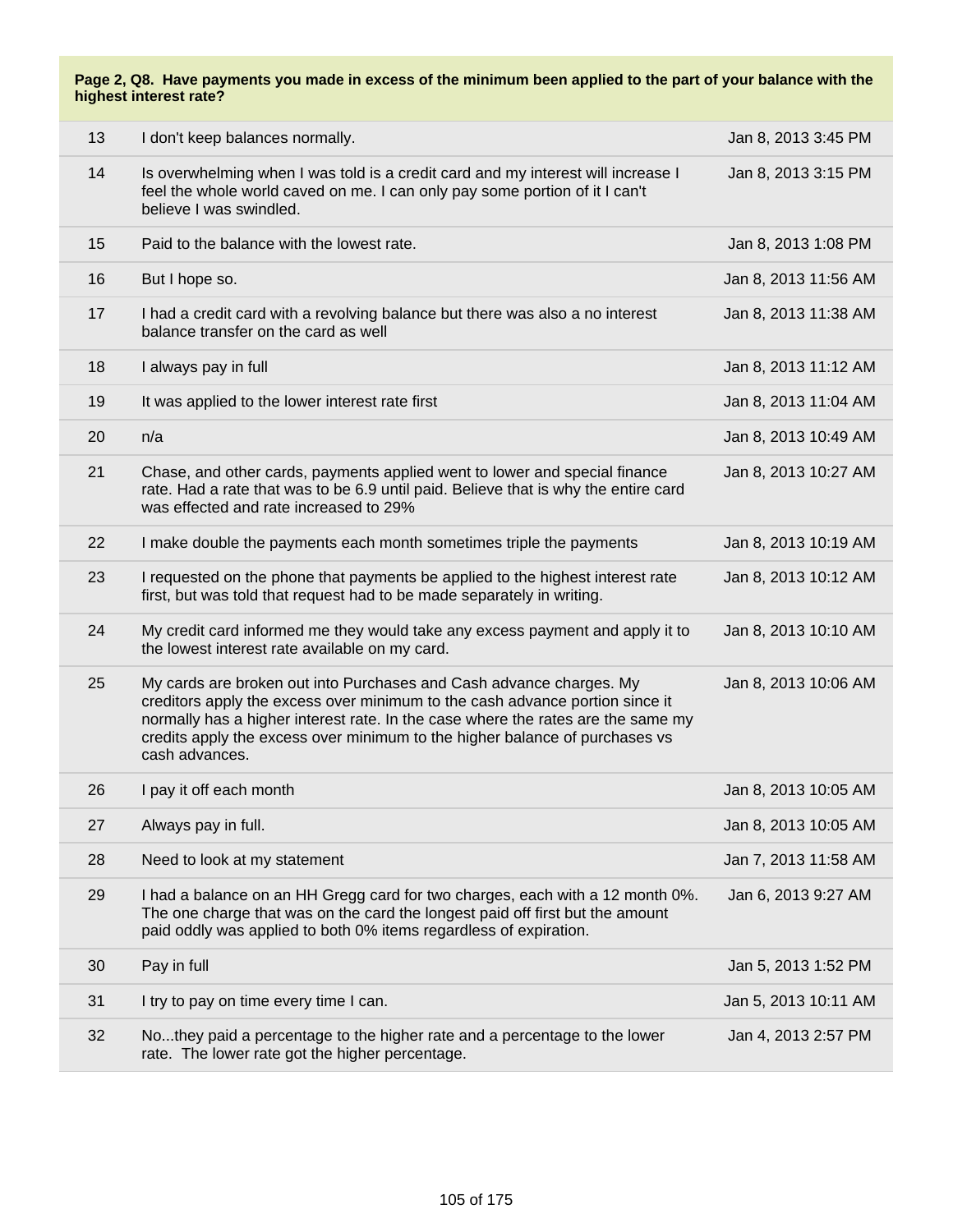| 33 | This doesn't apply to since I pay the balance in full.                                                                                                                                             | Jan 4, 2013 2:22 PM  |
|----|----------------------------------------------------------------------------------------------------------------------------------------------------------------------------------------------------|----------------------|
| 34 | N/A                                                                                                                                                                                                | Jan 4, 2013 11:31 AM |
| 35 | I pay off the full amount, this question does not apply.                                                                                                                                           | Jan 4, 2013 10:30 AM |
| 36 | Payments go against older, lower interest debt. New charges accumulate at<br>higher interest                                                                                                       | Jan 4, 2013 9:47 AM  |
| 37 | I Was Issued A Bill In The Wrong Name The Bill Was Issued To Me In Spanish                                                                                                                         | Jan 4, 2013 8:42 AM  |
| 38 | Any additional funds have been applied to the amounts with the lowest interest<br>rate.                                                                                                            | Jan 4, 2013 6:51 AM  |
| 39 | I noticed if I paid by their guidelines, credit balance went down considerably.                                                                                                                    | Jan 4, 2013 6:43 AM  |
| 40 | They apply it towards lower promo rate first. So, it does not go towards the<br>higher interest rate. I wrote them 2 letters on this.                                                              | Jan 4, 2013 6:36 AM  |
| 41 | Credit Union card - 5.25%! Used for large purchase and paid off in 4 months.                                                                                                                       | Jan 4, 2013 4:55 AM  |
| 42 | This should be done automatically by law                                                                                                                                                           | Jan 4, 2013 3:44 AM  |
| 43 | Payments were always applied to the incentive rate first.                                                                                                                                          | Jan 3, 2013 7:22 PM  |
| 44 | not posative but seems like they spit it into two differnt catagories on my bank of<br>america card will have to double check but i dont think the cash balance is<br>getting paid with the extra. | Jan 3, 2013 4:33 PM  |
| 45 | Some payment applied to higher interest, some to current, lower interest.                                                                                                                          | Jan 3, 2013 4:07 PM  |
| 46 | payment is divided half & half                                                                                                                                                                     | Jan 3, 2013 3:31 PM  |
| 47 | I overpay cards with the highter interest rate                                                                                                                                                     | Jan 3, 2013 3:23 PM  |
| 48 | pay more per month to pay off sooner                                                                                                                                                               | Jan 3, 2013 3:22 PM  |
| 49 | I made one payment late in two or more years. That was unintensional.                                                                                                                              | Jan 3, 2013 3:22 PM  |
| 50 | I am not sure since some of the statements do not reveal those details.                                                                                                                            | Jan 3, 2013 3:15 PM  |
| 51 | I make the payments \$50 to \$100 over the minimum payment but it balance<br>never seems to go down.                                                                                               | Jan 3, 2013 3:03 PM  |
| 52 | Extra payments always apply to higher interest rates. That's the way they do it                                                                                                                    | Jan 3, 2013 2:45 PM  |
| 53 | Part goes to the credit card cash advance and the other to credit card charges                                                                                                                     | Jan 3, 2013 2:27 PM  |
| 54 | I pay in full.                                                                                                                                                                                     | Jan 3, 2013 2:24 PM  |
| 55 | Yes but Scott Lowrey firm took over the debt and Sears will not tell my balance<br>despite requests in writing or provide access to my account                                                     | Jan 3, 2013 2:22 PM  |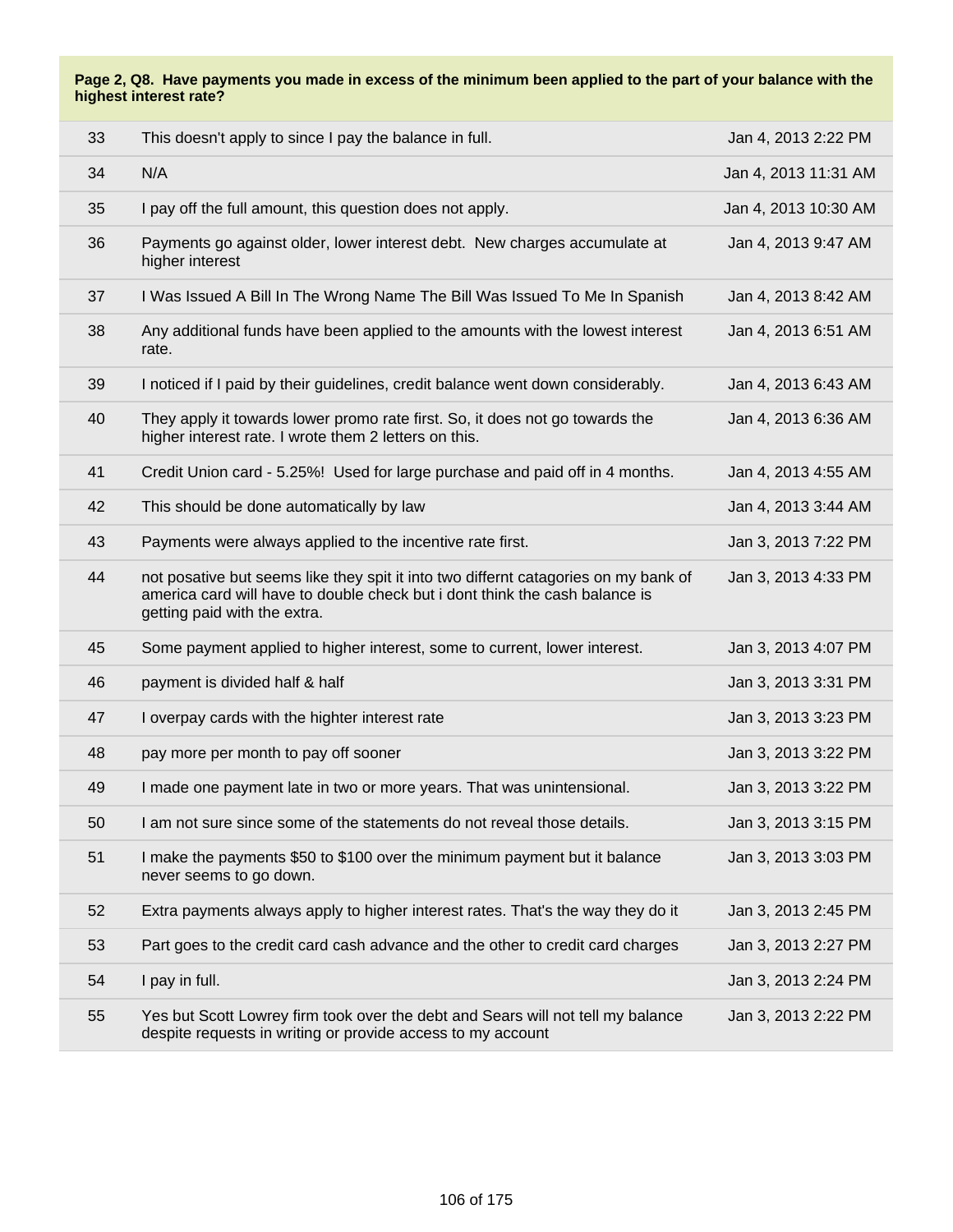| 56 | You should have designed this survey differently to accommodate a 'no' answer<br>to question 1.                                    | Jan 3, 2013 2:15 PM |
|----|------------------------------------------------------------------------------------------------------------------------------------|---------------------|
| 57 | I pay the balance in full each month                                                                                               | Jan 3, 2013 2:04 PM |
| 58 | Not applicable                                                                                                                     | Jan 3, 2013 1:35 PM |
| 59 | Yes, I have noticed notes associated with finance charges stating how the<br>payment was distributed among the two interest rates. | Jan 3, 2013 1:24 PM |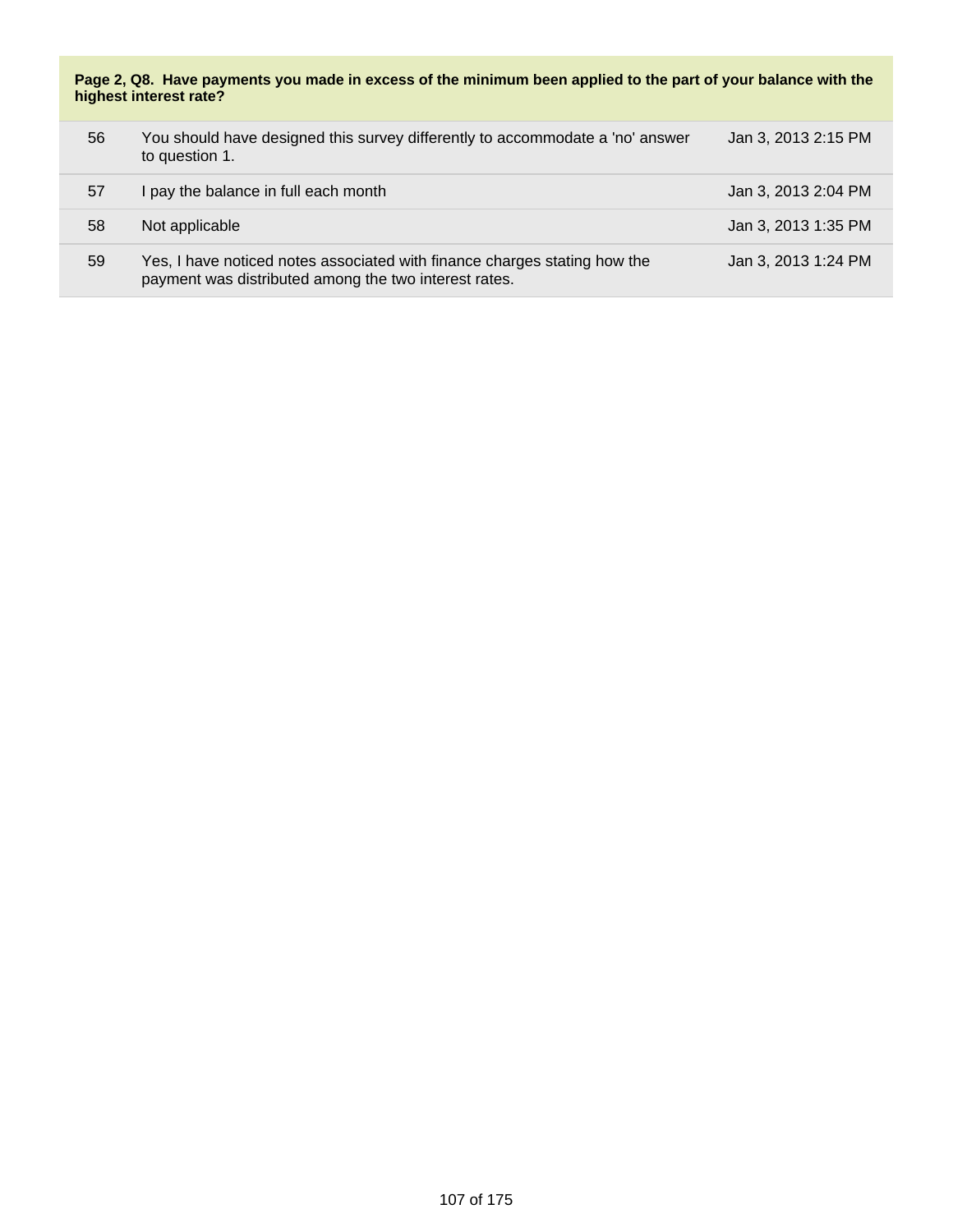| $\mathbf 1$    | american express from small payment to half of credit card. ie. \$30 to 260, half<br>of total.                 | Jan 19, 2013 2:58 AM  |
|----------------|----------------------------------------------------------------------------------------------------------------|-----------------------|
| $\overline{2}$ | Rose by 25%+ on one Credit card                                                                                | Jan 18, 2013 4:29 PM  |
| 3              | I'm sorry I am so in debt that I just pay as much as I can each month. But know<br>the interest rate has risen | Jan 15, 2013 1:52 PM  |
| 4              | unknown for sure, but I know their minimums went up. I usually pay as much as<br>I can, but I have several.    | Jan 14, 2013 8:52 AM  |
| 5              | 2%                                                                                                             | Jan 13, 2013 2:04 PM  |
| 6              | A considerable amount. I don't how much.                                                                       | Jan 11, 2013 10:15 PM |
| $\overline{7}$ | Every thing went up quite a bit                                                                                | Jan 11, 2013 9:51 PM  |
| 8              | It stays the same.                                                                                             | Jan 10, 2013 9:19 PM  |
| 9              | I don't know, but should review my account                                                                     | Jan 10, 2013 8:45 PM  |
| 10             | N/A                                                                                                            | Jan 10, 2013 6:06 PM  |
| 11             | 5                                                                                                              | Jan 10, 2013 10:43 AM |
| 12             | again n/a                                                                                                      | Jan 9, 2013 12:14 PM  |
| 13             | 2 3%                                                                                                           | Jan 8, 2013 10:54 PM  |
| 14             | .5 to 1 % more generally speaking                                                                              | Jan 8, 2013 7:42 PM   |
| 15             | Don't really know.                                                                                             | Jan 8, 2013 6:29 PM   |
| 16             | It wasn't a big deal that they increased my minimum payment, for I ALWAYS<br>overpaid each month!              | Jan 8, 2013 6:18 PM   |
| 17             | was 2% and rose to 4%                                                                                          | Jan 8, 2013 5:07 PM   |
| 18             | Not Applicable                                                                                                 | Jan 8, 2013 4:25 PM   |
| 19             | 1%                                                                                                             | Jan 8, 2013 2:48 PM   |
| 20             | Don't know. Did not notice, since always pay more than the minimum                                             | Jan 8, 2013 1:51 PM   |
| 21             | 29                                                                                                             | Jan 8, 2013 1:37 PM   |
| 22             | not sure                                                                                                       | Jan 8, 2013 1:32 PM   |
| 23             | Not sure!                                                                                                      | Jan 8, 2013 1:20 PM   |
| 24             | I cant specify the amount, but it definitley increased.                                                        | Jan 8, 2013 1:09 PM   |
| 25             | Minimum payment on my American Express Blue rose from a flat fee of \$15 to a                                  | Jan 8, 2013 1:07 PM   |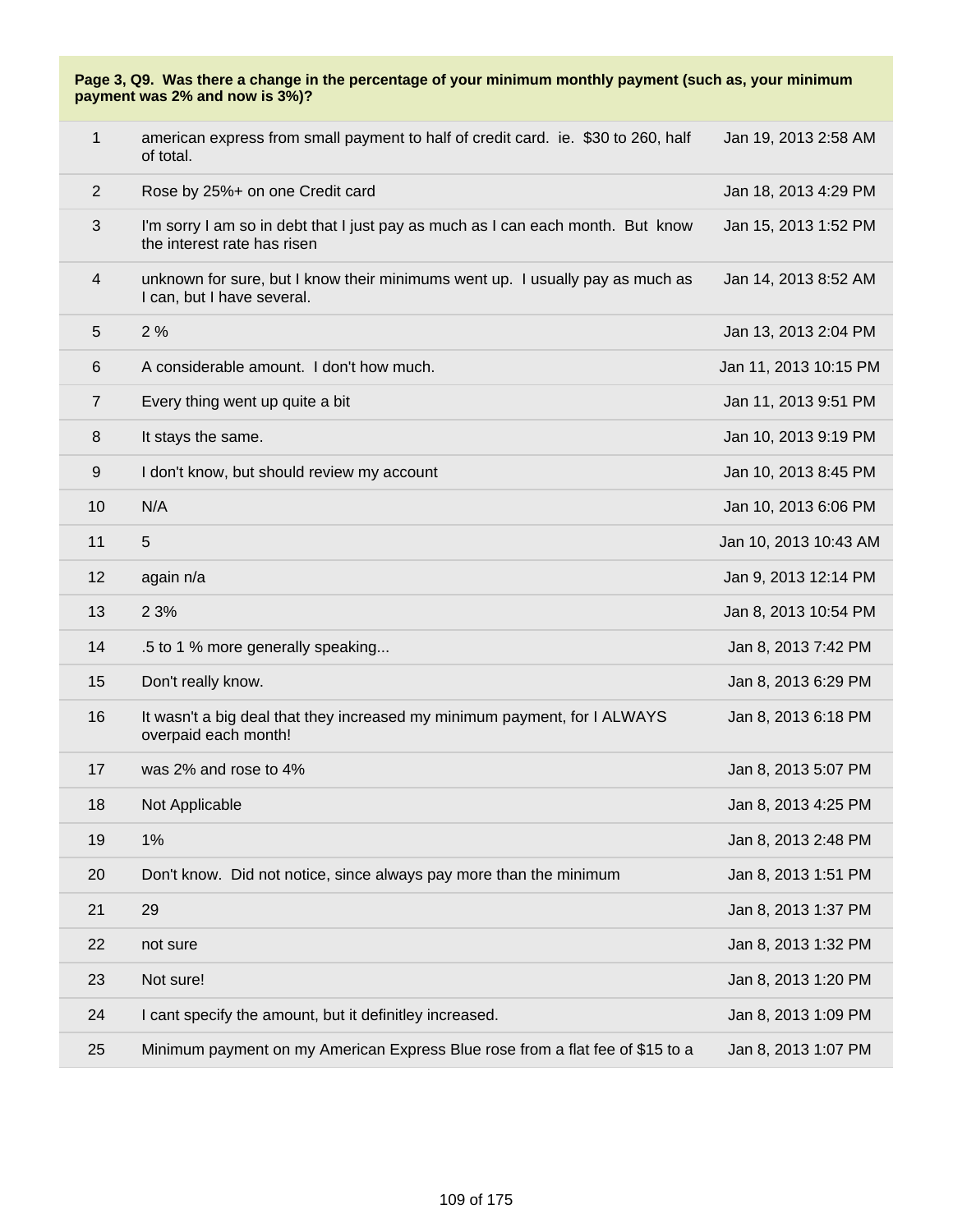|    | percentage of my balance                                                                                                                                     |                      |
|----|--------------------------------------------------------------------------------------------------------------------------------------------------------------|----------------------|
| 26 | Wells fargo said the payment was late and charged me \$35, the very next day<br>they sent me another notice adding another \$35 on top of the original \$35. | Jan 8, 2013 12:54 PM |
| 27 | Not sure                                                                                                                                                     | Jan 8, 2013 11:44 AM |
| 28 | Dont know.                                                                                                                                                   | Jan 8, 2013 11:18 AM |
| 29 | It rose but at the moment I am not able to provide you the percentage.                                                                                       | Jan 8, 2013 10:56 AM |
| 30 | none                                                                                                                                                         | Jan 8, 2013 10:40 AM |
| 31 | rose 1 to 4 percent                                                                                                                                          | Jan 8, 2013 10:39 AM |
| 32 | Had one card w200 min pay, rose to 500                                                                                                                       | Jan 8, 2013 10:29 AM |
| 33 | I don't pay attention to the minimum payment since I pay in full every month.                                                                                | Jan 8, 2013 10:07 AM |
| 34 | Do not know                                                                                                                                                  | Jan 7, 2013 3:39 PM  |
| 35 | Not sure was awile ago.                                                                                                                                      | Jan 7, 2013 8:12 AM  |
| 36 | \$20                                                                                                                                                         | Jan 7, 2013 3:29 AM  |
| 37 | from \$25 to \$35                                                                                                                                            | Jan 6, 2013 12:06 PM |
| 38 | 1%                                                                                                                                                           | Jan 6, 2013 9:31 AM  |
| 39 | Because. Some one stole my identity                                                                                                                          | Jan 5, 2013 10:12 AM |
| 40 | The monthly fee of \$12.99 keeps me having a balance every time I try to pay it<br>down the fee plus the interest rate was kicking my but.                   | Jan 4, 2013 9:35 PM  |
| 41 | 3%                                                                                                                                                           | Jan 4, 2013 5:52 PM  |
| 42 | Payments went up more than I expected on a card I have since paid off and<br>closed.                                                                         | Jan 4, 2013 3:02 PM  |
| 43 | It doubled!                                                                                                                                                  | Jan 4, 2013 2:58 PM  |
| 44 | \$15.00 more                                                                                                                                                 | Jan 4, 2013 2:52 PM  |
| 45 | \$70.00                                                                                                                                                      | Jan 4, 2013 2:14 PM  |
| 46 | not sure                                                                                                                                                     | Jan 4, 2013 1:34 PM  |
| 47 | from 2-3%                                                                                                                                                    | Jan 4, 2013 10:54 AM |
| 48 | The minimum payment went up 3%                                                                                                                               | Jan 4, 2013 9:01 AM  |
| 49 | 21%                                                                                                                                                          | Jan 4, 2013 8:50 AM  |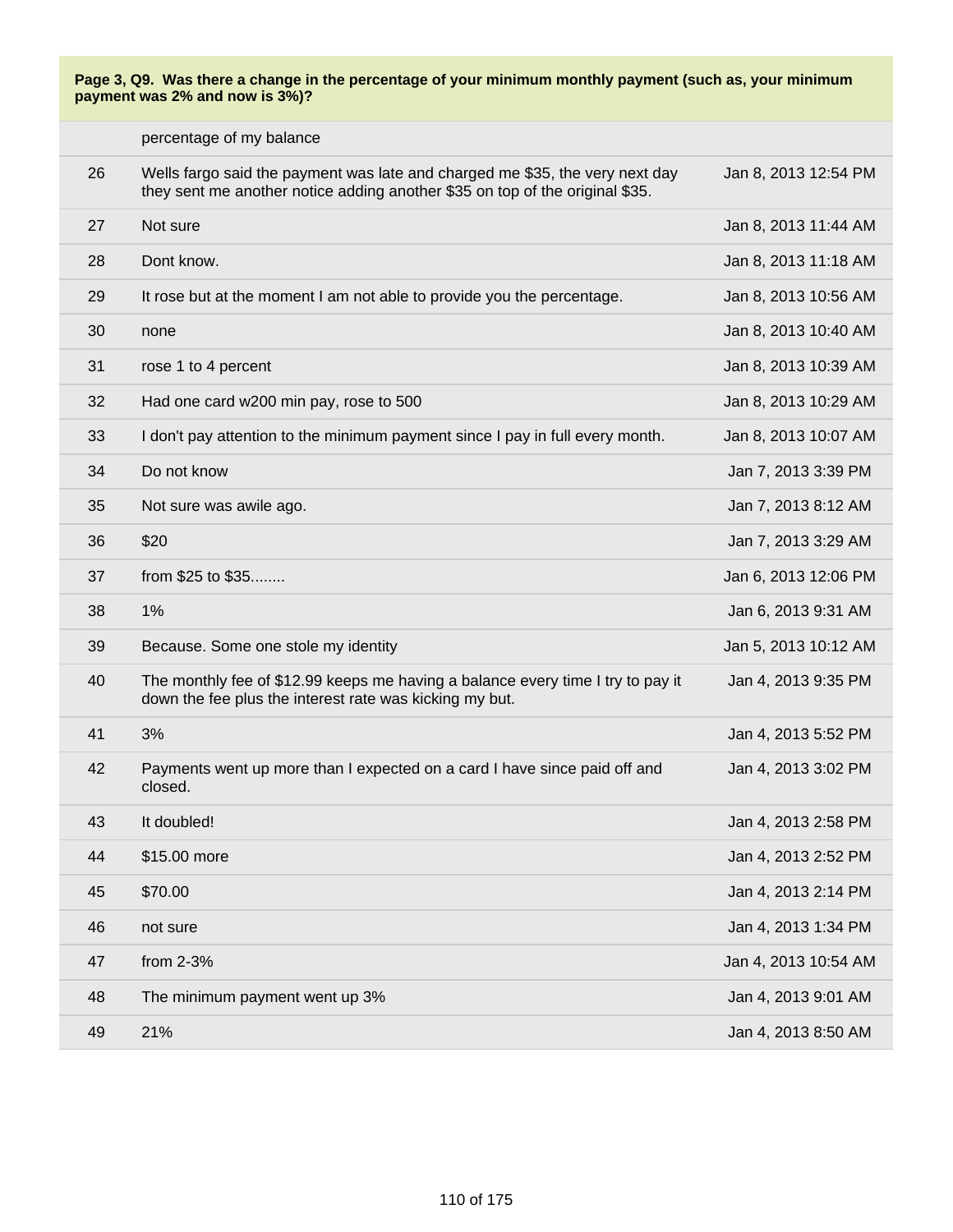| 50 | Don't know b/c I pay the full balance.                                                                                                                                                                      | Jan 4, 2013 7:39 AM |
|----|-------------------------------------------------------------------------------------------------------------------------------------------------------------------------------------------------------------|---------------------|
| 51 | Maybe \$10-15                                                                                                                                                                                               | Jan 4, 2013 6:36 AM |
| 52 | I noticed that Home Depot has a minimum interest charge of \$2 per month when<br>the balance is low, and the interest is less than \$2. I made an extra effort to pay<br>it off and keep it from happening. | Jan 4, 2013 6:34 AM |
| 53 | 2% to 4% but card company had to return to the old rate because of legal action.                                                                                                                            | Jan 4, 2013 6:04 AM |
| 54 | Can't recall.                                                                                                                                                                                               | Jan 4, 2013 4:56 AM |
| 55 | don't know exact amount since I pay balance in full and it does not apply to me.                                                                                                                            | Jan 3, 2013 8:46 PM |
| 56 | FROM 3 TO 5                                                                                                                                                                                                 | Jan 3, 2013 7:53 PM |
| 57 | I don't know.                                                                                                                                                                                               | Jan 3, 2013 7:23 PM |
| 58 | don't know about this.                                                                                                                                                                                      | Jan 3, 2013 6:13 PM |
| 59 | Unknown                                                                                                                                                                                                     | Jan 3, 2013 5:39 PM |
| 60 | at least 20.00                                                                                                                                                                                              | Jan 3, 2013 5:22 PM |
| 61 | 20%                                                                                                                                                                                                         | Jan 3, 2013 5:10 PM |
| 62 | 2% to 5%                                                                                                                                                                                                    | Jan 3, 2013 5:09 PM |
| 63 | I am not sure, because we have been actively paying more than the min.<br>payment to try to bring down the total bill, but I would guess about \$20                                                         | Jan 3, 2013 5:01 PM |
| 64 | This is probably your fault.                                                                                                                                                                                | Jan 3, 2013 4:12 PM |
| 65 | Minimum payment is no \$25.00.                                                                                                                                                                              | Jan 3, 2013 4:01 PM |
| 66 | I pay it off every month                                                                                                                                                                                    | Jan 3, 2013 3:36 PM |
| 67 | Merrick Bank and Chase Bank both increased minimum payment I believe to<br>almost 5%                                                                                                                        | Jan 3, 2013 3:36 PM |
| 68 | I don't know                                                                                                                                                                                                | Jan 3, 2013 3:26 PM |
| 69 | If I remember correctly, it was Kohl's                                                                                                                                                                      | Jan 3, 2013 3:16 PM |
| 70 | Unaware of increase % of minimum payment. It does incecrease or decrease,<br>depending on the balance.                                                                                                      | Jan 3, 2013 3:12 PM |
| 71 | Don't know. But noticed the increase with minimum.                                                                                                                                                          | Jan 3, 2013 3:00 PM |
| 72 | don't know                                                                                                                                                                                                  | Jan 3, 2013 2:59 PM |
| 73 | I think 3 or 4%                                                                                                                                                                                             | Jan 3, 2013 2:56 PM |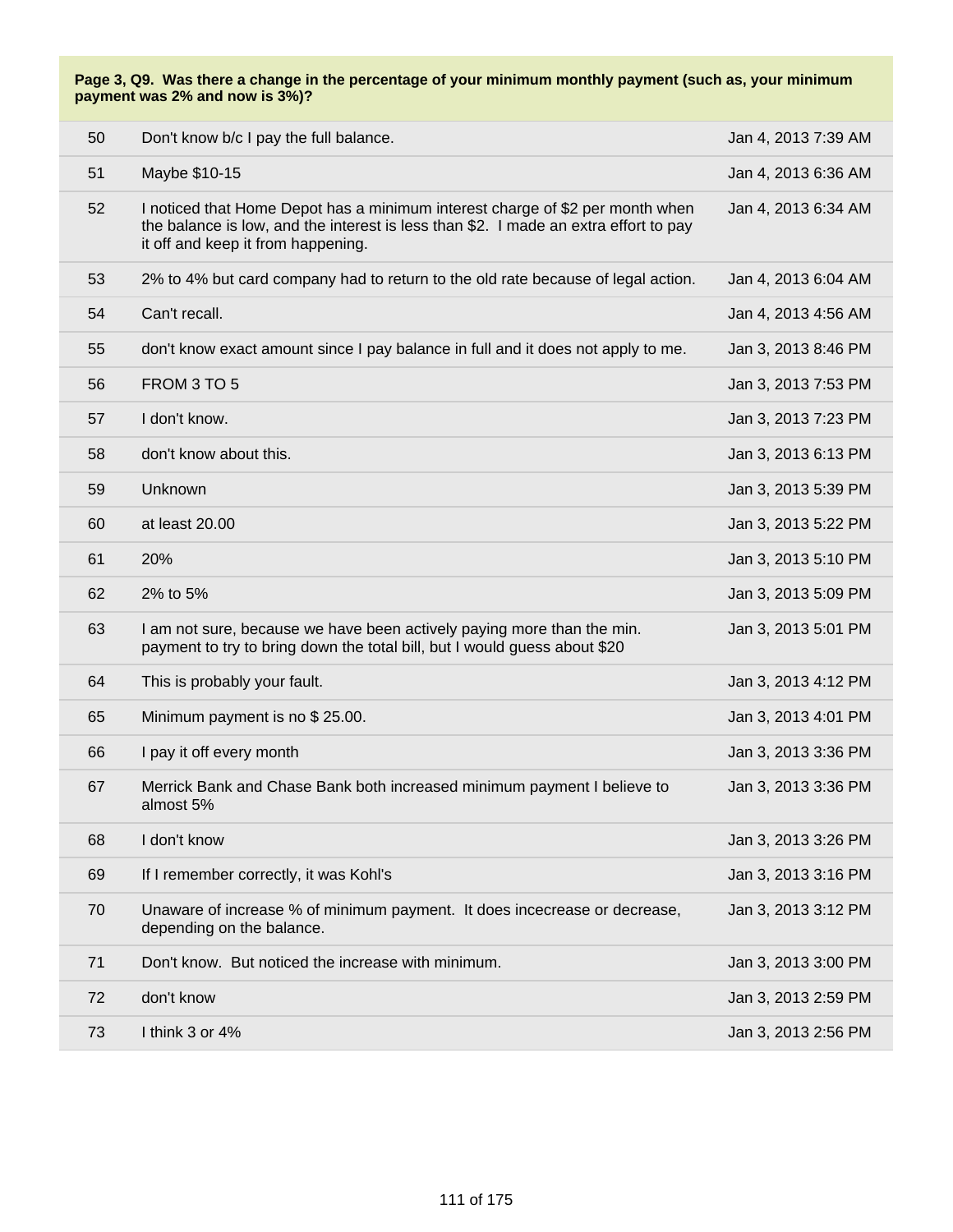|    | 74 | 5%                                                                                                                                                           | Jan 3, 2013 2:51 PM |
|----|----|--------------------------------------------------------------------------------------------------------------------------------------------------------------|---------------------|
|    | 75 | Haven't noticed                                                                                                                                              | Jan 3, 2013 2:46 PM |
| 76 |    | never pay attention                                                                                                                                          | Jan 3, 2013 2:44 PM |
| 77 |    | don't know                                                                                                                                                   | Jan 3, 2013 2:43 PM |
|    | 78 | Looks like current percent of monthy payment is 10% of balance, not sure where<br>it started but do realize that the percentage went up as balance increased | Jan 3, 2013 2:32 PM |
| 79 |    | Don't know pay in full                                                                                                                                       | Jan 3, 2013 2:30 PM |
|    | 80 | I don't know                                                                                                                                                 | Jan 3, 2013 2:25 PM |
| 81 |    | Again, I did not keep records since I wasn't anticipating a survey.                                                                                          | Jan 3, 2013 2:25 PM |
| 82 |    | I don't know.                                                                                                                                                | Jan 3, 2013 2:12 PM |
| 83 |    | Alot                                                                                                                                                         | Jan 3, 2013 2:12 PM |
| 84 |    | Discover card raised the %but now is lowering it again. It didn't really affect<br>me because I always pay more than the minimum                             | Jan 3, 2013 2:11 PM |
| 85 |    | I know it went up but I pay the whole bill.                                                                                                                  | Jan 3, 2013 2:08 PM |
|    | 86 | Discover Card is higher percentage than before and Citicard.                                                                                                 | Jan 3, 2013 2:06 PM |
| 87 |    | Doubled                                                                                                                                                      | Jan 3, 2013 2:04 PM |
|    | 88 | \$5                                                                                                                                                          | Jan 3, 2013 2:02 PM |
| 89 |    | Yes, the minimum payment increased to the percentage required by law.                                                                                        | Jan 3, 2013 1:24 PM |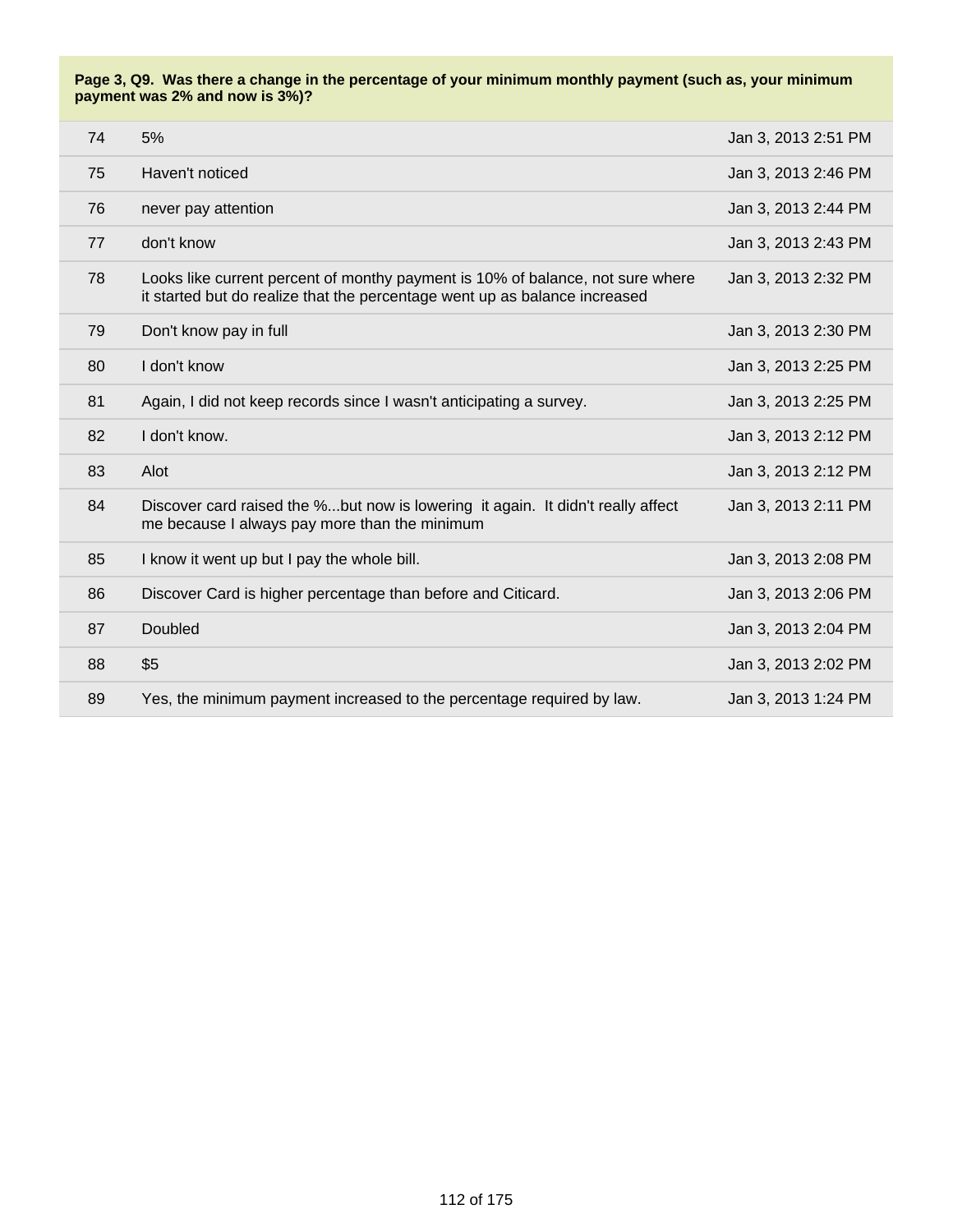| $\mathbf{1}$   | Pay off those Credit Cards and avoid if possible using them, again.                                                                                                                                                                                                                                                                                                                                                 | Jan 19, 2013 2:58 AM  |
|----------------|---------------------------------------------------------------------------------------------------------------------------------------------------------------------------------------------------------------------------------------------------------------------------------------------------------------------------------------------------------------------------------------------------------------------|-----------------------|
| $\overline{2}$ | don.t know                                                                                                                                                                                                                                                                                                                                                                                                          | Jan 18, 2013 4:50 PM  |
| 3              | Feel like I will never get out of debt. And am very sorry I ever applied for credit<br>cards again as I lived many years without them. Now here I am again IN<br><b>TROUBLE</b>                                                                                                                                                                                                                                     | Jan 15, 2013 1:52 PM  |
| 4              | I pay in full each month.                                                                                                                                                                                                                                                                                                                                                                                           | Jan 15, 2013 10:35 AM |
| 5              | i pay in full via auto pay<br>I pay in full each month via auto pay                                                                                                                                                                                                                                                                                                                                                 | Jan 11, 2013 7:28 AM  |
| 6              | The CARD act was a good start but more needs to be done to force<br>transparency on large banks. This needs to happen through simple, clear<br>disclosures and stronger consumer protection laws.                                                                                                                                                                                                                   | Jan 10, 2013 9:53 AM  |
| $\overline{7}$ | I pay the total owed each month.                                                                                                                                                                                                                                                                                                                                                                                    | Jan 9, 2013 2:58 PM   |
| 8              | Consumer Action should be doing an INTENSE campaign to get people not to<br>spend beyond what they can pay when the bill comes in. Racking up credit card<br>bills for restaurants, clothes, gifts and even half the groceries people buy is<br>foolish,. Even health care charges can often just be deferred, ignored or worked<br>out. The credit card companies are VULTURES. Tell people not to become<br>prey. | Jan 9, 2013 12:14 PM  |
| 9              | Its a real shocker to see how long it takes to pay off at the minimum payment<br>only.                                                                                                                                                                                                                                                                                                                              | Jan 9, 2013 11:02 AM  |
| 10             | Prior to paying off all balances, I paid what I could. Now, if I use a Cr Card on the<br>Internet, then I pay it right off.                                                                                                                                                                                                                                                                                         | Jan 8, 2013 6:29 PM   |
| 11             | I ALWAYS DOUBLE, TRIPLE my monthly payments, for if I didn't, the balance<br>would NEVER go down!                                                                                                                                                                                                                                                                                                                   | Jan 8, 2013 6:18 PM   |
| 12             | The warning are beneficial and informs the consumer how long it will take to pay<br>off a balance                                                                                                                                                                                                                                                                                                                   | Jan 8, 2013 4:29 PM   |
| 13             | I really like seeing the calculation as to how much it WOULD cost if I only paid<br>the minimum. I realize how much money I'm saving by NOT carrying a balance.                                                                                                                                                                                                                                                     | Jan 8, 2013 3:13 PM   |
| 14             | I like having that there. It certainly makes me think about how long it's going to<br>eventually take me to become debt free.                                                                                                                                                                                                                                                                                       | Jan 8, 2013 2:51 PM   |
| 15             | I noticed it and thought it was a good thing. Always pay more than the minimum.                                                                                                                                                                                                                                                                                                                                     | Jan 8, 2013 1:51 PM   |
| 16             | my wife and I do not yet have any joint credit cards but in 2011 she had her<br>credit line decrease by 35% and i0nterest rate increase from roughly 15% to<br>roughly 19% after one late payment (between 30 and 60 days                                                                                                                                                                                           | Jan 8, 2013 1:07 PM   |
| 17             | I always pay in full so nothing has changed.                                                                                                                                                                                                                                                                                                                                                                        | Jan 8, 2013 12:55 PM  |
| 18             | Yes, it's scary to read                                                                                                                                                                                                                                                                                                                                                                                             | Jan 8, 2013 11:44 AM  |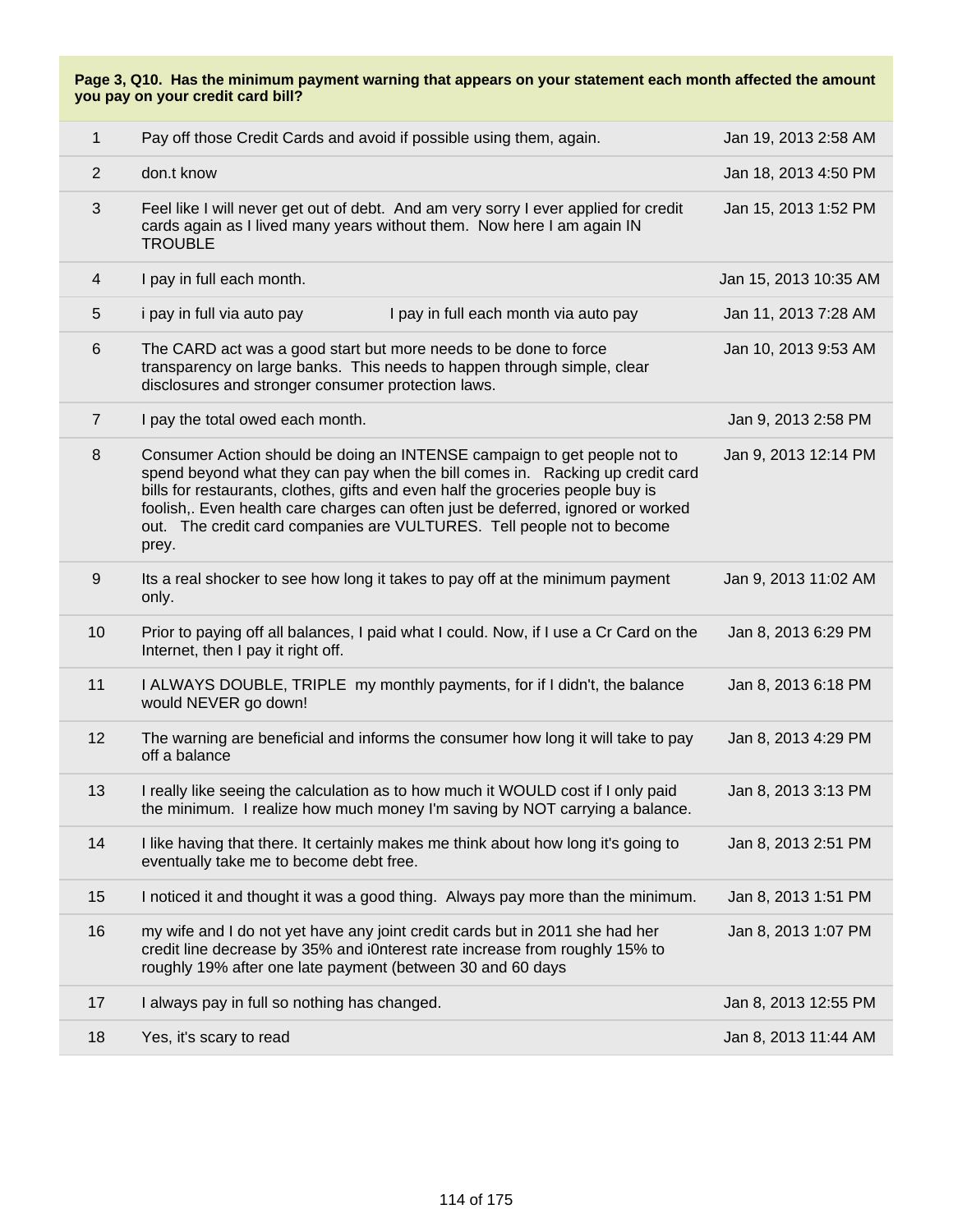| 19 | The warning statement is very helpful in helping me understand how much have<br>on credit how much it costs and when it needs to be paid back.                                                                                                                                                                                                                                                                                                                                                                                               | Jan 8, 2013 11:34 AM |
|----|----------------------------------------------------------------------------------------------------------------------------------------------------------------------------------------------------------------------------------------------------------------------------------------------------------------------------------------------------------------------------------------------------------------------------------------------------------------------------------------------------------------------------------------------|----------------------|
| 20 | I pay off the balance every month regardless of the minimum payment.                                                                                                                                                                                                                                                                                                                                                                                                                                                                         | Jan 8, 2013 11:31 AM |
| 21 | I think it is a positive thing for consumers to realize the cost of credit.                                                                                                                                                                                                                                                                                                                                                                                                                                                                  | Jan 8, 2013 11:20 AM |
| 22 | I have noticed it although it does not have an impact on me since I pay in full<br>each month.                                                                                                                                                                                                                                                                                                                                                                                                                                               | Jan 8, 2013 11:18 AM |
| 23 | When we have a balance, we power pay it until it is gone. Thus, neither the<br>minimum payment nor any warning regarding it would have any affect on us.                                                                                                                                                                                                                                                                                                                                                                                     | Jan 8, 2013 11:00 AM |
| 24 | We pay in full                                                                                                                                                                                                                                                                                                                                                                                                                                                                                                                               | Jan 8, 2013 10:40 AM |
| 25 | my spouse handles the bills but we pay in full each month                                                                                                                                                                                                                                                                                                                                                                                                                                                                                    | Jan 8, 2013 10:29 AM |
| 26 | But information is useful.                                                                                                                                                                                                                                                                                                                                                                                                                                                                                                                   | Jan 8, 2013 10:29 AM |
| 27 | I pay my bill in full each month, but friends & others have mentioned the fact and<br>I beleive it makes an impact.                                                                                                                                                                                                                                                                                                                                                                                                                          | Jan 8, 2013 10:16 AM |
| 28 | I usaullly paid of my balance each month or I pay half of the balance. And then I<br>do not make any purchases until the balance reached zero. However, I had to<br>pay .32 worth of interest charges and use a .44 stamp and absobe a .25 cost for<br>my check due to the fact that the creditor would not reverse the interest charge.<br>This needs to change.                                                                                                                                                                            | Jan 8, 2013 10:11 AM |
| 29 | Because I pay in full each month. HOWEVER, I use this information in teaching<br>university students and the general public about credit cards. The info that tells<br>the user how long it will take to repay if they only pay the minimum and how<br>much it will cost is VERY useful to consumers. This info really makes an impact<br>on students in my classes.                                                                                                                                                                         | Jan 8, 2013 10:07 AM |
| 30 | Pay in full every month.                                                                                                                                                                                                                                                                                                                                                                                                                                                                                                                     | Jan 8, 2013 10:06 AM |
| 31 | the sight of how long it will take me to pay off my debt motivates me to not<br>charge any more onto that card. I try to add money to the minimum due as often<br>as I can.                                                                                                                                                                                                                                                                                                                                                                  | Jan 8, 2013 10:00 AM |
| 32 | I appreciate the additional information now on the credit card statement.                                                                                                                                                                                                                                                                                                                                                                                                                                                                    | Jan 8, 2013 9:57 AM  |
| 33 | I always pay balance in full each month                                                                                                                                                                                                                                                                                                                                                                                                                                                                                                      | Jan 8, 2013 8:43 AM  |
| 34 |                                                                                                                                                                                                                                                                                                                                                                                                                                                                                                                                              | Jan 6, 2013 12:06 PM |
| 35 | I think what needs to happen since I have heard recently that credit cards are<br>now going to access a usage fee to consumers with credit cards that everyone<br>cancel those cards or find another way to make purchases. Another real pain<br>which is not related to this is Internet Service Providers capping your bandwidth<br>as if your internet thru them is a data plan on a phone. It is getting impossible to<br>make ends meet and have little things like internet, credit cards and cable tv!<br>Too costly in this country. | Jan 6, 2013 9:31 AM  |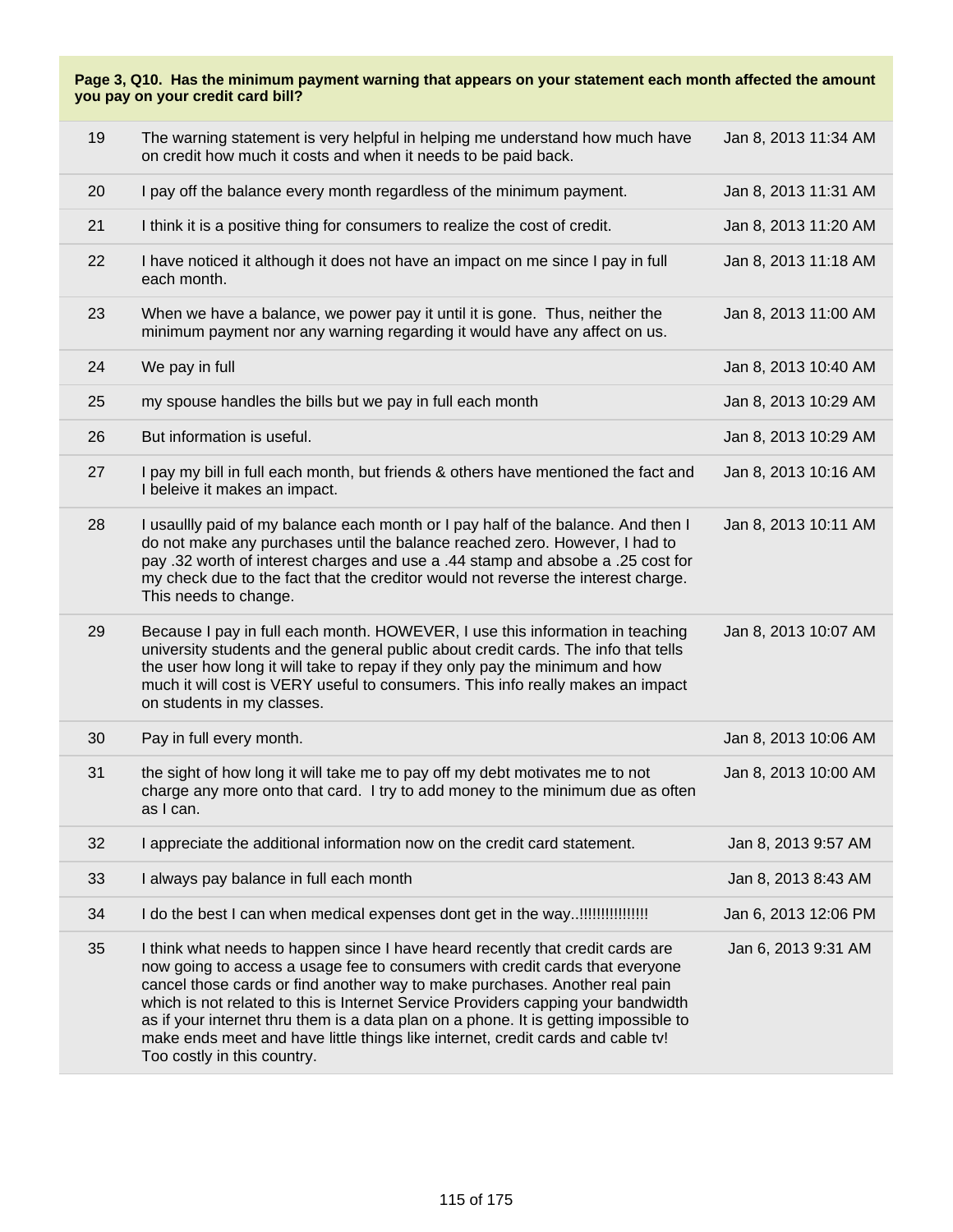| 36 | We paid 4 times more than minimum payment in order to pay it off faster. We<br>now pay in full each month                                                                                                                                                                                                                                                                                                                                                                                                                                                                                  | Jan 4, 2013 3:02 PM |
|----|--------------------------------------------------------------------------------------------------------------------------------------------------------------------------------------------------------------------------------------------------------------------------------------------------------------------------------------------------------------------------------------------------------------------------------------------------------------------------------------------------------------------------------------------------------------------------------------------|---------------------|
| 37 | I have paid off two credit card bills.                                                                                                                                                                                                                                                                                                                                                                                                                                                                                                                                                     | Jan 4, 2013 9:49 AM |
| 38 | I Have Been Denied Credit recently I Sent For My Credit Report And Found<br>Errors In It I have never missed A Payment On My Credit Cards And Never<br>Lived At The Address That Was Reported On My Credit Report That I<br>Requested I Would Like To See My Whole Credit Report From The Reporting<br>Agencey Or Agencey's                                                                                                                                                                                                                                                                | Jan 4, 2013 8:50 AM |
| 39 | I like the minimum payment notification and time it will take to repay my debt,<br>however I was disappointed to see the amount change each month as my<br>balance decreased. It needs an additional box: Beginning with your highest<br>balance a three year repayment amount was identified to be \$XXX. The slowly<br>falling three year repayment amount can extend repayments. Would like to have<br>a box added to the yearly summary of interest paid: Over the lifetime of this card<br>you have paid us this amount of interest: \$XXX That would probably make me<br>very angry. | Jan 4, 2013 8:46 AM |
| 40 | Since I pay the balance, I don't look at the minimum payment closely. However,<br>I believe that if I couldn't pay the full balance, the detailed information on min.<br>pmt. is helpful in making a decision.                                                                                                                                                                                                                                                                                                                                                                             | Jan 4, 2013 7:39 AM |
| 41 | It has brought to my attemtion how long it will take to pay the cards off.                                                                                                                                                                                                                                                                                                                                                                                                                                                                                                                 | Jan 4, 2013 6:52 AM |
| 42 | I receive my bills online. The warning is not evident unless I specifically open a<br>pdf for the actual statement. Since every creditor has a summary of charges that<br>you can see easily without seeing the warning, I really haven't looked at it.                                                                                                                                                                                                                                                                                                                                    | Jan 4, 2013 6:34 AM |
| 43 | I pay all cards in full each month but the minimum payment warning is a good<br>idea                                                                                                                                                                                                                                                                                                                                                                                                                                                                                                       | Jan 4, 2013 6:04 AM |
| 44 | It really helps to see what impact credit has on you and I try to pay more, it has<br>helped me pay off one card and reduce balances on some others and get ahead<br>instead of behind                                                                                                                                                                                                                                                                                                                                                                                                     | Jan 4, 2013 5:54 AM |
| 45 | Unemployed family member                                                                                                                                                                                                                                                                                                                                                                                                                                                                                                                                                                   | Jan 3, 2013 5:39 PM |
| 46 | I pay full balance at the end of month                                                                                                                                                                                                                                                                                                                                                                                                                                                                                                                                                     | Jan 3, 2013 5:32 PM |
| 47 | I never pay the minimum(s).                                                                                                                                                                                                                                                                                                                                                                                                                                                                                                                                                                | Jan 3, 2013 3:36 PM |
| 48 | My bills are on line so I do not see the message                                                                                                                                                                                                                                                                                                                                                                                                                                                                                                                                           | Jan 3, 2013 3:26 PM |
| 49 | Chase is the about the greediest of all the banks that issue credit cards. They<br>have been the major contributors to finacial hardship for many of us                                                                                                                                                                                                                                                                                                                                                                                                                                    | Jan 3, 2013 3:26 PM |
| 50 | Pay in full each period                                                                                                                                                                                                                                                                                                                                                                                                                                                                                                                                                                    | Jan 3, 2013 3:21 PM |
| 51 | I usually pay more than the minimum amount                                                                                                                                                                                                                                                                                                                                                                                                                                                                                                                                                 | Jan 3, 2013 3:16 PM |
| 52 | Generally, I've always paid more than minimum.                                                                                                                                                                                                                                                                                                                                                                                                                                                                                                                                             | Jan 3, 2013 3:12 PM |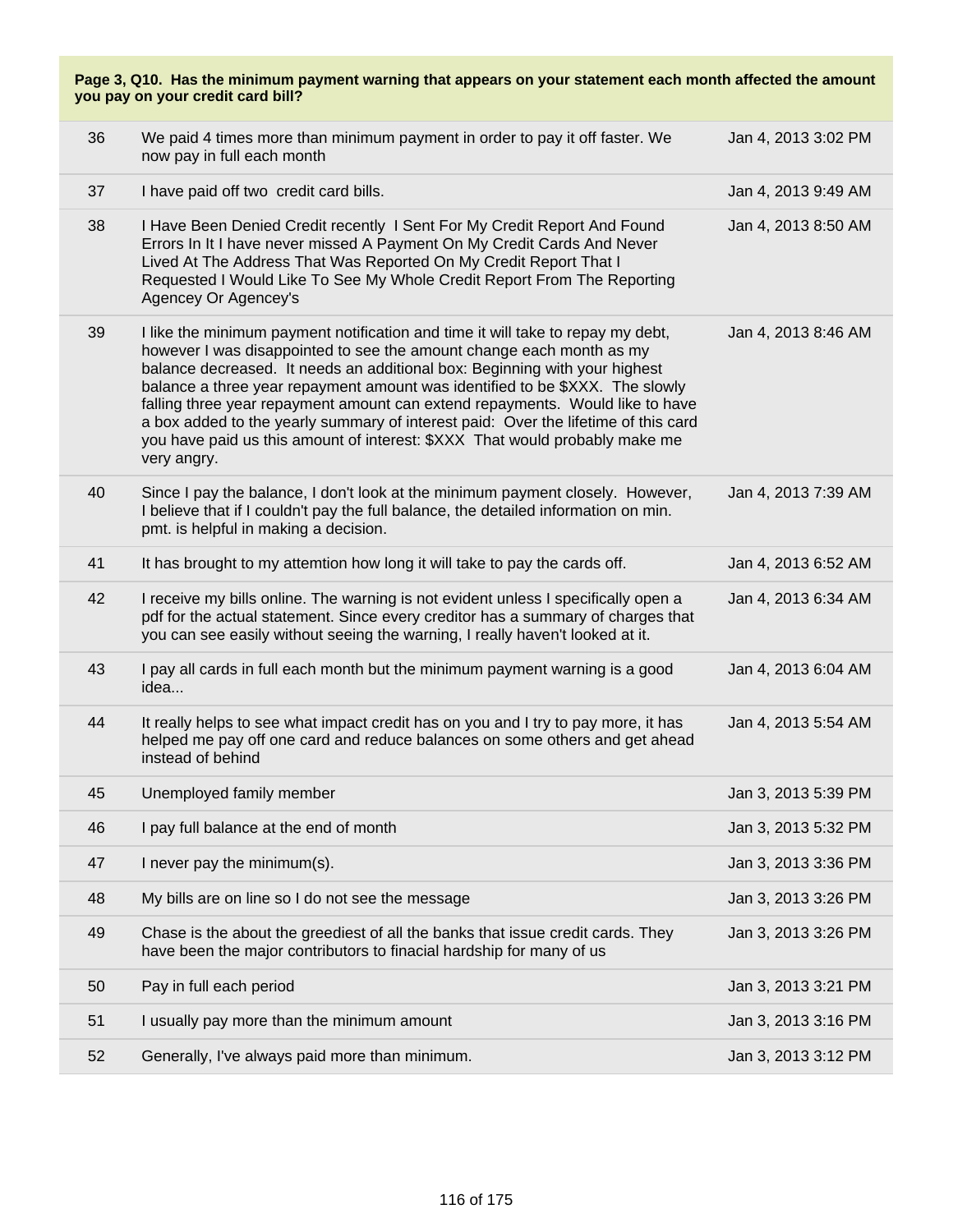| 53 | On one of my cards the minimum payment is higher than the suggested payment<br>warning?                                                                                                                                    | Jan 3, 2013 3:00 PM  |
|----|----------------------------------------------------------------------------------------------------------------------------------------------------------------------------------------------------------------------------|----------------------|
| 54 | I pay my credit cards off in full each month                                                                                                                                                                               | Jan 3, 2013 2:59 PM  |
| 55 | This is GREAT!!! Very helpful                                                                                                                                                                                              | Jan 3, 2013 2:47 PM  |
| 56 | I always pay more than the minimum.                                                                                                                                                                                        | Jan 3, 2013 2:44 PM  |
| 57 | I have very good credit even with the high balances I carry on my cards, and<br>Capital One is the card that consistantly refuses to reduce my interest rate.<br>Capital One and Citi Bank are the worst cards/banks ever! | Jan 3, 2013 2:32 PM  |
| 58 | I have always paid the full amount                                                                                                                                                                                         | Jan 3, 2013 2:30 PM  |
| 59 | I rank my cards by interest rates and pay the highest first                                                                                                                                                                | Jan 3, 2013 2:28 PM  |
| 60 | No difference, I always pay in full.                                                                                                                                                                                       | Jan 3, 2013 2:25 PM  |
| 61 | But I do think it is an excellent idea for those who don't pay in full each month.                                                                                                                                         | Jan 3, 2013 2:01 PM  |
| 62 | I've always paid in full or, at least paid more than the minimum, each month.                                                                                                                                              | Jan 3, 2013 12:42 PM |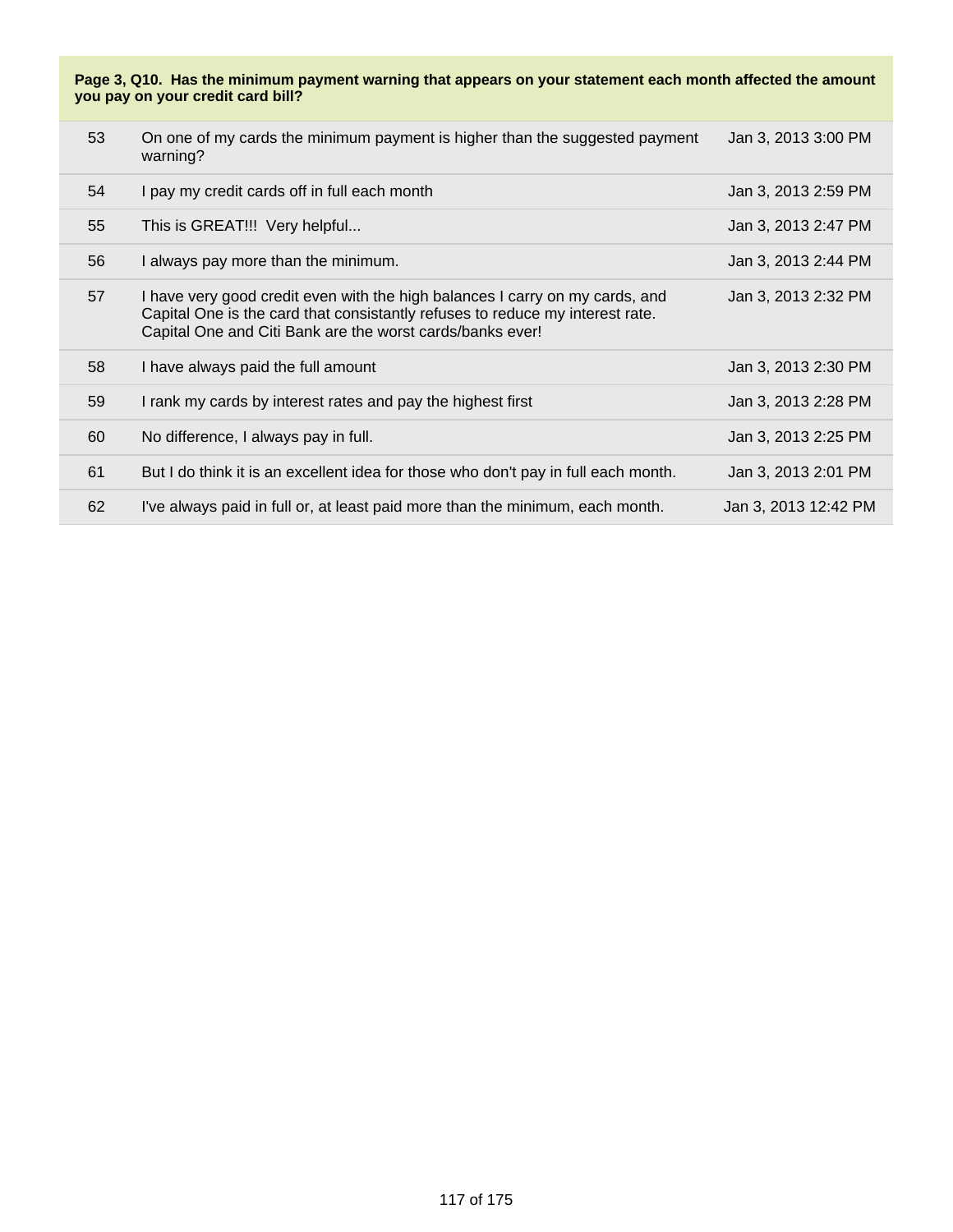

Late fees rose to:

| $\overline{2}$   | don't know                                                        | Jan 18, 2013 4:29 PM |
|------------------|-------------------------------------------------------------------|----------------------|
| 3                | \$35                                                              | Jan 17, 2013 3:04 PM |
| $\boldsymbol{9}$ | 39 dollars                                                        | Jan 11, 2013 9:51 PM |
| 11               | \$35                                                              | Jan 10, 2013 9:24 PM |
| 12               | unknown                                                           | Jan 10, 2013 8:46 PM |
| 13               | Yes                                                               | Jan 10, 2013 9:55 AM |
| 14               | \$29 per month                                                    | Jan 9, 2013 3:30 PM  |
| 18               | \$35                                                              | Jan 9, 2013 7:31 AM  |
| 19               | <b>No</b>                                                         | Jan 9, 2013 7:11 AM  |
| 21               | 35.00                                                             | Jan 9, 2013 6:04 AM  |
| 22               | 35.00                                                             | Jan 9, 2013 4:29 AM  |
| 23               | 19 to 23                                                          | Jan 8, 2013 10:55 PM |
| 24               | n/a                                                               | Jan 8, 2013 9:52 PM  |
| 25               | 35                                                                | Jan 8, 2013 9:05 PM  |
| 26               | not sure as I never pay late it is of no concern to me            | Jan 8, 2013 9:05 PM  |
| 27               | 10.00 more                                                        | Jan 8, 2013 7:04 PM  |
| 33               | I think they rose but I never pay late, so I don't know for sure. | Jan 8, 2013 3:13 PM  |
| 36               | Rec'd notice that fees would increase if ever made a late payment | Jan 8, 2013 2:52 PM  |
| 37               | 45.00                                                             | Jan 8, 2013 2:44 PM  |
| 38               | \$35                                                              | Jan 8, 2013 2:11 PM  |
| 39               | 35.00                                                             | Jan 8, 2013 2:01 PM  |
| 40               | \$35                                                              | Jan 8, 2013 1:51 PM  |
| 41               | yes                                                               | Jan 8, 2013 1:38 PM  |
| 42               | \$145                                                             | Jan 8, 2013 1:33 PM  |
| 43               | from \$25 to \$35                                                 | Jan 8, 2013 1:20 PM  |
| 44               | not sure                                                          | Jan 8, 2013 12:56 PM |
|                  |                                                                   |                      |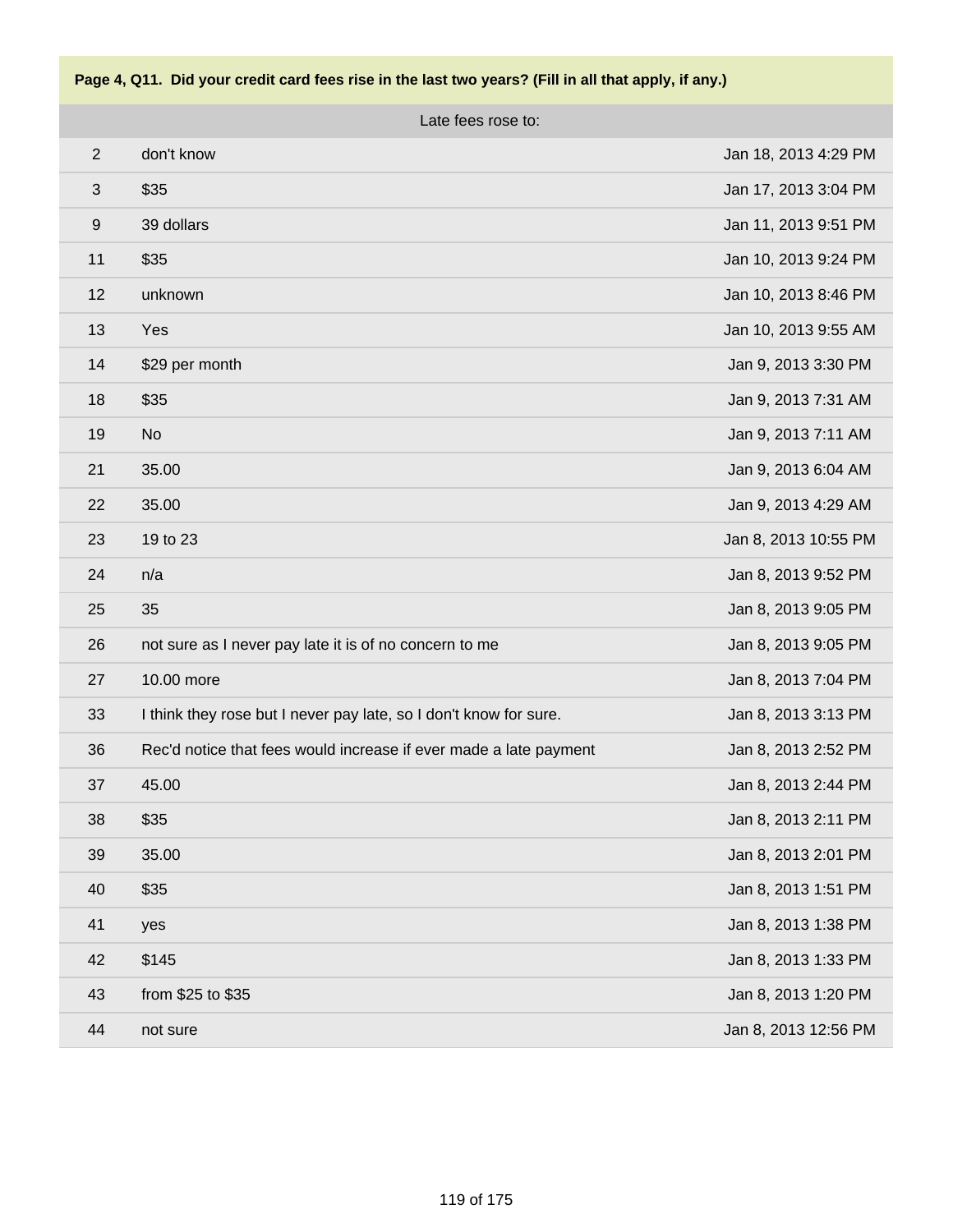| 46 | \$39.00                                                  | Jan 8, 2013 12:43 PM |
|----|----------------------------------------------------------|----------------------|
| 50 | \$35                                                     | Jan 8, 2013 11:34 AM |
| 52 | \$36                                                     | Jan 8, 2013 11:05 AM |
| 53 | unknown                                                  | Jan 8, 2013 11:00 AM |
| 55 | no                                                       | Jan 8, 2013 10:49 AM |
| 57 | 35                                                       | Jan 8, 2013 10:30 AM |
| 58 | 35                                                       | Jan 8, 2013 10:22 AM |
| 61 | don't know                                               | Jan 8, 2013 10:06 AM |
| 62 | 29.99                                                    | Jan 8, 2013 10:06 AM |
| 65 | no                                                       | Jan 8, 2013 9:56 AM  |
| 69 | 35.00                                                    | Jan 6, 2013 3:11 PM  |
| 70 | they did and I can't recall the amount the fee raised to | Jan 6, 2013 9:32 AM  |
| 71 | suntrust                                                 | Jan 6, 2013 8:21 AM  |
| 72 | 35.00                                                    | Jan 5, 2013 3:08 PM  |
| 73 | Don't know.                                              | Jan 5, 2013 1:38 PM  |
| 75 | no                                                       | Jan 5, 2013 7:16 AM  |
| 76 | 35                                                       | Jan 4, 2013 10:24 PM |
| 78 | I don't know, was never late                             | Jan 4, 2013 3:02 PM  |
| 79 | \$35.00                                                  | Jan 4, 2013 2:14 PM  |
| 81 | \$35                                                     | Jan 4, 2013 10:54 AM |
| 83 | no                                                       | Jan 4, 2013 10:26 AM |
| 84 | no                                                       | Jan 4, 2013 10:04 AM |
| 85 | rose from 12% to 18%                                     | Jan 4, 2013 9:48 AM  |
| 87 | 2%                                                       | Jan 4, 2013 9:02 AM  |
| 89 | No                                                       | Jan 4, 2013 8:46 AM  |
| 90 | Fees rose (late) but I have been able to pay on time     | Jan 4, 2013 7:21 AM  |
| 92 | \$45                                                     | Jan 4, 2013 6:53 AM  |
|    |                                                          |                      |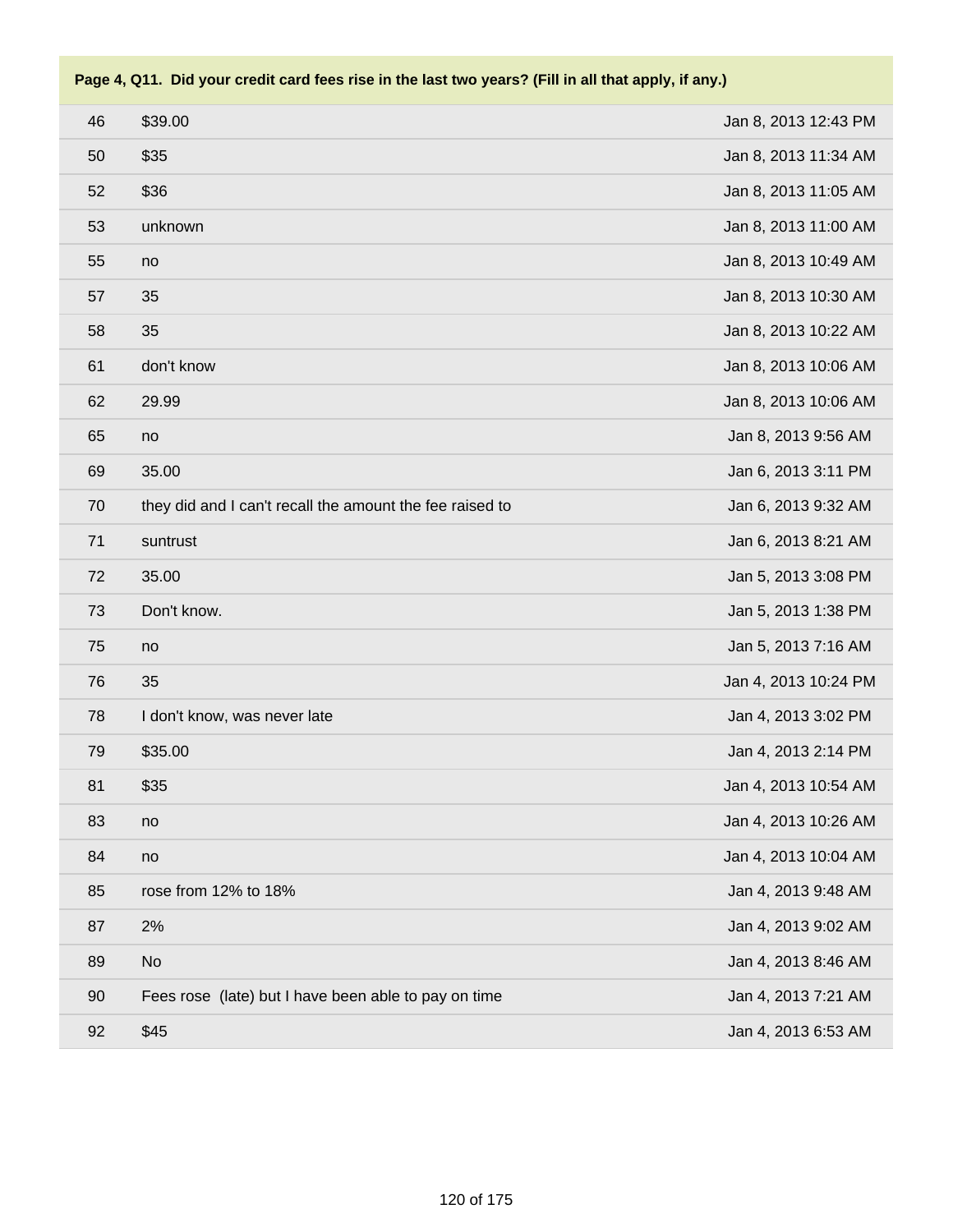| 94  | N/A                                                                                                               | Jan 4, 2013 6:44 AM |
|-----|-------------------------------------------------------------------------------------------------------------------|---------------------|
| 95  | 39.00                                                                                                             | Jan 4, 2013 6:37 AM |
| 97  | yes                                                                                                               | Jan 4, 2013 6:32 AM |
| 99  | \$35.00                                                                                                           | Jan 4, 2013 5:57 AM |
| 103 | % based on unpaid balance                                                                                         | Jan 3, 2013 8:07 PM |
| 105 | FROM 4% TO 15 %                                                                                                   | Jan 3, 2013 7:54 PM |
| 107 | \$35 Wells Fargo *card was cancelled dispite perfect payments                                                     | Jan 3, 2013 7:28 PM |
| 108 | <b>No</b>                                                                                                         | Jan 3, 2013 7:25 PM |
| 111 | 35.00                                                                                                             | Jan 3, 2013 6:13 PM |
| 113 | Citibank                                                                                                          | Jan 3, 2013 5:40 PM |
| 114 | 39.00                                                                                                             | Jan 3, 2013 5:22 PM |
| 116 | 50.00                                                                                                             | Jan 3, 2013 5:10 PM |
| 117 | \$35.00                                                                                                           | Jan 3, 2013 5:10 PM |
| 118 | 35.00                                                                                                             | Jan 3, 2013 5:08 PM |
| 121 | \$35                                                                                                              | Jan 3, 2013 4:15 PM |
| 123 | 35.00                                                                                                             | Jan 3, 2013 4:04 PM |
| 124 | 35                                                                                                                | Jan 3, 2013 3:54 PM |
| 125 | INTEREST COMING DUE TO PURCHASES BEING PAID LATE                                                                  | Jan 3, 2013 3:53 PM |
| 127 | 27%                                                                                                               | Jan 3, 2013 3:31 PM |
| 129 | $\ddot{?}$                                                                                                        | Jan 3, 2013 3:25 PM |
| 133 | 35                                                                                                                | Jan 3, 2013 2:57 PM |
| 134 | \$35                                                                                                              | Jan 3, 2013 2:56 PM |
| 135 | 35.00                                                                                                             | Jan 3, 2013 2:48 PM |
| 136 | \$35                                                                                                              | Jan 3, 2013 2:47 PM |
| 137 | 35                                                                                                                | Jan 3, 2013 2:45 PM |
| 138 | not sure the amount of increasebut do know that all my card fees were raised<br>for any of the items listed below | Jan 3, 2013 2:34 PM |
| 139 | <b>No</b>                                                                                                         | Jan 3, 2013 2:21 PM |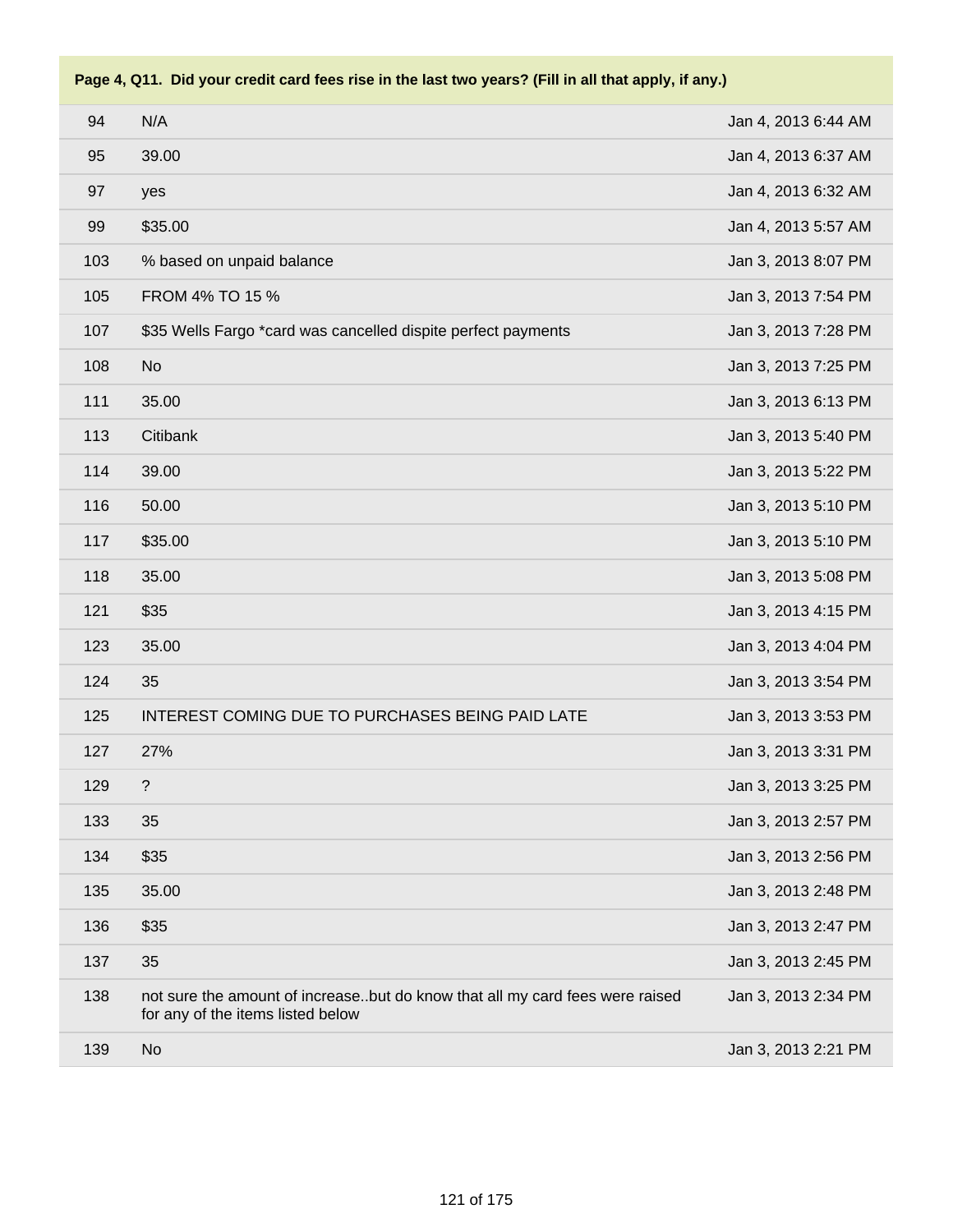| 140          | \$29                                                                                                                                                                                 | Jan 3, 2013 2:21 PM  |
|--------------|--------------------------------------------------------------------------------------------------------------------------------------------------------------------------------------|----------------------|
| 141          | 18%                                                                                                                                                                                  | Jan 3, 2013 2:13 PM  |
| 142          | yes                                                                                                                                                                                  | Jan 3, 2013 2:13 PM  |
| 145          | 30-45                                                                                                                                                                                | Jan 3, 2013 2:08 PM  |
| 147          | 29%                                                                                                                                                                                  | Jan 3, 2013 2:06 PM  |
| 148          | \$35                                                                                                                                                                                 | Jan 3, 2013 1:25 PM  |
|              | Balance transfer fees rose to:                                                                                                                                                       |                      |
| 2            | no                                                                                                                                                                                   | Jan 18, 2013 4:29 PM |
| $\mathbf{3}$ | 5%                                                                                                                                                                                   | Jan 17, 2013 3:04 PM |
| $\,6$        | 3%-5% from "zero".                                                                                                                                                                   | Jan 15, 2013 1:14 PM |
| 12           | unknown                                                                                                                                                                              | Jan 10, 2013 8:46 PM |
| 16           | from 2 to 5%                                                                                                                                                                         | Jan 9, 2013 11:02 AM |
| 22           | $\overline{?}$                                                                                                                                                                       | Jan 9, 2013 4:29 AM  |
| 23           | 2%                                                                                                                                                                                   | Jan 8, 2013 10:55 PM |
| 24           | n/a                                                                                                                                                                                  | Jan 8, 2013 9:52 PM  |
| 31           | 4% of transfer                                                                                                                                                                       | Jan 8, 2013 5:08 PM  |
| 36           | Don't recall receiving anything about this -- all my cards have always carried a<br>balance transfer fee -- just not sure if it increased or not because I don't use that<br>feature | Jan 8, 2013 2:52 PM  |
| 40           | \$5 or 3%                                                                                                                                                                            | Jan 8, 2013 1:51 PM  |
| 42           | 5%                                                                                                                                                                                   | Jan 8, 2013 1:33 PM  |
| 43           | not sure                                                                                                                                                                             | Jan 8, 2013 1:20 PM  |
| 49           | no                                                                                                                                                                                   | Jan 8, 2013 11:39 AM |
| 52           | 5%                                                                                                                                                                                   | Jan 8, 2013 11:05 AM |
| 53           | unknown                                                                                                                                                                              | Jan 8, 2013 11:00 AM |
| 55           | no                                                                                                                                                                                   | Jan 8, 2013 10:49 AM |
| 61           | don't know                                                                                                                                                                           | Jan 8, 2013 10:06 AM |
| 70           | from 2% to 3% on some it is 5%                                                                                                                                                       | Jan 6, 2013 9:32 AM  |
|              |                                                                                                                                                                                      |                      |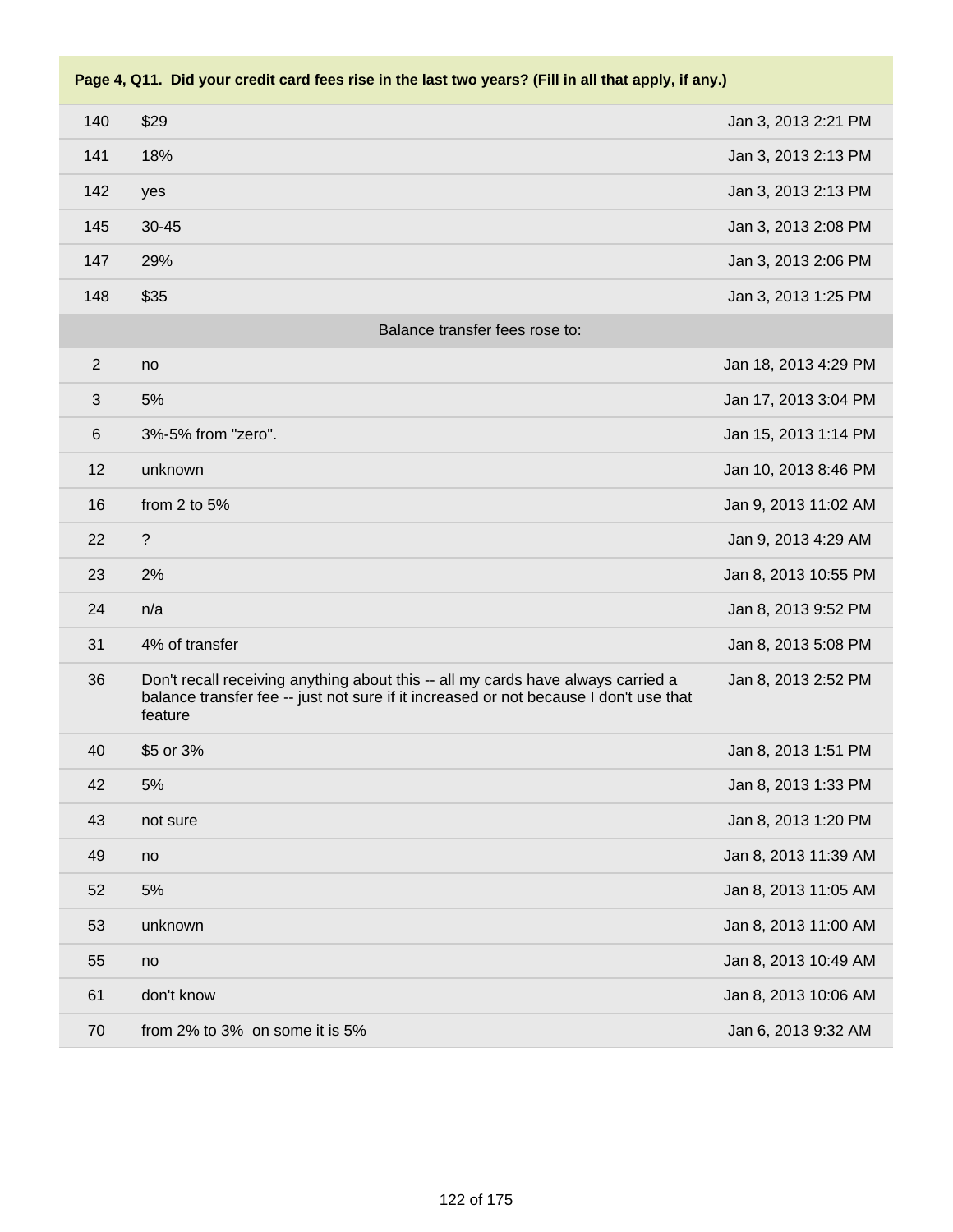| 72  | 3 percent                                                 | Jan 5, 2013 3:08 PM  |
|-----|-----------------------------------------------------------|----------------------|
| 78  | <b>NA</b>                                                 | Jan 4, 2013 3:02 PM  |
| 83  | no                                                        | Jan 4, 2013 10:26 AM |
| 84  | no                                                        | Jan 4, 2013 10:04 AM |
| 87  | 2%                                                        | Jan 4, 2013 9:02 AM  |
| 88  | 22%                                                       | Jan 4, 2013 8:51 AM  |
| 89  | <b>No</b>                                                 | Jan 4, 2013 8:46 AM  |
| 91  | yes, don't recall amount                                  | Jan 4, 2013 7:06 AM  |
| 92  | 4%                                                        | Jan 4, 2013 6:53 AM  |
| 94  | 2% of the balance transfer amount but not less than 25.00 | Jan 4, 2013 6:44 AM  |
| 95  | 5%                                                        | Jan 4, 2013 6:37 AM  |
| 103 | Did not use                                               | Jan 3, 2013 8:07 PM  |
| 105 | FROM 4% TO 15 %                                           | Jan 3, 2013 7:54 PM  |
| 106 | rose 1%                                                   | Jan 3, 2013 7:33 PM  |
| 107 | n/a                                                       | Jan 3, 2013 7:28 PM  |
| 108 | Do Not Know                                               | Jan 3, 2013 7:25 PM  |
| 113 | Citi                                                      | Jan 3, 2013 5:40 PM  |
| 117 | use to be \$75.00 now they have no cap                    | Jan 3, 2013 5:10 PM  |
| 118 | 50.00                                                     | Jan 3, 2013 5:08 PM  |
| 120 | i believe the rate went up1% and the minimum charge       | Jan 3, 2013 4:35 PM  |
| 124 | 35                                                        | Jan 3, 2013 3:54 PM  |
| 129 | $\overline{\mathcal{E}}$                                  | Jan 3, 2013 3:25 PM  |
| 133 | not sure                                                  | Jan 3, 2013 2:57 PM  |
| 135 | 5%                                                        | Jan 3, 2013 2:48 PM  |
| 139 | No                                                        | Jan 3, 2013 2:21 PM  |
| 141 | 21%                                                       | Jan 3, 2013 2:13 PM  |
| 142 | no                                                        | Jan 3, 2013 2:13 PM  |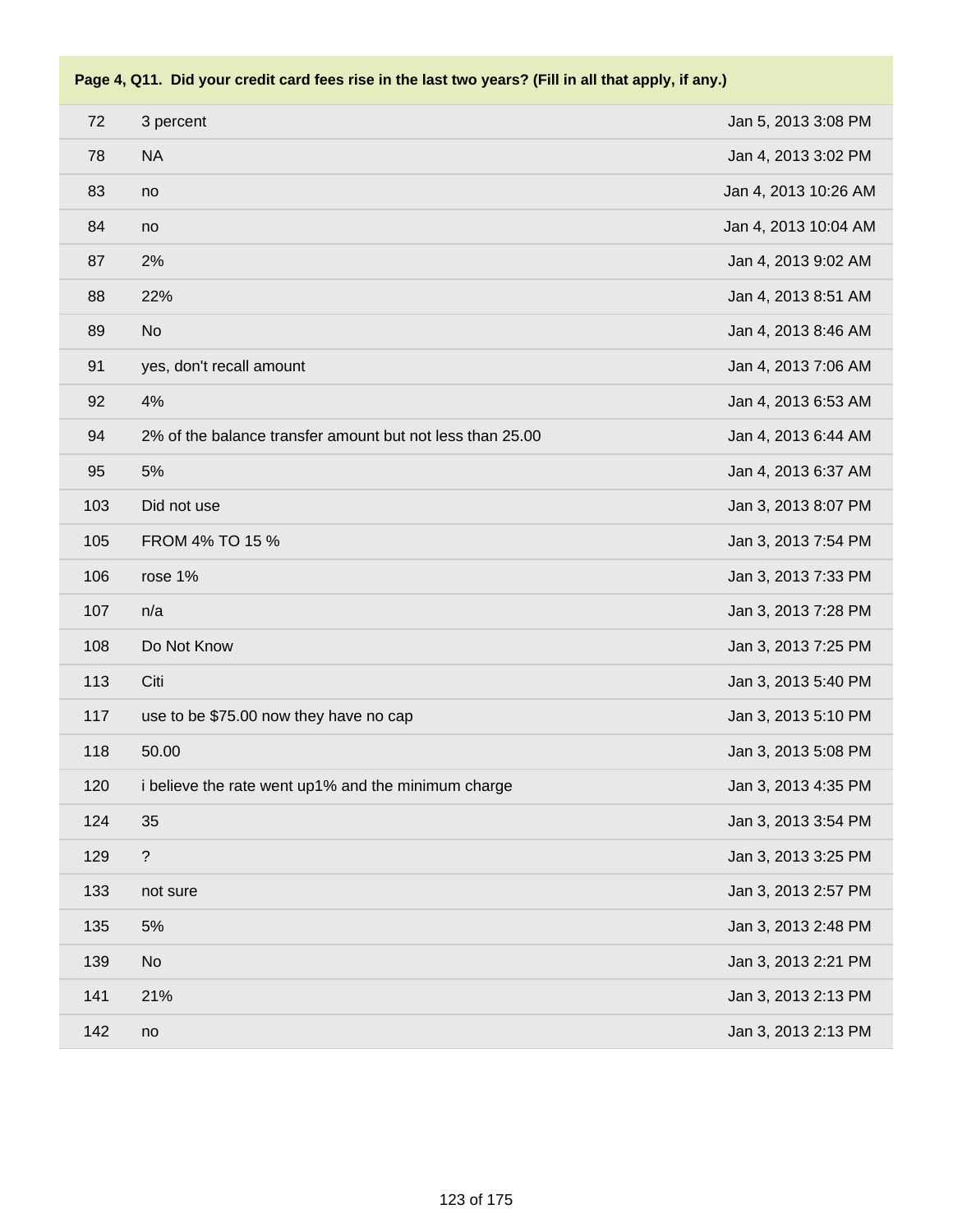| 145        | 25 to 30%                                             | Jan 3, 2013 2:08 PM   |
|------------|-------------------------------------------------------|-----------------------|
| 148        | 5%                                                    | Jan 3, 2013 1:25 PM   |
|            | Over-the-limit fees rose to:                          |                       |
| $\sqrt{2}$ | don't know don't pay late                             | Jan 18, 2013 4:29 PM  |
| $\sqrt{3}$ | \$35                                                  | Jan 17, 2013 3:04 PM  |
| $\sqrt{5}$ | my over the limit amount                              | Jan 16, 2013 10:18 PM |
| 9          | 59 dollars                                            | Jan 11, 2013 9:51 PM  |
| 12         | unknown                                               | Jan 10, 2013 8:46 PM  |
| 15         | 35                                                    | Jan 9, 2013 1:11 PM   |
| 20         | not sure                                              | Jan 9, 2013 6:45 AM   |
| 22         | $\ddot{?}$                                            | Jan 9, 2013 4:29 AM   |
| 23         | 5%                                                    | Jan 8, 2013 10:55 PM  |
| 24         | n/a                                                   | Jan 8, 2013 9:52 PM   |
| 27         | 10.00 more                                            | Jan 8, 2013 7:04 PM   |
| 36         | Rec'd notice that if I went over limit fee would rise | Jan 8, 2013 2:52 PM   |
| 37         | 45.00                                                 | Jan 8, 2013 2:44 PM   |
| 40         | Not sure, since this has never affected me            | Jan 8, 2013 1:51 PM   |
| 43         | never go over                                         | Jan 8, 2013 1:20 PM   |
| 44         | not sure                                              | Jan 8, 2013 12:56 PM  |
| 46         | \$25.00                                               | Jan 8, 2013 12:43 PM  |
| 47         | 25-30.00                                              | Jan 8, 2013 12:18 PM  |
| 52         | \$45                                                  | Jan 8, 2013 11:05 AM  |
| 53         | unknown                                               | Jan 8, 2013 11:00 AM  |
| 55         | no                                                    | Jan 8, 2013 10:49 AM  |
| 59         | N/A                                                   | Jan 8, 2013 10:21 AM  |
| 61         | don't know                                            | Jan 8, 2013 10:06 AM  |
| 69         | 12.00                                                 | Jan 6, 2013 3:11 PM   |
|            |                                                       |                       |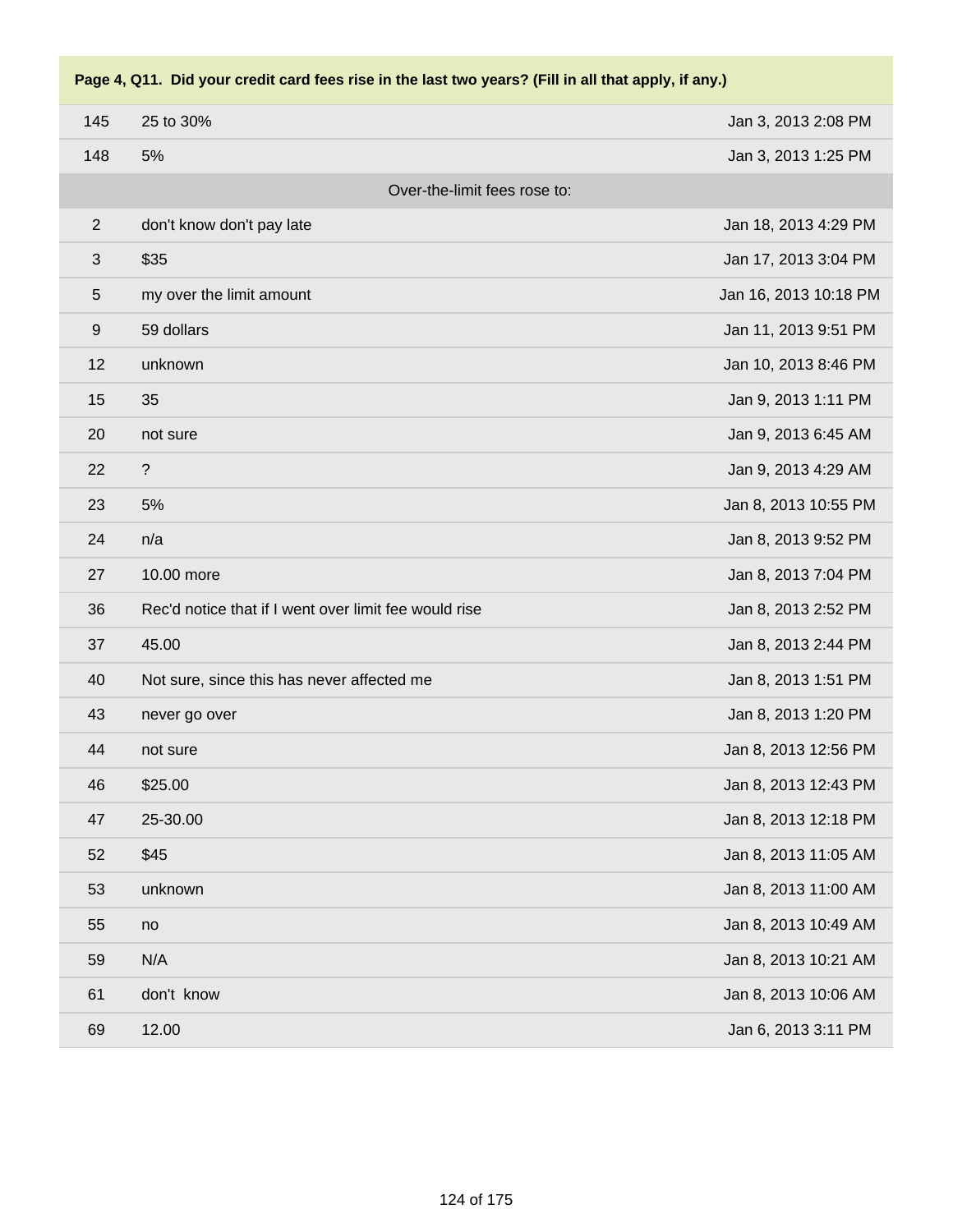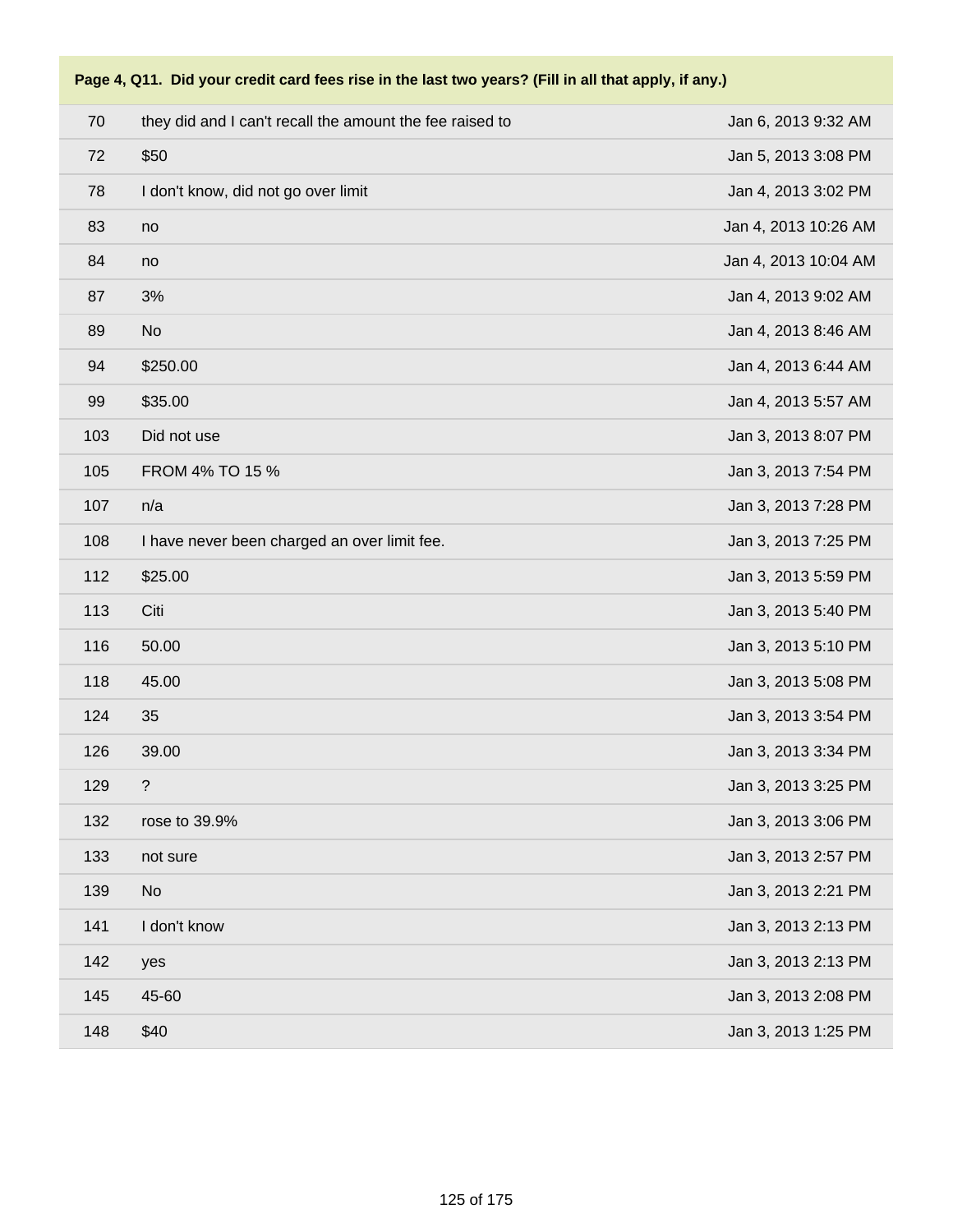

Other:

| 1              | none                                                                              | Jan 18, 2013 4:50 PM  |
|----------------|-----------------------------------------------------------------------------------|-----------------------|
| 3              | interest rates rose from under 10% to about 20% on all my cards                   | Jan 17, 2013 3:04 PM  |
| $\overline{4}$ | Dont know                                                                         | Jan 17, 2013 4:25 AM  |
| $\overline{7}$ | N/A                                                                               | Jan 12, 2013 5:56 AM  |
| 8              | Irrelevant                                                                        | Jan 11, 2013 10:15 PM |
| $9\,$          | cash fees rose                                                                    | Jan 11, 2013 9:51 PM  |
| 10             | I am on auto pay, I have no balances                                              | Jan 11, 2013 7:29 AM  |
| 17             | <b>NO</b>                                                                         | Jan 9, 2013 7:46 AM   |
| 22             | They have all kinds of fees ??                                                    | Jan 9, 2013 4:29 AM   |
| 24             | n/a                                                                               | Jan 8, 2013 9:52 PM   |
| 28             | not aware of any increases.                                                       | Jan 8, 2013 6:43 PM   |
| 29             | They did, but don't know now as I am very busy.                                   | Jan 8, 2013 6:29 PM   |
| 30             | Only fee rose was my Sam's Card Membership Fee                                    | Jan 8, 2013 6:20 PM   |
| 32             | no                                                                                | Jan 8, 2013 4:25 PM   |
| 34             | na                                                                                | Jan 8, 2013 3:02 PM   |
| 35             | N/A                                                                               | Jan 8, 2013 2:56 PM   |
| 45             | not sure - I usually pay in full                                                  | Jan 8, 2013 12:55 PM  |
| 48             | Don't know                                                                        | Jan 8, 2013 11:44 AM  |
| 50             | The fees are all up each year, but I uaually pay in full so it doesn't border me. | Jan 8, 2013 11:34 AM  |
| 51             | Don't know                                                                        | Jan 8, 2013 11:19 AM  |
| 53             | unknown                                                                           | Jan 8, 2013 11:00 AM  |
| 54             | I now pay an annual fee - Kern Schools Federal Credit Union Visa                  | Jan 8, 2013 10:57 AM  |
| 55             | no                                                                                | Jan 8, 2013 10:49 AM  |
| 56             | dont pay any attention we always pay in full                                      | Jan 8, 2013 10:41 AM  |
| 60             | No. I have not had any type of increases so far.                                  | Jan 8, 2013 10:13 AM  |
| 63             | no                                                                                | Jan 8, 2013 10:01 AM  |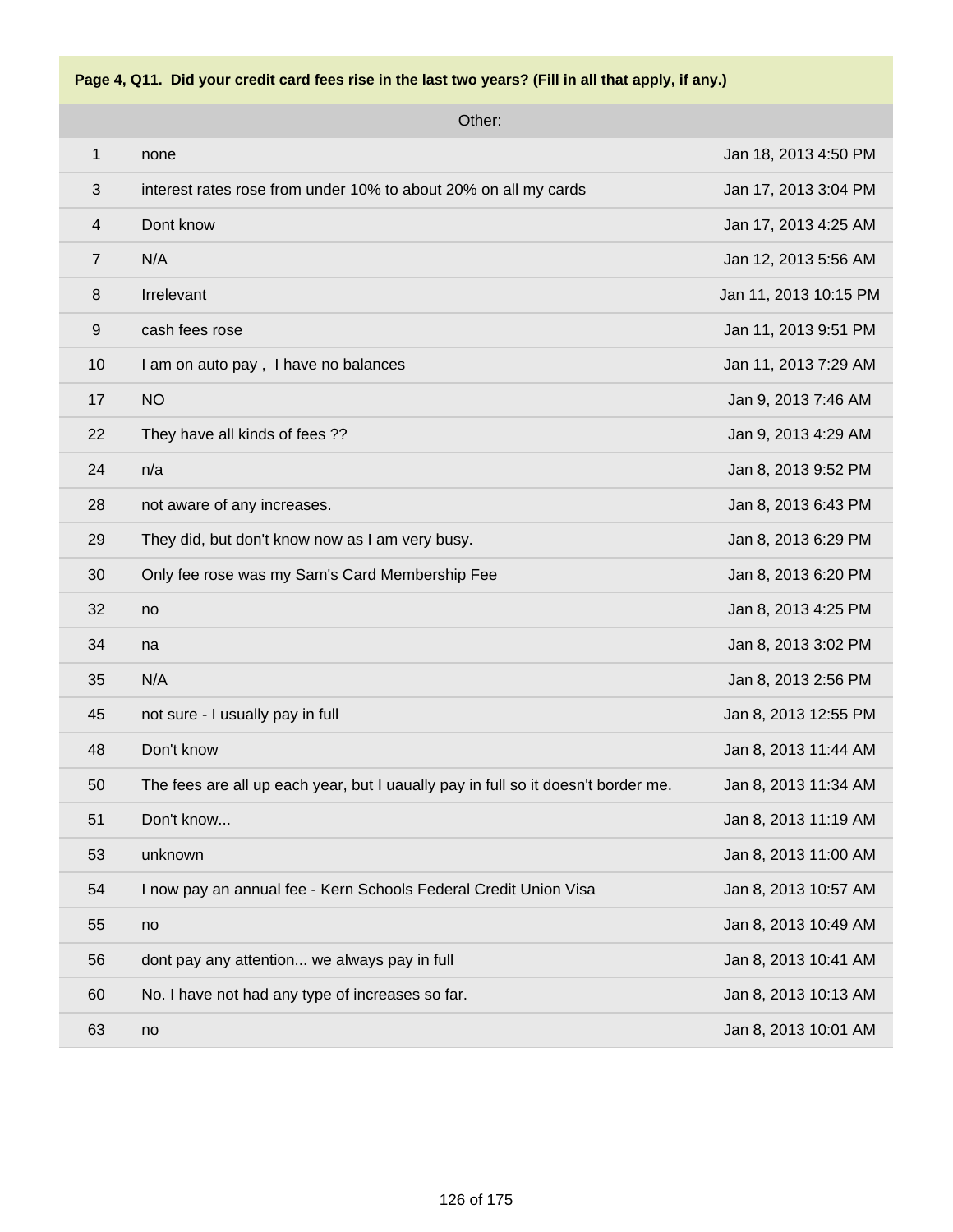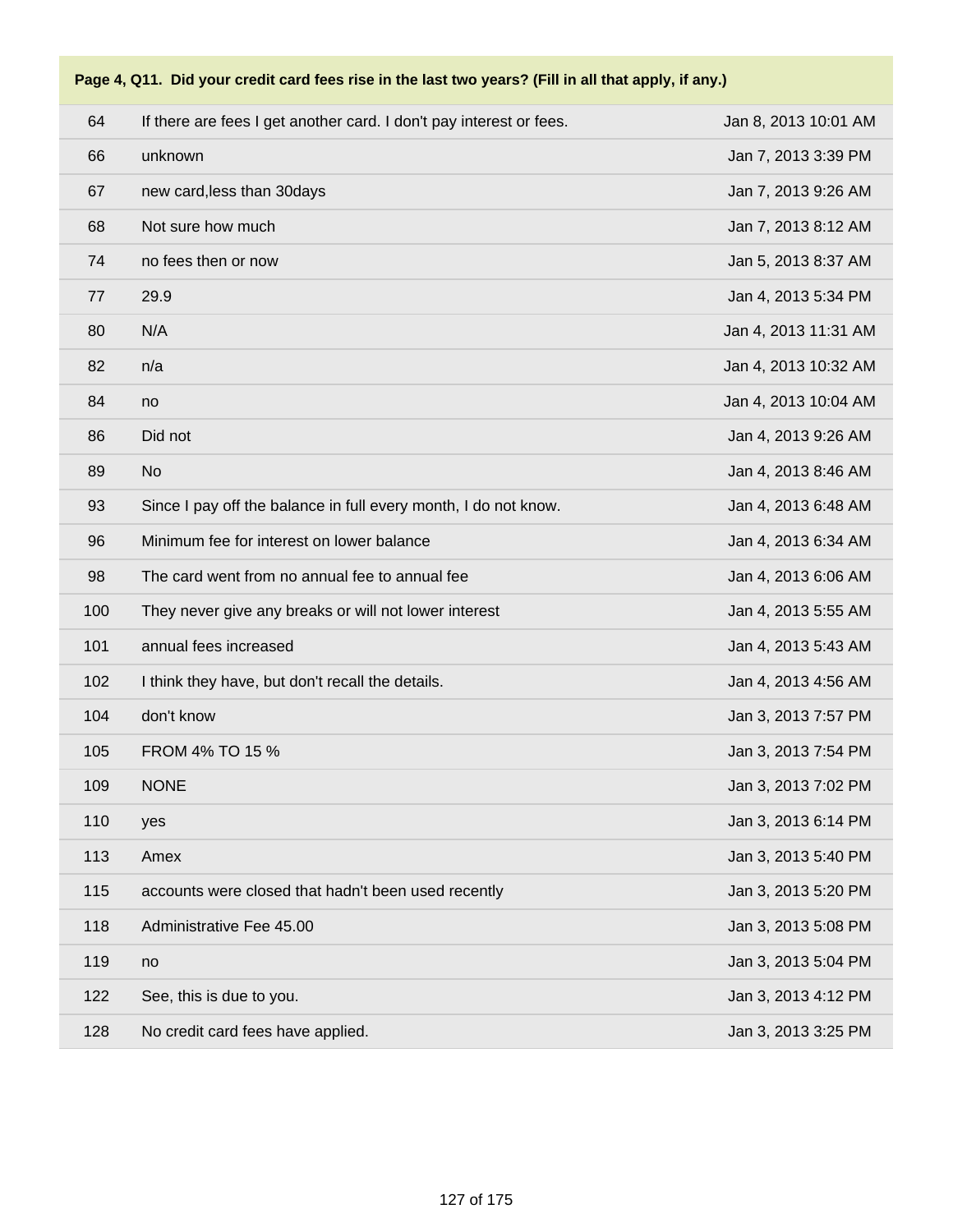| 129 | $\gamma$                                                                                                                                                                                          | Jan 3, 2013 3:25 PM |
|-----|---------------------------------------------------------------------------------------------------------------------------------------------------------------------------------------------------|---------------------|
| 130 | over the limit but I do not remember how much                                                                                                                                                     | Jan 3, 2013 3:16 PM |
| 131 | LAte fees appear to be same as stated in disclosure, though rare. Balance<br>transfer appear to have increase given that 1.5 year fixed rate period expired.<br>I've never exceeded credit limit. | Jan 3, 2013 3:15 PM |
| 133 | not sure                                                                                                                                                                                          | Jan 3, 2013 2:57 PM |
| 139 | no                                                                                                                                                                                                | Jan 3, 2013 2:21 PM |
| 142 | ?                                                                                                                                                                                                 | Jan 3, 2013 2:13 PM |
| 143 | I just noticed that balance transfer fees have gone up-cannot specify how much                                                                                                                    | Jan 3, 2013 2:12 PM |
| 144 | If there is a fee I drop the card.                                                                                                                                                                | Jan 3, 2013 2:08 PM |
| 146 | No clue $-$ I pay the card(s) off each month                                                                                                                                                      | Jan 3, 2013 2:07 PM |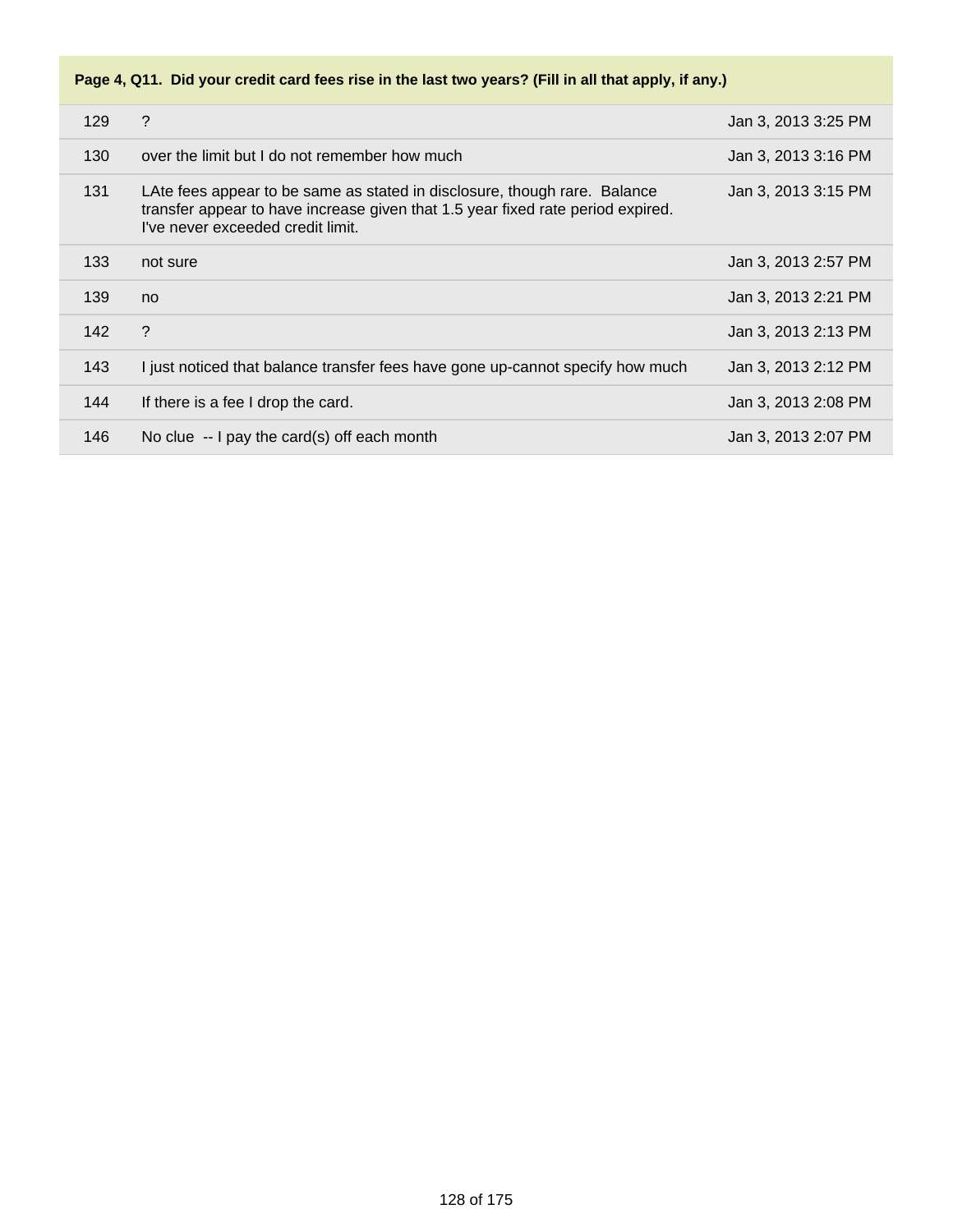| Page 5, Q12. In the last two years, have you found monthly statements or online communications from card<br>issuers to be: |                                                                                                                                                                                                                                                                                                                                   |                      |  |
|----------------------------------------------------------------------------------------------------------------------------|-----------------------------------------------------------------------------------------------------------------------------------------------------------------------------------------------------------------------------------------------------------------------------------------------------------------------------------|----------------------|--|
| $\mathbf{1}$                                                                                                               | larger font size and more information on how long it would take to pay in full<br>helps me to look ahead                                                                                                                                                                                                                          | Jan 18, 2013 4:30 PM |  |
| $\overline{2}$                                                                                                             | no opinion                                                                                                                                                                                                                                                                                                                        | Jan 14, 2013 7:01 PM |  |
| 3                                                                                                                          | Credit card companies all lowered credit limits therefore damaging my credit due<br>to credit ratio issues. This, combined with reduced value of homes that prevent<br>consolidation of all credit, makes it difficult to make it sometimes in that cash flow<br>goes to paying bills and no credit is available now when needed. | Jan 14, 2013 8:55 AM |  |
| 4                                                                                                                          | More difficult to figure out how to get around. More charges for needing to get<br>help.                                                                                                                                                                                                                                          | Jan 11, 2013 9:54 PM |  |
| 5                                                                                                                          | N/A                                                                                                                                                                                                                                                                                                                               | Jan 10, 2013 6:09 PM |  |
| 6                                                                                                                          | Maybe SLIGHTLY clearer. Overall, I'd still say the main thrust is that they want<br>you to use credit, not pay in full, pay loads of extra charges and end up paying<br>the full principal. They hate customers like me who use cards for convenience<br>and record-keeping but not to accrue ongoing debt.                       | Jan 9, 2013 12:18 PM |  |
| $\overline{7}$                                                                                                             | Easier to understand.                                                                                                                                                                                                                                                                                                             | Jan 9, 2013 8:25 AM  |  |
| 8                                                                                                                          | capitalone is great                                                                                                                                                                                                                                                                                                               | Jan 8, 2013 10:58 PM |  |
| 9                                                                                                                          | Unclear what interest rate I am paying.                                                                                                                                                                                                                                                                                           | Jan 8, 2013 10:14 PM |  |
| 10                                                                                                                         | I dislike the recordings before you can speak to an actual human being. Even<br>worse, if a foreigner tries to handle your issues.                                                                                                                                                                                                | Jan 8, 2013 6:23 PM  |  |
| 11                                                                                                                         | I hate dealing with them on line I pay in full i think it's very confusing.                                                                                                                                                                                                                                                       | Jan 8, 2013 4:28 PM  |  |
| 12                                                                                                                         | Much clearer. Like the additional information.                                                                                                                                                                                                                                                                                    | Jan 8, 2013 3:16 PM  |  |
| 13                                                                                                                         | i miss my online statements                                                                                                                                                                                                                                                                                                       | Jan 8, 2013 2:47 PM  |  |
| 14                                                                                                                         | Statements seem clearer                                                                                                                                                                                                                                                                                                           | Jan 8, 2013 1:55 PM  |  |
| 15                                                                                                                         | Never up to date $\sim$ do not give current info!                                                                                                                                                                                                                                                                                 | Jan 8, 2013 1:25 PM  |  |
| 16                                                                                                                         | statements are more clear an d warn of paying only minimum.                                                                                                                                                                                                                                                                       | Jan 8, 2013 1:23 PM  |  |
| 17                                                                                                                         | On my preferred bards (American Express Blue and Citi Student Visa) my<br>statements have improved in readability. However, my Macy's American Express<br>has become messier and more difficult to read.                                                                                                                          | Jan 8, 2013 1:18 PM  |  |
| 18                                                                                                                         | See info on Wells Fargo. I also have American Express which I pay in full and<br>they have been great,                                                                                                                                                                                                                            | Jan 8, 2013 1:00 PM  |  |
| 19                                                                                                                         | easier                                                                                                                                                                                                                                                                                                                            | Jan 8, 2013 12:38 PM |  |
| 20                                                                                                                         | I believe they are slightly more understandible and clear                                                                                                                                                                                                                                                                         | Jan 8, 2013 12:37 PM |  |
| 21                                                                                                                         | Not much difference but they tell you how much you own them if you don't pay it                                                                                                                                                                                                                                                   | Jan 8, 2013 11:36 AM |  |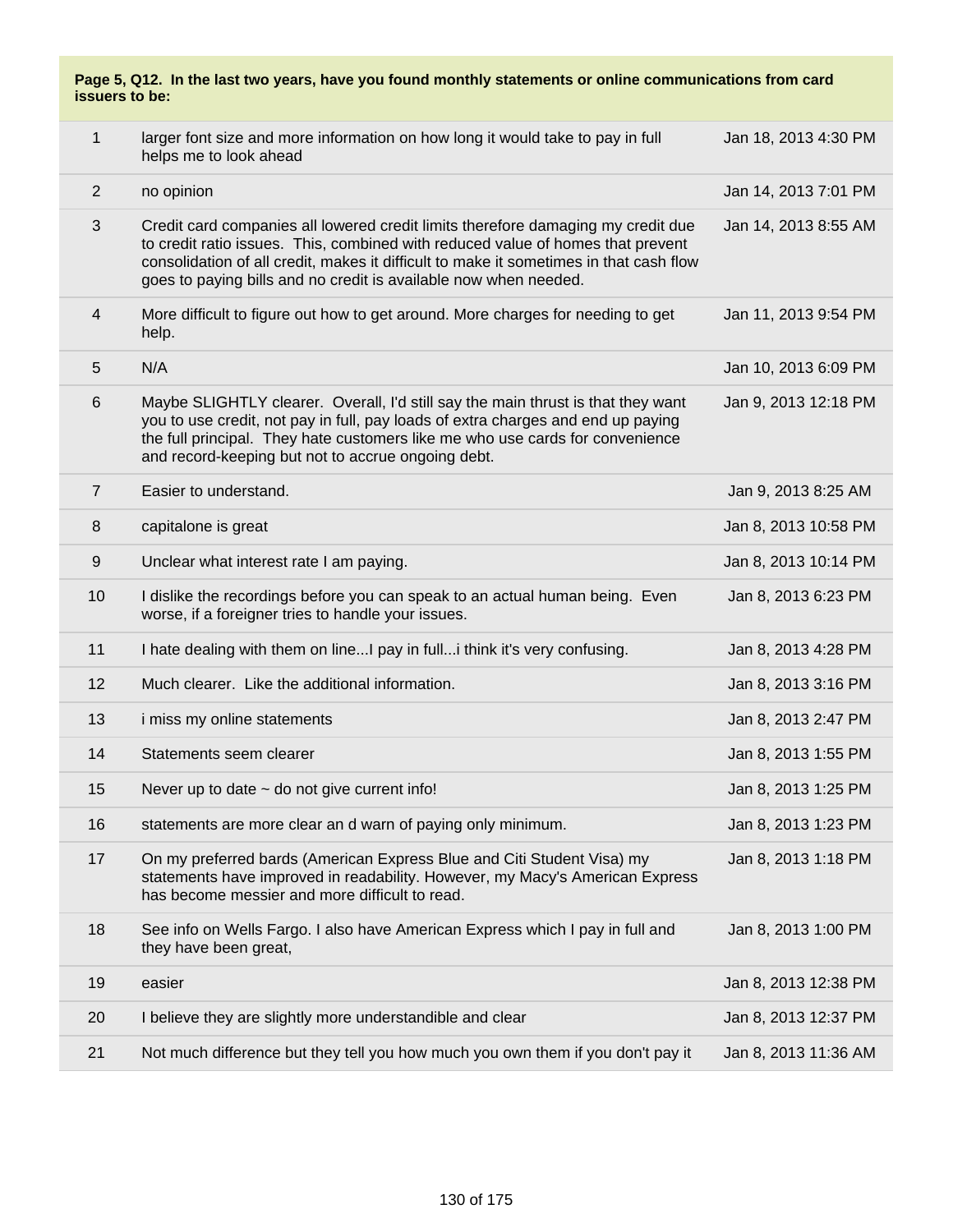**Page 5, Q12. In the last two years, have you found monthly statements or online communications from card issuers to be:**

|    | in full.                                                                                                                                                                                                                                                                                                                                            |                      |
|----|-----------------------------------------------------------------------------------------------------------------------------------------------------------------------------------------------------------------------------------------------------------------------------------------------------------------------------------------------------|----------------------|
| 22 | Love the minimum (plus) illustrations.                                                                                                                                                                                                                                                                                                              | Jan 8, 2013 11:32 AM |
| 23 | My husband receives the statementsand deals with any online communication. I<br>cannot speak on either.                                                                                                                                                                                                                                             | Jan 8, 2013 11:03 AM |
| 24 | Now some of my credits are charging \$2.50 to mail paper statments And some<br>creditors are withholding credit card activity four to five days before the period<br>closes. They also charge for telephone inquiries if you call more than two times<br>to check on your balance. .50 per call during the black out period. This needs to<br>stop. | Jan 8, 2013 10:43 AM |
| 25 | Customer service issues seem to be handled outside the US. Understanding of<br>issues is non-existent. Friendly, responses repeated over and over, not able to<br>make common sense judgment decisions.                                                                                                                                             | Jan 8, 2013 10:40 AM |
| 26 | <b>NOT REALLY SURE</b>                                                                                                                                                                                                                                                                                                                              | Jan 8, 2013 10:27 AM |
| 27 | Offered on line and seem to be more detailed and easier to read                                                                                                                                                                                                                                                                                     | Jan 8, 2013 10:09 AM |
| 28 | The info on cost of paying only the minimum is extremely helpful to the<br>consumers that I teach. They often marvel at the high cost of only paying the<br>minimum.                                                                                                                                                                                | Jan 8, 2013 10:08 AM |
| 29 | gobbledegoop. Unintended consequences of stupid lawyers making laws over<br>things they have no concept of.                                                                                                                                                                                                                                         | Jan 8, 2013 10:06 AM |
| 30 | I never can get a human being on the phone.                                                                                                                                                                                                                                                                                                         | Jan 8, 2013 10:03 AM |
| 31 | The new information now on the statement is helpful such as interest over time.                                                                                                                                                                                                                                                                     | Jan 8, 2013 10:00 AM |
| 32 | non                                                                                                                                                                                                                                                                                                                                                 | Jan 7, 2013 12:28 PM |
| 33 | It shows the pay off, if you only pay the minimum.                                                                                                                                                                                                                                                                                                  | Jan 6, 2013 1:51 PM  |
| 34 | These are always hard to read.                                                                                                                                                                                                                                                                                                                      | Jan 5, 2013 1:40 PM  |
| 35 | bills sent online were difficult if not impossible to open therefore my bills would<br>be late because I didn'y know how much or when it was due                                                                                                                                                                                                    | Jan 5, 2013 10:36 AM |
| 36 | I don't see any impact in my credit cars.                                                                                                                                                                                                                                                                                                           | Jan 5, 2013 7:22 AM  |
| 37 | I CANNOT READILY SEE MY "RECENT TRANSACTIONS" INCURRED<br><b>ONLINE</b>                                                                                                                                                                                                                                                                             | Jan 4, 2013 5:55 PM  |
| 38 | They now email me when my balance gets close to my limit. I like that!                                                                                                                                                                                                                                                                              | Jan 4, 2013 3:00 PM  |
| 39 | They are wording changes more effectively now.                                                                                                                                                                                                                                                                                                      | Jan 4, 2013 2:16 PM  |
| 40 | Not user friendly and difficult to retrieve a contact number                                                                                                                                                                                                                                                                                        | Jan 4, 2013 12:58 PM |
| 41 | Being Turned Over Or Sold To A Different Agency Or A Different Bank My                                                                                                                                                                                                                                                                              | Jan 4, 2013 9:12 AM  |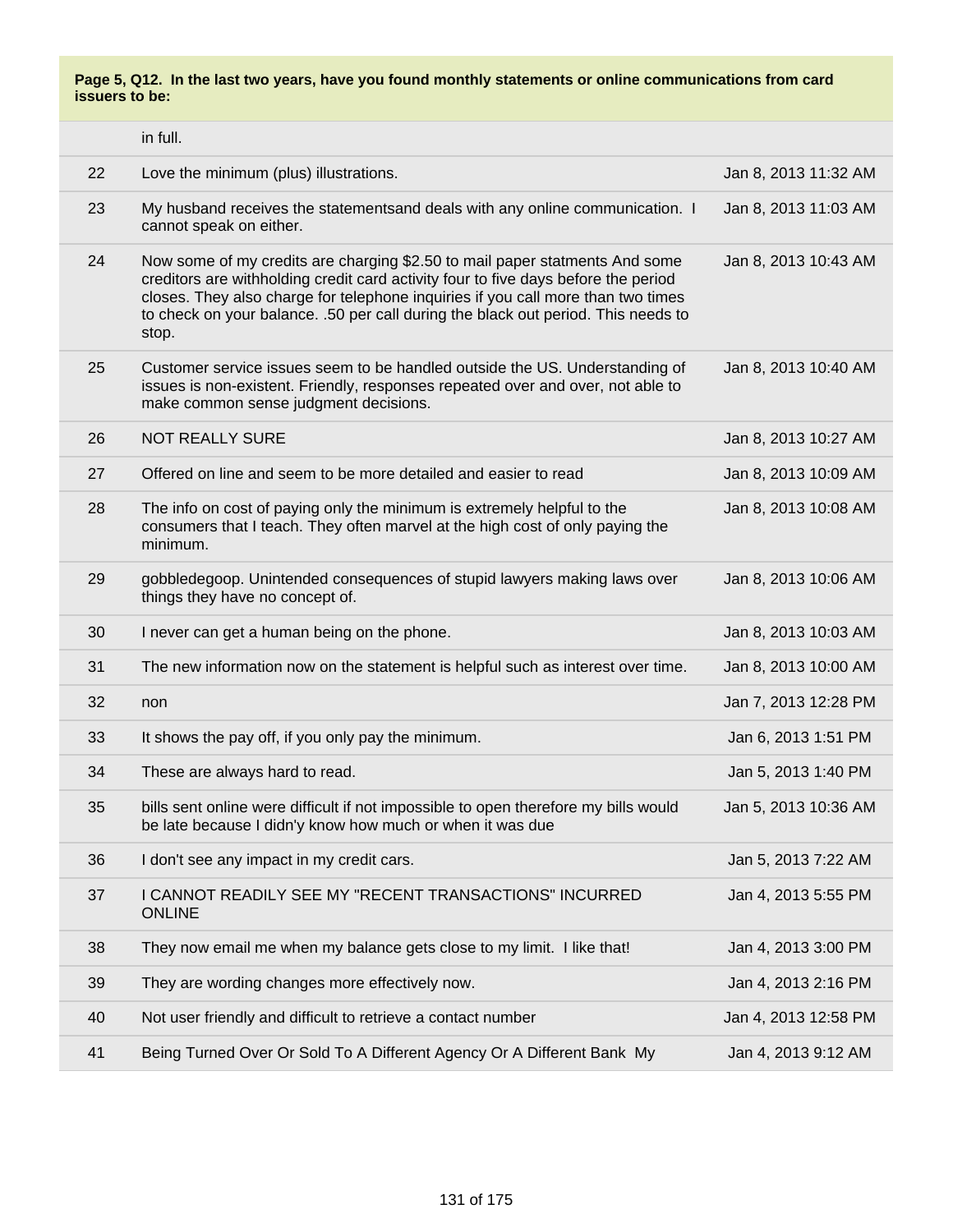### **Page 5, Q12. In the last two years, have you found monthly statements or online communications from card issuers to be:**

|    | Problem Has Been A Total Disgrace As A Consumer I 've Seen Predetory<br>Lending With No Problem                                                                                                                                                                                                                                   |                     |
|----|-----------------------------------------------------------------------------------------------------------------------------------------------------------------------------------------------------------------------------------------------------------------------------------------------------------------------------------|---------------------|
| 42 | Information is more consumer friendly and easier to understand.                                                                                                                                                                                                                                                                   | Jan 4, 2013 7:44 AM |
| 43 | Pretty much the same info.                                                                                                                                                                                                                                                                                                        | Jan 4, 2013 7:00 AM |
| 44 | Card companies are much more responsive now.                                                                                                                                                                                                                                                                                      | Jan 4, 2013 6:07 AM |
| 45 | More info is given                                                                                                                                                                                                                                                                                                                | Jan 4, 2013 6:07 AM |
| 46 | Some layout changes to the website were not really an overt improvement some<br>will like the changes others will be annoyed at the change since they knew how<br>to do things before but the changes apeear fairly neutral to me                                                                                                 | Jan 4, 2013 3:51 AM |
| 47 | THERE IS NO WAY YOU CAN CONTACT CONSUMER SERVICES WITH<br>BANK OF AMERICA AT SAME TIME WHEN I GO TO SPEAK WITH THEM<br>PERSONALLY THEY GO AROUND CIRCLES TELLING YOU THAT THEY<br>HAVE NOTHING TO DO WITH IT?????????????????                                                                                                     | Jan 3, 2013 8:08 PM |
| 48 | Same                                                                                                                                                                                                                                                                                                                              | Jan 3, 2013 7:28 PM |
| 49 | Payoff information is valuable to realize how long the payoff would be by paying<br>"Minimum Due"                                                                                                                                                                                                                                 | Jan 3, 2013 6:24 PM |
| 50 | I have to call every month to have the "late fee" removed, because according to<br>the representative, I was late once this year. I've had this business card for 19<br>years.                                                                                                                                                    | Jan 3, 2013 6:17 PM |
| 51 | The minimum payment opposed to the three year payoff is a useful tool.                                                                                                                                                                                                                                                            | Jan 3, 2013 6:09 PM |
| 52 | Do not receive emails.                                                                                                                                                                                                                                                                                                            | Jan 3, 2013 6:04 PM |
| 53 | Threatening, credit canceled despite payment history                                                                                                                                                                                                                                                                              | Jan 3, 2013 5:46 PM |
| 54 | More confusing and some how all over the place, the info is more and more<br>omitted instead of included!!!                                                                                                                                                                                                                       | Jan 3, 2013 5:23 PM |
| 55 | they still send legal changes that are hard to understand just what is changing                                                                                                                                                                                                                                                   | Jan 3, 2013 4:37 PM |
| 56 | WELL, THEY HAVE THIS DEAL WHERE THEY WILL ERASE THE BALANCE<br>AND THEN TAKE SOME OF THE INTEREST AND BURY THE DEBT AND<br>HAVE YOU TO RESURRECT THE BALANCE THEY FEEL BEST<br>REPRESENT THE PURCHASES AND THEN RESUME THE CHARGES TO<br>YOU AND THEN REINSTATE THE CARD. PRETTY UNIQUE IN A WAY TO<br><b>REBUILD YOUR CREDIT</b> | Jan 3, 2013 3:56 PM |
| 57 | Chase procedeures for paying on line are not user friendly. I thought I had done<br>every thing, only to find out that one of the steps had not been done and the<br>payment was not deducted from my bank(Chase) and a late fee was assesed. I<br>did have it removed later by another customer service employee.                | Jan 3, 2013 3:37 PM |
| 58 | <b>GOOD</b>                                                                                                                                                                                                                                                                                                                       | Jan 3, 2013 3:28 PM |
|    |                                                                                                                                                                                                                                                                                                                                   |                     |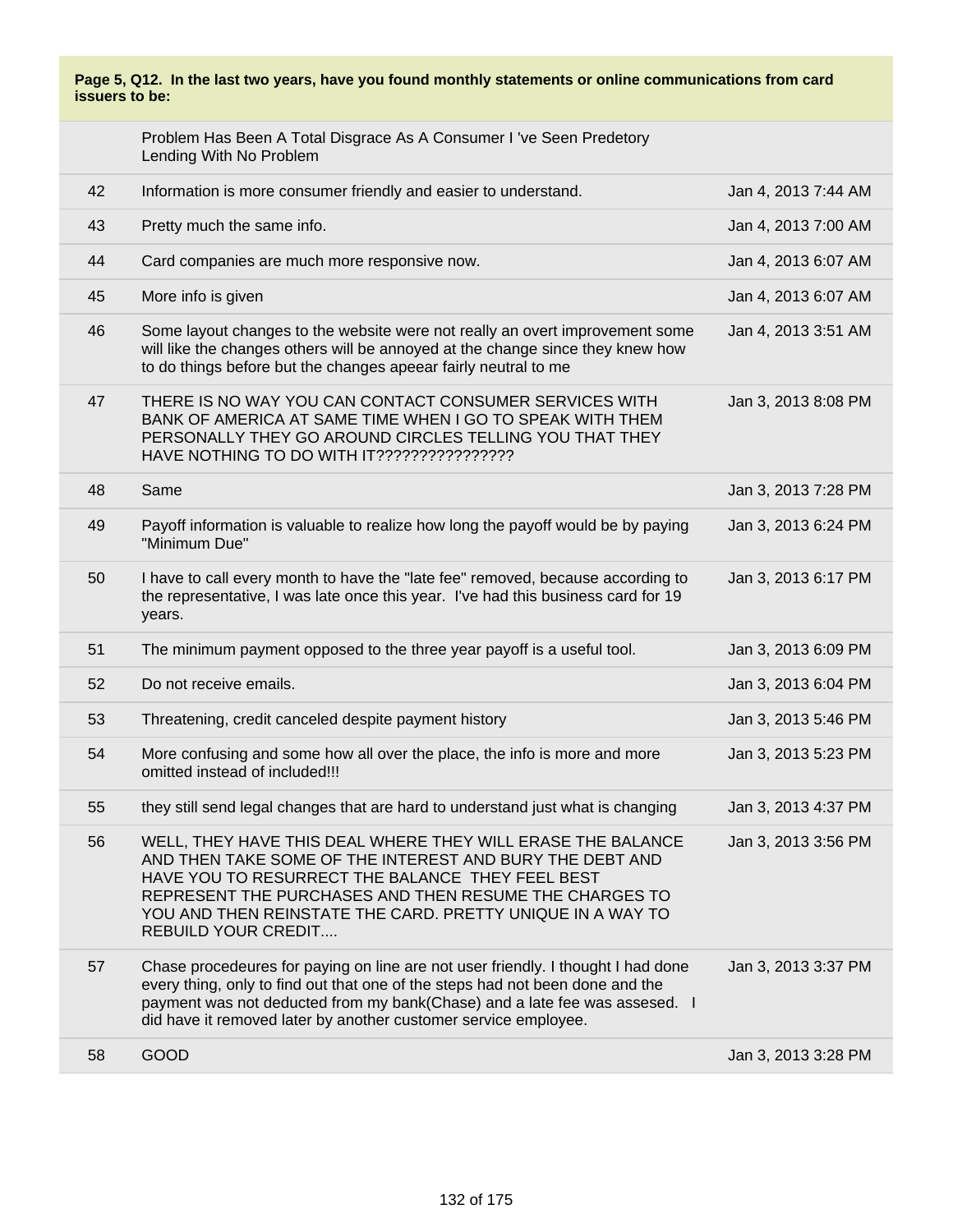### **Page 5, Q12. In the last two years, have you found monthly statements or online communications from card issuers to be:**

| 59 | Make you interact monthly to get any type of rewards rather than just applying<br>them.                                                                                                                                                                        | Jan 3, 2013 3:01 PM |
|----|----------------------------------------------------------------------------------------------------------------------------------------------------------------------------------------------------------------------------------------------------------------|---------------------|
| 60 | Packing more junk in envelope and the "legalese" of the statement is horrendous                                                                                                                                                                                | Jan 3, 2013 2:56 PM |
| 61 | like the disclosure about how long it will take to pay off with different payment<br>levels                                                                                                                                                                    | Jan 3, 2013 2:45 PM |
| 62 | Slight improvement                                                                                                                                                                                                                                             | Jan 3, 2013 2:39 PM |
| 63 | As a senior citizen I would like to see the payment date due and the minimum<br>amount in bolder and larger fonts.                                                                                                                                             | Jan 3, 2013 2:35 PM |
| 64 | I pay on line                                                                                                                                                                                                                                                  | Jan 3, 2013 2:31 PM |
| 65 | Sears will not provide me access to my account and sold the account to Scott<br>Lowrey and I paid \$5800 on account and never received a letter regarding the<br>balance. I had been on deferment due to hardship because if unemployment                      | Jan 3, 2013 2:27 PM |
| 66 | More have calculators that show how to pay off balances in a more affective<br>way.                                                                                                                                                                            | Jan 3, 2013 2:15 PM |
| 67 | Citicard improved their statements                                                                                                                                                                                                                             | Jan 3, 2013 2:08 PM |
| 68 | IMHO, the new monthly statements are a vast improvement over the older month<br>statements. The information about payoff, savings of money on finance charges,<br>and phone numbers of credit counseling agencies have been invaluable to me<br>and my family. | Jan 3, 2013 1:37 PM |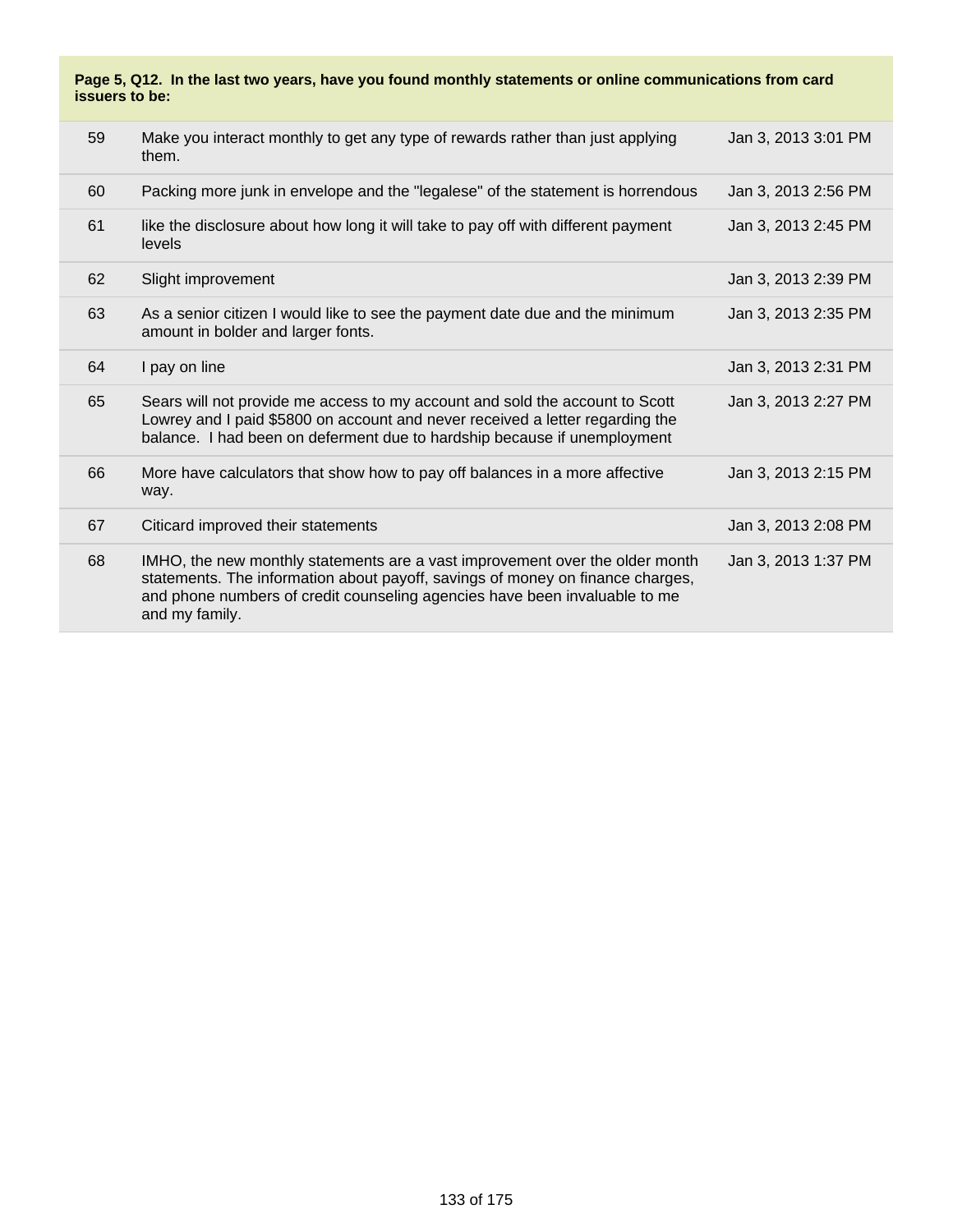### **Page 5, Q13. In the last two years, have you found phone or customer service communication with card issuers to be:**

| $\mathbf{1}$   | I tried to negotiate with them to lower my rates, since I pay on time, and they<br>said that they would not because I've been a good customer and to keep on<br>paying the high rates.                                                                                                                                                                                                                                                                                                                                                                                                                                                                       | Jan 17, 2013 3:06 PM  |
|----------------|--------------------------------------------------------------------------------------------------------------------------------------------------------------------------------------------------------------------------------------------------------------------------------------------------------------------------------------------------------------------------------------------------------------------------------------------------------------------------------------------------------------------------------------------------------------------------------------------------------------------------------------------------------------|-----------------------|
| $\overline{2}$ | Phone calls from CSR to assist when the payment is past due                                                                                                                                                                                                                                                                                                                                                                                                                                                                                                                                                                                                  | Jan 16, 2013 10:20 PM |
| 3              | Possible increase in calls centers (customer service call center operations)<br>located outside of the United States. Extra Note: AT&T Universal Card (CITI)<br>has serious problems at this time with their automated telephone pay-by-phone<br>system; it appears their problem stems from the utilization (reliance) of voice<br>prompt responses elicited from customers as opposed to 100% phone keypad<br>responses from customers.                                                                                                                                                                                                                    | Jan 15, 2013 1:37 PM  |
| 4              | no opinion                                                                                                                                                                                                                                                                                                                                                                                                                                                                                                                                                                                                                                                   | Jan 14, 2013 7:01 PM  |
| 5              | Less willing to work with folks.                                                                                                                                                                                                                                                                                                                                                                                                                                                                                                                                                                                                                             | Jan 14, 2013 8:55 AM  |
| 6              | Customer service has taken a nose dive and the operators often do not speak<br>english well enough to help                                                                                                                                                                                                                                                                                                                                                                                                                                                                                                                                                   | Jan 11, 2013 9:54 PM  |
| $\overline{7}$ | I have no reason for phone communication                                                                                                                                                                                                                                                                                                                                                                                                                                                                                                                                                                                                                     | Jan 11, 2013 7:31 AM  |
| 8              | Called when someone in California was trying to charge to my account.                                                                                                                                                                                                                                                                                                                                                                                                                                                                                                                                                                                        | Jan 9, 2013 2:59 PM   |
| 9              | don't contact customer service very often                                                                                                                                                                                                                                                                                                                                                                                                                                                                                                                                                                                                                    | Jan 9, 2013 6:25 AM   |
| 10             | All except Bank of America.                                                                                                                                                                                                                                                                                                                                                                                                                                                                                                                                                                                                                                  | Jan 8, 2013 6:34 PM   |
| 11             | more time to reach a person, more automated steps                                                                                                                                                                                                                                                                                                                                                                                                                                                                                                                                                                                                            | Jan 8, 2013 5:09 PM   |
| 12             | Thankfully I don't have to call very often.                                                                                                                                                                                                                                                                                                                                                                                                                                                                                                                                                                                                                  | Jan 8, 2013 3:16 PM   |
| 13             | no one speaks english well                                                                                                                                                                                                                                                                                                                                                                                                                                                                                                                                                                                                                                   | Jan 8, 2013 2:47 PM   |
| 14             | They seem more responsive.                                                                                                                                                                                                                                                                                                                                                                                                                                                                                                                                                                                                                                   | Jan 8, 2013 1:55 PM   |
| 15             | Reps seem friendlier; more professional                                                                                                                                                                                                                                                                                                                                                                                                                                                                                                                                                                                                                      | Jan 8, 2013 1:23 PM   |
| 16             | The only card with which I have before and after experiences is my Citi Student<br>Visa. I was unknowingly enrolled in a misleading, unnecessary credit insurance<br>product on my Citi Student Visa. Between 2007 and 2009 I had to call more than<br>4 times requesting that the \$7 monthly charge be removed and the insurance<br>program dropped. It took until I called to close my account for them to actually<br>get rid of it. When I got married in 2011, Citi was the fastest to respond and issue<br>me a new card when I called. I have never had to use customer service with my<br>Amex Blue. My Macy's Amex I have only used post-CARD Act. | Jan 8. 2013 1:18 PM   |
| 17             | Wells Fargo was uncooperative and nasty. American Express has always been<br>great!                                                                                                                                                                                                                                                                                                                                                                                                                                                                                                                                                                          | Jan 8, 2013 1:00 PM   |
| 18             | Don't have to go in circles press a lot of buttons                                                                                                                                                                                                                                                                                                                                                                                                                                                                                                                                                                                                           | Jan 8, 2013 12:38 PM  |
| 19             | The limited times I've made telephone calls, the people seem better trained and                                                                                                                                                                                                                                                                                                                                                                                                                                                                                                                                                                              | Jan 8, 2013 12:37 PM  |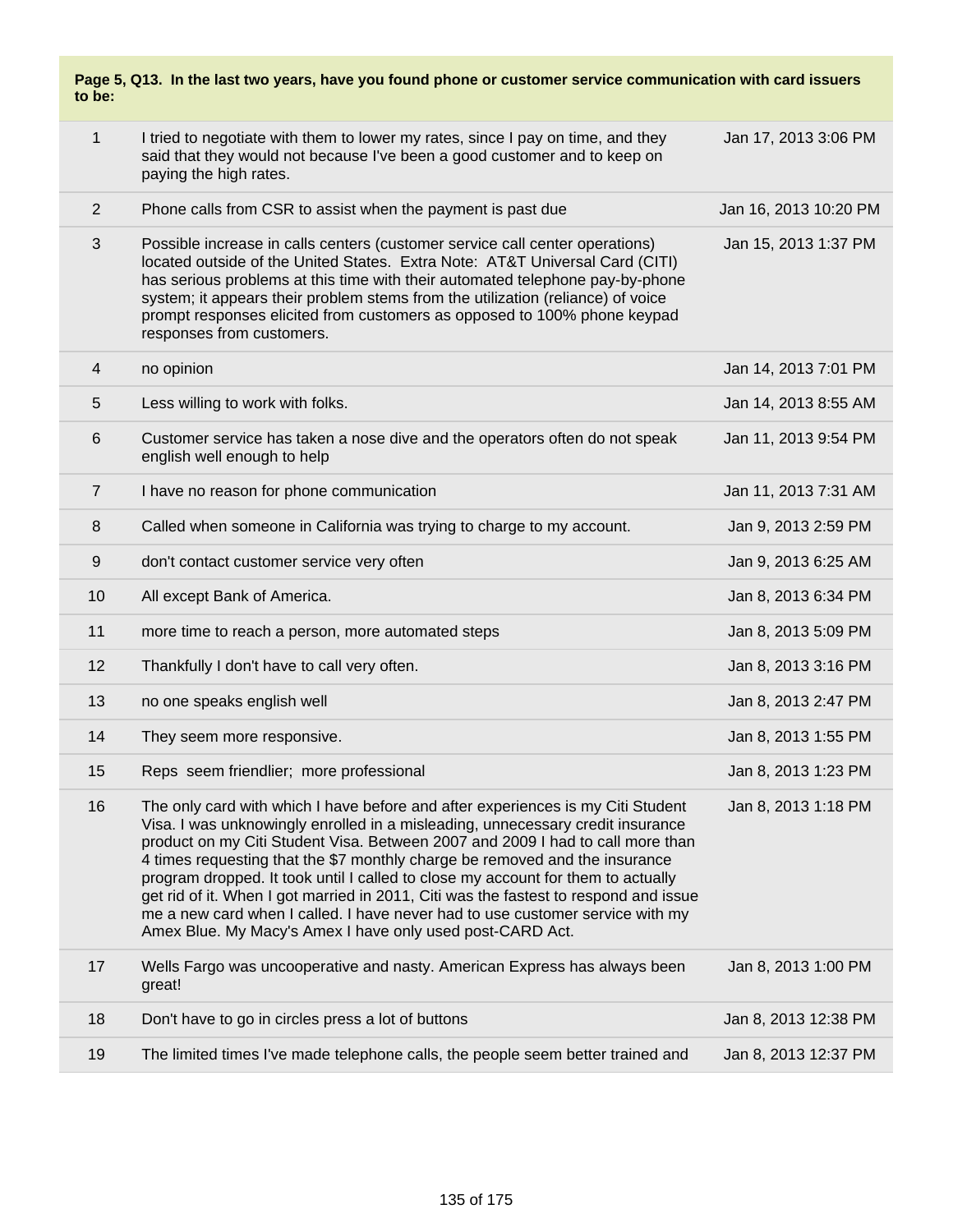**Page 5, Q13. In the last two years, have you found phone or customer service communication with card issuers to be:**

|    | informed                                                                                                                                                                                                                                                                                                                                                                                                                                                                    |                      |
|----|-----------------------------------------------------------------------------------------------------------------------------------------------------------------------------------------------------------------------------------------------------------------------------------------------------------------------------------------------------------------------------------------------------------------------------------------------------------------------------|----------------------|
| 20 | Leave you on hold forever -                                                                                                                                                                                                                                                                                                                                                                                                                                                 | Jan 8, 2013 12:25 PM |
| 21 | Makes it easier to pay bills by phone w/o a fee.                                                                                                                                                                                                                                                                                                                                                                                                                            | Jan 8, 2013 11:28 AM |
| 22 | My experience,, very good an easy                                                                                                                                                                                                                                                                                                                                                                                                                                           | Jan 8, 2013 11:15 AM |
| 23 | Telephone communication seems to be the same as always. I have never had<br>any problems with any credit card company.                                                                                                                                                                                                                                                                                                                                                      | Jan 8, 2013 11:03 AM |
| 24 | Some cards do not have a 800 number for inquires about your account,<br>however, they do have a 800 number for making payments by phone. And when<br>you are force to contact them via long distance they send you threw a lengthly<br>automated message and hold you on hold for 10 to 15 mins and sometime they<br>disconnect the call after you waited causing you to repeat the process.                                                                                | Jan 8, 2013 10:43 AM |
| 25 | Same when on telephone. Communication and/or language barriers, no<br>understanding of issues and situations.                                                                                                                                                                                                                                                                                                                                                               | Jan 8, 2013 10:40 AM |
| 26 | <b>NOT SURE</b>                                                                                                                                                                                                                                                                                                                                                                                                                                                             | Jan 8, 2013 10:27 AM |
| 27 | None                                                                                                                                                                                                                                                                                                                                                                                                                                                                        | Jan 7, 2013 12:28 PM |
| 28 | don't know                                                                                                                                                                                                                                                                                                                                                                                                                                                                  | Jan 7, 2013 9:27 AM  |
| 29 | Too many foreigners don't get what you are trying to explain to them                                                                                                                                                                                                                                                                                                                                                                                                        | Jan 7, 2013 8:14 AM  |
| 30 | I called about a concern and the representative helped me use my points so they<br>didn't expire.                                                                                                                                                                                                                                                                                                                                                                           | Jan 6, 2013 1:51 PM  |
| 31 | CSR's seem more helpful                                                                                                                                                                                                                                                                                                                                                                                                                                                     | Jan 6, 2013 12:08 PM |
| 32 | I often cannot understand what the person is saying as english is a 2nd and not<br>quite useable language.                                                                                                                                                                                                                                                                                                                                                                  | Jan 5, 2013 1:40 PM  |
| 33 | to many computers instead of "real" people                                                                                                                                                                                                                                                                                                                                                                                                                                  | Jan 5, 2013 10:36 AM |
| 34 | It is difficult to speak to a machine or automotive line                                                                                                                                                                                                                                                                                                                                                                                                                    | Jan 4, 2013 12:58 PM |
| 35 | I Would Try And Call And Was Put On Hold For An Hour Or More Transffered<br>To Someone That Could Not Speak English Very Well When I Was Able To<br>Reach Someone I Was Transferred So Many Times I Have Received Harrassing<br>Phone Calls On Sunday During The Week From Card Holders After Asking<br>Them Not To Call My Number Again I Reported This Matter To The FCC I Still<br>Have Received Calls I Regeistered With The Do Not Call List & Still Received<br>Calls | Jan 4, 2013 9:12 AM  |
| 36 | Quite often the customer service rep is located overseas and it is extremely<br>difficult to understand what they are saying. In addition, outsourcing these<br>services seem pretty risky to me. I often request to speak to a U.S. customer<br>service rep.                                                                                                                                                                                                               | Jan 4, 2013 8:42 AM  |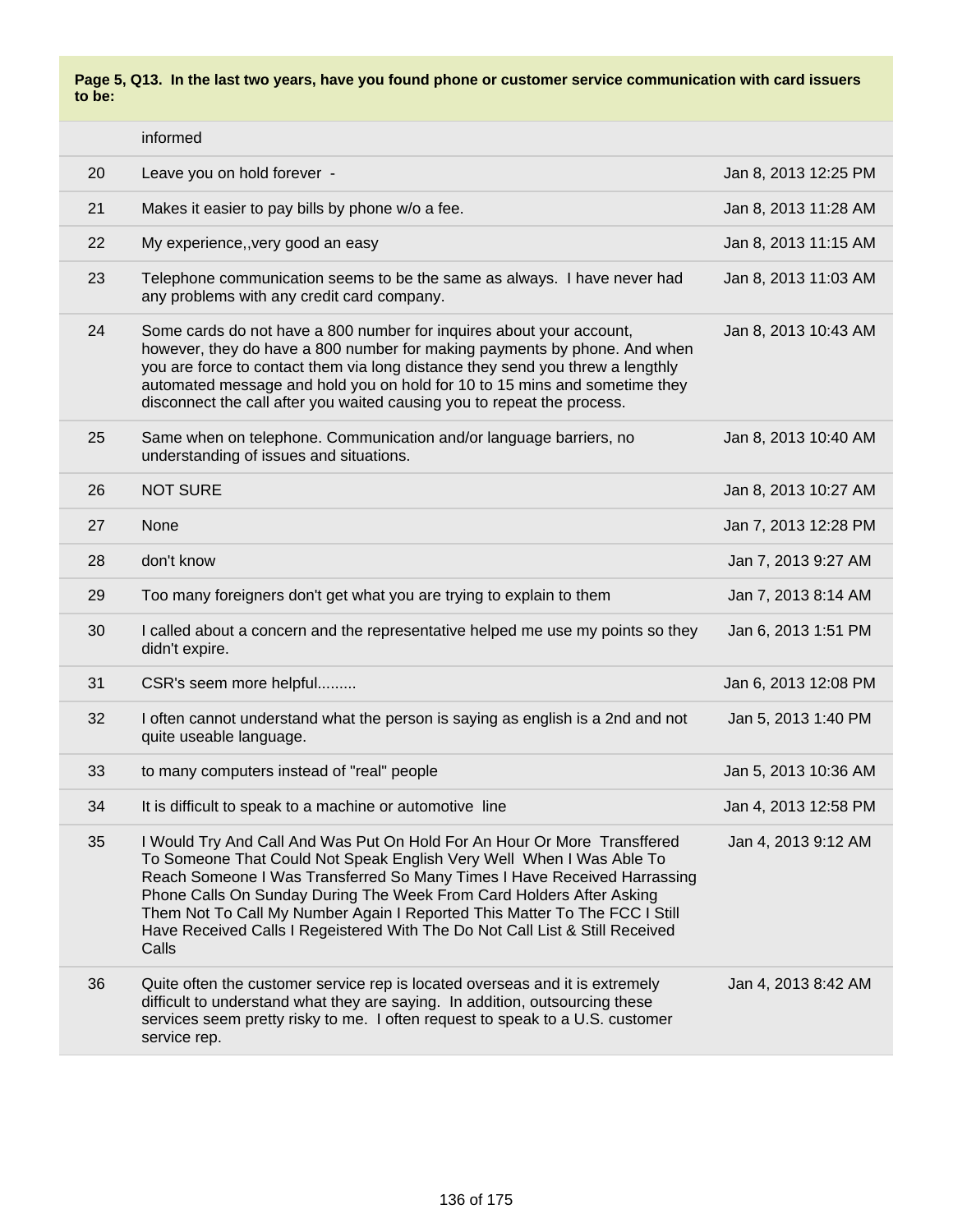|        | Page 5, Q13. In the last two years, have you found phone or customer service communication with card issuers |  |  |
|--------|--------------------------------------------------------------------------------------------------------------|--|--|
| to be: |                                                                                                              |  |  |

| 37 | There's an inherent lack of willingness to work with consumer. They also "bank"<br>on consumer being uninformed.                                                                                                                                                                                                                                                                                                                                                                                                                                    | Jan 4, 2013 7:44 AM |
|----|-----------------------------------------------------------------------------------------------------------------------------------------------------------------------------------------------------------------------------------------------------------------------------------------------------------------------------------------------------------------------------------------------------------------------------------------------------------------------------------------------------------------------------------------------------|---------------------|
| 38 | I have found that customer service does not treat you as a valued customer, but<br>as if your intent is not to pay your bill. In one instant they refused to tall me why<br>my credit limit was reduced by \$2,000 last year. They also refused to negotiate,<br>when asked if they could reduce my interest rate. One creditor had the nerve to<br>accuse me of wanting to spend more if I they reduced the rate. My goal was to<br>be rewarded for not missing a payment in two years when they wanted me to<br>skip a month!                     | Jan 4, 2013 7:00 AM |
| 39 | People seem to be irritated right from the start of the conversation.                                                                                                                                                                                                                                                                                                                                                                                                                                                                               | Jan 4, 2013 6:57 AM |
| 40 | I am pleased with the responsiveness, it is better than before                                                                                                                                                                                                                                                                                                                                                                                                                                                                                      | Jan 4, 2013 6:07 AM |
| 41 | If you do not want to electronically pay them, they will not work out any deals,<br>very hard and very aggressive to deal with                                                                                                                                                                                                                                                                                                                                                                                                                      | Jan 4, 2013 5:56 AM |
| 42 | USE TO HAVE CREDIT CARD VISA FROM BANK OF AMERICA WITH 4%<br>AND I USE TO MAKE PAYMENTS ON MONTHLY BASES, THEN ONE DAY<br>THEY DECIDED TO CANCEL THE ACCOUNT AND IT WAS IMPACTED THRU<br>MY CREDIT REPORT AT SAME TIME I SPOKE WITH THEM ABOUT IT AND<br>THEY TOLD ME THAT THE AMOUNT THAT I OWE IS OVER THE LIMIT AND I<br>THINK IS A NONSENSEAT THIS TIME I KEEP MAKING PAYMENTS TO AN<br>ACCOUNT THAT IS CLOSED BY THEM ( MY CREDIT REPORT IS DAMAGED<br>) AT SAME TIME THEY DECIDED TO GIVE ME 15 % INTERESTALL I<br>NEED IS YOUR HELP          | Jan 3, 2013 8:08 PM |
| 43 | It used to be that if a credit card was in your name and your spouse name, either<br>could talk to the credit card companies. Several years ago they changed and<br>said they can only speak with the primary card holder. This to me isn not fair nor<br>is it helpful to the spouse who pays the bills. If both names are on the account,<br>then both should be able to access information on that account. Rest assured if<br>the primary card holder did not pay, they would come after the spouse. It is only<br>right that both have access. | Jan 3, 2013 7:37 PM |
| 44 | I actually got Juniper to lower my rate a little bit.                                                                                                                                                                                                                                                                                                                                                                                                                                                                                               | Jan 3, 2013 6:09 PM |
| 45 | I call them if I have a question.                                                                                                                                                                                                                                                                                                                                                                                                                                                                                                                   | Jan 3, 2013 6:04 PM |
| 46 | Rude and ignoring call hour rules harassing several times a day                                                                                                                                                                                                                                                                                                                                                                                                                                                                                     | Jan 3, 2013 5:46 PM |
| 47 | Have to pull the words out of the CSR's mouths                                                                                                                                                                                                                                                                                                                                                                                                                                                                                                      | Jan 3, 2013 5:23 PM |
| 48 | <b>BUG YOU TO DEATH</b>                                                                                                                                                                                                                                                                                                                                                                                                                                                                                                                             | Jan 3, 2013 3:56 PM |
| 49 | They have moved most customer service to either the Philipines or India.                                                                                                                                                                                                                                                                                                                                                                                                                                                                            | Jan 3, 2013 3:38 PM |
| 50 | numbers often on the back in small print                                                                                                                                                                                                                                                                                                                                                                                                                                                                                                            | Jan 3, 2013 3:37 PM |
| 51 | Some are better than others in that they treat the customer with respect.                                                                                                                                                                                                                                                                                                                                                                                                                                                                           | Jan 3, 2013 3:37 PM |
| 52 | <b>VERY GOOD SERVICE</b>                                                                                                                                                                                                                                                                                                                                                                                                                                                                                                                            | Jan 3, 2013 3:28 PM |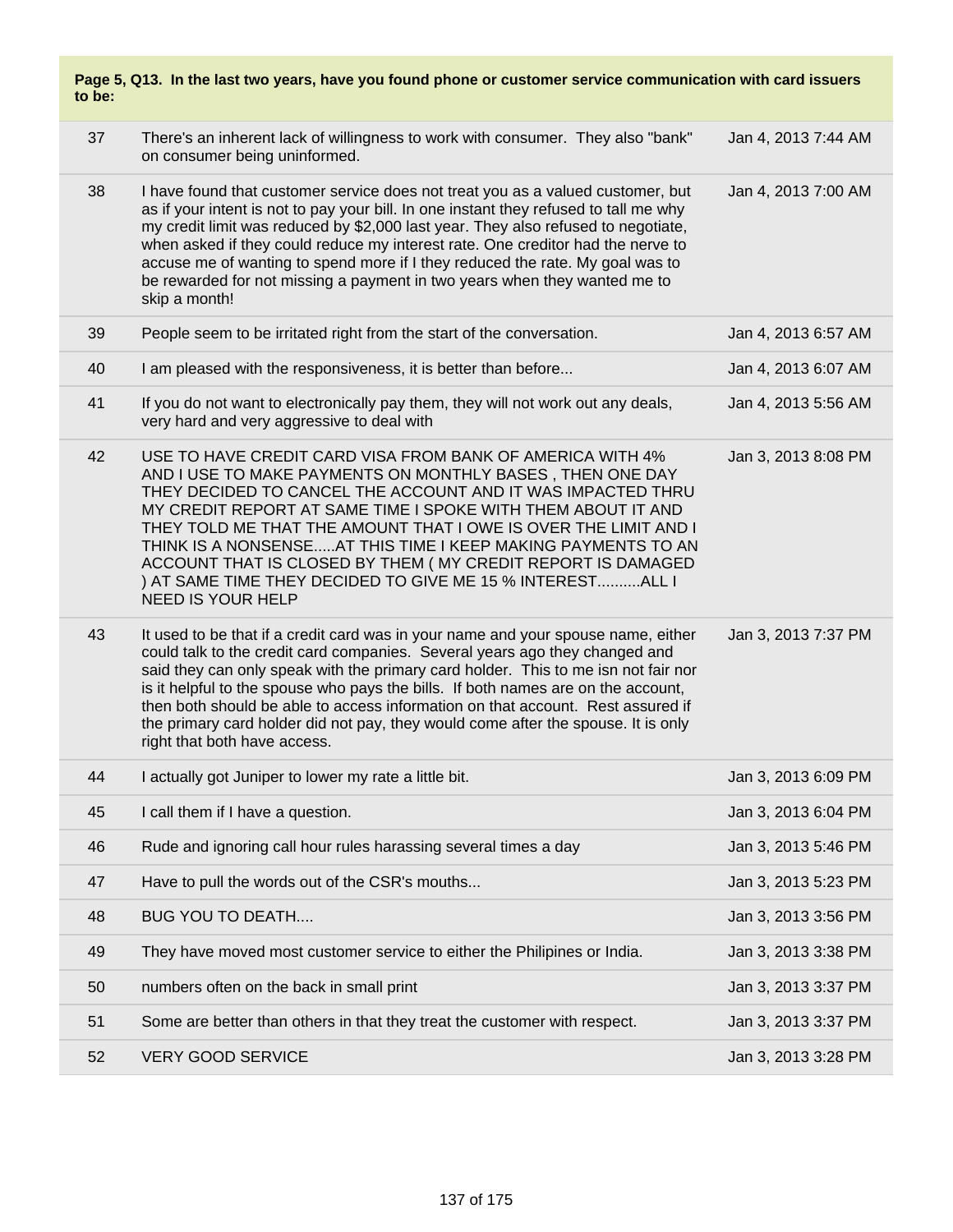### **Page 5, Q13. In the last two years, have you found phone or customer service communication with card issuers to be:**

| 53 | voice recordings which transfer you from one to the other place then get cut off.                                                                                              | Jan 3, 2013 3:20 PM |
|----|--------------------------------------------------------------------------------------------------------------------------------------------------------------------------------|---------------------|
| 54 | For what ever reason they seem to be reading off a script, and you cant<br>budege them off it                                                                                  | Jan 3, 2013 2:56 PM |
| 55 | Minimally improved                                                                                                                                                             | Jan 3, 2013 2:39 PM |
| 56 | Too many options on every call which sometimes leads me away from the<br>department I am seeking.                                                                              | Jan 3, 2013 2:35 PM |
| 57 | No info given and abusive reps                                                                                                                                                 | Jan 3, 2013 2:27 PM |
| 58 | Faster service; and more polite service                                                                                                                                        | Jan 3, 2013 2:22 PM |
| 59 | Not friendly at all.                                                                                                                                                           | Jan 3, 2013 2:14 PM |
| 60 | They keep you waiting longer and it is harder to get a human being on the<br>phone.                                                                                            | Jan 3, 2013 2:10 PM |
| 61 | Phone communication is horrible -- long menu, long wait time, operator doesn't<br>have authority to handle my problem.                                                         | Jan 3, 2013 2:09 PM |
| 62 | I have found that most customer service people to be better informed and better<br>listeners. It also seems that fewer customer service personnel are from other<br>countries. | Jan 3, 2013 1:37 PM |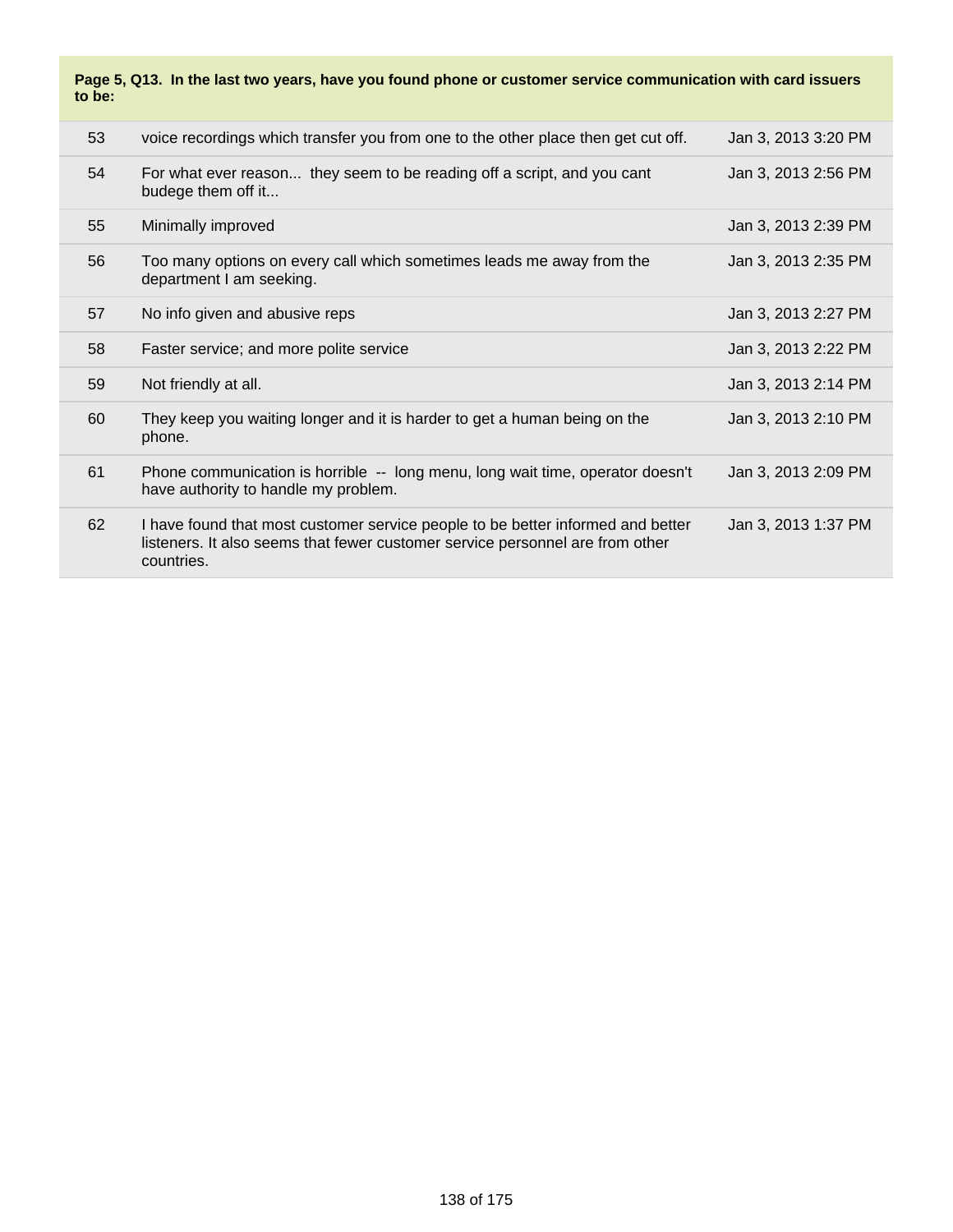# **Page 5, Q14. Have credit card billing errors that you've brought to the card issuer's attention been corrected?**

| 1              | It's difficult to get things corrected when you get transferred around and around<br>and being placed on hold for a long, long time until you eventually give up<br>altogether. Writing communication takes weeks if not months for a response and<br>again, reply tends to refer to other sources for help. The cycle is endless and<br>unresolvable.                                                                                                                                                            | Jan 21, 2013 6:00 PM |
|----------------|-------------------------------------------------------------------------------------------------------------------------------------------------------------------------------------------------------------------------------------------------------------------------------------------------------------------------------------------------------------------------------------------------------------------------------------------------------------------------------------------------------------------|----------------------|
| $\overline{2}$ | paid for something never rec'd from Pet company they resolved it by taking the<br>chg off then I repaid as I use this website (or used to) to buy things for my cat.<br>Now they will not accept an order from me                                                                                                                                                                                                                                                                                                 | Jan 15, 2013 1:56 PM |
| 3              | Haven't identified any obvious errors that I've had the time to notice, so to speak                                                                                                                                                                                                                                                                                                                                                                                                                               | Jan 15, 2013 1:37 PM |
| $\overline{4}$ | Wrong amount was charged by gas station where I have purchased my gas.<br>One month.                                                                                                                                                                                                                                                                                                                                                                                                                              | Jan 12, 2013 5:59 AM |
| 5              | The response has been very slow                                                                                                                                                                                                                                                                                                                                                                                                                                                                                   | Jan 11, 2013 9:54 PM |
| 6              | Charges on my card were done without my knowledge. The credit card reversed<br>the charges, but later reversed that decision and demanded payment. I<br>explained that I did not agree to charges for credit report issue on a monthly<br>basis--only wanted 1 charge at the time to review my credit report.                                                                                                                                                                                                     | Jan 10, 2013 8:51 PM |
| $\overline{7}$ | sandwich shop payment showed up at \$1700 rather than \$17.00. No problem<br>getting this corrected.                                                                                                                                                                                                                                                                                                                                                                                                              | Jan 9, 2013 5:18 PM  |
| 8              | haven't had any errors                                                                                                                                                                                                                                                                                                                                                                                                                                                                                            | Jan 9, 2013 6:25 AM  |
| $9\,$          | 4 trys                                                                                                                                                                                                                                                                                                                                                                                                                                                                                                            | Jan 8, 2013 10:58 PM |
| 10             | Had to report Walmart card lost and pay my November bill as required. Had a<br>hard time getting payment moved to the new accout and was given a late fee.<br>The late fee was waived but I still have to pay November again and now<br>December. Walmart informed me that no matter who is responsible for the error,<br>once the bill is printed, no adjustments are made to bring the account current<br>and reduce the amount due. My payment due rose to 65.00 when a payment<br>was sitting on the account. | Jan 8, 2013 4:46 PM  |
| 11             | Charged twice for same item. They told ME to try working it out with the retailer.<br>It was kind of a pain, several calls to talk to a manager, but I guess what quicker<br>than if they investigated.                                                                                                                                                                                                                                                                                                           | Jan 8, 2013 3:16 PM  |
| 12             | Noticed some incorrect charges or a compromised card and they dealt with it<br>promply.                                                                                                                                                                                                                                                                                                                                                                                                                           | Jan 8, 2013 1:55 PM  |
| 13             | Issue resolved right away                                                                                                                                                                                                                                                                                                                                                                                                                                                                                         | Jan 8, 2013 1:26 PM  |
| 14             | See my comment on Wells Fargo                                                                                                                                                                                                                                                                                                                                                                                                                                                                                     | Jan 8, 2013 1:00 PM  |
| 15             | Only had one problem. It took almost 2 weeks for a check to be posted. We<br>were carged a late fee but when we called Verizon, they removed the fee.                                                                                                                                                                                                                                                                                                                                                             | Jan 8, 2013 12:59 PM |
| 16             | The was a misc. interest charge that they would not remove. No explanation of<br>what it was. This was with American Express.                                                                                                                                                                                                                                                                                                                                                                                     | Jan 8, 2013 11:09 AM |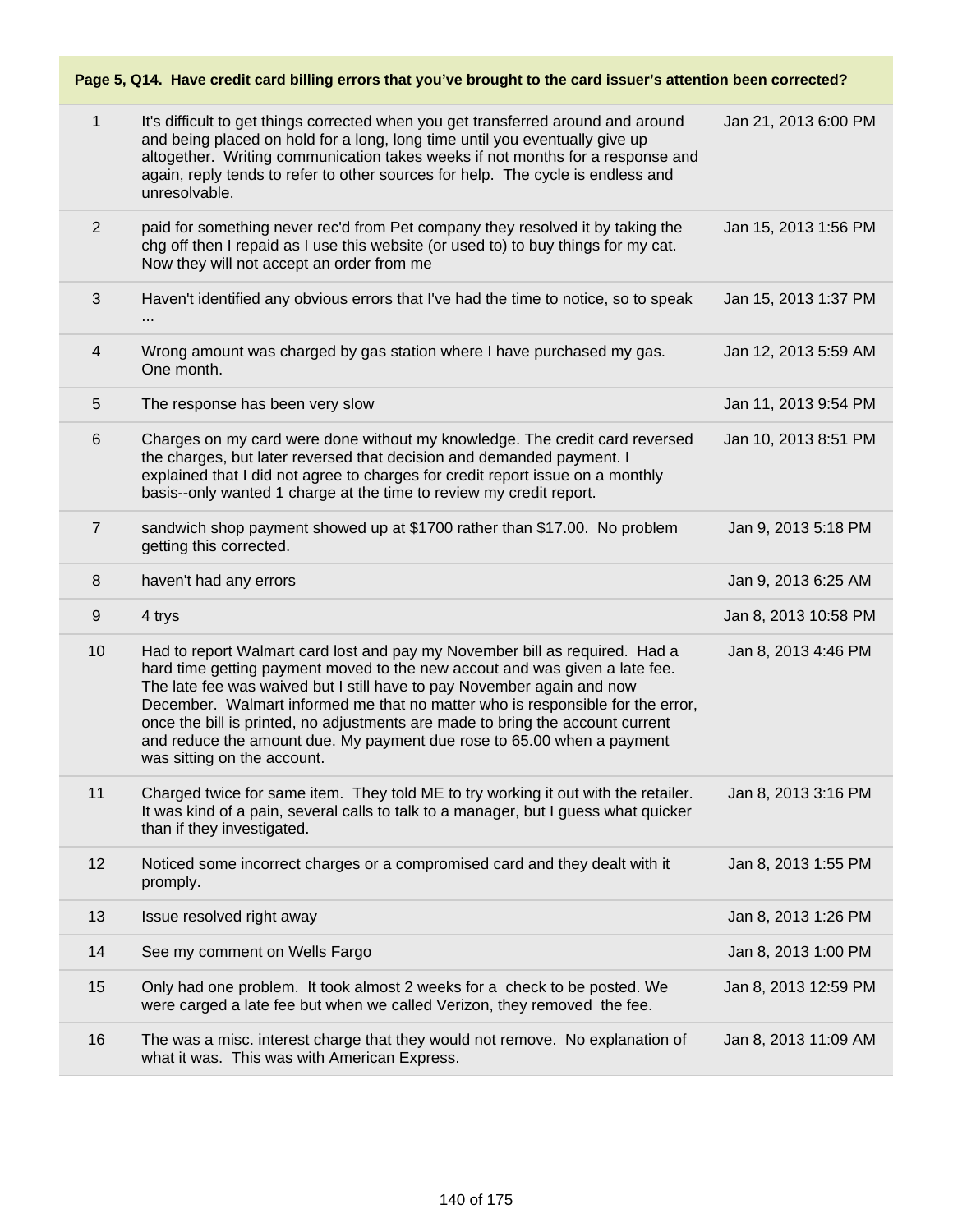## **Page 5, Q14. Have credit card billing errors that you've brought to the card issuer's attention been corrected?**

| 17 | No comment                                                                                                                                                                                                                                                                                                                                                                                                 | Jan 8, 2013 10:43 AM |
|----|------------------------------------------------------------------------------------------------------------------------------------------------------------------------------------------------------------------------------------------------------------------------------------------------------------------------------------------------------------------------------------------------------------|----------------------|
| 18 | they (Discover) took care of the problem                                                                                                                                                                                                                                                                                                                                                                   | Jan 8, 2013 10:42 AM |
| 19 | we had a charge on our card from paris, france - we have never been there and<br>did not order anything. the credit card was called and took the charge off but it<br>kept reappearing. we had to cancel that card.                                                                                                                                                                                        | Jan 8, 2013 10:34 AM |
| 20 | The bill was never received so the company reversed the late fee.                                                                                                                                                                                                                                                                                                                                          | Jan 8, 2013 10:28 AM |
| 21 | <b>STILL PENDING</b>                                                                                                                                                                                                                                                                                                                                                                                       | Jan 8, 2013 10:27 AM |
| 22 | Credit card corrected a charge that was due to fraud                                                                                                                                                                                                                                                                                                                                                       | Jan 8, 2013 10:09 AM |
| 23 | A purchase that I did not make was removed, but it took a MONTH.                                                                                                                                                                                                                                                                                                                                           | Jan 8, 2013 10:03 AM |
| 24 | Had a fraudulent charge on my card. They removed it quickly and backed out<br>the interest.                                                                                                                                                                                                                                                                                                                | Jan 8, 2013 9:59 AM  |
| 25 | some have been corrected                                                                                                                                                                                                                                                                                                                                                                                   | Jan 5, 2013 10:36 AM |
| 26 | The issuer claimed I missed a payment. I did not. It took 3 month to resolve.                                                                                                                                                                                                                                                                                                                              | Jan 4, 2013 5:28 PM  |
| 27 | Had fraud charges and they immediately took them off                                                                                                                                                                                                                                                                                                                                                       | Jan 4, 2013 3:03 PM  |
| 28 | Within 30 days.                                                                                                                                                                                                                                                                                                                                                                                            | Jan 4, 2013 2:16 PM  |
| 29 | I was unaware of the refund I was entitled to.                                                                                                                                                                                                                                                                                                                                                             | Jan 4, 2013 12:58 PM |
| 30 | I scheduled auto pay for the minimum amount due the day before the due date.<br>If possible I pay more. For this particular card I had no revolving balance. I paid<br>off the balance due on the due date (prior to cutoff) but was charged interest.<br>Chase viewed the min pay as the payment and didn't adjust based ont the<br>balance pay. This happened for 4 months. I was credited all interest. | Jan 4, 2013 10:23 AM |
| 31 | Haven't noticed any                                                                                                                                                                                                                                                                                                                                                                                        | Jan 4, 2013 9:49 AM  |
| 32 | charge on my card, not my charge. corrected in 48 hrs                                                                                                                                                                                                                                                                                                                                                      | Jan 4, 2013 7:38 AM  |
| 33 | Unauthorized charge was removed immediately, card reported lost, and new<br>card issued same day.                                                                                                                                                                                                                                                                                                          | Jan 4, 2013 7:12 AM  |
| 34 | I had gone to a phishing site. I When I realized it was fraudent, I called the                                                                                                                                                                                                                                                                                                                             | Jan 4, 2013 7:00 AM  |
|    | crediter who cancelled my credit card and charged me \$500 in extra fees on a<br>\$1250 mistake, I made. They lied and told me that they would credit my account<br>the \$500, never did. When they finally realized I was the victim, they promptly<br>closed the account and refused to deal with me. I am still paying off balance.                                                                     |                      |
| 35 | Upon continued complaining it took more than 60 days to correct the problem.                                                                                                                                                                                                                                                                                                                               | Jan 4, 2013 6:00 AM  |
| 36 | Resolved after period of investigation                                                                                                                                                                                                                                                                                                                                                                     | Jan 4, 2013 3:43 AM  |
| 37 | THEY DONT GIVE YOU NOTIFICATIONS ON TIME                                                                                                                                                                                                                                                                                                                                                                   | Jan 3, 2013 8:08 PM  |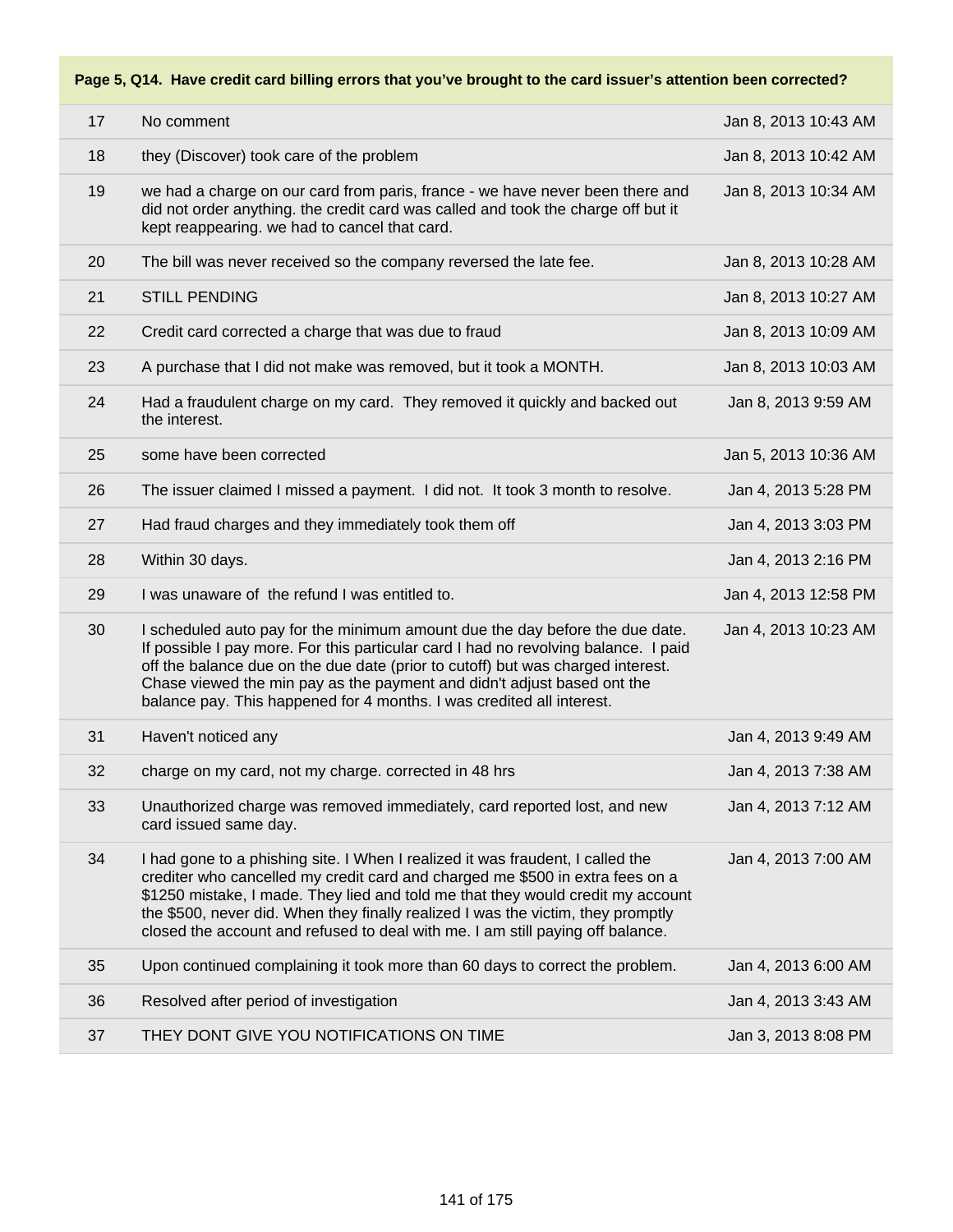38 Charged for purchases I didn't make. CC compamy removed the charges. Jan 3, 2013 7:37 PM 39 Billed for item that was never ordered or received The problem was resolved in one phone call to the card issuer. Jan 3, 2013 7:12 PM 40 Sure they correct it as long as I call to request the removal of the "fake late charge". Jan 3, 2013 6:17 PM Amex Jan 3, 2013 5:46 PM A removed the late fee A removed the late fee A removed the late fee A removed the late fee A removed the late fee 43 Yes, for that month, but the next month they show up again... Jan 3, 2013 5:23 PM 44 they made the mistake by applying a payment meant for one card to a different card. This in return made the payment late (charging me a fee), made me over the limit (charging me an other fee). That happened more then once, I called and talked with a Manager only for them to tell me that it was my problem. No correction was made. Jan 3, 2013 4:18 PM 45 not YET Jan 3, 2013 3:20 PM 46 There were post timing issue cause I had balance that I was not aware of it. Then I got interest charge. When I ask them I want to pay off to remove that charge, I was told 'can't. Need to wait period of time to remove that'. Jan 3, 2013 2:52 PM 47 incorrect charge on statement handled well and reversed. Action did take a good month + and required considerable paperwork on my part to prove error Jan 3, 2013 2:36 PM 48 Yes, I have had several billing problems taken care of in one phone call. In addition, I have appreciated the fraud detection phone calls that I have received from companies. For example, my debit card number and PIN were compromised and with one trip to the bank everything was solved in my favor. Jan 3, 2013 1:37 PM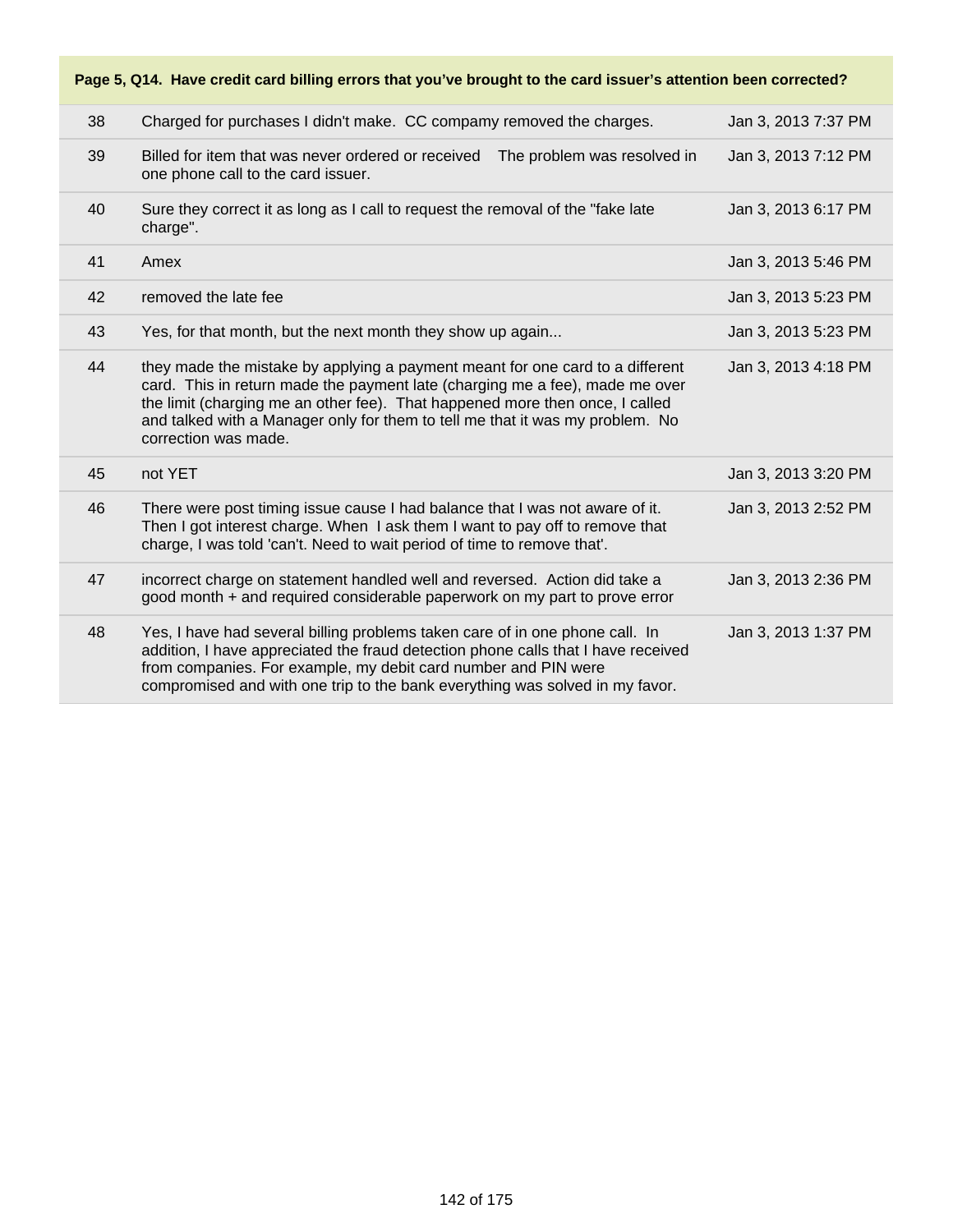

| 1              | When I make a quick collect, the payment is not applied same day, it uploads at<br>midnight. even though I have paid the extra \$9 for payment to be posted<br>immediately.                                                                                                                                                                                                                   | Jan 16, 2013 10:20 PM |
|----------------|-----------------------------------------------------------------------------------------------------------------------------------------------------------------------------------------------------------------------------------------------------------------------------------------------------------------------------------------------------------------------------------------------|-----------------------|
| $\overline{2}$ | Yes, but AT&T Universal Card (CITI) is a little bit slower to post payments than<br>what I've experienced with other credit cards.                                                                                                                                                                                                                                                            | Jan 15, 2013 1:37 PM  |
| 3              | I think so.                                                                                                                                                                                                                                                                                                                                                                                   | Jan 14, 2013 8:55 AM  |
| 4              | Some of the companies hold the payment so I am charged a late charge                                                                                                                                                                                                                                                                                                                          | Jan 11, 2013 9:54 PM  |
| $\overline{5}$ | I don't use online accounts                                                                                                                                                                                                                                                                                                                                                                   | Jan 11, 2013 2:50 PM  |
| $6\,$          | Chase always seems to delay several days before posting payments made by<br>phone whereas American Express posts them immediately. Not sure why Chase<br>drags its feet.                                                                                                                                                                                                                      | Jan 11, 2013 10:22 AM |
| $\overline{7}$ | Don't use this service                                                                                                                                                                                                                                                                                                                                                                        | Jan 9, 2013 3:31 PM   |
| 8              | I only pay electronically now because several years ago I had ongoing problems<br>with Citibank and their inability to post payments in a timely manner despite my<br>having delivery confirmation of my payment being delivered within 1 week of the<br>due date. The excuse given for the extended time taken to post it were weak at<br>best and I decided creditors could not be trusted. | Jan 8, 2013 9:27 PM   |
| 9              | Walmart should have noticed a payment was made on a canceled card due to<br>be reporting it lost. It took 3 agents to convince them a payment was made.<br>This was very frustrating and an unfair outcome for me, the consumer.                                                                                                                                                              | Jan 8, 2013 4:46 PM   |
| 10             | not applicable                                                                                                                                                                                                                                                                                                                                                                                | Jan 8, 2013 4:28 PM   |
| 11             | id make a payment and because it was done on a weekend or the day it was due<br>i was told id have to pay a late fee                                                                                                                                                                                                                                                                          | Jan 8, 2013 2:47 PM   |
| 12             | If I loose mycredit card or if my credit card gets stolen it takes me too long to see<br>Internet credit card status. It takes me too long to figure out what if any charges<br>on credit card happened without me knowing.                                                                                                                                                                   | Jan 8, 2013 2:17 PM   |
| 13             | They always seem to lag. The amount "dissapears" from my checking account<br>and does not appear as paid for a couple of days, even though they claim they<br>pay it within the day.                                                                                                                                                                                                          | Jan 8, 2013 1:55 PM   |
| 14             | not sure need to research this!                                                                                                                                                                                                                                                                                                                                                               | Jan 8, 2013 1:25 PM   |
| 15             | My Macy's American Express often posts scheduled payments as much as 3<br>business days later than I requested they be made (always before the payment<br>due date). I have complained about it and the response has been that they are<br>allowed that leeway. I have never been charged fees for late payments due to<br>this but as an obsessive finance-tracker, it makes me angry.       | Jan 8, 2013 1:18 PM   |
| 16             | The payment was made and received on Friday and not posted until Monday<br>which caused a late fee,                                                                                                                                                                                                                                                                                           | Jan 8, 2013 1:00 PM   |
| 17             | Except the one time --see the previous question.                                                                                                                                                                                                                                                                                                                                              | Jan 8, 2013 12:59 PM  |
|                |                                                                                                                                                                                                                                                                                                                                                                                               |                       |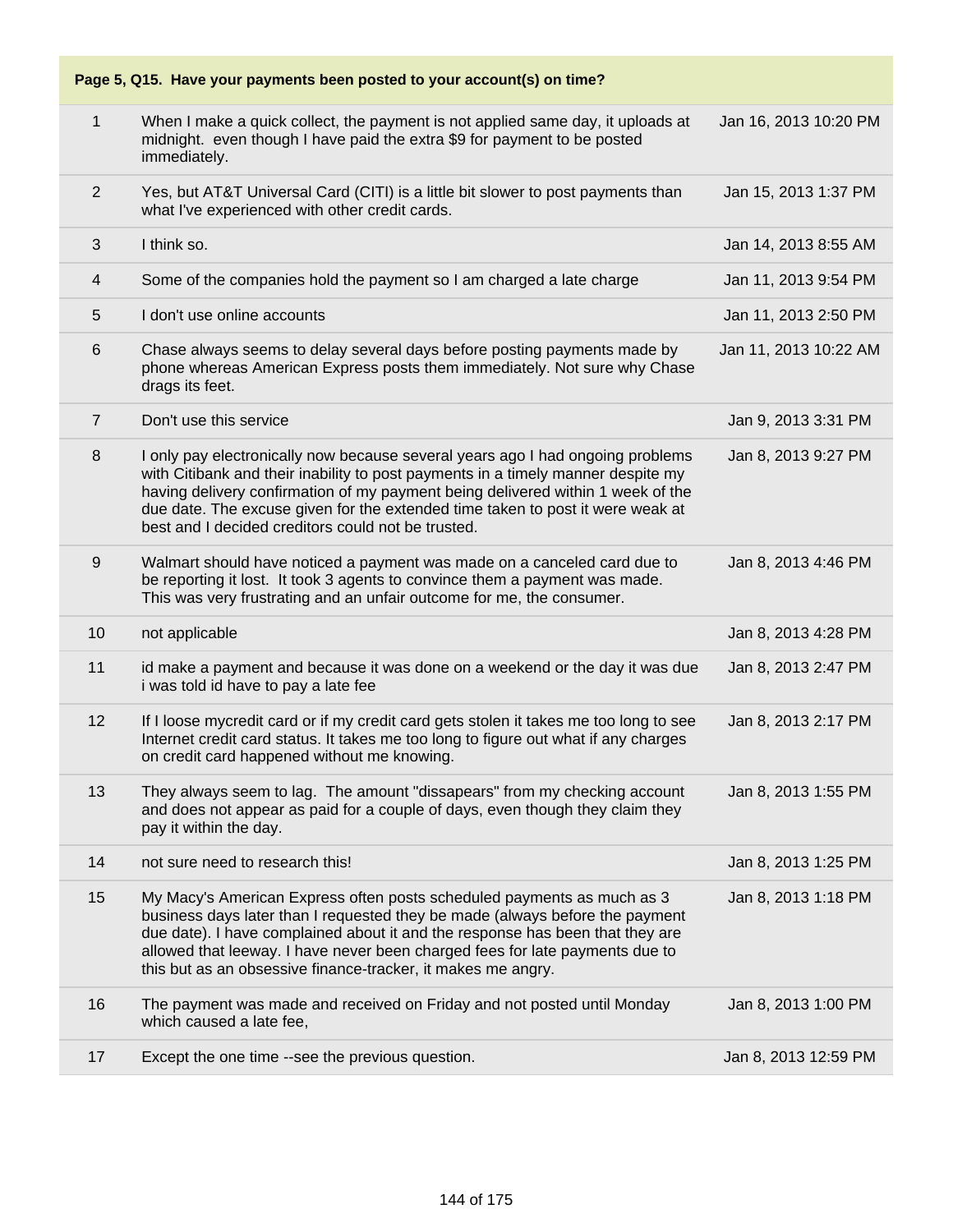# **Page 5, Q15. Have your payments been posted to your account(s) on time?**

| 18 | Capital One cards take a long time to post even though the payment is made on<br>time, therefore Capital One will consider this payment late in their best interest<br>with a late fee of \$35.00 Very wrong how they do business regards to handling<br>consumer cards & the interests rates are high. Discover cards are very good to<br>post your payment on time even though the payment is submitted through Sears.<br>Discover will post your payment 3 days later or so but will consider your payment<br>on time & Discover will not hassle you & will work with you to manage your<br>payments problems that might arise.   | Jan 8, 2013 12:50 PM |
|----|--------------------------------------------------------------------------------------------------------------------------------------------------------------------------------------------------------------------------------------------------------------------------------------------------------------------------------------------------------------------------------------------------------------------------------------------------------------------------------------------------------------------------------------------------------------------------------------------------------------------------------------|----------------------|
| 19 | Paymenjts made on due date with AMEX posted as late                                                                                                                                                                                                                                                                                                                                                                                                                                                                                                                                                                                  | Jan 8, 2013 11:09 AM |
| 20 | I have a constent problem with New Millennium Bank. They hold my payments<br>for up to seven days even after the amount has cleared the bank. So I began to<br>make smaller payments each week. Since the interest is computed daily and no<br>grace period is allow, they often hold my payments and apply two or three<br>payments right before the closing date. Sometimes they even back date when<br>they recieved and applied the payments. Normally I call them and they change<br>the minimum about date due and give me a .02 or .03 credit on the interest over<br>billing charge. They should be seriously fine for this. | Jan 8, 2013 10:43 AM |
| 21 | Most times. Some have restrictions w/ time zones which can impact when the<br>payment is considered received.                                                                                                                                                                                                                                                                                                                                                                                                                                                                                                                        | Jan 8, 2013 10:40 AM |
| 22 | Card company claims that I need to send my payments early earlier                                                                                                                                                                                                                                                                                                                                                                                                                                                                                                                                                                    | Jan 4, 2013 12:58 PM |
| 23 | I pay online. One creditor (Bank of America) credited the next day (1) day after<br>the due date and charged me \$50 late fee. I had to have the bank call them to<br>verify they sent it on the due date which they did. They credited my late fee but<br>told credit bureau, I paid that monthly bill late and charged an extra \$75 in<br>interest.                                                                                                                                                                                                                                                                               | Jan 4, 2013 7:00 AM  |
| 24 | Some electronic payments done much later tha n promised though debited.                                                                                                                                                                                                                                                                                                                                                                                                                                                                                                                                                              | Jan 4, 2013 6:16 AM  |
| 25 | I make my payments either the day before the due date or on the due date and<br>they always try to tell me I need to make my payments earlier to allow for their<br>in-house processing. This is ridiculous.                                                                                                                                                                                                                                                                                                                                                                                                                         | Jan 4, 2013 6:00 AM  |
| 26 | Most of the time but not always.                                                                                                                                                                                                                                                                                                                                                                                                                                                                                                                                                                                                     | Jan 3, 2013 11:31 PM |
| 27 | EVERY PAYMENT IS DONE ON TIME BUT THEY KEEP PLAYING WITH<br>INTEREST%%%%%%%%                                                                                                                                                                                                                                                                                                                                                                                                                                                                                                                                                         | Jan 3, 2013 8:08 PM  |
| 28 | According to my credit union yes, on the statments sometimes yes, sometimes<br>the next day.                                                                                                                                                                                                                                                                                                                                                                                                                                                                                                                                         | Jan 3, 2013 6:17 PM  |
| 29 | They are held up by Bank of America and citi on a regular basis                                                                                                                                                                                                                                                                                                                                                                                                                                                                                                                                                                      | Jan 3, 2013 5:46 PM  |
| 30 | They always apologize for mis-understanding                                                                                                                                                                                                                                                                                                                                                                                                                                                                                                                                                                                          | Jan 3, 2013 5:23 PM  |
| 31 | Chase delayed a payment i made on 12/14/2012 and posted it on 12/17/2012. I<br>was charges a late fee and interest. I made the payment at 12:00PM that day at<br>a Chase bank in cash.                                                                                                                                                                                                                                                                                                                                                                                                                                               | Jan 3, 2013 5:13 PM  |
| 32 | I have mailed my payment in 10 days before due and they have posted past their                                                                                                                                                                                                                                                                                                                                                                                                                                                                                                                                                       | Jan 3, 2013 4:18 PM  |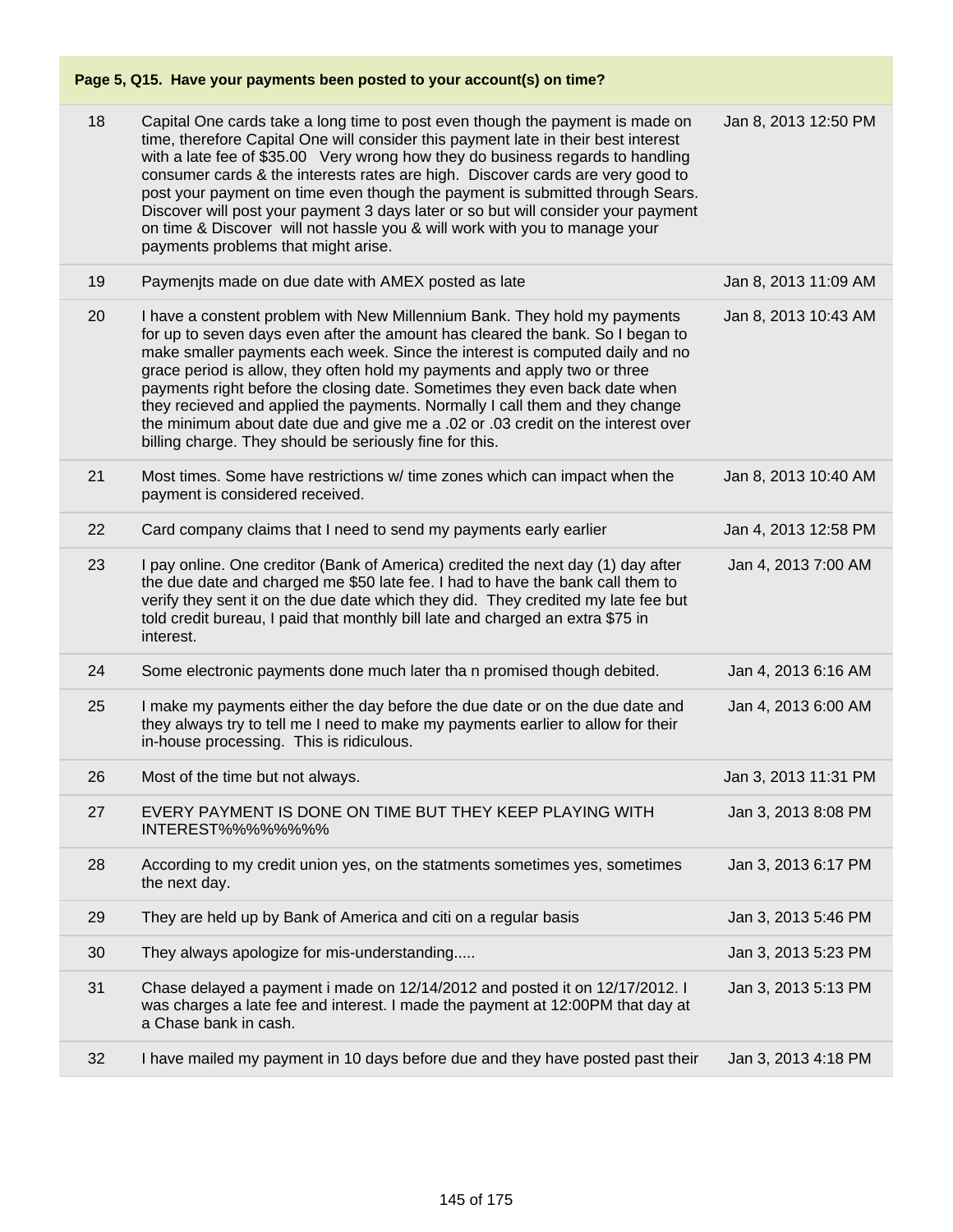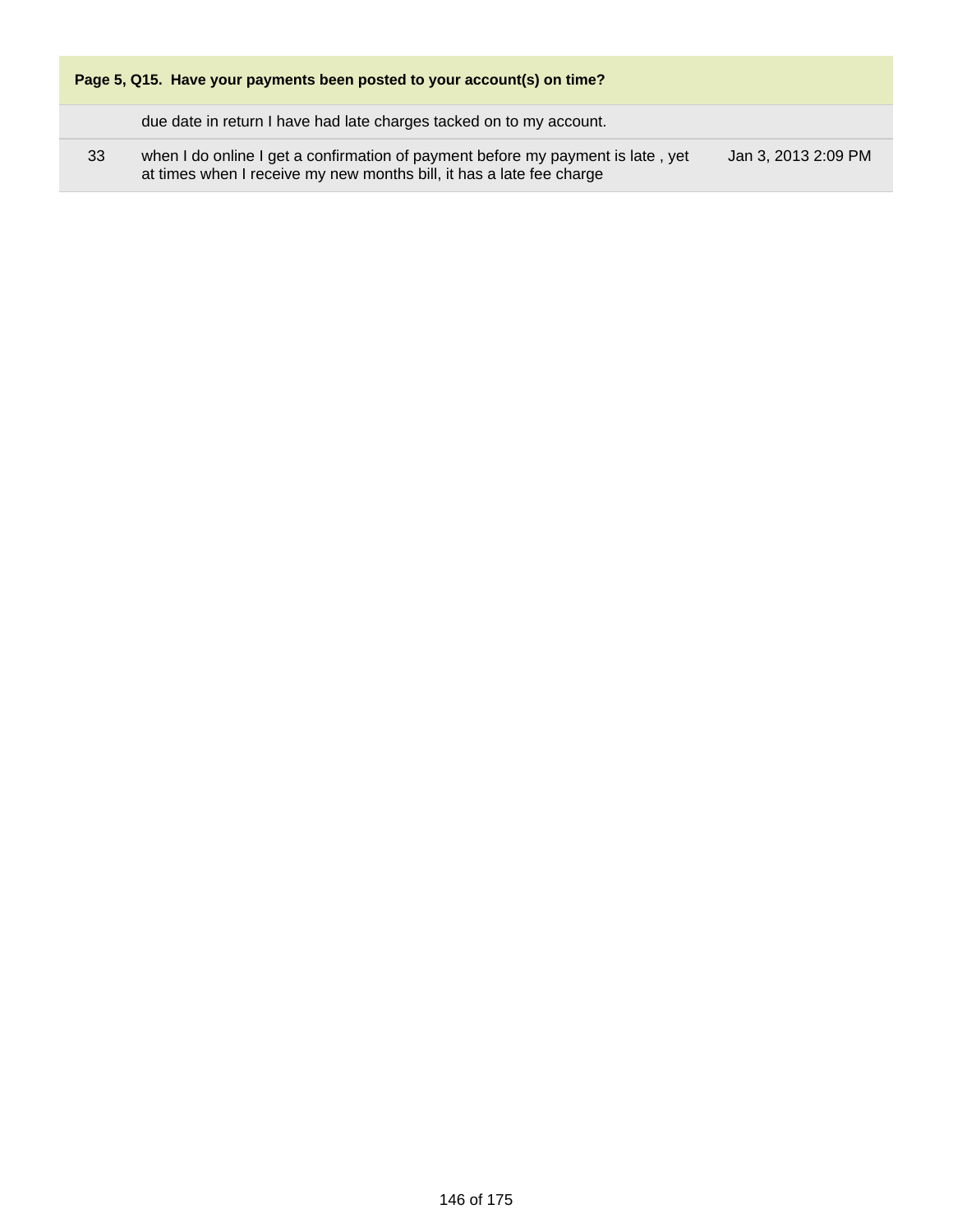# **Page 5, Q16. Since the CARD Act, have your card issuers treated you:**

| 1              | The two or three card issuers who raised my interest rate stated they did so for<br>all of their customers, sometime during 2008-2009; it did not make a difference<br>to them that I had never been late or delinquent making a payment in over a<br>decade for any of my credit cards, ever. It did not matter to them that I always<br>made at least my minimum payments on time but typically made payments that<br>greatly exceeded the minimum monthly payment amount --- and that I often paid<br>my entire balance owed in full. On one card, Capital One, the interest rate<br>doubled in one shot, I believe sometime during 2008-2009.                                                                                                                                                             | Jan 15, 2013 1:37 PM |
|----------------|---------------------------------------------------------------------------------------------------------------------------------------------------------------------------------------------------------------------------------------------------------------------------------------------------------------------------------------------------------------------------------------------------------------------------------------------------------------------------------------------------------------------------------------------------------------------------------------------------------------------------------------------------------------------------------------------------------------------------------------------------------------------------------------------------------------|----------------------|
| $\overline{2}$ | Although i have established an excellent pay history with all my creditors they<br>are not willing to negotiate lower interest rates.                                                                                                                                                                                                                                                                                                                                                                                                                                                                                                                                                                                                                                                                         | Jan 15, 2013 1:26 PM |
| 3              | keep reducing credit, hence my FICA score and increases cost of credit.                                                                                                                                                                                                                                                                                                                                                                                                                                                                                                                                                                                                                                                                                                                                       | Jan 14, 2013 8:55 AM |
| 4              | There is no interest in customer service and interest rates have skyrocketed. I<br>did not know my one card was at 59%                                                                                                                                                                                                                                                                                                                                                                                                                                                                                                                                                                                                                                                                                        | Jan 11, 2013 9:54 PM |
| 5              | But they complain more about regulations.                                                                                                                                                                                                                                                                                                                                                                                                                                                                                                                                                                                                                                                                                                                                                                     | Jan 10, 2013 9:54 AM |
| 6              | No problems.                                                                                                                                                                                                                                                                                                                                                                                                                                                                                                                                                                                                                                                                                                                                                                                                  | Jan 9, 2013 7:24 AM  |
| $\overline{7}$ | citibank changed when it adds interest occasionally making my balance 1-2<br>dollars of my limit, which of course causes over the limit fees.                                                                                                                                                                                                                                                                                                                                                                                                                                                                                                                                                                                                                                                                 | Jan 8, 2013 9:27 PM  |
| 8              | the reates do not seem to comprable to the risk                                                                                                                                                                                                                                                                                                                                                                                                                                                                                                                                                                                                                                                                                                                                                               | Jan 8, 2013 7:45 PM  |
| 9              | CAP ONE is ALWAYS GREAT AT CS, but others are rarely if ever NO!                                                                                                                                                                                                                                                                                                                                                                                                                                                                                                                                                                                                                                                                                                                                              | Jan 8, 2013 6:34 PM  |
| 10             | If I have a problem, they are very supportive and work to resolve my issue.                                                                                                                                                                                                                                                                                                                                                                                                                                                                                                                                                                                                                                                                                                                                   | Jan 8, 2013 6:23 PM  |
| 11             | So far, the card issuers have been polite and helpful when I needed it.                                                                                                                                                                                                                                                                                                                                                                                                                                                                                                                                                                                                                                                                                                                                       | Jan 8, 2013 4:46 PM  |
| 12             | bla                                                                                                                                                                                                                                                                                                                                                                                                                                                                                                                                                                                                                                                                                                                                                                                                           | Jan 8, 2013 2:47 PM  |
| 13             | communications seem to cover more issues and questions.                                                                                                                                                                                                                                                                                                                                                                                                                                                                                                                                                                                                                                                                                                                                                       | Jan 8, 2013 1:23 PM  |
| 14             | I'm their ideal customer--I have an above-average income and use my cards to<br>get rewards and I also carry a small balance almost every month. It adds up to<br>profitability for the card issues. I get good treatment, though I have seen no<br>change. My now-wife, brother and sister have all had serious problems with<br>their cards. Wife--misleading enrollment in tough-to-cancel "insurance" program,<br>sharp rate increase and line decrease. Brother--turned 21 in 2012 and cannot<br>get credit; our mother is poor and can't help him establish it, which is what all his<br>friends have done to get credit. Sister was, perhaps through carelessness,<br>fooled into transferring balances to a new card based on a teaser rate that<br>expired. I'll forward this survey to all of them. | Jan 8, 2013 1:18 PM  |
| 15             | See explanation on Wells Fargo                                                                                                                                                                                                                                                                                                                                                                                                                                                                                                                                                                                                                                                                                                                                                                                | Jan 8, 2013 1:00 PM  |
| 16             | Yes B of A offered 4% to pay off closed account that had double in size because<br>of late and over balance fees                                                                                                                                                                                                                                                                                                                                                                                                                                                                                                                                                                                                                                                                                              | Jan 8, 2013 12:38 PM |
| 17             | They are absolute in their responses, and say their hands are tied because of<br>the new law.                                                                                                                                                                                                                                                                                                                                                                                                                                                                                                                                                                                                                                                                                                                 | Jan 8, 2013 11:09 AM |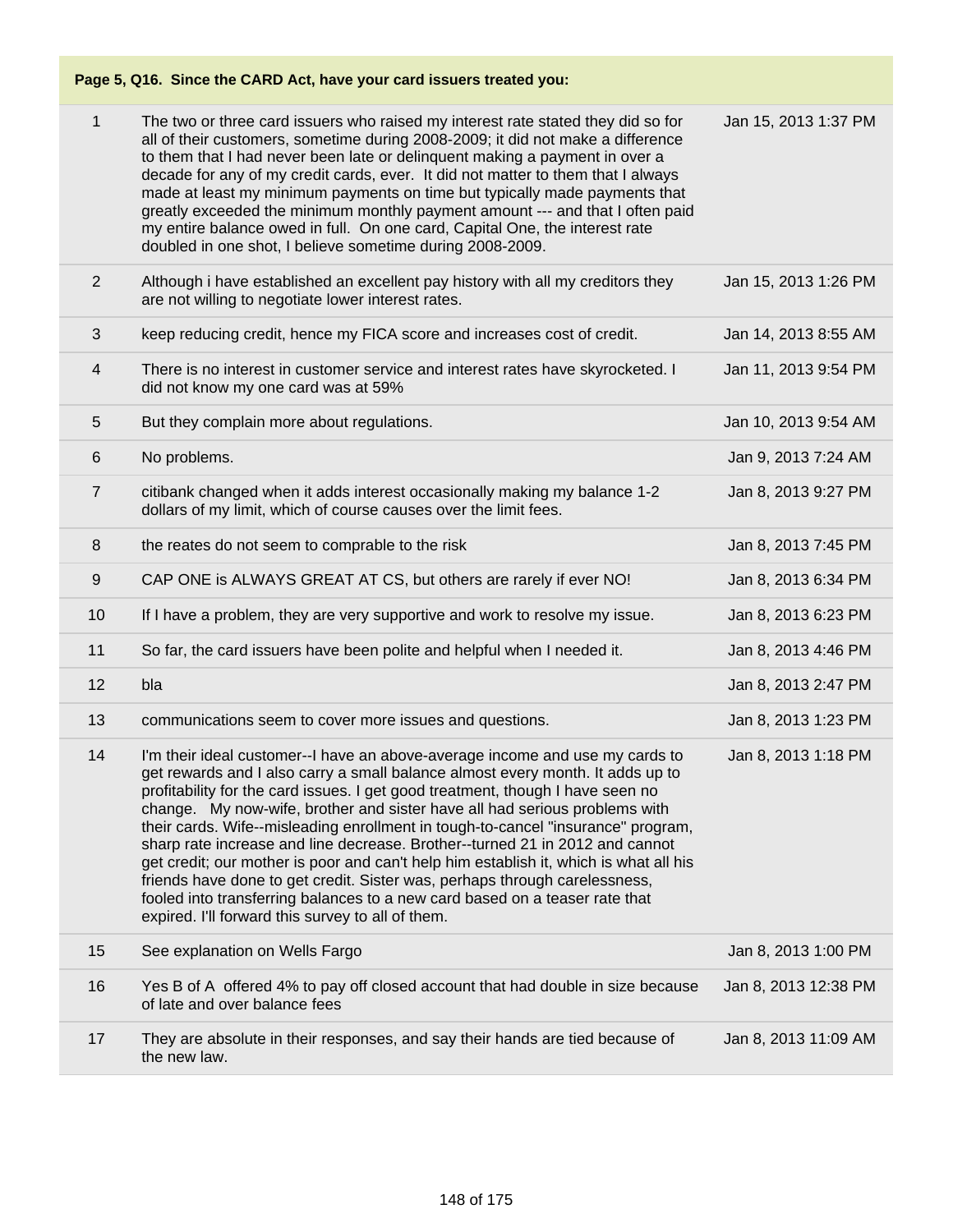|    | Page 5, Q16. Since the CARD Act, have your card issuers treated you:                                                                                                                                                                                                                                     |                      |
|----|----------------------------------------------------------------------------------------------------------------------------------------------------------------------------------------------------------------------------------------------------------------------------------------------------------|----------------------|
| 18 | They use overseas collection agents now                                                                                                                                                                                                                                                                  | Jan 8, 2013 10:51 AM |
| 19 | They have found ways around the new laws and they continue to take<br>advantage of consumers. Especially the customers with less than perfect credit<br>ratings.                                                                                                                                         | Jan 8, 2013 10:43 AM |
| 20 | Reduced credit lines, which has snowball effect. This reduces credit score, which<br>has caused increased payments and costs for insurance, ect, caused other<br>creditors to reduce credit lines based on scores, although I do not have 30 day<br>late payments.                                       | Jan 8, 2013 10:40 AM |
| 21 | <b>CANT REALLY COMPARE</b>                                                                                                                                                                                                                                                                               | Jan 8, 2013 10:27 AM |
| 22 | Never noticed any unfair treatment.                                                                                                                                                                                                                                                                      | Jan 8, 2013 10:11 AM |
| 23 | when I have to call them, I get a more respectful response fromt heir<br>representatives.                                                                                                                                                                                                                | Jan 8, 2013 10:02 AM |
| 24 | As soon as the act was coming into force, credit card companies raised the<br>interest quickly.                                                                                                                                                                                                          | Jan 7, 2013 6:01 AM  |
| 25 | If you pay before 3pm on a business day it is suppose to post. Did this a few<br>time and posted next business day                                                                                                                                                                                       | Jan 6, 2013 3:14 PM  |
| 26 | Discover card brought our interest rate down!!!!! because we pay on time                                                                                                                                                                                                                                 | Jan 6, 2013 12:08 PM |
| 27 | The monthly fee                                                                                                                                                                                                                                                                                          | Jan 4, 2013 9:37 PM  |
| 28 | Card companies do care. They only meant their money. I asked for a percentage<br>decrease so I can pay a higher monthly payment sand they (bank of America)<br>declined to do so.                                                                                                                        | Jan 4, 2013 12:58 PM |
| 29 | I feel like I am being treated as a pariah. The representatives, play hardball,<br>refuse to listen and one even told me to stop complaining.                                                                                                                                                            | Jan 4, 2013 7:00 AM  |
| 30 | No activity in this area to establish level of fairness but some were very<br>autocratic before the card act.                                                                                                                                                                                            | Jan 4, 2013 6:07 AM  |
| 31 | They are less willing to work with you.                                                                                                                                                                                                                                                                  | Jan 4, 2013 6:00 AM  |
| 32 | don't want to even talk to me unless I will EFT my payments or make deals in<br>their favor, no forgiveness.                                                                                                                                                                                             | Jan 4, 2013 5:56 AM  |
| 33 | Given the structure of the game If I have an excellent credit rating and more than<br>a decade of history with the card, always paying more than double the minimum<br>or more, company I should be getting the best rate available. But I have to<br>harass the company just to get them to consider it | Jan 4, 2013 3:51 AM  |
| 34 | Little interaction                                                                                                                                                                                                                                                                                       | Jan 4, 2013 3:43 AM  |
| 35 | They seem to be more pleasant and willing to help in difficult situations. At least<br>the cards I now have.                                                                                                                                                                                             | Jan 3, 2013 8:09 PM  |
| 36 | I BELIEVE IN BANK OF AMERICA THERE IS NOBODY THAT UNDERSTANDS                                                                                                                                                                                                                                            | Jan 3, 2013 8:08 PM  |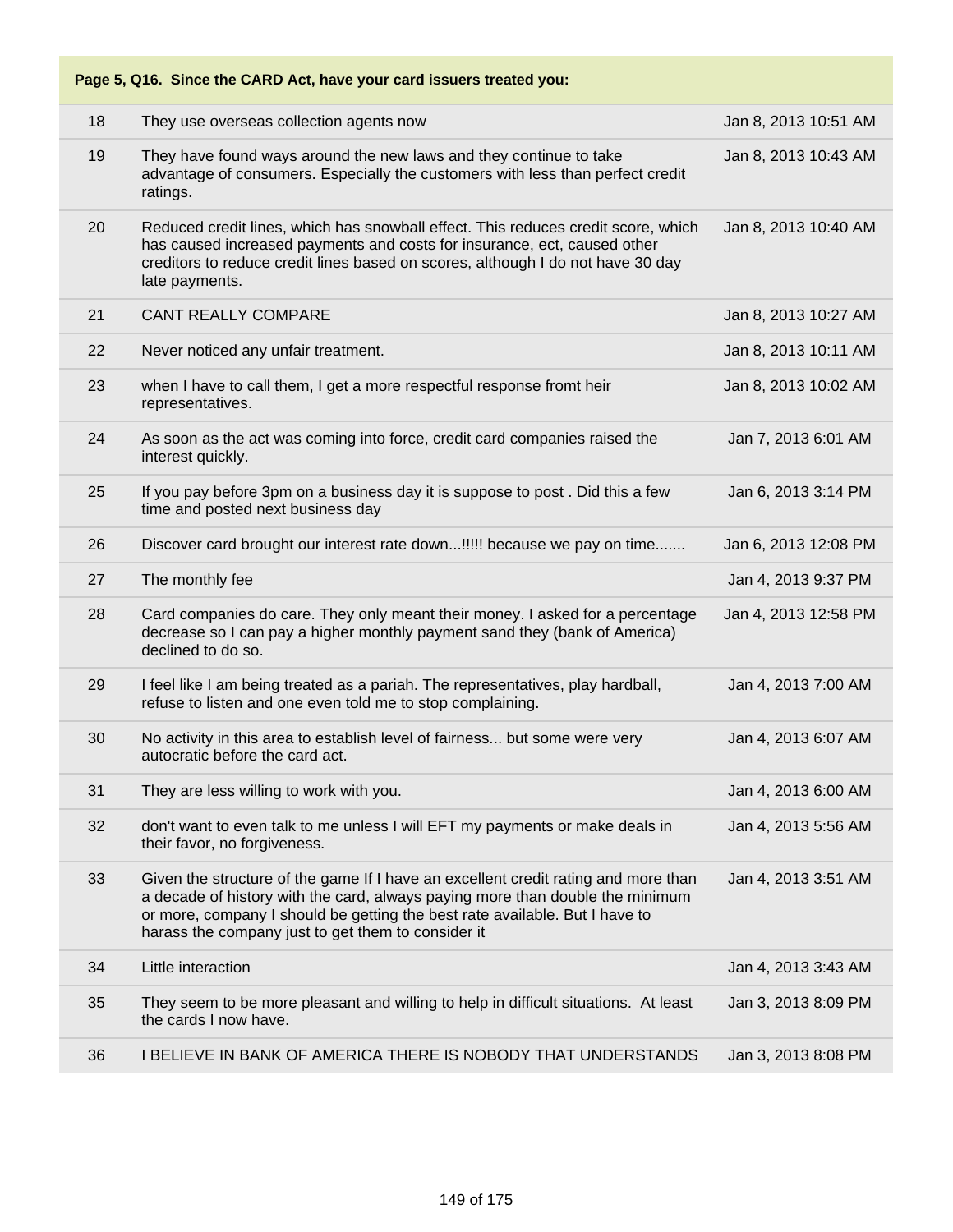

## ANYTHING ABOUT CREDIT CARD ACT AND ALL I KNOW IS BECAUSE EAR IN EAR OUT!!!!!!!

| 37 | Past history is no longer given any value. New rules run rough shod over card<br>holders.                                                                   | Jan 3, 2013 7:37 PM |
|----|-------------------------------------------------------------------------------------------------------------------------------------------------------------|---------------------|
| 38 | Very well                                                                                                                                                   | Jan 3, 2013 7:28 PM |
| 39 | I try my hardest not to call                                                                                                                                | Jan 3, 2013 6:24 PM |
| 40 | I don't see much difference as I pay on time and if you do that they don't bother<br>you.                                                                   | Jan 3, 2013 6:09 PM |
| 41 | Closed my accounts with a lie.                                                                                                                              | Jan 3, 2013 6:04 PM |
| 42 | No regard for job loss unwilling to accept what can be paid if it is not complete<br>payoff or the minimum even if filing bankruptcy where they get nothing | Jan 3, 2013 5:46 PM |
| 43 | Because it will always be my fault. They have the power to make corrections but<br>refuses.                                                                 | Jan 3, 2013 4:18 PM |
| 44 | Worse. But not unfairly. Except for Capitol One bank that claims can only be<br>made by phone, not by mail.                                                 | Jan 3, 2013 4:13 PM |
| 45 | raising rates --                                                                                                                                            | Jan 3, 2013 3:38 PM |
|    |                                                                                                                                                             |                     |
| 46 | <b>GOOD</b>                                                                                                                                                 | Jan 3, 2013 3:28 PM |
| 47 | Have not had much contact with the card issuers                                                                                                             | Jan 3, 2013 3:20 PM |
| 48 | have little interaction with card providers.                                                                                                                | Jan 3, 2013 2:46 PM |
| 49 | I haven't noticed anything                                                                                                                                  | Jan 3, 2013 2:42 PM |
| 50 | I was told if I complained I would not work again                                                                                                           | Jan 3, 2013 2:27 PM |
| 51 | They wanted to redue by crdeit limits which then affected credit score.                                                                                     | Jan 3, 2013 2:12 PM |
| 52 | They spend as little on customer service as they can get away with.                                                                                         | Jan 3, 2013 2:10 PM |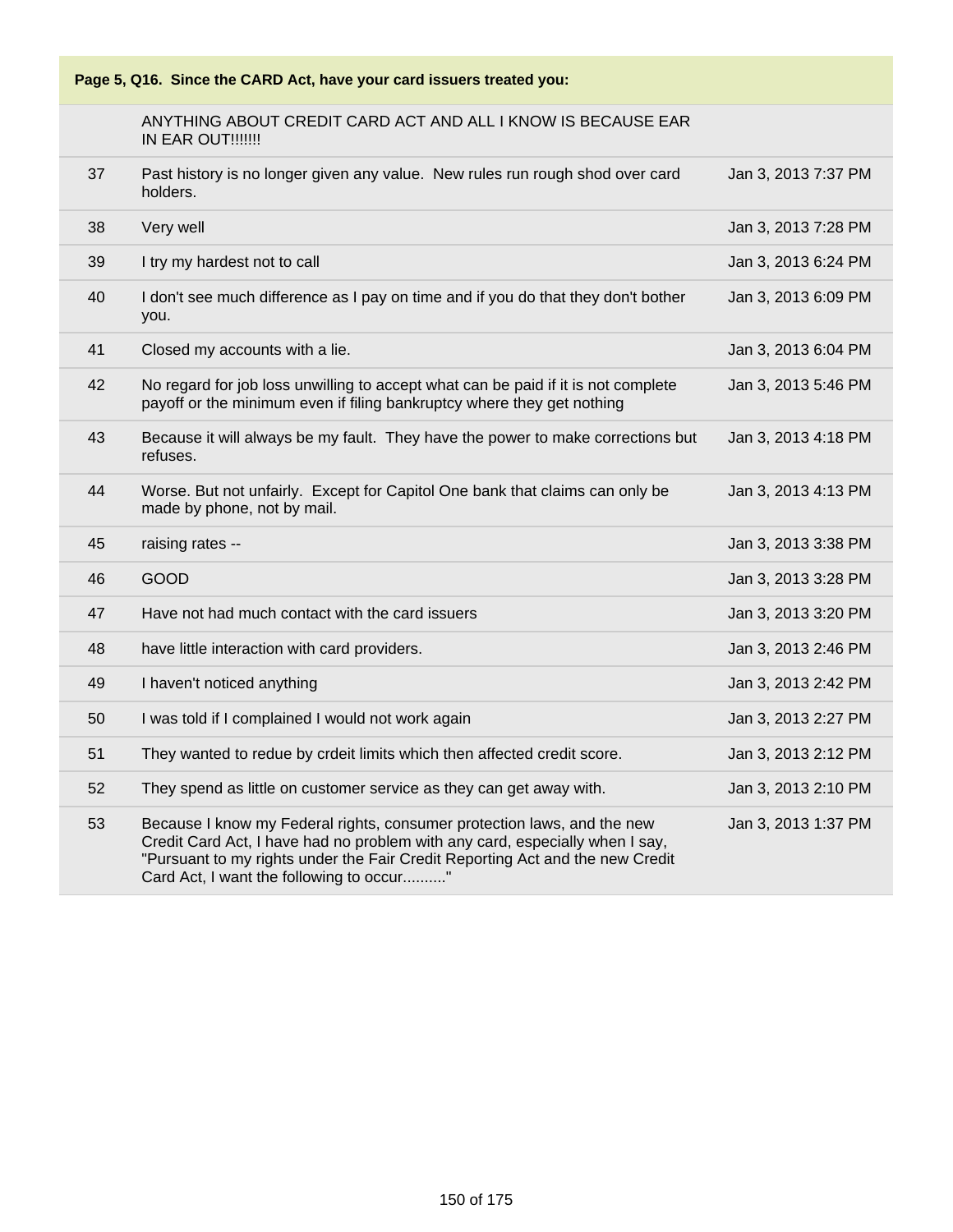| 1              | I changed card companies because I pay twice a month and the credit card<br>company said that I had not paid on the due date.                                                                                                                                                                                                              | Jan 22, 2013 5:11 PM  |
|----------------|--------------------------------------------------------------------------------------------------------------------------------------------------------------------------------------------------------------------------------------------------------------------------------------------------------------------------------------------|-----------------------|
| $\overline{2}$ | Promotion doesn't automatically credit to your account. You gotta remember<br>and call in to have it done; otherwise, it's a miss and there's no retroactive on<br>promotion.                                                                                                                                                              | Jan 21, 2013 6:00 PM  |
| 3              | Unable to detect changes, but not as much negotiating possible.                                                                                                                                                                                                                                                                            | Jan 19, 2013 3:00 AM  |
| 4              | The minimum amount varies from month to month, sometimes it is higher, even<br>though my credit card balance generally goes lower.                                                                                                                                                                                                         | Jan 17, 2013 3:06 PM  |
| 5              | I was never told about the CARD ACT and as I am 74 and disabled and do not<br>watch much TV I just make sure I make a pmt before pmt is due                                                                                                                                                                                                | Jan 15, 2013 1:56 PM  |
| 6              | Not that I am aware of                                                                                                                                                                                                                                                                                                                     | Jan 15, 2013 1:37 PM  |
| $\overline{7}$ | Not willing to lower interest rates or offer internal repaymewnt programs to allow<br>me to pay off my balances in a shorter period of time.                                                                                                                                                                                               | Jan 15, 2013 1:26 PM  |
| 8              | Raising rates on high balance card.                                                                                                                                                                                                                                                                                                        | Jan 14, 2013 8:55 AM  |
| 9              | The way interest is formulated is difficult and all rates are higher than expected.                                                                                                                                                                                                                                                        | Jan 11, 2013 9:54 PM  |
| 10             | It seems like all the solicitations that I get for new cards contain at least some<br>misleading info - interest rates aren't clear, fees are garbled - ugh                                                                                                                                                                                | Jan 11, 2013 10:22 AM |
| 11             | I agreed to a credit report charge for a one-time review of my credit report. I did<br>not agree to monthly charges, and when I informed the credit card company,<br>nothing was done.                                                                                                                                                     | Jan 10, 2013 8:51 PM  |
| 12             | Monthly maintenance fee of \$6.00 on one of my cards that they could not explain                                                                                                                                                                                                                                                           | Jan 10, 2013 4:25 AM  |
| 13             | the foreign current fee is entirely unjustified, therefore always unfair                                                                                                                                                                                                                                                                   | Jan 9, 2013 5:18 PM   |
| 14             | Bank of America World Points Reward Program--they don't tell you that if you<br>transfer your points to another card or another person's card, the points expire. If<br>you don't transfer the points, then the points don't expire. I loss 15,000 points by<br>transferring points to my husband's card and didn't redeem them right away | Jan 9, 2013 3:34 PM   |
| 15             | I guess annual charges come as a surprise when I thought I'd signed up for a<br>free card. Can't remember the year.                                                                                                                                                                                                                        | Jan 9, 2013 12:18 PM  |
| 16             | VERY HARD TO GET TO TALK TO REAL PERSON                                                                                                                                                                                                                                                                                                    | Jan 9, 2013 7:51 AM   |
| 17             | My Discover card, I missed a paynent, 1 in over 15 yrs with them, and it was like<br>6 days late, they raised my interest rate and made do automatic withdrawl every<br>month, when this card is paid off I done with them.                                                                                                                | Jan 9, 2013 4:32 AM   |
| 18             | I had a gas card volaro and i wanted to keep paying on it and keep it in good<br>standing during my bankruptcy but though i had never been late they cut me off.                                                                                                                                                                           | Jan 8, 2013 10:58 PM  |
| 19             | I believe increasing the interest on an account that is always paid on time is not                                                                                                                                                                                                                                                         | Jan 8, 2013 9:27 PM   |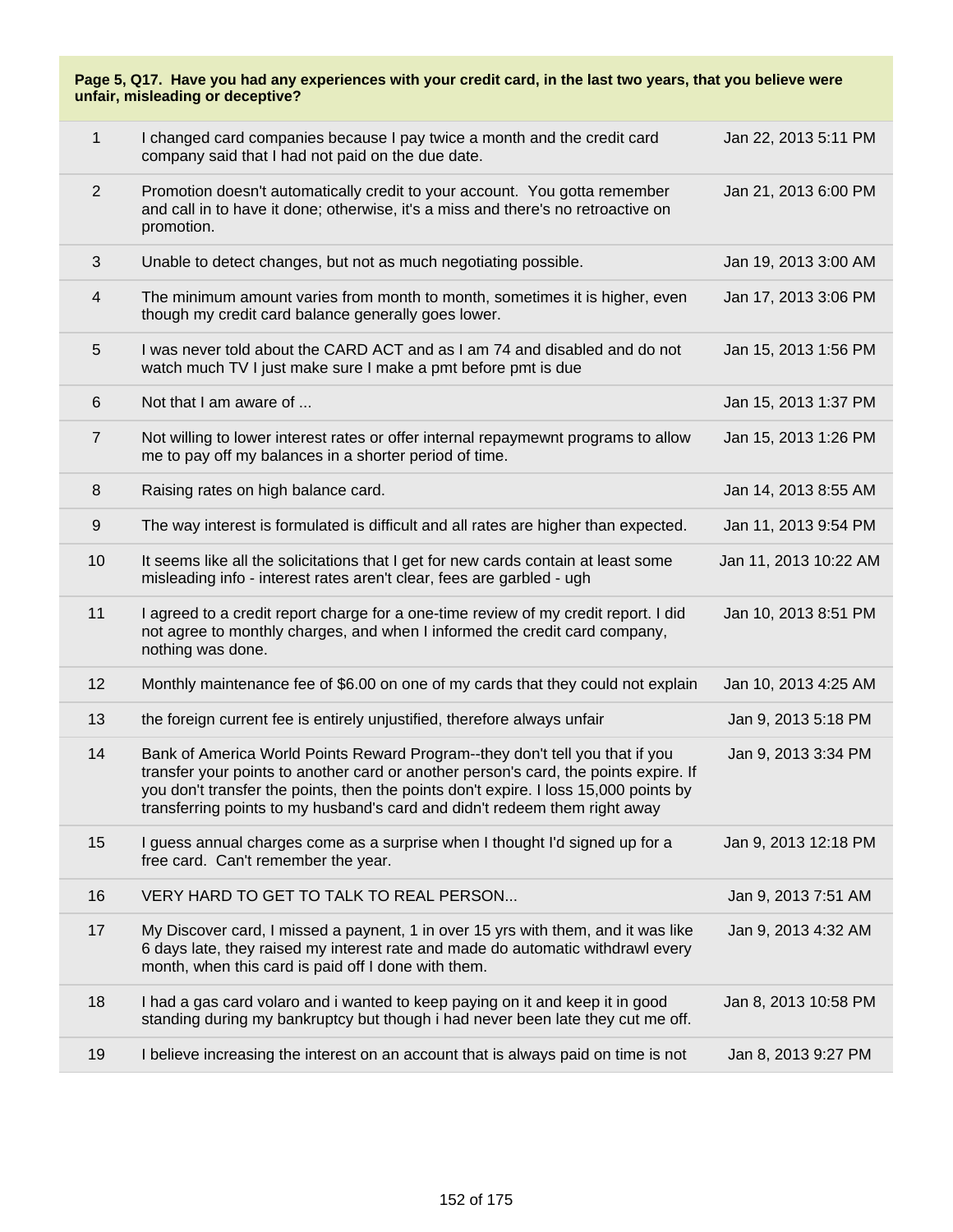only unfair but criminal. Our government allows credit card companies to steal from citizens, by passing useless laws that are completely impotent.

| 20 | none that I can even remember.                                                                                                                                                                                                                                                                                                                                                                                                                                                                                                  | Jan 8, 2013 6:45 PM  |
|----|---------------------------------------------------------------------------------------------------------------------------------------------------------------------------------------------------------------------------------------------------------------------------------------------------------------------------------------------------------------------------------------------------------------------------------------------------------------------------------------------------------------------------------|----------------------|
| 21 | Emerge told me at the END $(1 +/-$ mos) 2010 they were not going to handle<br>charging anymore, but would only take pymnts. (Well, finally paid off FEB 2012).<br>I thought it was short notice and they should have at least made lower interest or<br>something since the cardholder was the one left in the "cold" since they didn't<br>have anything to charge, but had to pay and the interest went up about 4% - not<br>exact.)                                                                                           | Jan 8, 2013 6:34 PM  |
| 22 | Walmart who refused to adjust payment made because it was made on a card<br>lost and they will not adjust the account with a credit that would reduce the<br>current amount due.                                                                                                                                                                                                                                                                                                                                                | Jan 8, 2013 4:46 PM  |
| 23 | probably, but I pay in full so that I don't have to deal with this. I do believe they<br>are misleading and deceptive, but I've had credit cards for 30 years and nothing<br>will ever change.                                                                                                                                                                                                                                                                                                                                  | Jan 8, 2013 4:28 PM  |
| 24 | they lowered my limit w/o notice to me because my credit score was lower even<br>though i was far away from my balance and never missed a payment in 7 years                                                                                                                                                                                                                                                                                                                                                                    | Jan 8, 2013 2:47 PM  |
| 25 | I think the whole credit card system is very deceptive. Corruption. A friend from<br>another country ---india--outside the USA told me few years ago that when he<br>first entered USA his advisors told him "there's no way toget ahead financially<br>here. But since your from outside USA get as many credit cards s you can charge<br>them up to the max then abandon your debt by returning to India." Anotherwards<br>the credit card system is so corrupt don't even attempt to pay back credit.                        | Jan 8, 2013 2:17 PM  |
| 26 | Late charge of \$35 no grace period when sick! Call customer service and they<br>have the wrong or not up to date info on account Billing statement is on the 5th<br>of the month but my payment is due on the 28th of the month and they need to<br>send account reminders ~ they do not do this!                                                                                                                                                                                                                              | Jan 8, 2013 1:25 PM  |
| 27 | Please read my previous explanationn regarding Wells, Fargo. This was<br>definitely fraud and deceptive.                                                                                                                                                                                                                                                                                                                                                                                                                        | Jan 8, 2013 1:00 PM  |
| 28 | Not accepting disputes because the merchant disagreed                                                                                                                                                                                                                                                                                                                                                                                                                                                                           | Jan 8, 2013 12:04 PM |
| 29 | I do want to explain that I use AMEX so I don't carry a balance. Their customer<br>service has always been great.                                                                                                                                                                                                                                                                                                                                                                                                               | Jan 8, 2013 11:44 AM |
| 30 | American Express cancelled all of my accounts after an e-mail regarding an<br>authorized user. No payments were late, and I was current with everything else,<br>and way under the credit line. They said once closed or cancelled, the cards can<br>not be reopened. This cause a cascading effect on my other cards and have<br>forced me into bankruptcy. I was not late on any cards, nor did I recieve3 the e-<br>mail that American Express said they sent. I asked for an account<br>reconcilliation, which was ignored. | Jan 8, 2013 11:09 AM |
| 31 | Verbal agreements to close accounts not honored. Collection practices of third                                                                                                                                                                                                                                                                                                                                                                                                                                                  | Jan 8, 2013 10:51 AM |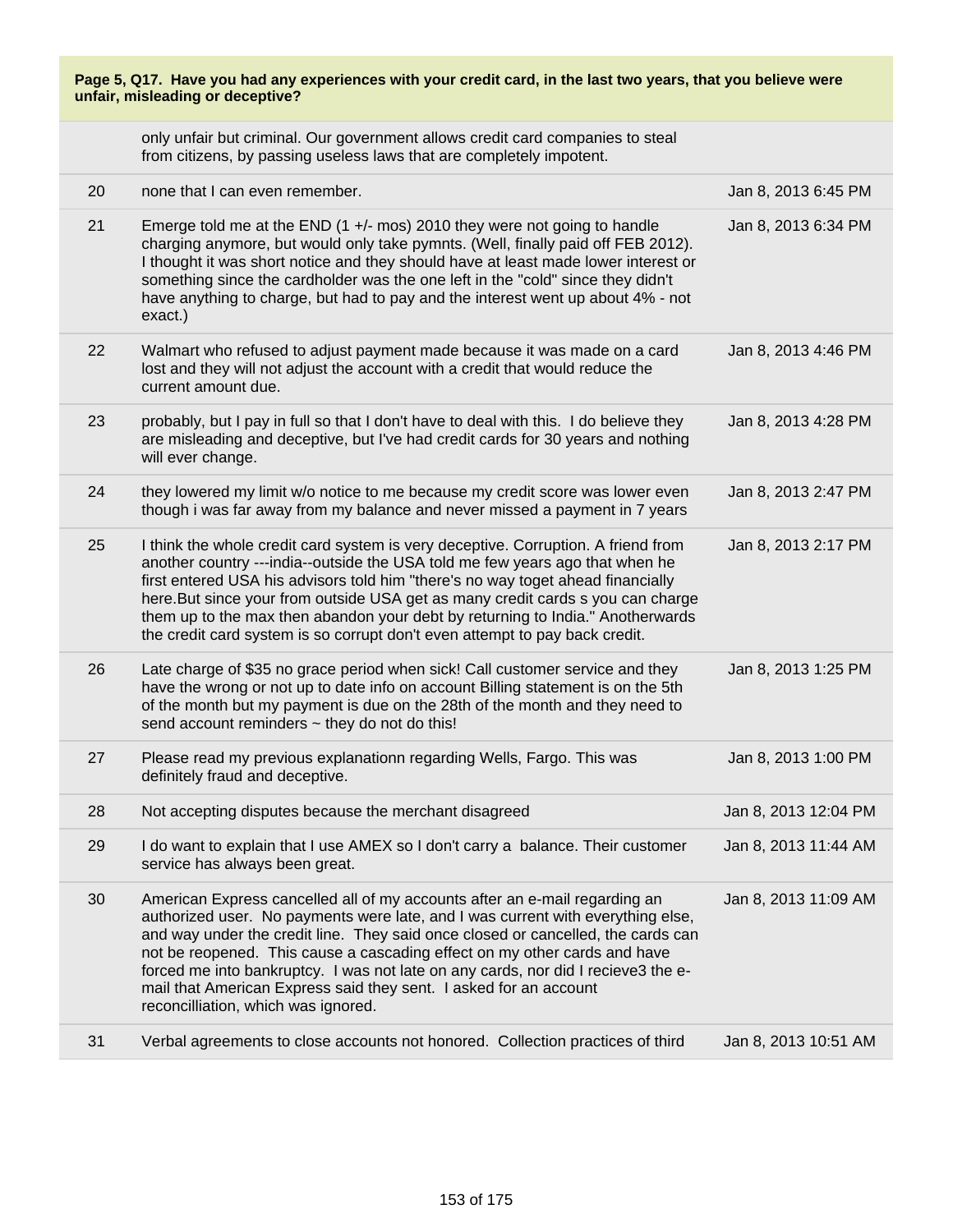|    | parties not in line with the laws.                                                                                                                                                                                                                                                                                                                                                                                                                                                                                                                                                                                                      |                      |
|----|-----------------------------------------------------------------------------------------------------------------------------------------------------------------------------------------------------------------------------------------------------------------------------------------------------------------------------------------------------------------------------------------------------------------------------------------------------------------------------------------------------------------------------------------------------------------------------------------------------------------------------------------|----------------------|
| 32 | the entire contract.last sentence say's they can change anything for any<br>reason, at any time. that is not a contract.                                                                                                                                                                                                                                                                                                                                                                                                                                                                                                                | Jan 8, 2013 10:44 AM |
| 33 | I received recently a notice from Sears indicating they would deny usage of the<br>card. I have not used that card over two years. So I took the notice to my<br>financial officer who indicated this could hurt me for the notice is indicating to<br>other financial institutions that I have been charging but not paying my bill which<br>is fraudulent/falsehoods. I called Sears customer service, and the rep says<br>nothing about the notice, goes right to the fact I owe which I am aware of, and<br>have been contacting the creditor regarding hardships. The rep never once<br>acknowledged any part of what I was asking | Jan 8, 2013 10:43 AM |
| 34 | A creditor of mine advertised a low rate and then in very small fine print in the<br>terms and condition segment mentioned a \$12.00 per month maintenance fee<br>would be waived in the first year and would be imposed in the second year. This<br>amounts to a \$144.00 in additional annual fees along with \$75.00 up front fee for<br>the card with a \$300.00 limit. \$144.00 plus the \$75.00 annual fee amounts to a<br>\$219.00 annual fee, allowing this creditor to receive a 73% of annual fee over<br>and above the 25% imposed by the new law. These people need to be criminally<br>prosecuted.                         | Jan 8, 2013 10:43 AM |
| 35 | Spirit airlines credit card - they sell it as a great way to get free trips but we had<br>so much difficulty getting tickets - there was never any flights available on the<br>days we wanted them even though we could find plenty when not going through<br>the card- we ended up pretty disgusted and just took a weekend in Vegas to use<br>it up before we cancelled the card.                                                                                                                                                                                                                                                     | Jan 8, 2013 10:34 AM |
| 36 | LATE FEES, OR OVER THE LIMIT FEES, THAT WERE NOT CAUSED BY ME.<br>THE REVERSED THOSE FEES.                                                                                                                                                                                                                                                                                                                                                                                                                                                                                                                                              | Jan 8, 2013 10:27 AM |
| 37 | I forget to make my regular monthly payment only one time in a credit history<br>that has been for more than 3 years without any late payment.                                                                                                                                                                                                                                                                                                                                                                                                                                                                                          | Jan 8, 2013 10:20 AM |
| 38 | don't want to lower interest on exiisting credit card                                                                                                                                                                                                                                                                                                                                                                                                                                                                                                                                                                                   | Jan 8, 2013 10:01 AM |
| 39 | they raised my interest on my account when i have never been late on a<br>payment and always pay more than the minium payment.                                                                                                                                                                                                                                                                                                                                                                                                                                                                                                          | Jan 7, 2013 6:01 AM  |
| 40 | Decreased credit limit when bill pd off from \$6900 to \$400, effecting credit. Two<br>other cards deceased limit to exactly what was owed hurting credit score - and I<br>have never been late! Stated balance owed versus credit limit - but it is because<br>they lowered the credit limit - not that I used more!                                                                                                                                                                                                                                                                                                                   | Jan 7, 2013 3:31 AM  |
| 41 | I think changing from a fixed to a variable and raising transfer fees and o%<br>balance check fees are unfair. I would drop them all if I could                                                                                                                                                                                                                                                                                                                                                                                                                                                                                         | Jan 6, 2013 9:34 AM  |
| 42 | but again this is all thanks to the government getting involved in privae industry                                                                                                                                                                                                                                                                                                                                                                                                                                                                                                                                                      | Jan 6, 2013 8:23 AM  |
| 43 | more special offers                                                                                                                                                                                                                                                                                                                                                                                                                                                                                                                                                                                                                     | Jan 5, 2013 3:09 PM  |
| 44 | We have been threatened with derogatory credit ratings. I was in an car                                                                                                                                                                                                                                                                                                                                                                                                                                                                                                                                                                 | Jan 5, 2013 1:40 PM  |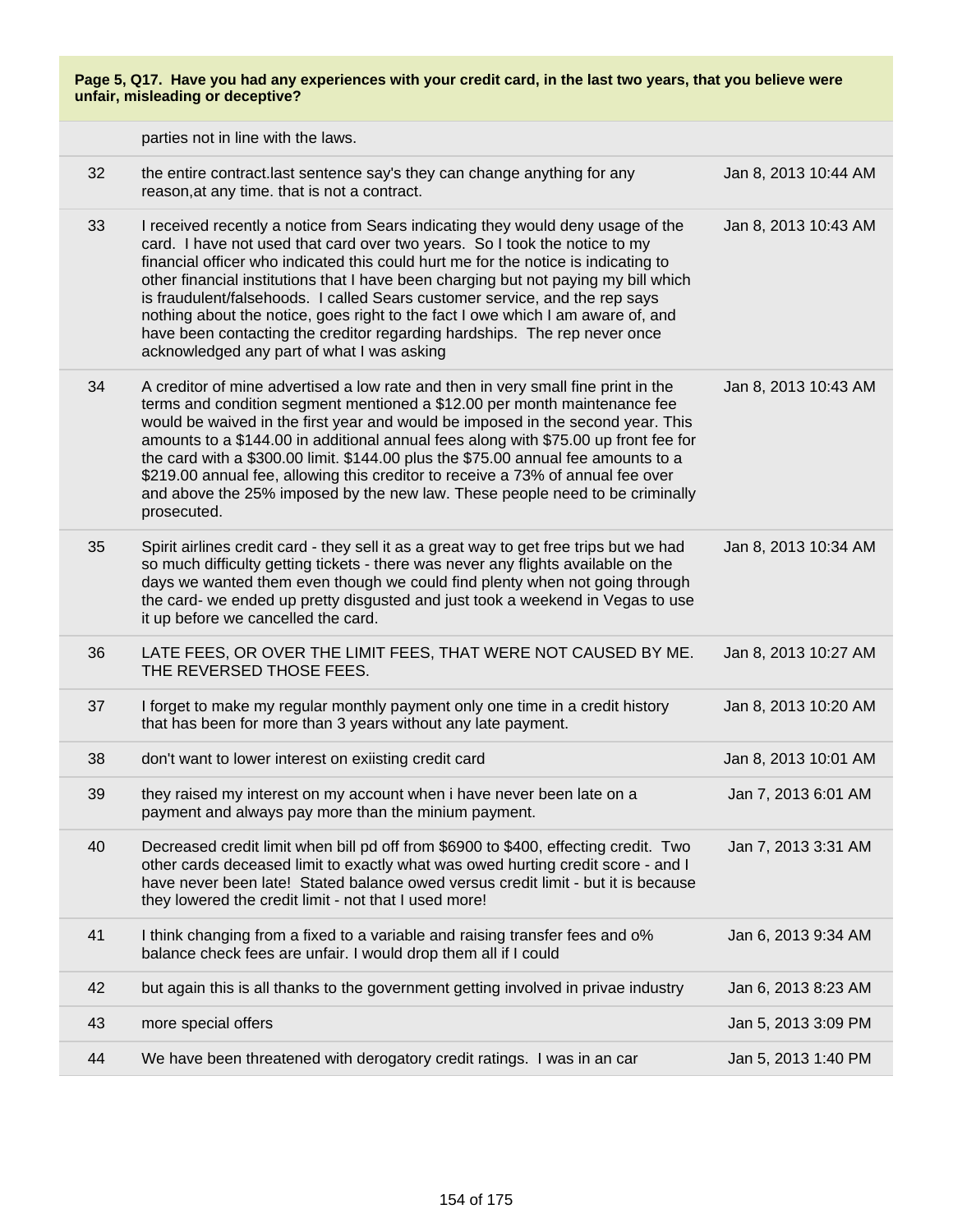|    | accident and making payments has been difficult. Although Sears has been very<br>nice.                                                                                                                                                                                                                                                                                                                                                                                                             |                      |
|----|----------------------------------------------------------------------------------------------------------------------------------------------------------------------------------------------------------------------------------------------------------------------------------------------------------------------------------------------------------------------------------------------------------------------------------------------------------------------------------------------------|----------------------|
| 45 | The \$12.99 monthly fee which keeps you owing a balance on top of what you<br>already owe.                                                                                                                                                                                                                                                                                                                                                                                                         | Jan 4, 2013 9:37 PM  |
| 46 | All said in application that if good credit and payments made that interest rates<br>would drop. Not a single one of the seven cards kept their word on that. Even<br>after asking several times. Now it is like well we got you and that is it.                                                                                                                                                                                                                                                   | Jan 4, 2013 7:36 PM  |
| 47 | Doubling the minimum payment was a bit harsh. I do it anyway, but I didn't like<br>being forced to. I think they did it because I had such a low interest rate4.9%                                                                                                                                                                                                                                                                                                                                 | Jan 4, 2013 3:00 PM  |
| 48 | JC Penney is the WORST!!! I've been a long time cardholder & I can't get over<br>paying \$132.00 in Interest every month. My balance is \$5,400.00 my monthly<br>payment is \$277.00. Awful.                                                                                                                                                                                                                                                                                                       | Jan 4, 2013 2:16 PM  |
| 49 | They keep telling me no promotions I offers to reduce interest rates.                                                                                                                                                                                                                                                                                                                                                                                                                              | Jan 4, 2013 12:58 PM |
| 50 | Gigantic raise in interest rates without any reason (never paid late, always pay<br>more than minimums, etc.)                                                                                                                                                                                                                                                                                                                                                                                      | Jan 4, 2013 10:56 AM |
| 51 | I felt that before the laws were changing they raised the interest rates. CRAZY                                                                                                                                                                                                                                                                                                                                                                                                                    | Jan 4, 2013 9:49 AM  |
| 52 | Was Not Issued A Credit Card But Was Billed Was Given A Confirmation<br>Number After Being Told I Would Not Be Charged Or Billed I Was Never Issued<br>A Card From Care Card Was Mislead By The Company I Sent Certified Letters<br>To The Card Company Matter Has Not Been Resolved As Of Yet                                                                                                                                                                                                     | Jan 4, 2013 9:12 AM  |
| 53 | I applied for an American Express Card with Macy's, and the could not send me<br>a separate bill for my Macy's charges and those on my Amex. When I asked<br>why, I was told "That's our policy." It's a stupid policy, and one that confuses the<br>consumer. AMex should be castigated for such a policy.                                                                                                                                                                                        | Jan 4, 2013 8:30 AM  |
| 54 | Walmart card (Discover card) advertized a \$20 off on your 1st purchase if you<br>filled out an application and recieved a card but the \$20 was only credited to<br>your 1st bill which never was credited. Dicover made out big on that one.                                                                                                                                                                                                                                                     | Jan 4, 2013 7:28 AM  |
| 55 | I was an invitation to join a new credit card that paid higher rewards. The letter<br>told me I was approved and would have credit up to \$5000. I went online<br>completed it and was told I would have my credit card in two days. I received an<br>e-mail saying I was denied based on my credit history which was 765 at the time.<br>The note said it had to be credit of at least 735 or higher. I immediately paid off<br>my other credit card with them and severed ties with the company. | Jan 4, 2013 7:00 AM  |
| 56 | When I was notified of the rate change and indicated I would not continue to use<br>the card at that rate, she immediately cancelled the card. I intentded to pay it off<br>and keep the card. I was able to pay down the balance at the current rate, but<br>my credit report to a big hit with the cancellation.                                                                                                                                                                                 | Jan 4, 2013 6:57 AM  |
| 57 | This minimum interest charge of \$2 on lower balances is not right and should not<br>be allowed. They already get higher interest than they should. Back in the<br>recession of the 1980's they raised the interest from 12% to 18% "temporarily"                                                                                                                                                                                                                                                  | Jan 4, 2013 6:41 AM  |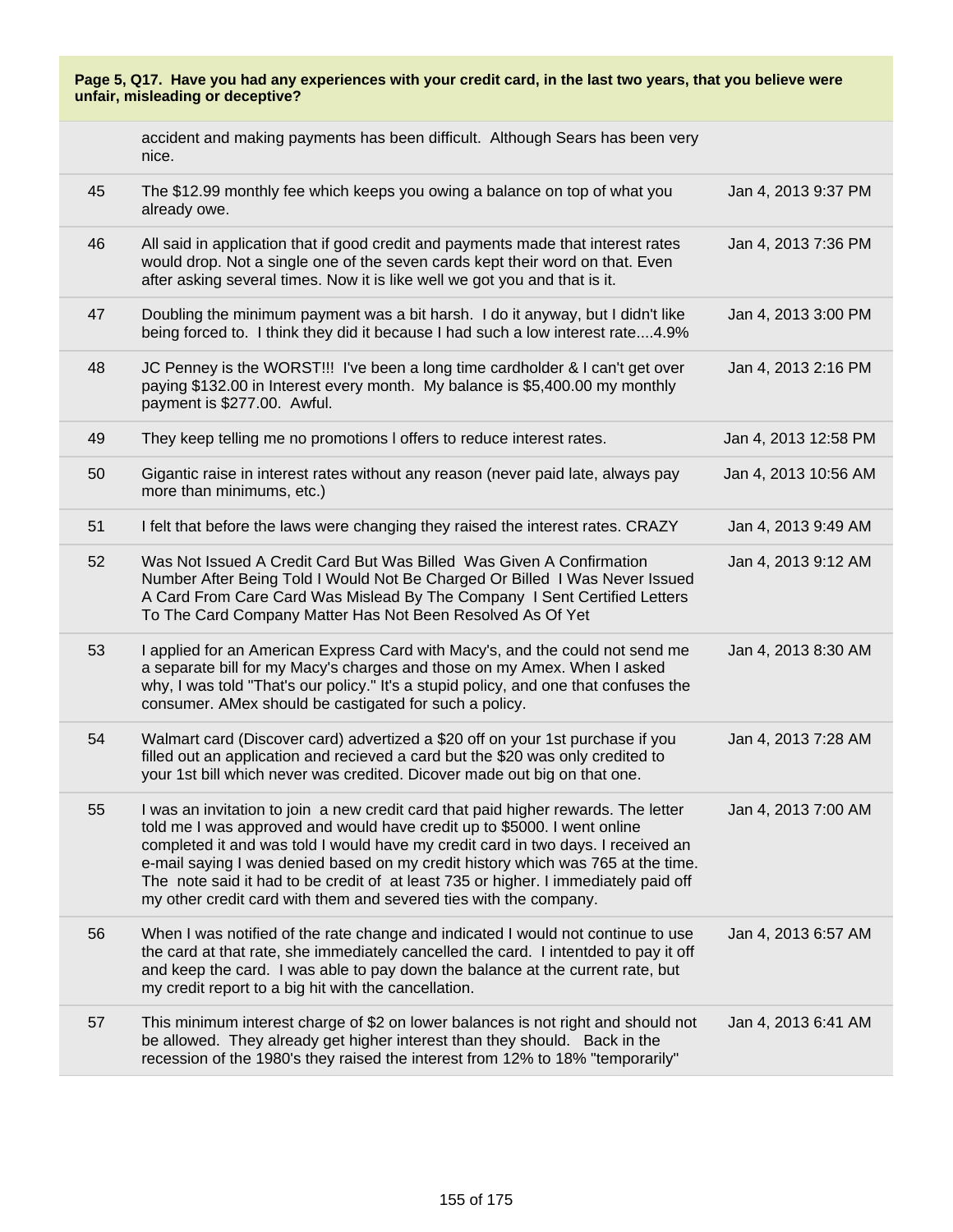|    | and never lowered them again. Now they routines charge 22% to 25%<br>INTEREST! It should have been lowered a long time ago. President Bush the<br>2nd told everyone to go shopping every time the economy hit a glitch-it was the<br>patriotic thing to do, and just made the banks richer. And the same few banks<br>buy up all the store credit cards and are huge monopolies.                                                                                                                                          |                      |
|----|---------------------------------------------------------------------------------------------------------------------------------------------------------------------------------------------------------------------------------------------------------------------------------------------------------------------------------------------------------------------------------------------------------------------------------------------------------------------------------------------------------------------------|----------------------|
| 58 | I find with all my credit cards except my Visa from my Credit Union that they are<br>still impossible to dent. I have pleaded with Citibank to lower my APR down from<br>20.9%. Ihave been a card holder with them over 20 years and always in good<br>standing w them and all my accounts. At 20/9%, it is extremely hard to pay down<br>the card. They just won't work with you.                                                                                                                                        | Jan 4, 2013 6:39 AM  |
| 59 | I am constantly having to fight with them about fees and other charges.                                                                                                                                                                                                                                                                                                                                                                                                                                                   | Jan 4, 2013 6:00 AM  |
| 60 | If you dispute a charge because what you received was misrepresented and the<br>seller disagrees, the credit card says they can't honor the dispute                                                                                                                                                                                                                                                                                                                                                                       | Jan 4, 2013 5:45 AM  |
| 61 | See number 16                                                                                                                                                                                                                                                                                                                                                                                                                                                                                                             | Jan 4, 2013 3:51 AM  |
| 62 | Wish they would quit sending paper checks in the mail.                                                                                                                                                                                                                                                                                                                                                                                                                                                                    | Jan 3, 2013 11:31 PM |
| 63 | AX declined raising my limit even though I have been with them for years and<br>have auto pay.                                                                                                                                                                                                                                                                                                                                                                                                                            | Jan 3, 2013 8:48 PM  |
| 64 | Creditor agreed on balance reduction payment on higher balance. Paid as<br>agreed for 2-years then I lost my job and tried to lower payment, creditor refused<br>to negotiate the terms. Balance was \$15k reduced to \$5k. Creditor refused to<br>lower payment plan. No recourse as a debtor.                                                                                                                                                                                                                           | Jan 3, 2013 8:15 PM  |
| 65 | I USE TO HAVE VISA BANK OF AMERICA WITH 4% AND I USE TO MAKE<br>PAYMENTS ON MONTHLY BASES, THEN ONE DAY THEY DECIDED TO<br>CANCEL THE ACCOUNT AND IT WAS IMPACTED THRU MY CREDIT<br>REPORT AT SAME TIME I SPOKE WITH THEM ABOUT IT AND THEY TOLD<br>ME THAT THE AMOUNT THAT I OWE IS OVER THE LIMIT AND I THINK IS A<br>NONSENSEAT THIS TIME I KEEP MAKING PAYMENTS TO AN ACCOUNT<br>THAT IS CLOSED BY THEM (MY CREDIT REPORT IS DAMAGED) AT SAME<br>TIME THEY DECIDED TO GIVE ME 15 % INTERESTALL I NEED IS<br>YOUR HELP | Jan 3, 2013 8:08 PM  |
| 66 | Unfair for sure. Very complex conditions written in lawyer talk and miniscule<br>type make it almost impossible to read and understand terms and conditions.<br>That makes the terms misleading and deceptive in my book.                                                                                                                                                                                                                                                                                                 | Jan 3, 2013 7:37 PM  |
| 67 | My Wells Fargo was cancelled by Wells because I did a short sale on my home.<br>The payments were always timely. Wells took "rewards points" worth over \$500<br>from me and would not allow me to redeem them. I complained to Wells in<br>writing and also to the Fed. I am really upset since those points were "earned"<br>and should not have been taken from me when they closed the card                                                                                                                           | Jan 3, 2013 7:31 PM  |
| 68 | see above re: "fake late payment fee"                                                                                                                                                                                                                                                                                                                                                                                                                                                                                     | Jan 3, 2013 6:17 PM  |
| 69 | Closed my accounts on a lie.                                                                                                                                                                                                                                                                                                                                                                                                                                                                                              | Jan 3, 2013 6:04 PM  |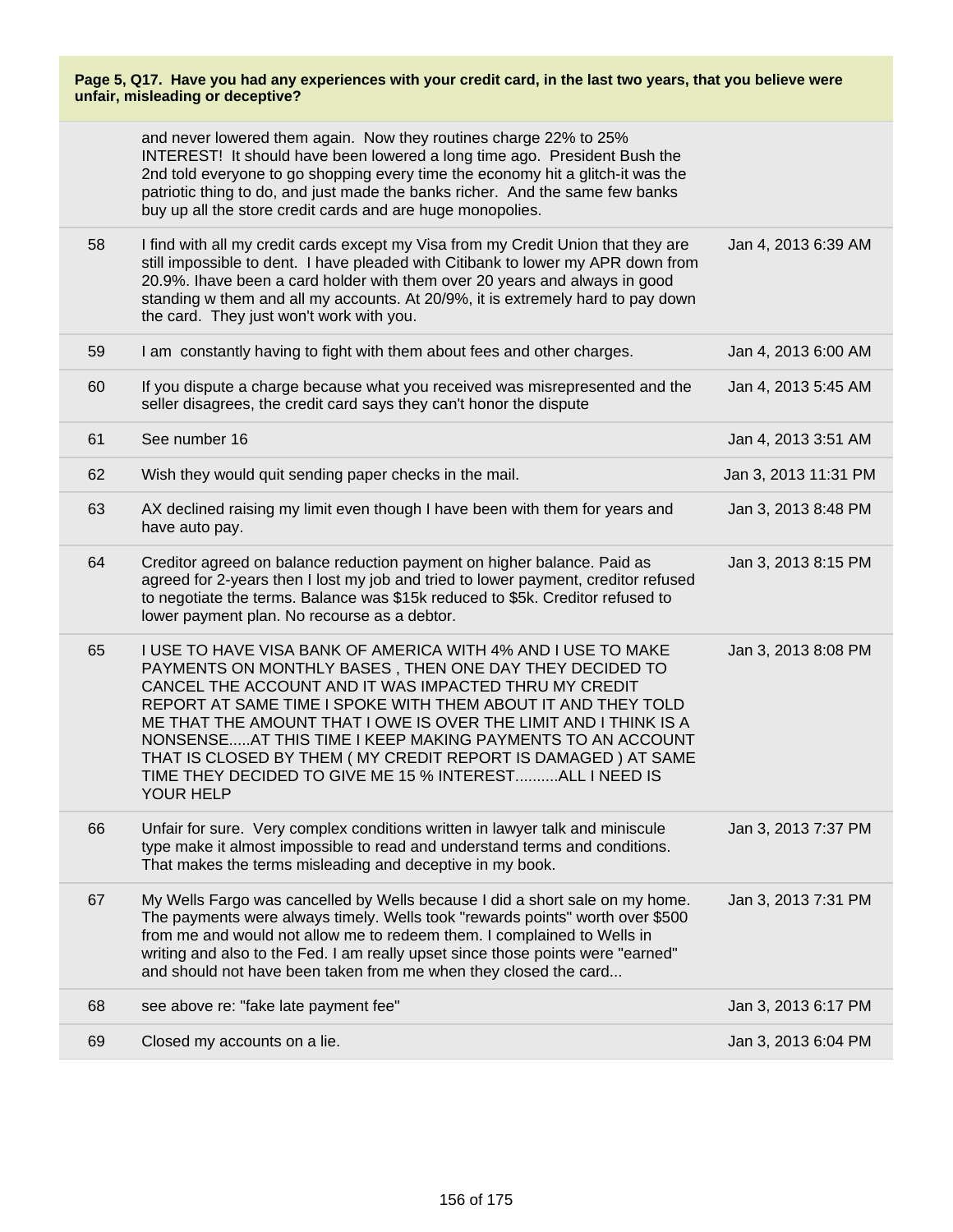| 70 | Teaser rates                                                                                                                                                                                                                                                                                                                                                                                                                                                                                                         | Jan 3, 2013 5:46 PM |
|----|----------------------------------------------------------------------------------------------------------------------------------------------------------------------------------------------------------------------------------------------------------------------------------------------------------------------------------------------------------------------------------------------------------------------------------------------------------------------------------------------------------------------|---------------------|
| 71 | raise in rates                                                                                                                                                                                                                                                                                                                                                                                                                                                                                                       | Jan 3, 2013 5:23 PM |
| 72 | They always send all the fine print and changes on separate mailings                                                                                                                                                                                                                                                                                                                                                                                                                                                 | Jan 3, 2013 5:23 PM |
| 73 | Had the same bank card for 15 years and now the have rewards on their credit<br>card and they will not let me have rewards with my card like others.                                                                                                                                                                                                                                                                                                                                                                 | Jan 3, 2013 5:13 PM |
| 74 | For no reason they raised all of my APR's or I could have closed the account.<br>These were on accounts i never paid late or vent over limit.                                                                                                                                                                                                                                                                                                                                                                        | Jan 3, 2013 5:13 PM |
| 75 | from chase bank                                                                                                                                                                                                                                                                                                                                                                                                                                                                                                      | Jan 3, 2013 5:05 PM |
| 76 | I think so they can make more money of me. Explaining that the due dates<br>change monthly that's why my bill is always late. If I make the payments on time<br>for 6 months they will lower my rate back down as a sign of good faith effort. It<br>NEVER went back down and I made every effort to get them the payment well<br>before due date to reduce my interest rate back.                                                                                                                                   | Jan 3, 2013 4:18 PM |
| 77 | See #16                                                                                                                                                                                                                                                                                                                                                                                                                                                                                                              | Jan 3, 2013 4:13 PM |
| 78 | <b>HIDDEN CHARGES</b>                                                                                                                                                                                                                                                                                                                                                                                                                                                                                                | Jan 3, 2013 3:56 PM |
| 79 | six years ago I was not able to make an American Express Card payment due to<br>illness. After 3 months late, was able to bring the account up to date, however,<br>AX closed the account. I continued to pay amount due on the revolving portion<br>of the account and was never late. AX continues to report the account as<br>delinquent to the credit bureau impacting the credit score negatively and also<br>listing the account as "in collection" even though it is not. Will not change their<br>reporting. | Jan 3, 2013 3:37 PM |
| 80 | An annual fee was charged after the first year which was not disclosed to me.                                                                                                                                                                                                                                                                                                                                                                                                                                        | Jan 3, 2013 3:20 PM |
| 81 | But, banks' marketing of other credit products seem to have increased via-mail,<br>phone, etc.                                                                                                                                                                                                                                                                                                                                                                                                                       | Jan 3, 2013 3:19 PM |
| 82 | US Bank is terrible. Never get a card from them.                                                                                                                                                                                                                                                                                                                                                                                                                                                                     | Jan 3, 2013 2:52 PM |
| 83 | As I answer in Q14, I was forced to pay some interest.                                                                                                                                                                                                                                                                                                                                                                                                                                                               | Jan 3, 2013 2:52 PM |
| 84 | I had late fees charged when payment was made a few hours late on a Sunday<br>to a provider on the east coast when I am in California.                                                                                                                                                                                                                                                                                                                                                                               | Jan 3, 2013 2:46 PM |
| 85 | requests for rate reductions declined even with timely and considerably higher<br>payments made monthly                                                                                                                                                                                                                                                                                                                                                                                                              | Jan 3, 2013 2:36 PM |
| 86 | Sometimes the card transactions don't work at gas pumps. I never reach card<br>limit.                                                                                                                                                                                                                                                                                                                                                                                                                                | Jan 3, 2013 2:29 PM |
| 87 | Abuse and having my account sold to to Scott Lowrey when it was never in<br>default but on a deferment                                                                                                                                                                                                                                                                                                                                                                                                               | Jan 3, 2013 2:27 PM |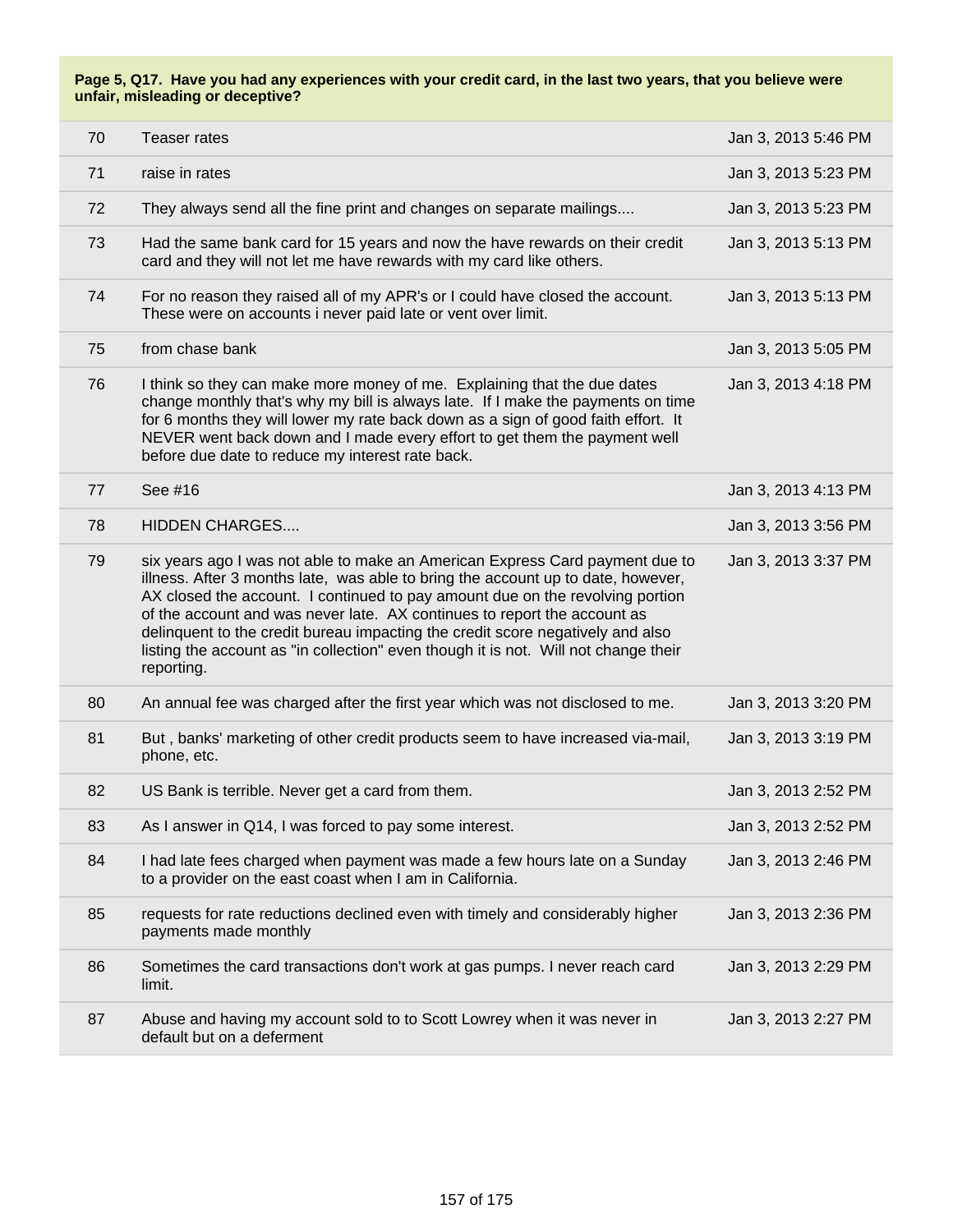| 88 | Charging fees which were not necessary. The credit card company removed the<br>fees when I complained                                                                                                                                                                                    | Jan 3, 2013 2:23 PM  |
|----|------------------------------------------------------------------------------------------------------------------------------------------------------------------------------------------------------------------------------------------------------------------------------------------|----------------------|
| 89 | Citibank told me a product was discontinued and forced me onto the Citi<br>Simplicity card. However, the card (Diamond Preferred) was sent to me as a<br>solicitation six months later.                                                                                                  | Jan 3, 2013 2:20 PM  |
| 90 | Disputed a charge and because the merchant said I did not cancel the program,<br>they took their word until I provided documentation a second time.                                                                                                                                      | Jan 3, 2013 2:16 PM  |
| 91 | Raising monthly payments                                                                                                                                                                                                                                                                 | Jan 3, 2013 2:15 PM  |
| 92 | US Bank is a pain! It took me several tries to close my account- and I waited too<br>long on hold. It took doing everything in writing- followed up by e-mails and<br>phone calls. There website is very user un-friendly                                                                | Jan 3, 2013 2:15 PM  |
| 93 | Unfair, though I am a good consumer, my rates were increased. the law should<br>have disallowed that.                                                                                                                                                                                    | Jan 3, 2013 2:12 PM  |
| 94 | care credit, keeps charging late fee even when payment has been confirmed<br>before late time                                                                                                                                                                                            | Jan 3, 2013 2:09 PM  |
| 95 | Because I read each credit card offer and contract very, very closely, I have<br>avoided accepting what I believe are unfair or deceptive acts.                                                                                                                                          | Jan 3, 2013 1:37 PM  |
| 96 | So, not in the past two years, but I had a very negative experience with Citi<br>before the CARD act went into effect. The bank raised my interest rate 7 points<br>(from 9.99 to 16.99) for no reason except for costs it anticipated as a result of the<br>CARD act going into effect. | Jan 3, 2013 12:44 PM |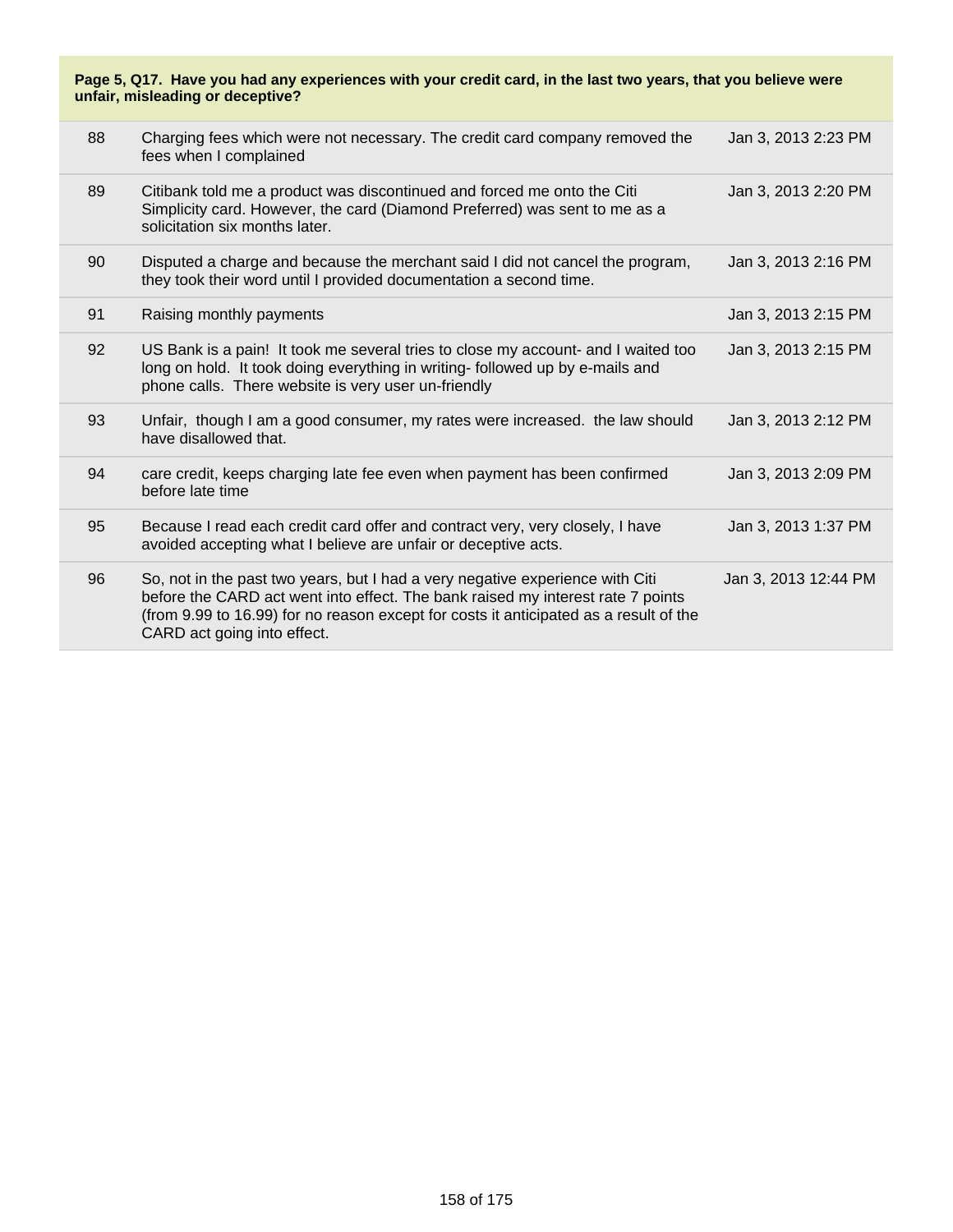

#### **Page 6, Q18. If you applied for a credit card in the last two years, were you**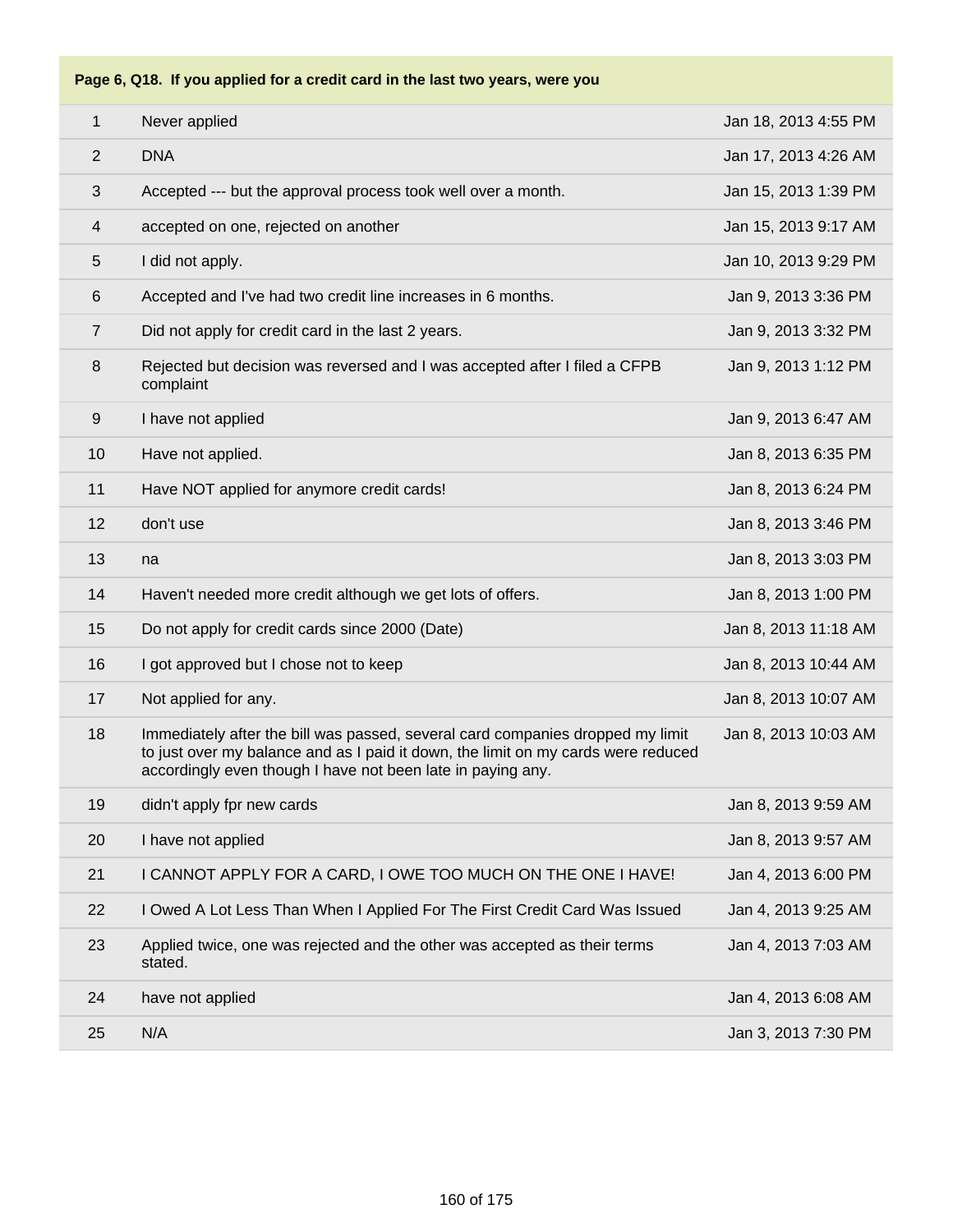# **Page 6, Q18. If you applied for a credit card in the last two years, were you**

| 26 | Never Applied recently                                                                                                                                                                                                                                                                                       | Jan 3, 2013 7:23 PM |
|----|--------------------------------------------------------------------------------------------------------------------------------------------------------------------------------------------------------------------------------------------------------------------------------------------------------------|---------------------|
| 27 | I have not applied for new credit cards                                                                                                                                                                                                                                                                      | Jan 3, 2013 6:26 PM |
| 28 | Because the servicing company that Wells Fargo uses to service mortgages has<br>reported incorrect information on my credit and even thought I've demonstrated<br>to the credit Beaurues that my loan is paid off, the still will not modify the info on<br>my credit and show me as if I was in foreclosure | Jan 3, 2013 5:28 PM |
| 29 | accepted but at higher rates than my credit deserves                                                                                                                                                                                                                                                         | Jan 3, 2013 4:39 PM |
| 30 | I have not applied for Credit cards because they are out to rip you off.                                                                                                                                                                                                                                     | Jan 3, 2013 4:27 PM |
| 31 | Credit card companies open account despite my clear indication. that they<br>should not if I can not have the full credit line I want.                                                                                                                                                                       | Jan 3, 2013 4:17 PM |
| 32 | haven't applied                                                                                                                                                                                                                                                                                              | Jan 3, 2013 4:10 PM |
| 33 | no credit card applications have been submitted.                                                                                                                                                                                                                                                             | Jan 3, 2013 3:21 PM |
| 34 | n/a                                                                                                                                                                                                                                                                                                          | Jan 3, 2013 2:46 PM |
| 35 | intentionally have not applied for additional credit cards                                                                                                                                                                                                                                                   | Jan 3, 2013 2:45 PM |
| 36 | never applied again                                                                                                                                                                                                                                                                                          | Jan 3, 2013 2:28 PM |
| 37 | should have 1st asked whether I applied for any credit cards and then jump it the<br>answer is 'no'                                                                                                                                                                                                          | Jan 3, 2013 2:18 PM |
| 38 | Have not applied for additional credit                                                                                                                                                                                                                                                                       | Jan 3, 2013 2:09 PM |
| 39 | Have not applied.                                                                                                                                                                                                                                                                                            | Jan 3, 2013 2:04 PM |
| 40 | Not applicable                                                                                                                                                                                                                                                                                               | Jan 3, 2013 1:37 PM |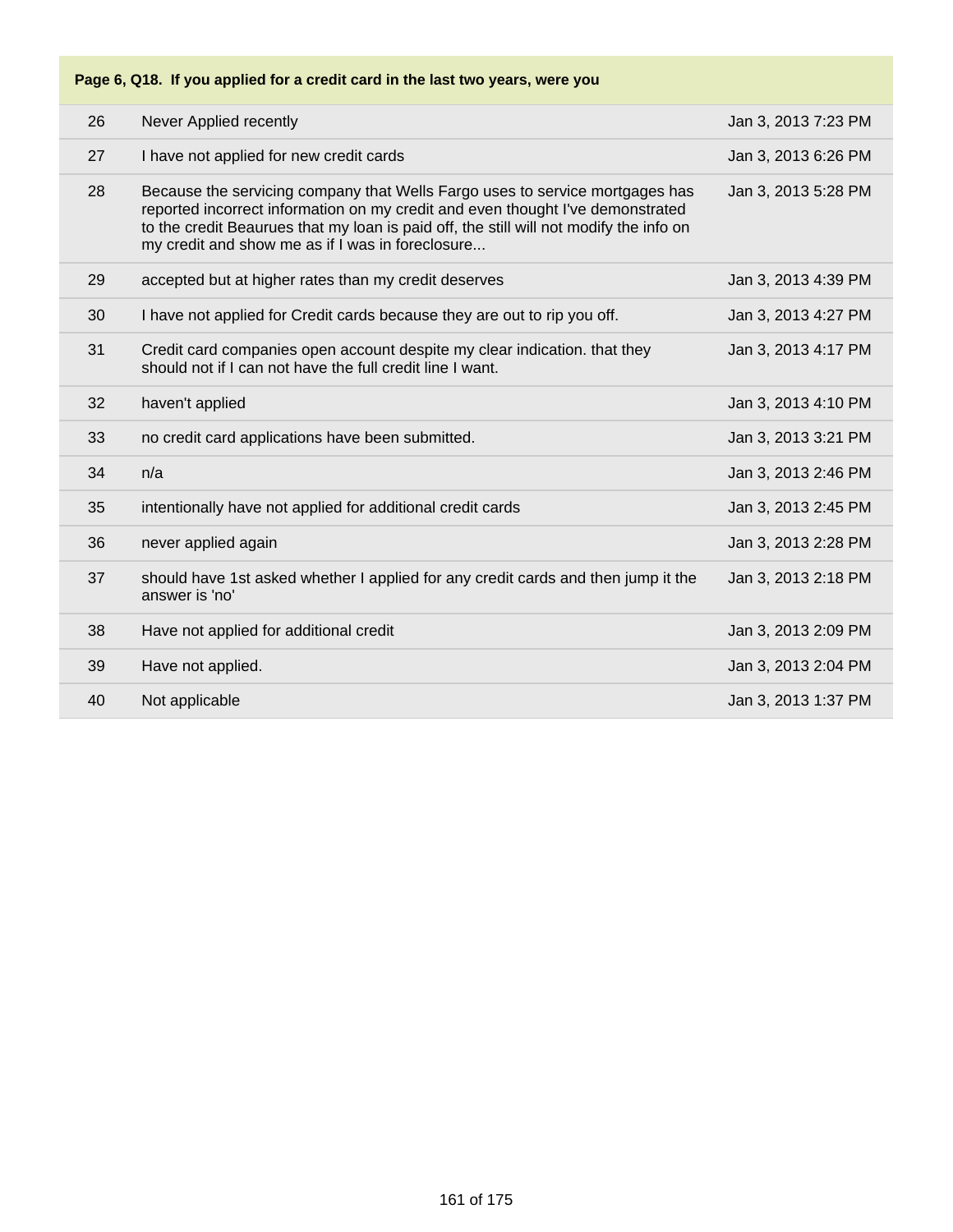## **Page 6, Q19. Has qualifying for credit changed in your opinion?**

| $\mathbf{1}$   |                                                                                                                                                                                                                                                                                                                                                                                                       |                      |
|----------------|-------------------------------------------------------------------------------------------------------------------------------------------------------------------------------------------------------------------------------------------------------------------------------------------------------------------------------------------------------------------------------------------------------|----------------------|
|                | Because I am American Indian and the Haida Tribe is under Sealaska they had<br>an inside theft and my info was among the stolen. They paid a co to watch for<br>fraud for 1 or 2 years after that I could not afford co fee. I don't know if I am still<br>on a Fraud Watch List or not.                                                                                                              | Jan 15, 2013 1:58 PM |
| $\overline{2}$ | harder now that we are retired.                                                                                                                                                                                                                                                                                                                                                                       | Jan 15, 2013 9:17 AM |
| 3              | don't use                                                                                                                                                                                                                                                                                                                                                                                             | Jan 8, 2013 3:46 PM  |
| 4              | many card companies have have closed my account for no<br>it's hard to qualify.<br>reasons & others have dramatically lowered the credit limits.                                                                                                                                                                                                                                                      | Jan 8, 2013 12:52 PM |
| 5              | I sure wish this was out 5 years ago when my interest was raised from 6% to<br>37% for no other reason than quote unquote. The credit card industry and the<br>economy. What a mess ive been in. Im really glad for the new laws for others to<br>not have to deal with what Ive delt with. Consumer credit card industry, debt<br>reduction companys, courts, collection agencys. What a mess Thanks | Jan 8, 2013 11:34 AM |
| 6              | As a housing counselor for a local, non-profit HUD approved housing counseling<br>agency, I have witnessed overwhelming examples that show that applying for<br>credit became extremely difficult around 2009. It has become a little easier in<br>2012 but is still much more difficult than it was in the mid 2000's. I have not<br>personally felt the strain.                                     | Jan 8, 2013 11:08 AM |
| $\overline{7}$ | Harder to qualify, but they have caused the issues relating to scores and credit<br>limits. I know how to manage my finances.                                                                                                                                                                                                                                                                         | Jan 8, 2013 10:43 AM |
| 8              | Haven't noticed change in either way.                                                                                                                                                                                                                                                                                                                                                                 | Jan 8, 2013 10:13 AM |
| 9              | My spouse is a stay at home parent. It is virtually impossible to get a card as<br>household income isn't used. They have great credit but no income.                                                                                                                                                                                                                                                 | Jan 4, 2013 10:25 AM |
| 10             | I feel a decent interest rate is tough to get now.                                                                                                                                                                                                                                                                                                                                                    |                      |
|                |                                                                                                                                                                                                                                                                                                                                                                                                       | Jan 4, 2013 9:51 AM  |
| 11             | It's Been Much Harder To Qualify Since I First Applied For Credit And Since I<br>Applied For A Credit Card And Owed Less On My Credit And My Credit Card<br>Obligations I Have Been A Victim Of Predetory Lending Because Of The<br>Predetory Lending I Was Caused A Hardship At Times Still I Payed My Bill's                                                                                        | Jan 4, 2013 9:25 AM  |
| 12             | Much harder to qualify for a refinance mortgage.                                                                                                                                                                                                                                                                                                                                                      | Jan 4, 2013 4:58 AM  |
| 13             | I think its harder for some maybe most. I have not had any problems but I have a<br>good income and good credit                                                                                                                                                                                                                                                                                       | Jan 3, 2013 3:27 PM  |
| 14             | N/A                                                                                                                                                                                                                                                                                                                                                                                                   | Jan 3, 2013 3:21 PM  |
| 15             | Depends because I could qualify for a major credit card and be denied for a<br>store card. That just doesn't make sense to me as a consumer.                                                                                                                                                                                                                                                          | Jan 3, 2013 3:00 PM  |
| 16             | considerably harder to qualifiyI work in the real estate industry and know of<br>repeated rejections for loans from stellar qualified borrowers                                                                                                                                                                                                                                                       | Jan 3, 2013 2:45 PM  |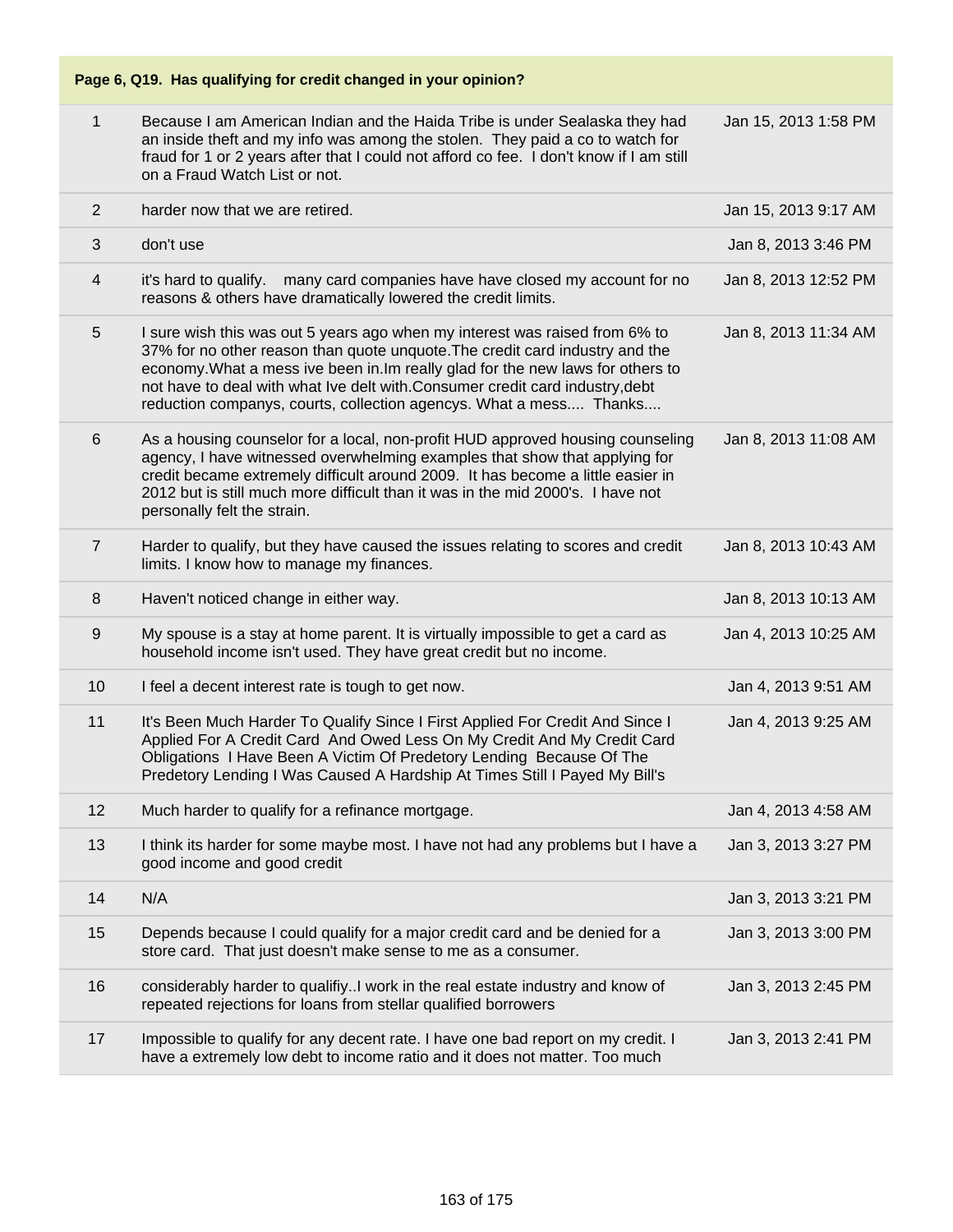| Page 6, Q19. Has qualifying for credit changed in your opinion? |                                                                                                                                                                                                                                                                                                                                                                                                                           |                     |
|-----------------------------------------------------------------|---------------------------------------------------------------------------------------------------------------------------------------------------------------------------------------------------------------------------------------------------------------------------------------------------------------------------------------------------------------------------------------------------------------------------|---------------------|
|                                                                 | emphasis is put on the credit score/report!!                                                                                                                                                                                                                                                                                                                                                                              |                     |
| 18                                                              | Just bought a house decided to pay cash, did not want to mess with the banks<br>My score is 820. Also bought a new vehicle, the dealer wanted me to do<br>payments, I kept saying I want to pay cash, I was told I could pay it off after the<br>first payment, My first payment was the entire cost of the car. Does the dealer<br>get extra points for credit apps? Credit is great, but I do not like it being forced. | Jan 3, 2013 2:39 PM |
| 19                                                              | Age restrictions for youth is seen as a positive change.                                                                                                                                                                                                                                                                                                                                                                  | Jan 3, 2013 2:31 PM |
| 20                                                              | Because of unemployment our debt to income ratio is not attractive to credit card<br>companies, even though our payment record is impeccable. Usually pay more<br>than minimum; sometimes significantly more. It's the high unemployment that is<br>the major problem.                                                                                                                                                    | Jan 3, 2013 2:28 PM |
| 21                                                              | I cannot gain access to my credit reports                                                                                                                                                                                                                                                                                                                                                                                 | Jan 3, 2013 2:28 PM |
| 22                                                              | haven't applied for credit                                                                                                                                                                                                                                                                                                                                                                                                | Jan 3, 2013 2:18 PM |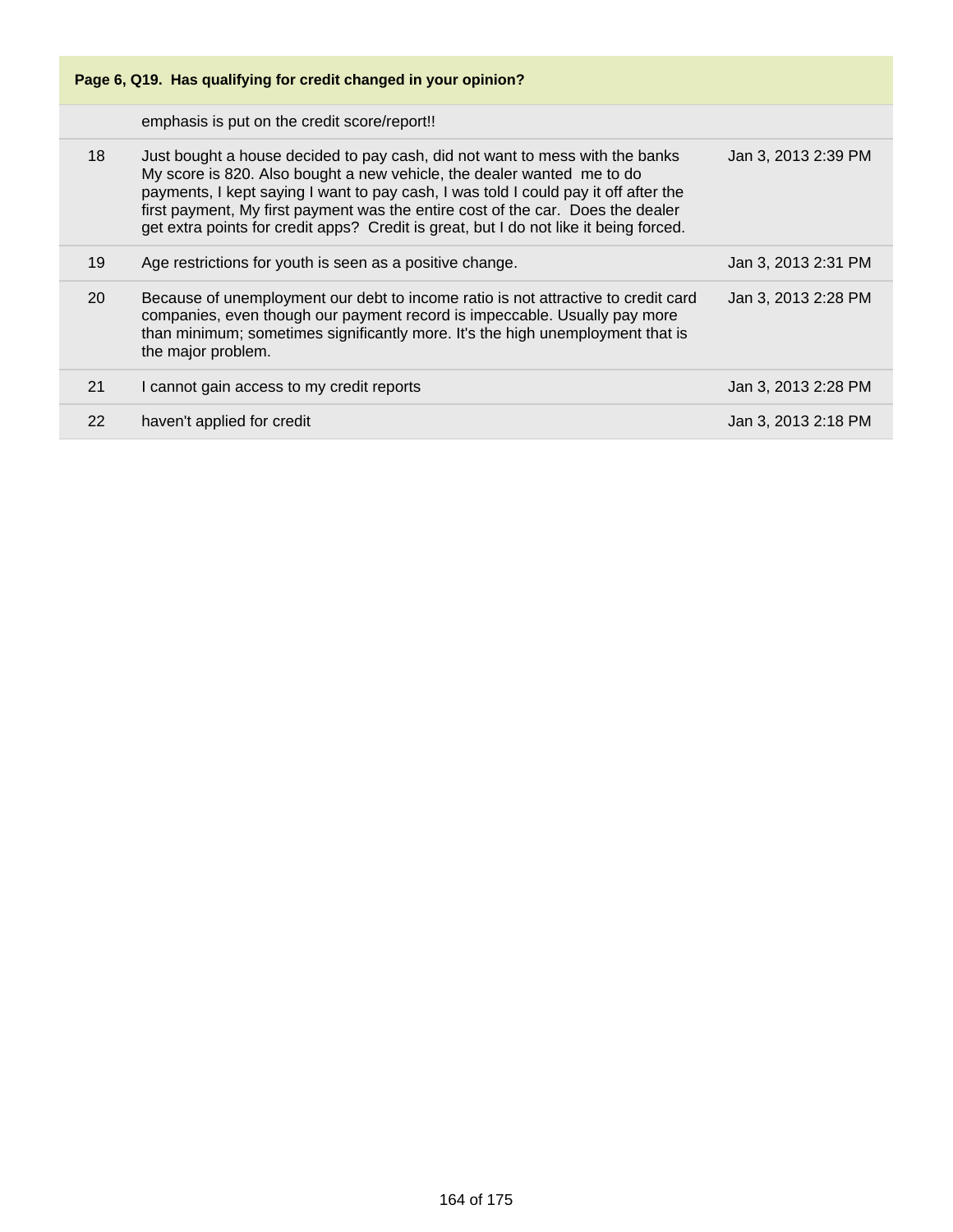**Page 6, Q20. If you or someone you know is under 21, has being required to have the ability to pay the bill made it difficult get a credit card?**

| $\mathbf{1}$   | ndn't know                                                                                                                                                                                                                                                                                                                 | Jan 18, 2013 4:55 PM |
|----------------|----------------------------------------------------------------------------------------------------------------------------------------------------------------------------------------------------------------------------------------------------------------------------------------------------------------------------|----------------------|
| $\overline{2}$ | Daughter couldn't get a card.she had a job!                                                                                                                                                                                                                                                                                | Jan 17, 2013 6:24 PM |
| 3              | The payments are often much bigger                                                                                                                                                                                                                                                                                         | Jan 11, 2013 9:56 PM |
| 4              | what is there to explain it is harder to get credit when you have no credit                                                                                                                                                                                                                                                | Jan 11, 2013 1:08 PM |
| 5              | Don' know anyone under 21                                                                                                                                                                                                                                                                                                  | Jan 11, 2013 7:33 AM |
| 6              | don't know.                                                                                                                                                                                                                                                                                                                | Jan 10, 2013 9:29 PM |
| $\overline{7}$ | ultimately even thought my son can pay his bill, he can't get credit because he<br>hasn't had creditquite the catch 22                                                                                                                                                                                                     | Jan 8, 2013 7:48 PM  |
| 8              | you need to show how you can pay.                                                                                                                                                                                                                                                                                          | Jan 8, 2013 6:48 PM  |
| 9              | not applicable                                                                                                                                                                                                                                                                                                             | Jan 8, 2013 4:28 PM  |
| 10             | Don;t know.                                                                                                                                                                                                                                                                                                                | Jan 8, 2013 1:55 PM  |
| 11             | N/A                                                                                                                                                                                                                                                                                                                        | Jan 8, 2013 1:28 PM  |
| 12             | We had encouraged our son to not get a credit card until he got out of college<br>but now it is difficult to do so.                                                                                                                                                                                                        | Jan 8, 2013 1:26 PM  |
| 13             | My brother has been unable to establish credit since turning 21 in 2012, despite<br>working 20 hours a week while he finishes school. A friend who just graduated<br>from undergrad was rejected for 4 credit cards--despite inheriting \$3 million in<br>2011 and getting a job paying more than \$50,000 in August 2012. | Jan 8, 2013 1:20 PM  |
| 14             | not given credit cards                                                                                                                                                                                                                                                                                                     | Jan 8, 2013 10:03 AM |
| 15             | I do not know                                                                                                                                                                                                                                                                                                              | Jan 8, 2013 9:57 AM  |
| 16             | n/a                                                                                                                                                                                                                                                                                                                        | Jan 8, 2013 5:17 AM  |
| 17             | Younger family members complain that they can't get loans because they don't<br>have credit cards, can't get credit cards due to not making the \$ that are<br>expected. This is NOT any different than it was 30 years ago, but it does rather<br>stink.                                                                  | Jan 5, 2013 8:41 AM  |
| 18             | Difficult to get anything but a secured card and not too many places offer them<br>any more.                                                                                                                                                                                                                               | Jan 4, 2013 8:43 AM  |
| 19             | My youngest daughter was turned down for a \$500 credit card and she works<br>full time.                                                                                                                                                                                                                                   | Jan 4, 2013 7:03 AM  |
| 20             | I know people under 21 with jobs that can not get a card approved.                                                                                                                                                                                                                                                         | Jan 4, 2013 6:41 AM  |
| 21             | I have spoken to a few students that were upset that they couldn't get a card on<br>their own. Personally, since they didn't work, I didn't see anything wrong with<br>that.                                                                                                                                               | Jan 4, 2013 6:37 AM  |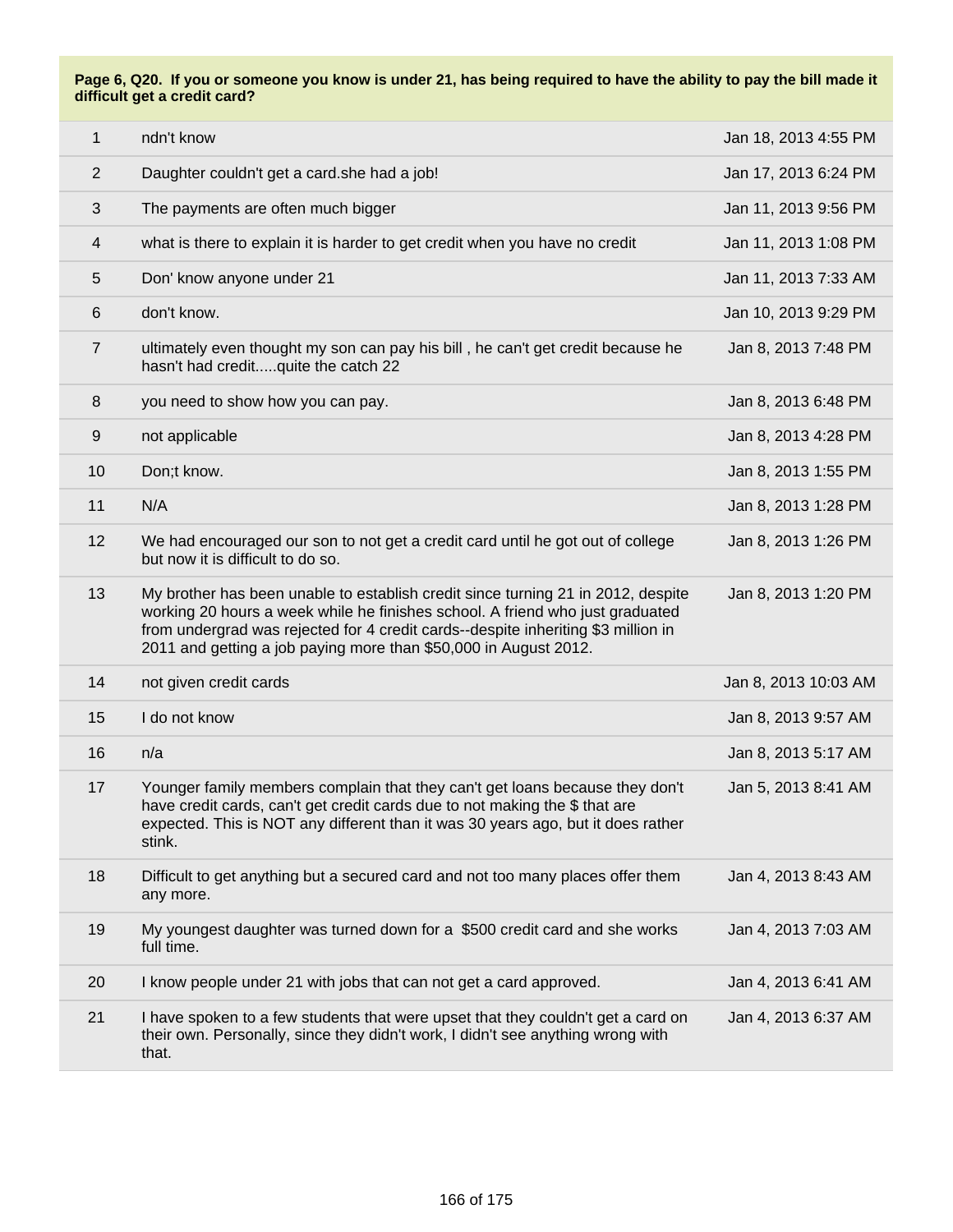**Page 6, Q20. If you or someone you know is under 21, has being required to have the ability to pay the bill made it difficult get a credit card?**

| 22 | My son is 19, works full time, was denied.                                                                                                                                                                                                                                                                                                                                                                         | Jan 4, 2013 6:36 AM |
|----|--------------------------------------------------------------------------------------------------------------------------------------------------------------------------------------------------------------------------------------------------------------------------------------------------------------------------------------------------------------------------------------------------------------------|---------------------|
| 23 | no information                                                                                                                                                                                                                                                                                                                                                                                                     | Jan 4, 2013 6:08 AM |
| 24 | young people have problems getting credit                                                                                                                                                                                                                                                                                                                                                                          | Jan 4, 2013 5:57 AM |
| 25 | N/A                                                                                                                                                                                                                                                                                                                                                                                                                | Jan 4, 2013 3:53 AM |
| 26 | im a salesman and at this time kids they dont need to get involved with credit<br>cards due to the fact THE CREDIT CARD ACT IS VERY CONFUSED AND<br>NOBODY PAYS ATTENTION TO IT                                                                                                                                                                                                                                    | Jan 3, 2013 8:12 PM |
| 27 | Son had to get a pre-paid card for a trip. Now is getting a much better card from<br>his CU.                                                                                                                                                                                                                                                                                                                       | Jan 3, 2013 8:10 PM |
| 28 | It should for heaven's sake.                                                                                                                                                                                                                                                                                                                                                                                       | Jan 3, 2013 7:39 PM |
| 29 | I do not know anyone                                                                                                                                                                                                                                                                                                                                                                                               | Jan 3, 2013 7:23 PM |
| 30 | College students, my nieces and nephews have tried and they just can't get<br>approved                                                                                                                                                                                                                                                                                                                             | Jan 3, 2013 5:28 PM |
| 31 | Sounds quite reasonable.                                                                                                                                                                                                                                                                                                                                                                                           | Jan 3, 2013 4:17 PM |
| 32 | creditors have more restrictions and request higher credit scores                                                                                                                                                                                                                                                                                                                                                  | Jan 3, 2013 3:28 PM |
|    |                                                                                                                                                                                                                                                                                                                                                                                                                    |                     |
| 33 | N/A                                                                                                                                                                                                                                                                                                                                                                                                                | Jan 3, 2013 3:21 PM |
| 34 | Say there is nothing to base credit history on.                                                                                                                                                                                                                                                                                                                                                                    | Jan 3, 2013 3:01 PM |
| 35 | Yes, depends on the merchant.                                                                                                                                                                                                                                                                                                                                                                                      | Jan 3, 2013 3:00 PM |
| 36 | No, my college student still gets some offers. The opt-out of overdraft on his<br>debit card (with purchase amounts going to the credit card) has been VERY<br>helpful. Since he did that the credit card has not been accumulating balance all<br>the time. My child is now more aware of expenses and his credit card balance is<br>only school related expenses - books, fees - instead of fast food purchases. | Jan 3, 2013 2:57 PM |
| 37 | My nephew got rejected, cause no credit history.                                                                                                                                                                                                                                                                                                                                                                   | Jan 3, 2013 2:54 PM |
| 38 | Just need a co-applicant                                                                                                                                                                                                                                                                                                                                                                                           | Jan 3, 2013 2:53 PM |
| 39 |                                                                                                                                                                                                                                                                                                                                                                                                                    | Jan 3, 2013 2:52 PM |
| 40 | just being in college is no longer good enough (thankfully)                                                                                                                                                                                                                                                                                                                                                        | Jan 3, 2013 2:46 PM |
| 41 | most people I know under age 21 do not have employment adequate to support<br>credit requirementsespecially carrying huge student loans                                                                                                                                                                                                                                                                            | Jan 3, 2013 2:45 PM |
| 42 | If you have not incurred debt you do not have any way to measure this.                                                                                                                                                                                                                                                                                                                                             | Jan 3, 2013 2:41 PM |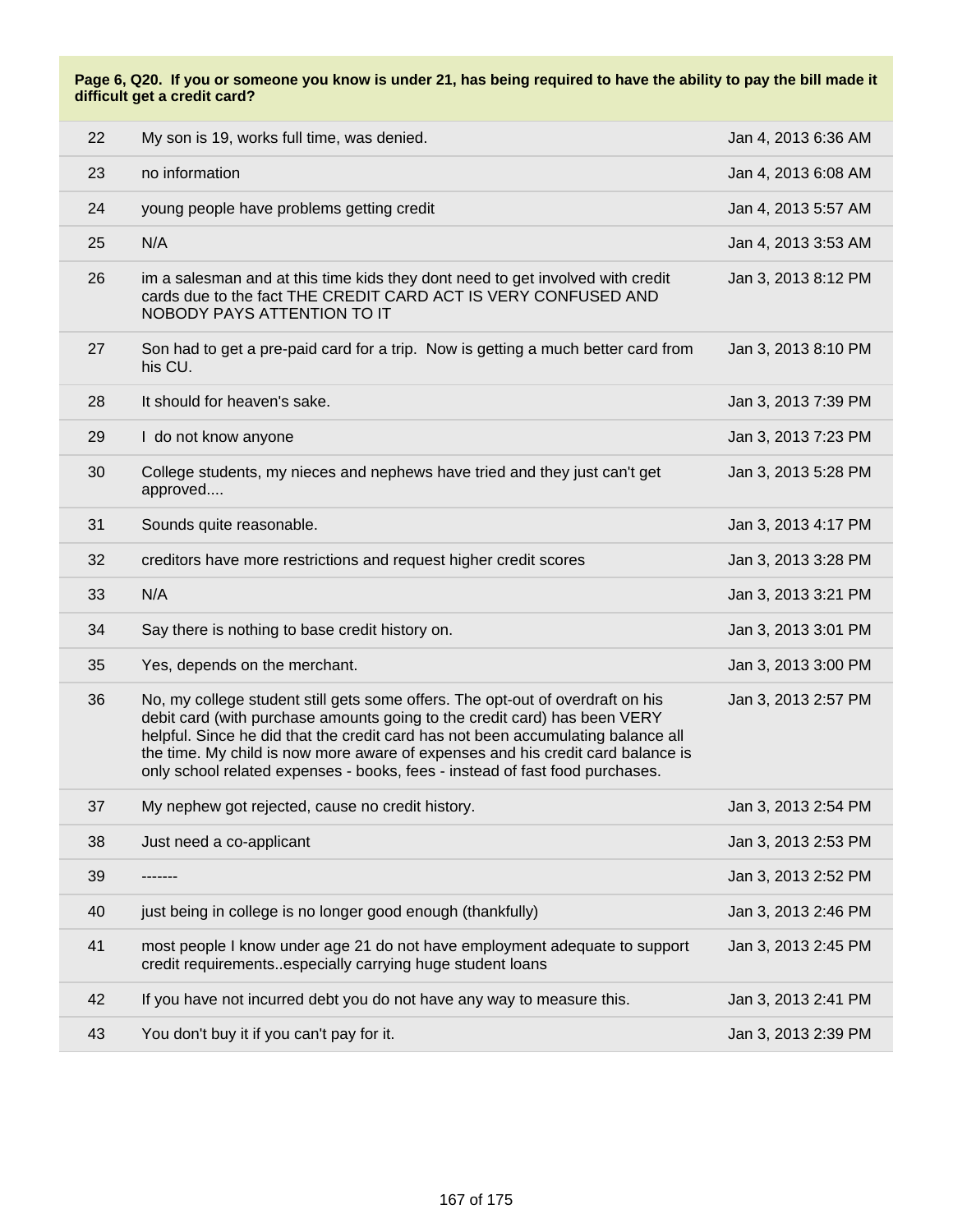**Page 6, Q20. If you or someone you know is under 21, has being required to have the ability to pay the bill made it difficult get a credit card?**

| 44 | I do not understand this question                                                                                                                                                            | Jan 3, 2013 2:16 PM |
|----|----------------------------------------------------------------------------------------------------------------------------------------------------------------------------------------------|---------------------|
| 45 | NA.                                                                                                                                                                                          | Jan 3, 2013 2:09 PM |
| 46 | My little sister had to open a credit card with my mother as an authorized user,<br>then wait 6 months to take my mother's name off the card. The hassle is worth<br>the protections though. | Jan 3, 2013 2:04 PM |